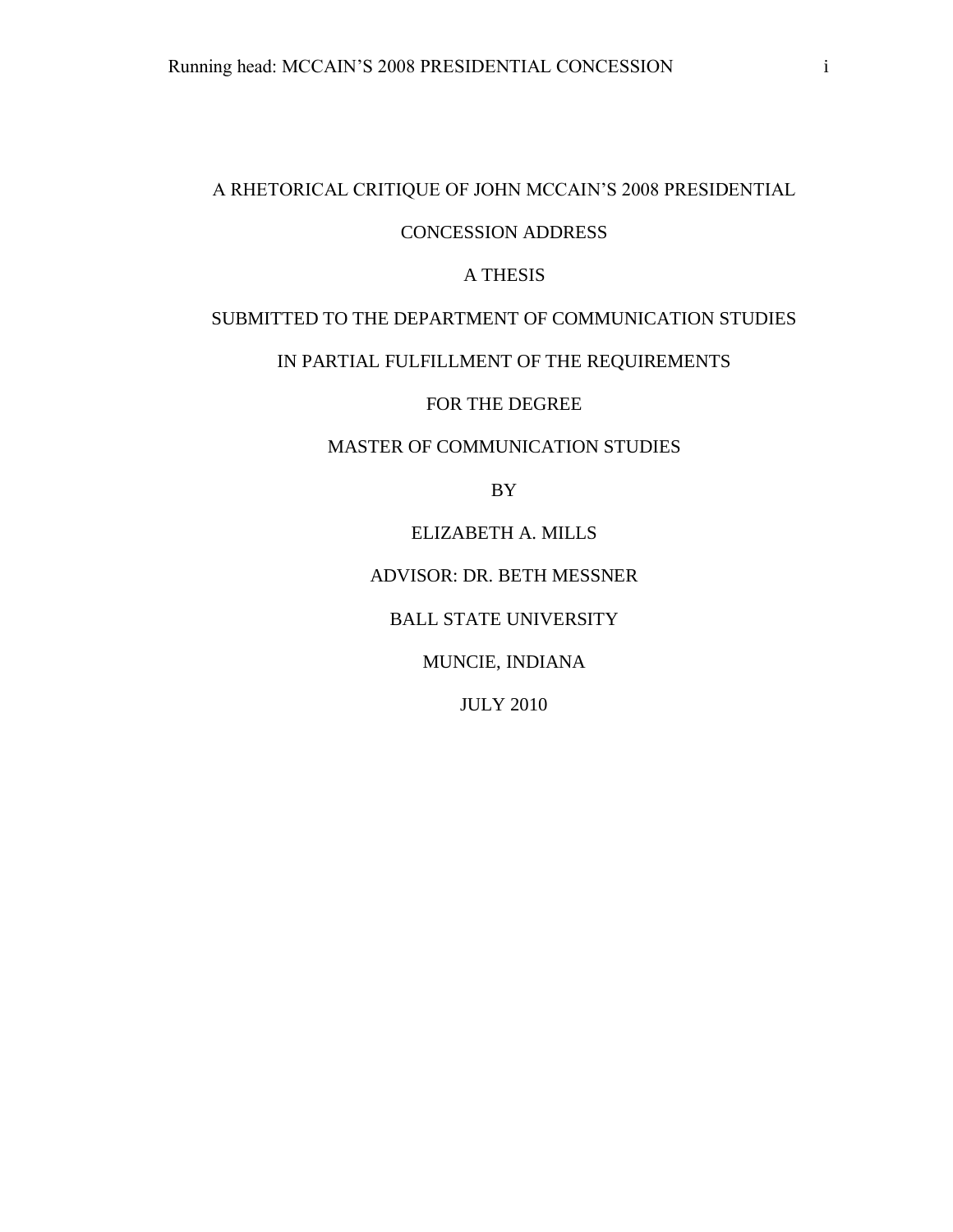#### ACKNOWLEDGEMENTS

This thesis is dedicated to those who -- like John McCain on November 5, 2008 -- find themselves on the losing end of a long political battle. May this study provide you direction not only for rhetorical success, but also for true graciousness.

There are many people deserving of thanks for helping me complete this thesis. First and foremost, I want to thank my family for their overwhelming support and kindness, no matter what I am doing in my life. Every success I have is a reflection of the love you guys show me. Also, Krista, thank you for always being lovely and very supportive, as well as for helping me with the mock defenses – I am sure they helped me greatly.

I would also like to recognize the Department of Communication Studies at Ball State University. Thank you to our chair, Dr. Glen Stamp, and all of the other faculty who checked in on my work and even provided words of kindness when I needed it the most. My time in the department was great, and I appreciate what each of you have done for me.

Additionally, I would also like to acknowledge Dr. Lynda Wiley and Mitch Isaacs with their assistance in helping me obtain access to both Governor Howard Dean and Meghan McCain while each speaker was on campus. And thank you to Gov. Howard Dean and Meghan McCain for allowing me to ask you questions about your experiences in the 2008 U.S. Presidential election campaigns.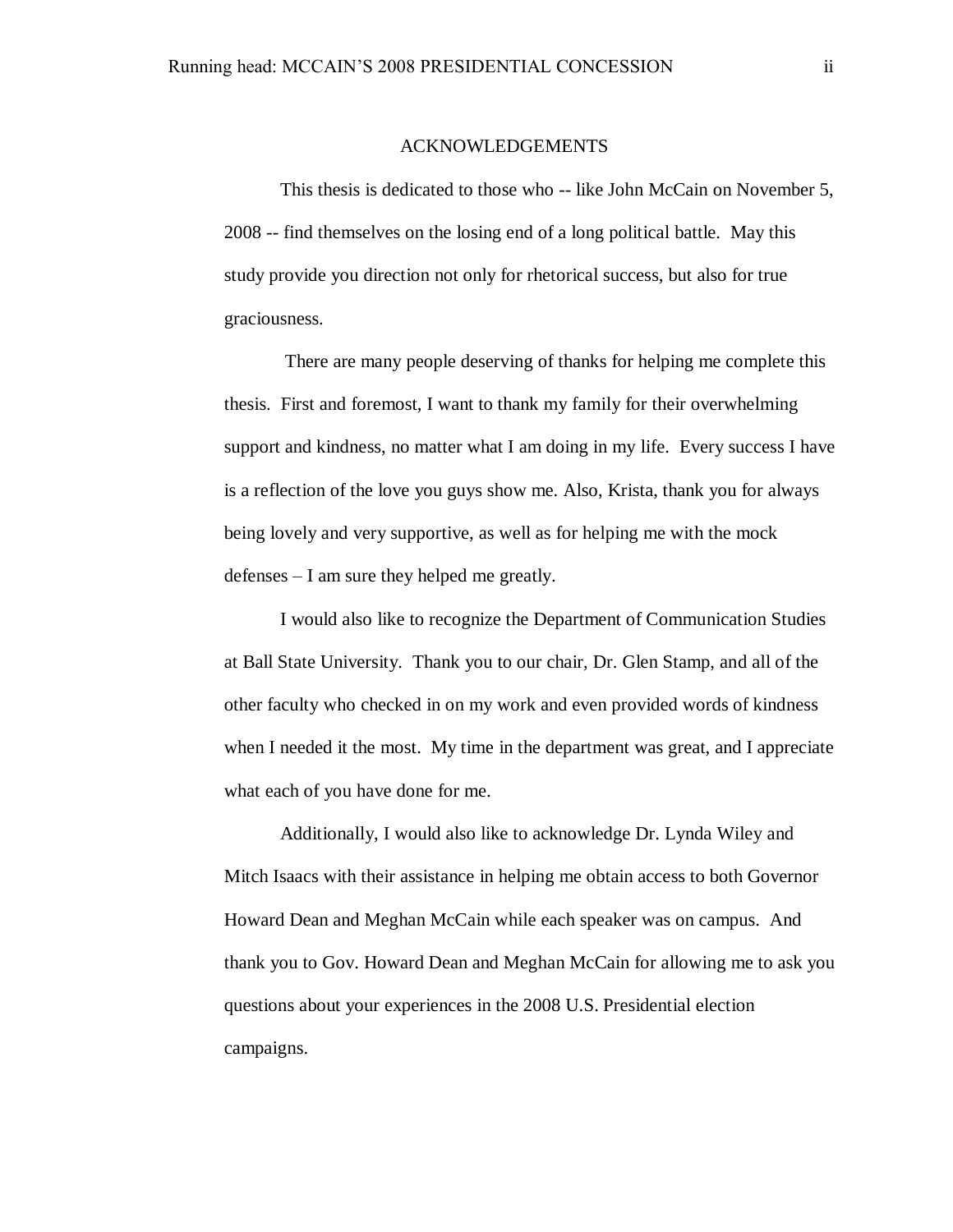My thesis committee is also due many thanks. Dr. Lori Byers and Dr. Kristin McCauliff, thank you for not only providing tremendous insight on every draft to help strengthen this study, but also for being terrific cheerleaders at times when I needed a pep talk.

And Dr. Beth Messner, thank you for taking me on as an advisee knowing that I had almost no background in rhetoric. Your advice and wisdom was always spot-on, and you pushed me when I needed it. My sincerest thanks for the many hours you spent helping me be a better student and scholar.

Finally, I would like to thank the subject of this thesis, Senator John McCain. Thank you for your service to our great nation, sir. It was an honor to study you, your family, your words, and your service to our country. Please remember your bi-partisan spirit – it sets you apart from all of the others.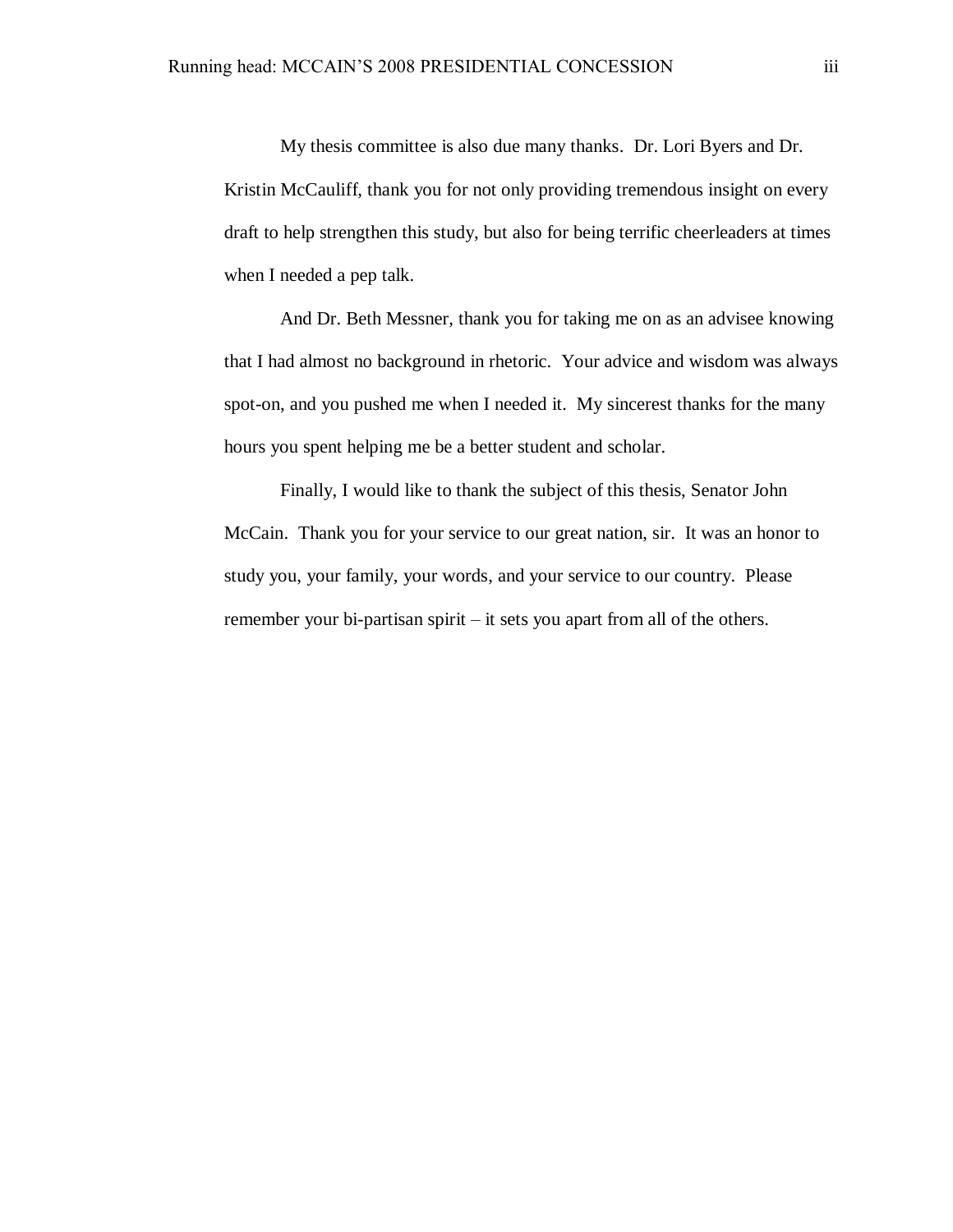# **TABLE OF CONTENTS**

PAGE

| <b>CHAPTER</b>                                    |  |  |  |  |
|---------------------------------------------------|--|--|--|--|
|                                                   |  |  |  |  |
|                                                   |  |  |  |  |
| 2                                                 |  |  |  |  |
|                                                   |  |  |  |  |
|                                                   |  |  |  |  |
|                                                   |  |  |  |  |
|                                                   |  |  |  |  |
|                                                   |  |  |  |  |
|                                                   |  |  |  |  |
|                                                   |  |  |  |  |
| Critical Response to McCain's Concession Speech23 |  |  |  |  |
| 3                                                 |  |  |  |  |
|                                                   |  |  |  |  |
|                                                   |  |  |  |  |
|                                                   |  |  |  |  |
|                                                   |  |  |  |  |
|                                                   |  |  |  |  |
|                                                   |  |  |  |  |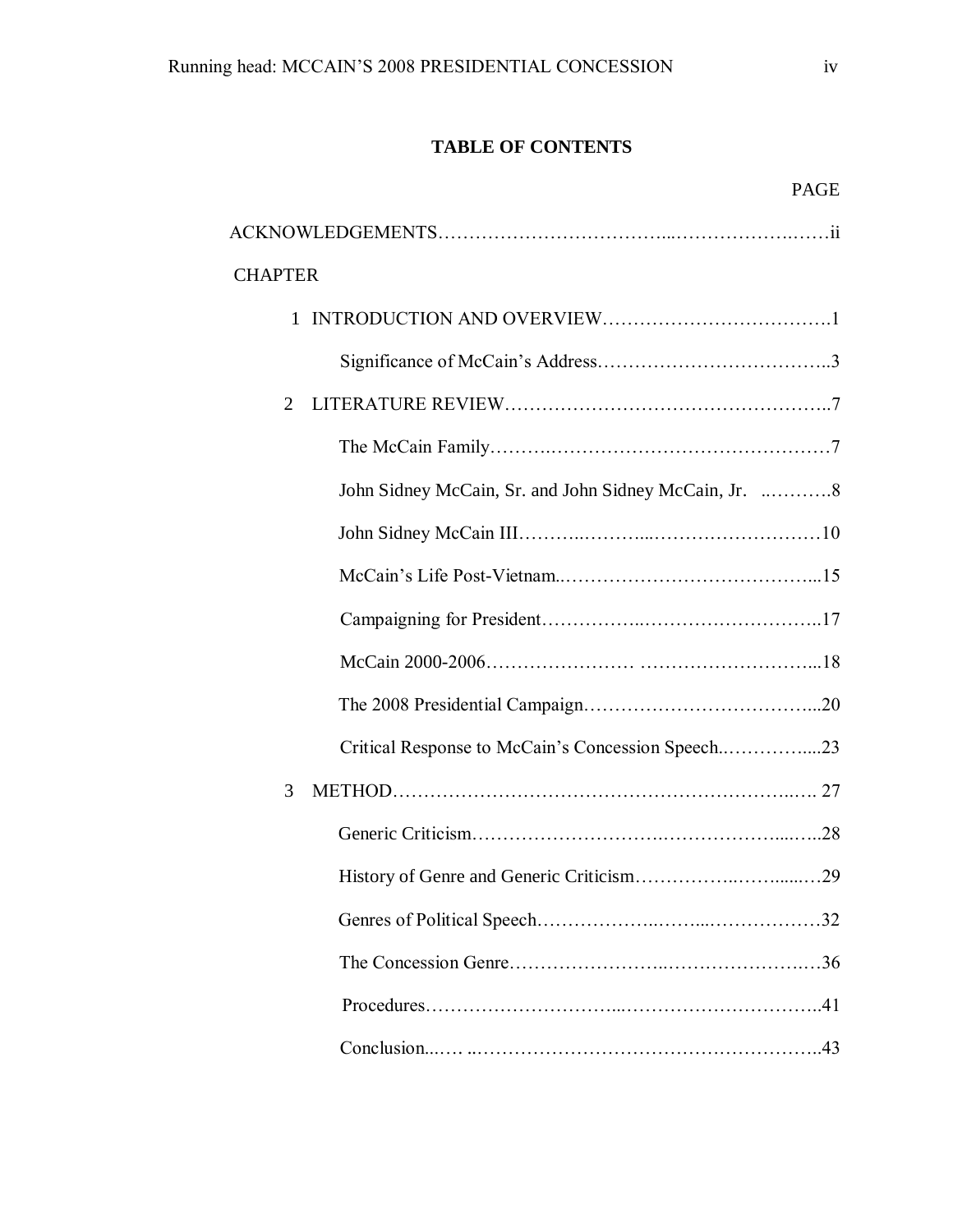|  | 4                       |                                                  |  |
|--|-------------------------|--------------------------------------------------|--|
|  |                         |                                                  |  |
|  |                         |                                                  |  |
|  |                         |                                                  |  |
|  |                         |                                                  |  |
|  |                         |                                                  |  |
|  | $\overline{\mathbf{z}}$ |                                                  |  |
|  |                         | Summary of Analysis and Discussion of Findings74 |  |
|  |                         |                                                  |  |
|  |                         |                                                  |  |
|  |                         |                                                  |  |
|  |                         |                                                  |  |
|  |                         |                                                  |  |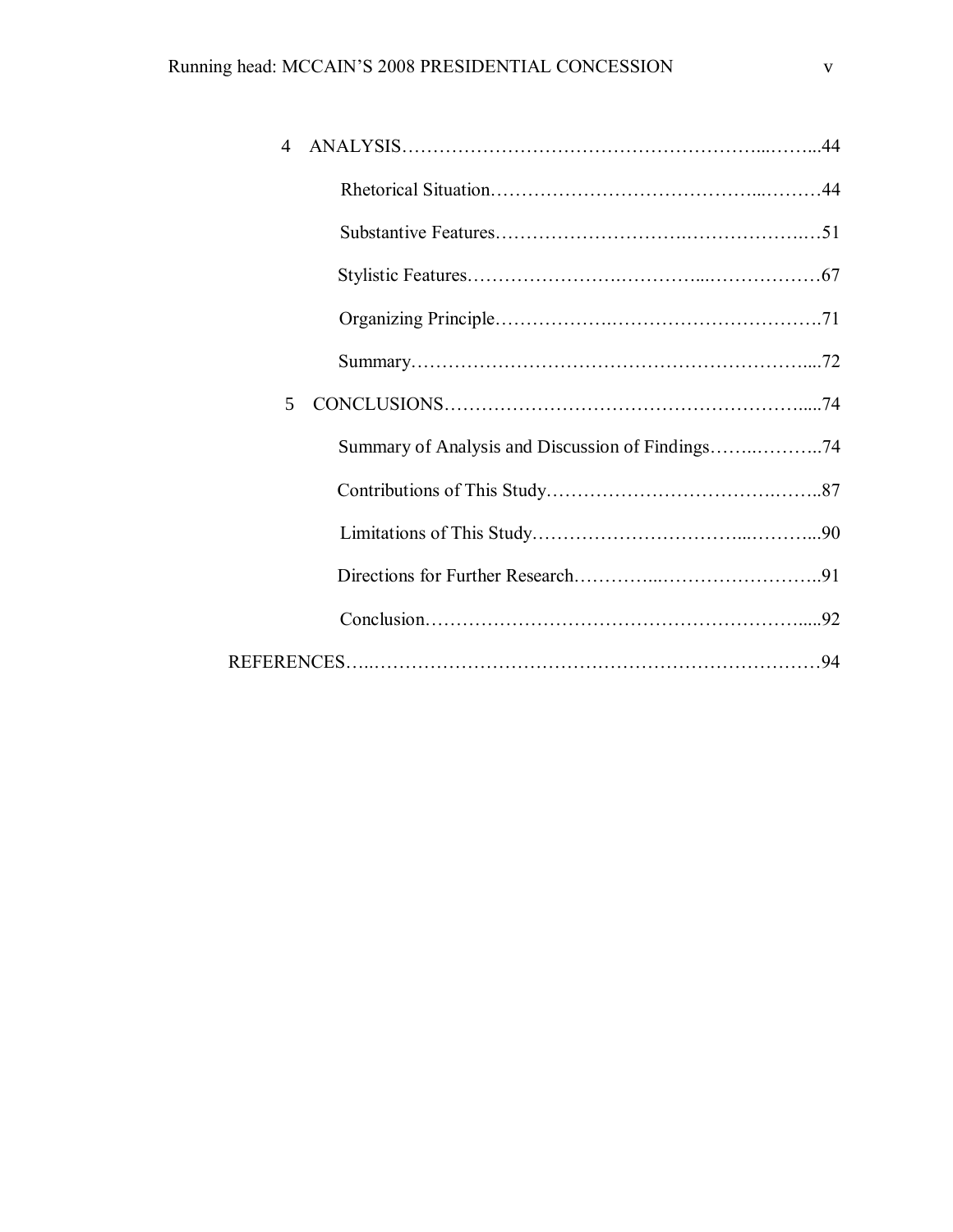## **CHAPTER ONE**

## **INTRODUCTION AND OVERVIEW**

November 4, 2008, was one of the most memorable days in the history of the United States. Illinois Senator Barack Obama became the first person of color to be elected President of the United States when he defeated Republican challenger Senator John McCain. Obama started as an underdog and went on to beat a diverse field of talented candidates in the Democratic primary, including frontrunner Senator Hillary Clinton. Similarly, John McCain won the Republican nomination in an improbable, come-from-behind victory. The competition was fierce and both men ran strong campaigns, but Obama ultimately won the election.

When it was clear that Obama had secured the presidential victory, McCain delivered a powerful and well received concession speech. Chesebro and Hamsher (1974) defined a concession speech as an address delivered "after the issues have been resolved in fact" (p. 39). A concession speech is used by the loser of the competition to acknowledge his or her own defeat and reframe the event and himself or herself in a more positive light (Chesebro & Hamsher, 1974). Responses to McCain"s concession were extraordinarily positive. Reflecting the sentiment of many, John Watkis, a self-professed speech professional, wrote that he was impressed with McCain"s concession: "He was humble, gracious and authentic. I would like to see more of that John McCain" (Watkis,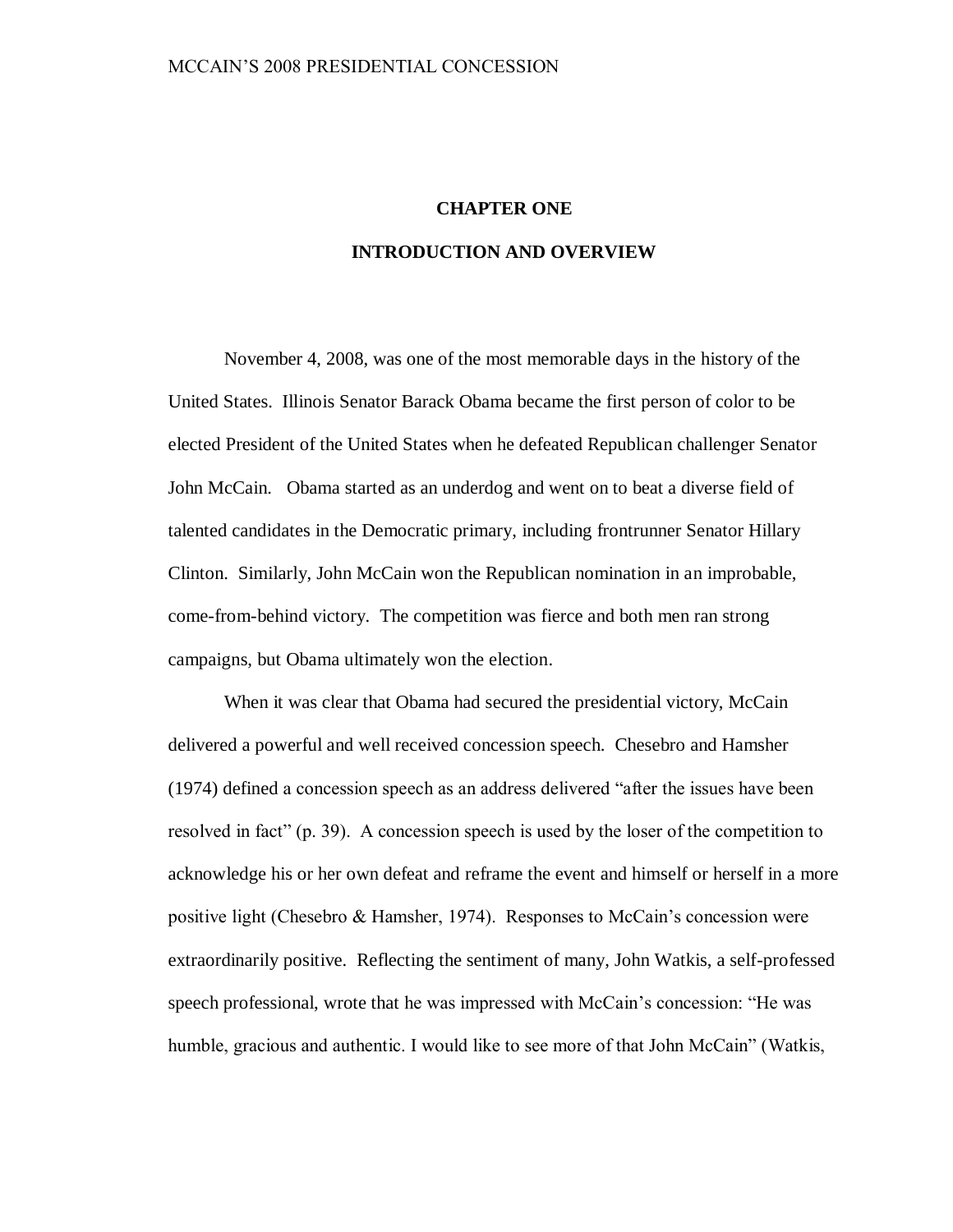2008). Joe Gandleman, the Editor In Chief of *The Moderate Voice* blog, noted that he thought McCain"s speech "only said what he felt needed to be said" and that McCain did not linger, but moved on and helped the national begin to heal (Gandleman, 2008). *Fox News*" Brit Hume observed that the speech was "certainly a gracious concession" (AmyBLUF, 2008).

After losing the election, John McCain remained active politically. Unlike many presidential candidates who lose the presidency and sink into the background of the political landscape (such as recent examples Al Gore and John Kerry), McCain was constantly in the media, discussing candidly why he did not agree with the president"s positions regarding foreign policy and domestic issues. He also held town hall meetings to discuss health care (events that were followed closely by the media), made numerous appearances on *Meet the Press* and other political talk shows, and responded on behalf of the GOP on various issues (Martin & Raju, 2009). Senator Lindsey Graham (R-SC) summed up McCain"s new position after the 2008 presidential election: "He is now the de facto leader of the Republican Party" (Martin & Raju, 2009). This thesis argues that McCain used his concession speech to re-frame himself as a prestigious and relevant leader, not only in the Republican Party, but in the Senate and to the rest of the nation.

This study analyzes John McCain"s 2008 presidential concession speech from a generic perspective. This study is guided by three key research questions:

RQ1: How well does McCain"s 2008 concession speech demonstrate the qualities associated with the genre of concession speeches?

RQ2: Does McCain"s 2008 concession speech function as a model concession speech?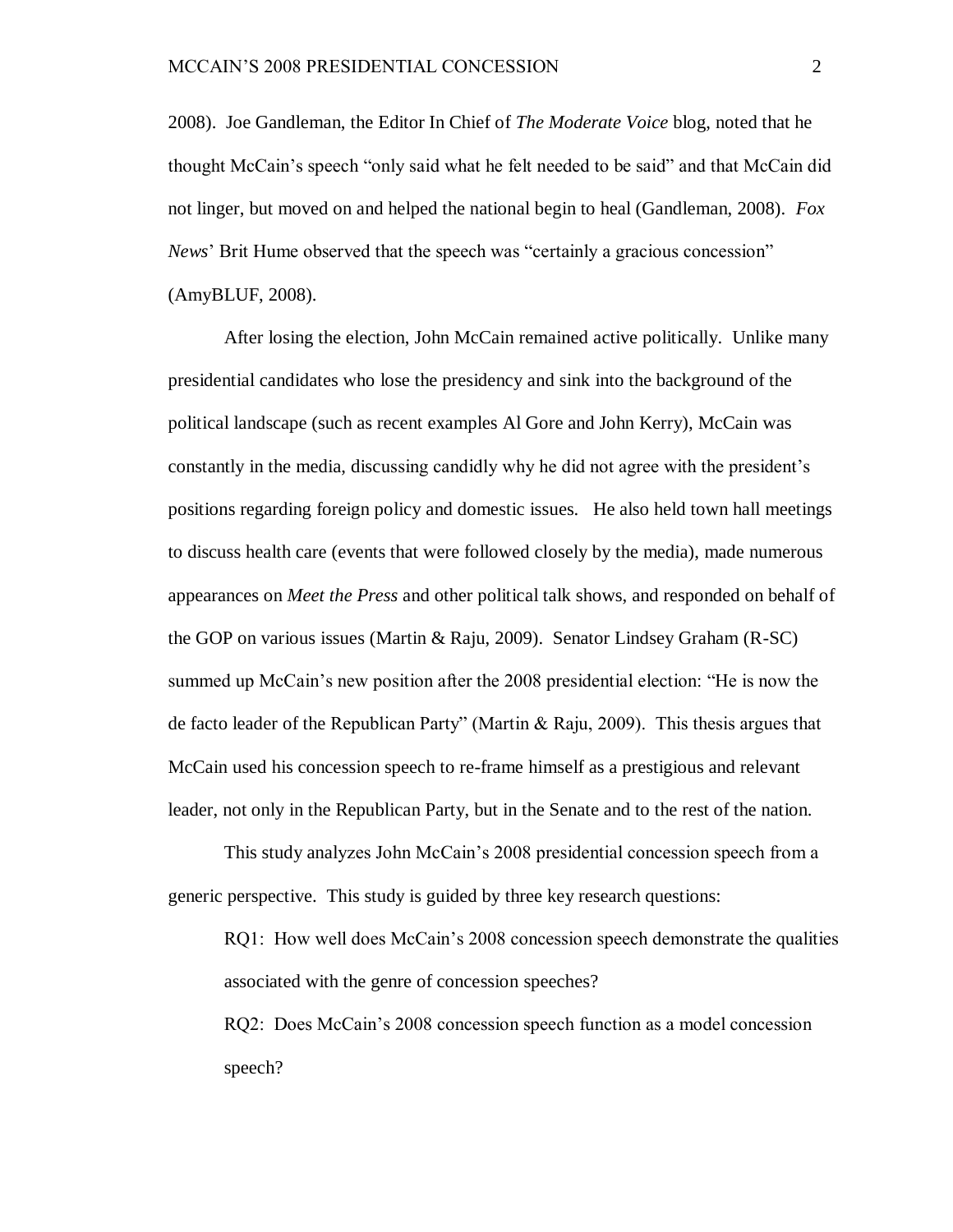RQ3: If McCain"s 2008 concession speech does function as a model concession,

in what way does it suggest a need for the genre to evolve?

### **Significance of McCain's Address**

 $\overline{a}$ 

McCain"s concession to the crowd at the Arizona Biltmore hotel in downtown Phoenix on November 5, 2008, was significant and worthy of studying for many reasons. First, McCain rose from being an underdog who was forced to lay off campaign staff members and who trailed in the national polls to become the politician who decisively won the party nomination. He defied almost everyone's expectations for his campaign, and nearly won the entire election. McCain"s recovery and comeback were not only memorable, they were implausible. For this reason, the way he depicted the unfolding of his campaign in his concession address should be of scholarly interest.

Second, McCain"s tone in his concession was memorable. In contrast to the recent concessions of John Kerry and John Edwards (Willyard & Ritter, 2005), McCain"s speech was viewed by many critics as selfless and honorable. And unlike Hillary Clinton"s primary concession, which took several days to emerge, McCain bowed out of the election quickly and gracefully. Critical responses to McCain"s concession were overwhelmingly positive, causing many to remark that they wished the man giving the concession had been the same man who had been running for president<sup>1</sup>. For example, Christopher Weber (2008), a writer for *Politics Daily* of AOL News, wrote that McCain "hit all the right notes" in his speech and that he had "never seen a candidate more

<sup>&</sup>lt;sup>1</sup> This alludes to the fact that many felt McCain changed his principles from the 2000 presidential election when he ran during the 2008 presidential election.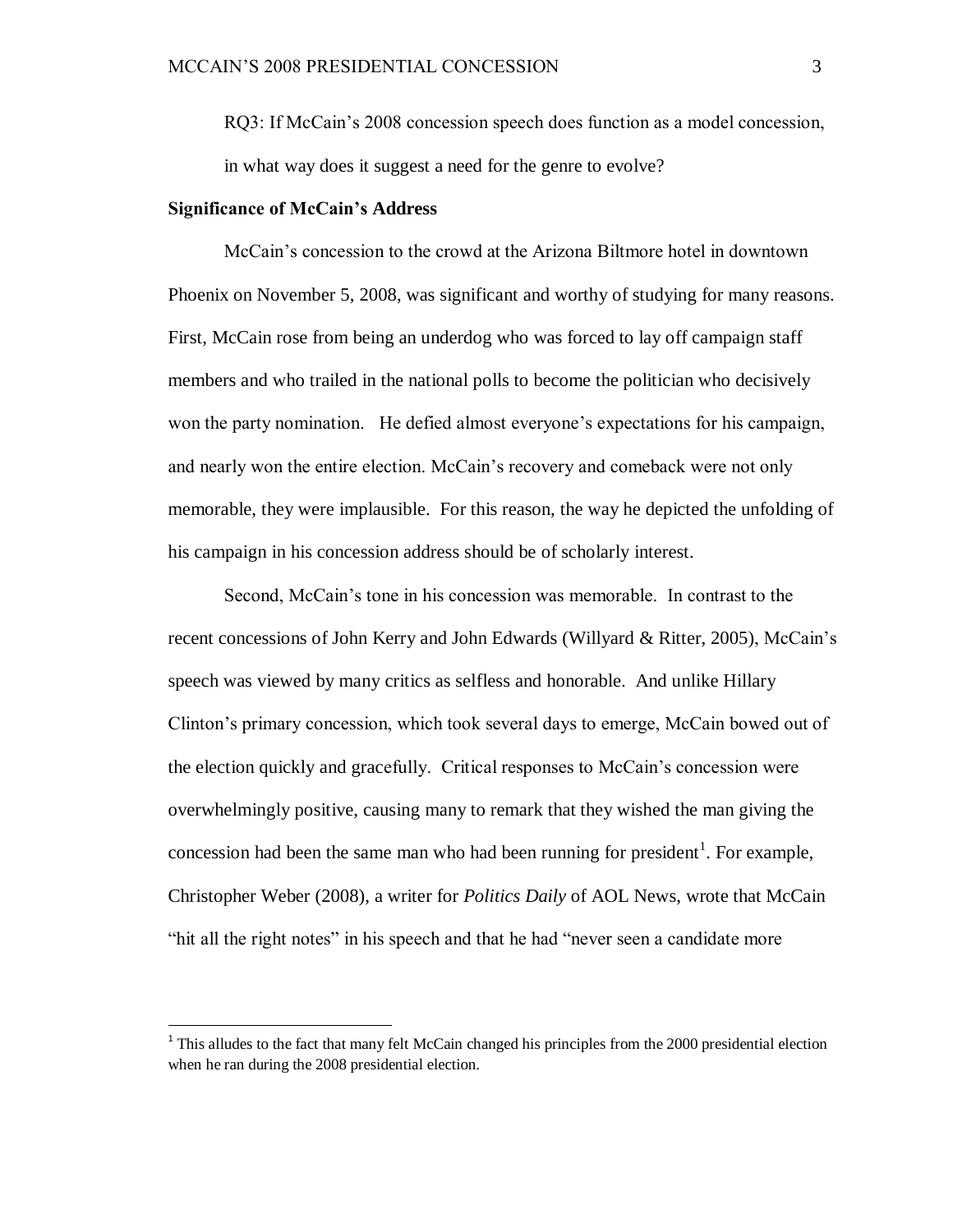gracious… [It] was a perfect speech." Given how well received McCain"s concession was, it is worthy of examination.

Third, McCain"s concession was significant because he chose to address his opposition"s race and the country"s history of racism in his speech. Because McCain"s opposition, Obama, was the first African-American to run on a major party ticket during the general election, race became an issue throughout the entire campaign process<sup>2</sup>. For example, Obama was given Secret Service protection in May 2007, earlier than any other presidential candidate (other than former First Lady Hillary Clinton) to protect him from hate groups seeking to assassinate him because of his race (Toomey, 2007). Obama also was forced to confront the issue of race in an address to the nation after questions arose regarding his affiliation with the controversial Rev. Jeremiah Wright (Pew Research Center, 2008). McCain knew race was an important issue and his concession specifically highlighted the historic nature of an election in which United States' citizens elected a black president for the first time. McCain"s speech recognized this precedent and suggested the need to begin healing from the racism evident in the country"s past and during the 2008 presidential campaign.

Fourth, this proposed study of McCain"s address is important because the concession speech is an underdeveloped area of generic criticism. Currently only a handful of rhetorical examinations exist of concession addresses given by Presidents of the United States. This lack of concession critiques suggests a need for more analyses. Given the recentness of McCain"s concession and the acclaim it received, its rhetorical

 $\overline{a}$ 

<sup>&</sup>lt;sup>2</sup> Although many persons of color have run for president (including Bill Richardson, Shirley Chisholm, Jesse Jackson, and Al Sharpton, among others), Barack Obama was the first to become a major contender during the nomination process.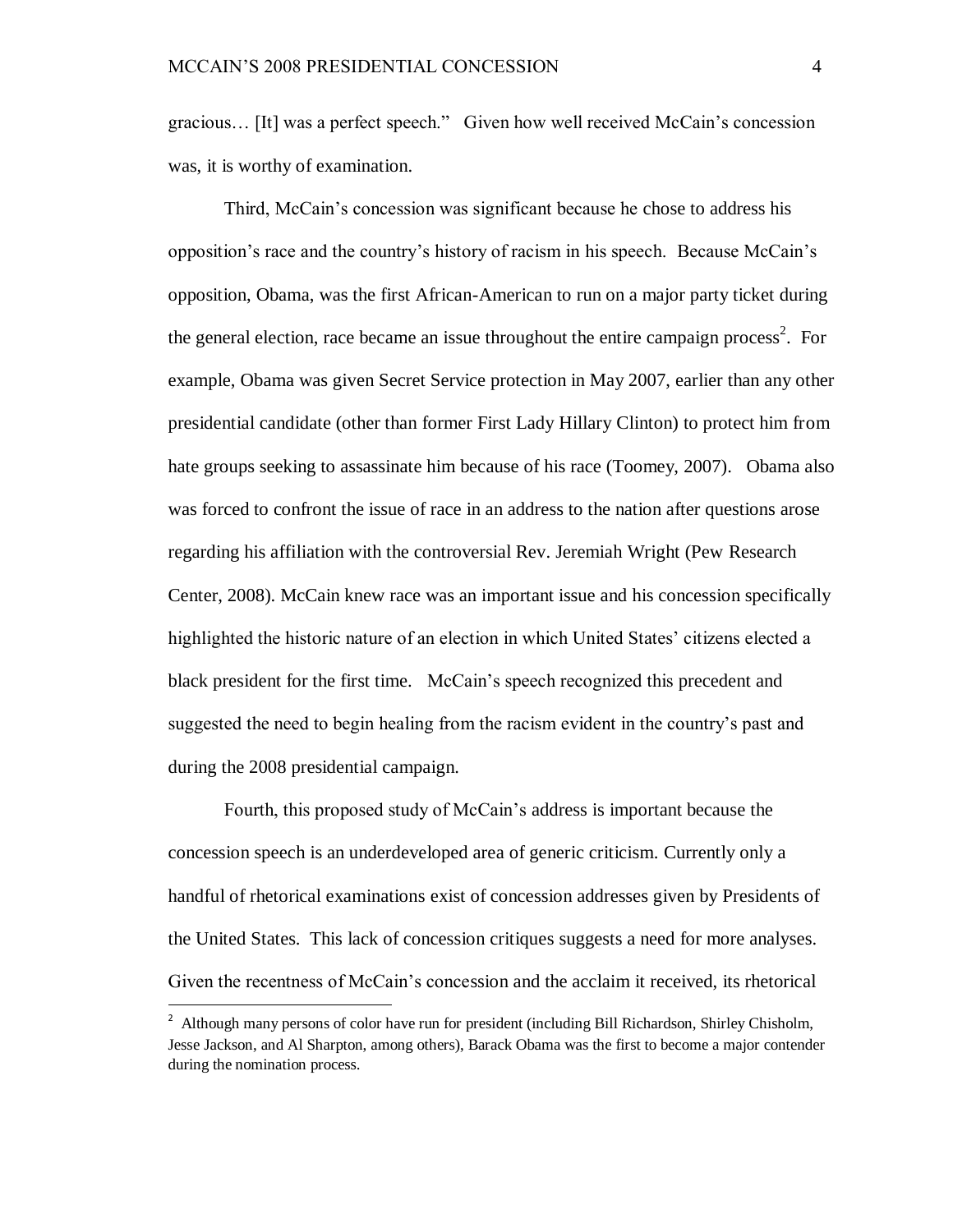analysis is extremely appropriate. If McCain"s concession address proves to be a model, we can begin to better understand the genre of concessions as a whole and appreciate McCain"s address specifically.

Finally, McCain"s status as a figure of public interest before and after the election suggests that any major speech given by him is worth consideration by rhetorical critics. In particular, his concession speech represents the culmination of many years of service by one of America's most honored military families, as well as a high point of McCain's storied political career. Four generations of the McCain family have graduated from the United States Naval Academy (i.e., John S. McCain Sr., John S. McCain Jr., John S. McCain III, and John McCain IV) and served their country (CNN, 2009). Both McCain"s grandfather and father had particularly illustrious careers (Karaagac, 2000). McCain also has had a very prominent political career given the years he represented the state of Arizona in the Senate and his two attempts to run for presidential office. McCain"s emphasis on service to one"s country in his concession address speaks of this family legacy.

This thesis contains five chapters. In the first chapter, I have introduced my topic – John McCain"s 2008 presidential concession address. However, to better understand McCain"s concession address and its significance, this thesis also examines his personal background. Chapter Two, the literature review, examines McCain"s family history, his military service and experiences as a prisoner of war in Vietnam, McCain's time spent as a Representative and a Senator from Arizona, and McCain"s campaigns for president. Chapter Two also examines critical responses to McCain"s concession. As Chapter Two makes clear, a better understanding of McCain"s family"s background in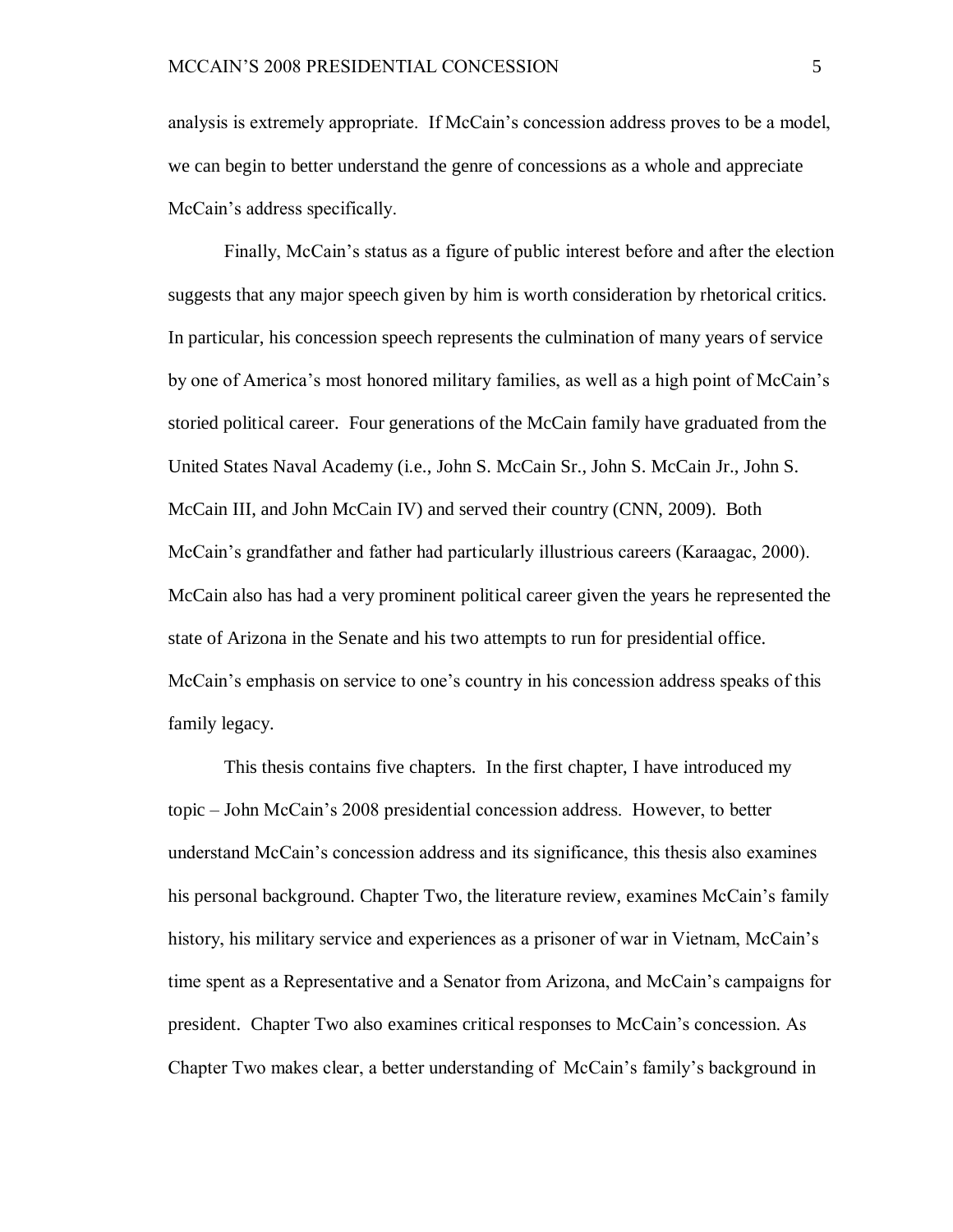the armed forces and his experience as a Naval pilot provide insight into how those events shaped his ethos during his 2008 presidential election run and his concession address . As I will argue, his rich and rather complicated background generates an interesting rhetorical situation. In Chapter Three, I review the generic method, the critical approach that I have used to analyze the concession speech. I define generic criticism, review the history of genre and generic criticism and the political speech genre, as well as examine the history and tenets of the concession genre. I also present a generic framework that integrates two models for examining concession speeches. In Chapter Four, I present the results of my analysis of McCain"s concession speech. My goal was to determine if McCain"s speech represented a true concession address and to establish if it can be considered a successful model. Finally, in Chapter Five, I answer my research questions, discuss the strengths and limitations of my work, and present directions for future research.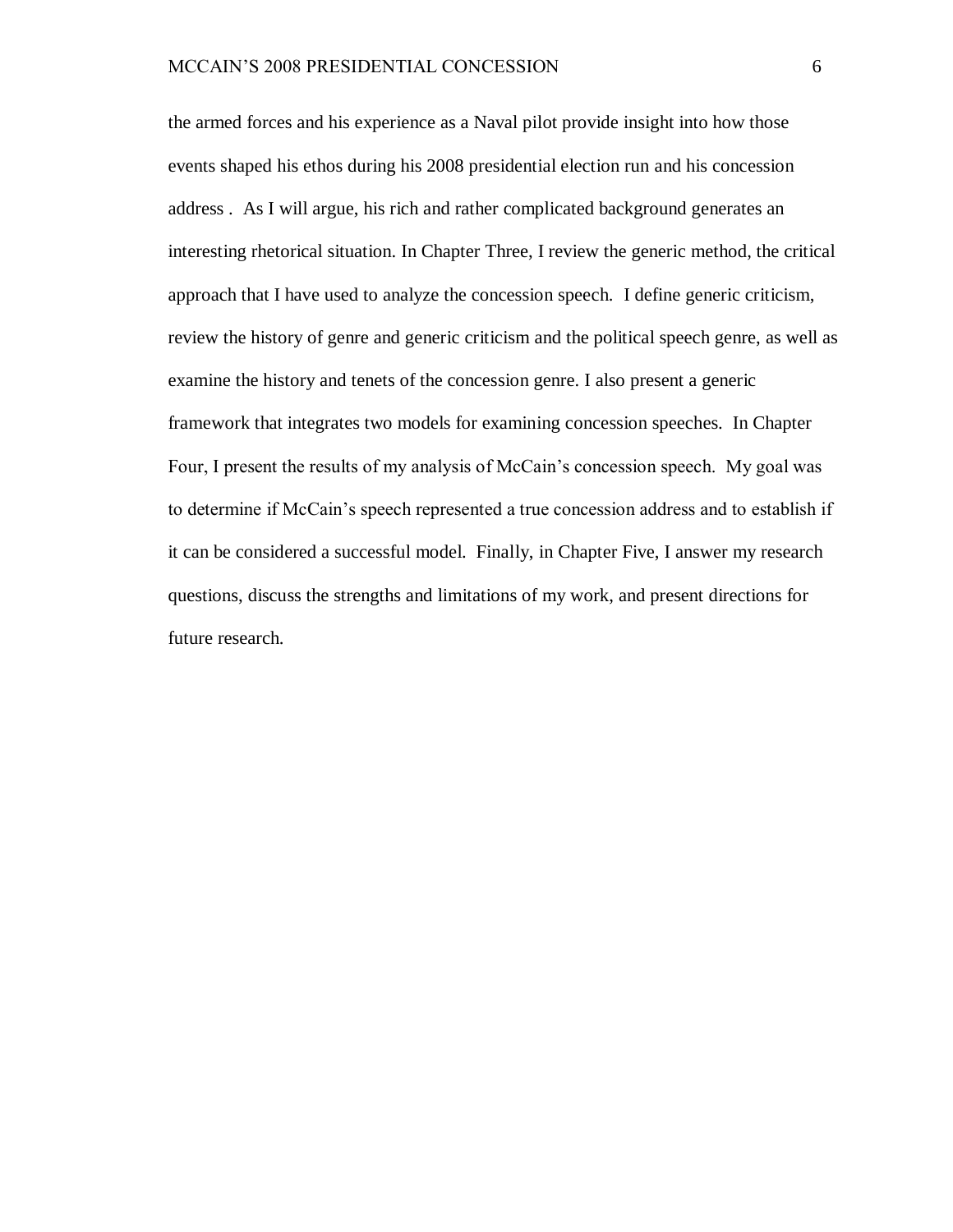# **CHAPTER TWO**

## **LITERATURE REVIEW**

A discussion of John McCain"s background is pertinent to provide a foundation for this study. I will review McCain"s family history, his military service and experience as a prisoner of war in Vietnam, his political background, and the critical responses to his concession address. The discussion of McCain"s background helps to establish his ethos as a remarkable public figure and will provide insight into some of the factors that influenced his address. The discussion of critical responses later will help establish whether this address can indeed be considered a "model" concession address and will help explain why McCain remains politically relevant.

## **The McCain Family**

To appreciate Senator John McCain as a leader, public servant, and rhetor, his background must be examined. McCain"s family history is quite remarkable. His grandfather and father were both four-star admirals, the first father-son pair to achieve such an honor (McCain, 2000). McCain"s history as a prisoner of war for five years during the Vietnam War is also an extremely important dimension of his life. Understanding these experiences will lend insight into his 2008 concession speech, especially the passages regarding public service and tributes to American democracy.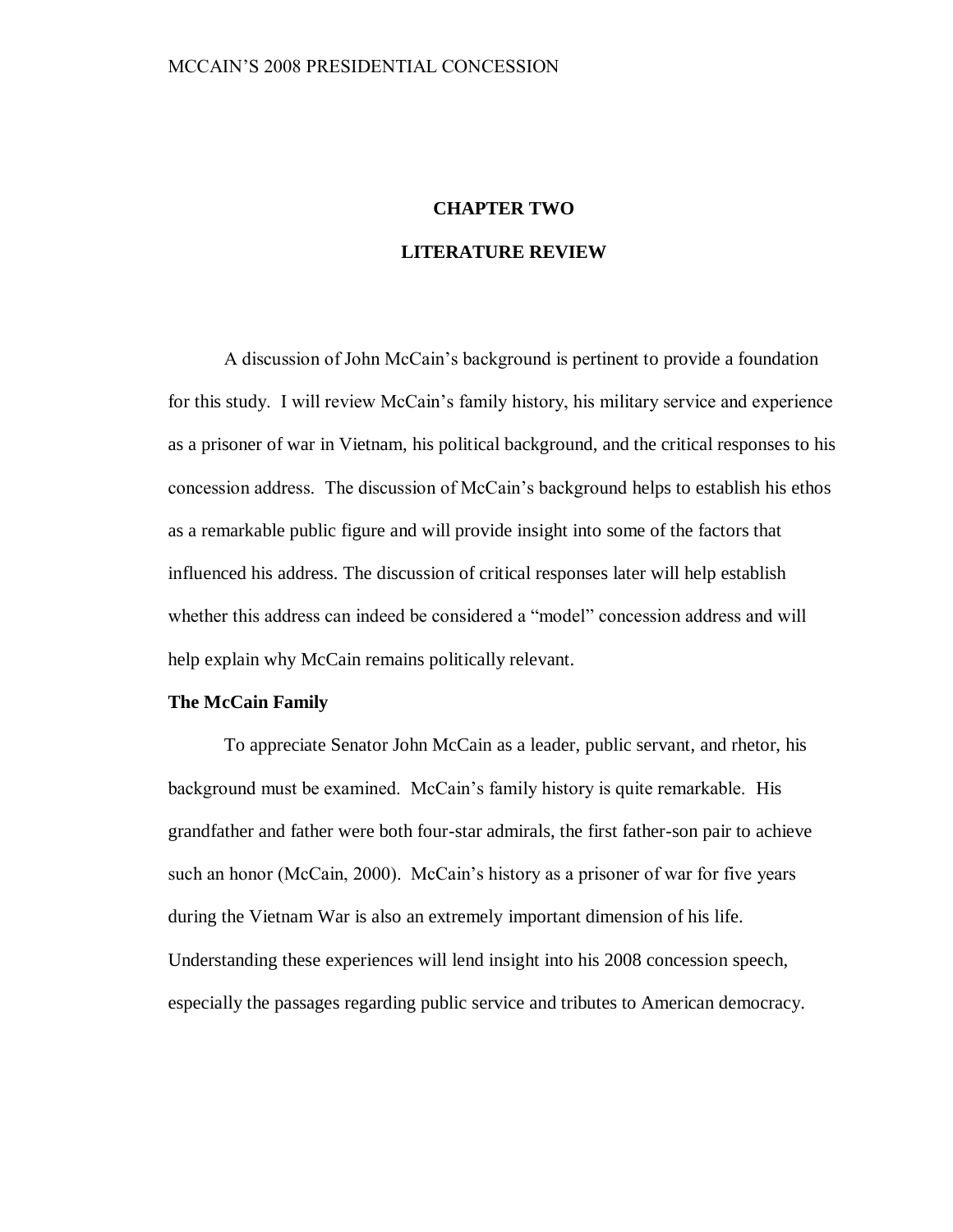**John Sidney McCain, Sr. and John Sidney McCain, Jr. McCain's family** history played a huge determining factor in his life, specifically in regards to his public service. Senator McCain"s grandfather, John Sidney "Slew" McCain, Sr., was born in Mississippi in 1884 and attended the United States Naval Academy. He spent his career with the Navy, specializing in aviation and rising to the rank of commander of all aircraft in the South Pacific islands after the start of World War II (McCain, 2000).

Later, McCain Sr. rose in ranks to become vice admiral, where he helped the United States achieve victory over Japan. Several days after the Japanese surrender at Tokyo Bay in September 1945, John McCain Sr. died of a heart attack at his welcome home party in Coronado, California (Karaagac, 2000; McCain, 2000). In 1949, the United States Congress passed a resolution post-humously promoting McCain Sr. as full admiral due to his achievements in World War II (McCain, 2000).

John Sidney "Mr. Seapower" McCain II was born in Council Bluffs, Iowa and grew up in Washington D.C. while his father was in the service. He followed in McCain Sr."s footsteps by attending the United States Naval Academy as a young adult. After graduation, McCain II applied for aviation school, but was rejected as physically unqualified (McCain, 2000). After graduating from the academy, he instead joined the Navy as an ensign and was assigned to the *USS Oklahoma* battleship. McCain Sr. urged his son to work hard regardless of circumstance: "It doesn't make any difference where you go…you"ve got to command" (McCain, 2000). McCain II was then accepted to the New London Naval Submarine Base in Connecticut (McCain, 2000).

In 1933, McCain II eloped with Roberta Wright, the daughter of Myrtle and Archibald Wright, a wealthy oil businessman (Alexander, 2003). He served on several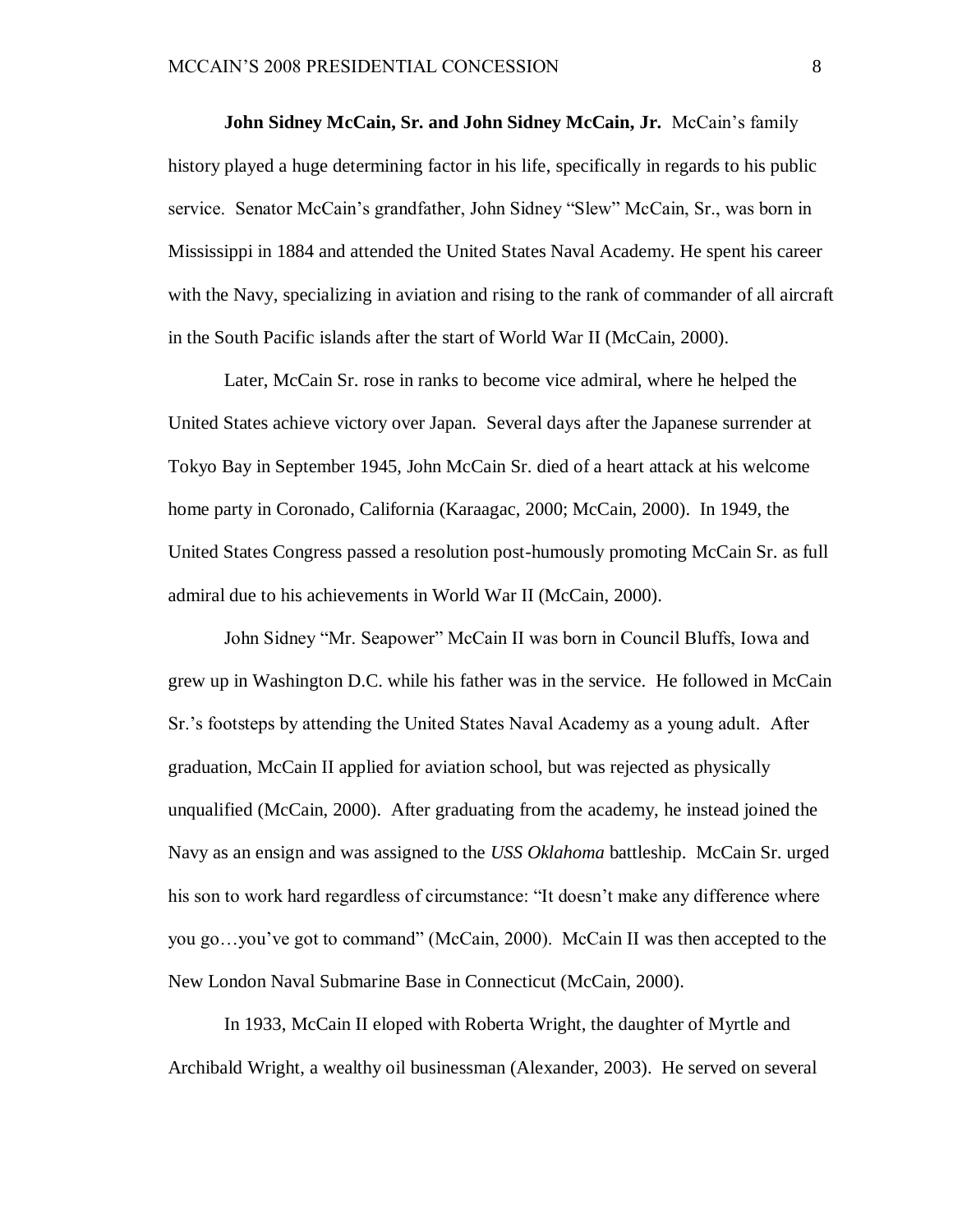submarines while Roberta raised their children in the United States. From 1938-1940, McCain II taught at the United States Naval Academy, his alma mater (McCain, 2000).

As a young child, McCain III was routinely moved to wherever his father was most recently stationed. One of his earliest memories was at 5 years old, when he was living with his family in New London, Connecticut. A naval officer drove by the McCain home and yelled that "the Japs have bombed Pearl Harbor" (McCain, 2000). McCain saw very little of his father for the next four years, as his father commanded three submarines during World War II, most notably the USS *Gunnel*, assigned to reconnaissance missions for Operation Torch in North Africa (McCain, 2000).

Commended for his leadership of the *USS Gunnel* during World War II, McCain survived many close calls with allies and enemy ships. Admiral Vasey, who served several times under McCain II, said he was "the greatest leader of men I have ever known" (McCain, 2000, p. 84). McCain II commanded five patrols aboard the USS Gunnel, and was promoted as a Commander. He then led the USS *Dentuda* for one patrol, until the end of World War II (McCain, 2000).

Later in his career, McCain II served as vice chair of the United Nations Military Staff Committee delegation. In 1967, McCain II was sent to command the entire United States naval fleet in Europe, where he was promoted to admiral (Alexander, 2003). Ironically, he would eventually command all Navy forces during the Vietnam War, during which his son McCain III was a prisoner of war in Hanoi. McCain II was forced to bomb the areas in which he knew that his son might be located, putting McCain III at further risk as a prisoner of war. (Alexander, 2003; McCain, 2000). McCain II served as Commander in Chief of the Pacific Command (CINCPAC) until March 1972, and retired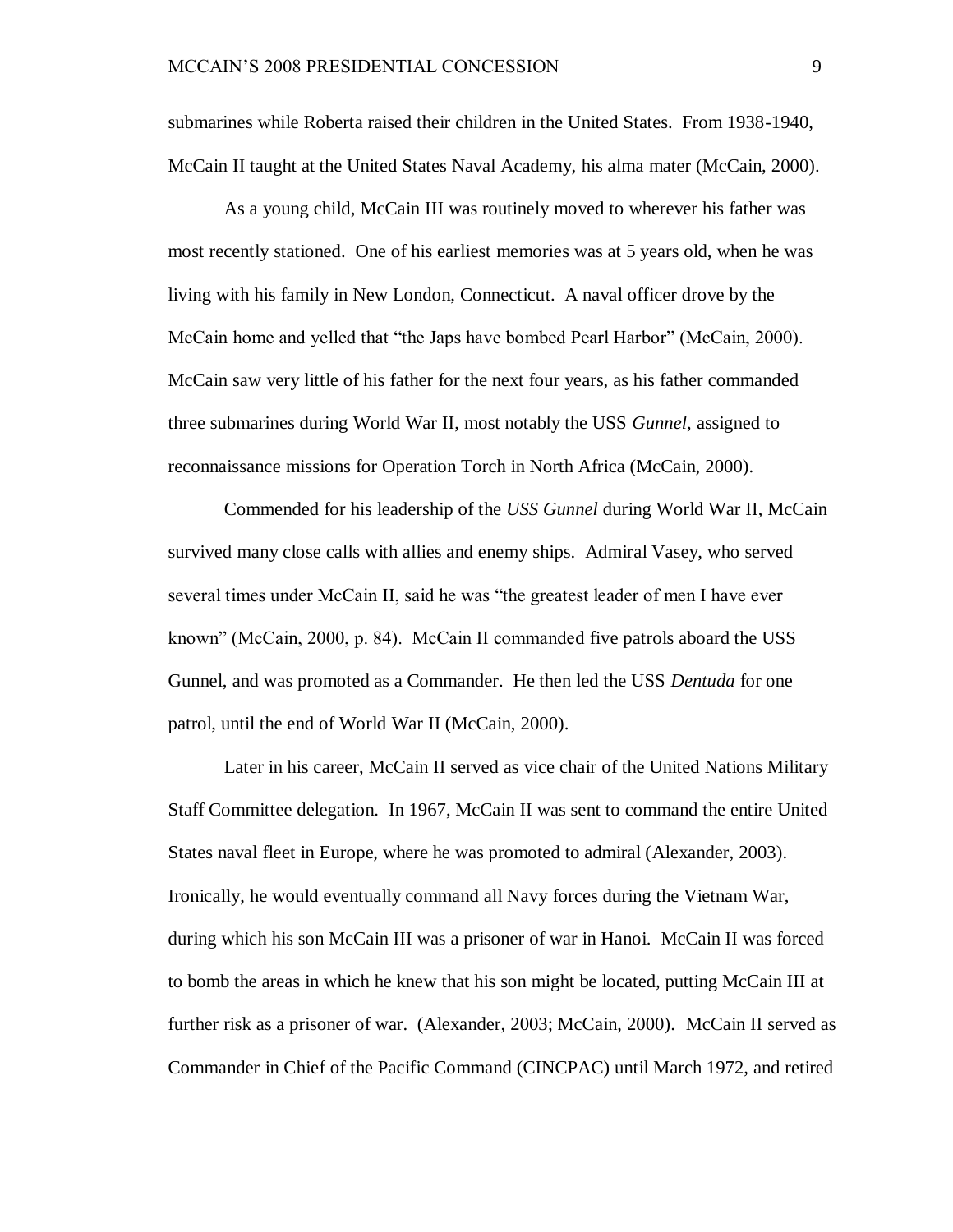in November 1972 (Alexander, 2003). John S. McCain II died in March 1980 of a heart attack, at nearly the same time his son retired from the Navy (Karaagac, 2000).

**John Sidney McCain III.** John Sidney McCain III was born on August 29, 1936, at Coco Solo Naval Base hospital in the Panama Canal Zone where McCain II was stationed as a naval officer (Alexander, 2003). Even at an early age, some of the personality traits that later defined McCain"s reputation were evident. Specifically, as a two-year-old child, John McCain III often had extreme temper tantrums, holding his breath and knocking himself out, which shocked his parents. A doctor recommended that every time McCain got upset and held his breath, one of his parents should put him into a tub of cold water, teaching McCain to control his temper at a young age (Alexander, 2003).

During much of McCain"s childhood, he traveled around the country with his family while his father was a Naval officer (McCain, 2000). As a child of a serviceman, he became used to constantly changing schools when his father was stationed in new places. In 1951, McCain attended Episcopal High School in Northern Virginia, a private, upper- class institution where he was the only military officer"s son (McCain, 2000). He was often in trouble for misbehavior (much like his father), but was still well respected (Alexander, 2003). McCain (2000) wrote that his goal at this time was to go to the United States Naval Academy, as it was already "predestined" for him (McCain, 2000). In the spring of 1954, McCain passed his academy entrance exams, graduated from Episcopal High School and began his "plebe summer" in late June. He loved the physical challenges provided at the Naval Academy and enjoyed bonding with his classmates (Alexander, 2003).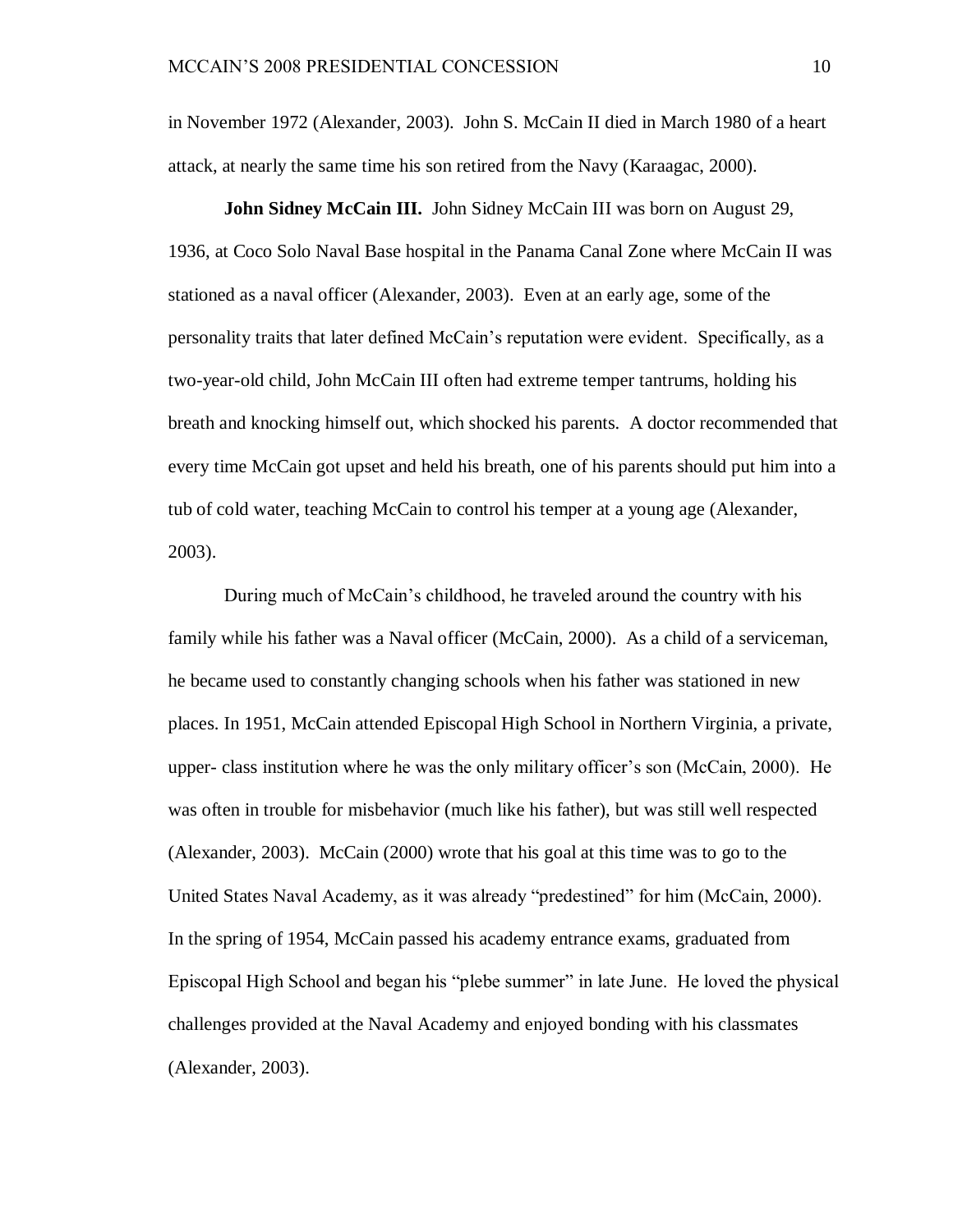In the fall of 1954, McCain began his plebe year at the academy. He reported that he despised the hazing rituals that upperclassman performed on plebes, although he understood why they occurred (McCain, 2000). He excelled in sports such as football and boxing, but McCain"s grades were subpar; he preferred English and history to math, science, and engineering (Alexander, 2003; McCain 2000). He also misbehaved at the academy by drinking and chasing women with his friends. He once staged an indoor water balloon fight (Alexander, 2003). At one point, McCain even sent the cruise box of an upperclassman who had hazed him to an Ivy League fraternity (McCain, 2000). But McCain persevered and graduated in the spring of 1958, even though he ranked only 889 out of 894 in his class (Alexander, 2003; McCain, 2000).

In examining McCain"s background and career of service to the United States, McCain"s experiences in the military should be analyzed, specifically his time spent as a POW in Vietnam. McCain attributes the many challenges he faced in Vietnam to strengthening him as a leader and person. Also, McCain"s status as a military hero propelled him into public service, which is significant as it led to his political career.

After graduation, McCain reported as an ensign to Pensacola, Florida where he received flight training. He was well known as a partier and a playboy, at one point even dating an exotic dancer named "Marie, the Flame of Florida" (Alexander, 2003; McCain, 2000). Later, he received more advanced flight training in Corpus Christi, Texas, where he crashed a plane off of a landing strip into Corpus Christi Bay due to engine failure (Alexander, 2003). By October 1962, McCain earned his wings as an aviator and was assigned to the Caribbean for two years as a pilot in the Navy. In 1964, McCain moved back to Pensacola and began dating Carol Shepp, whom he married in July 1965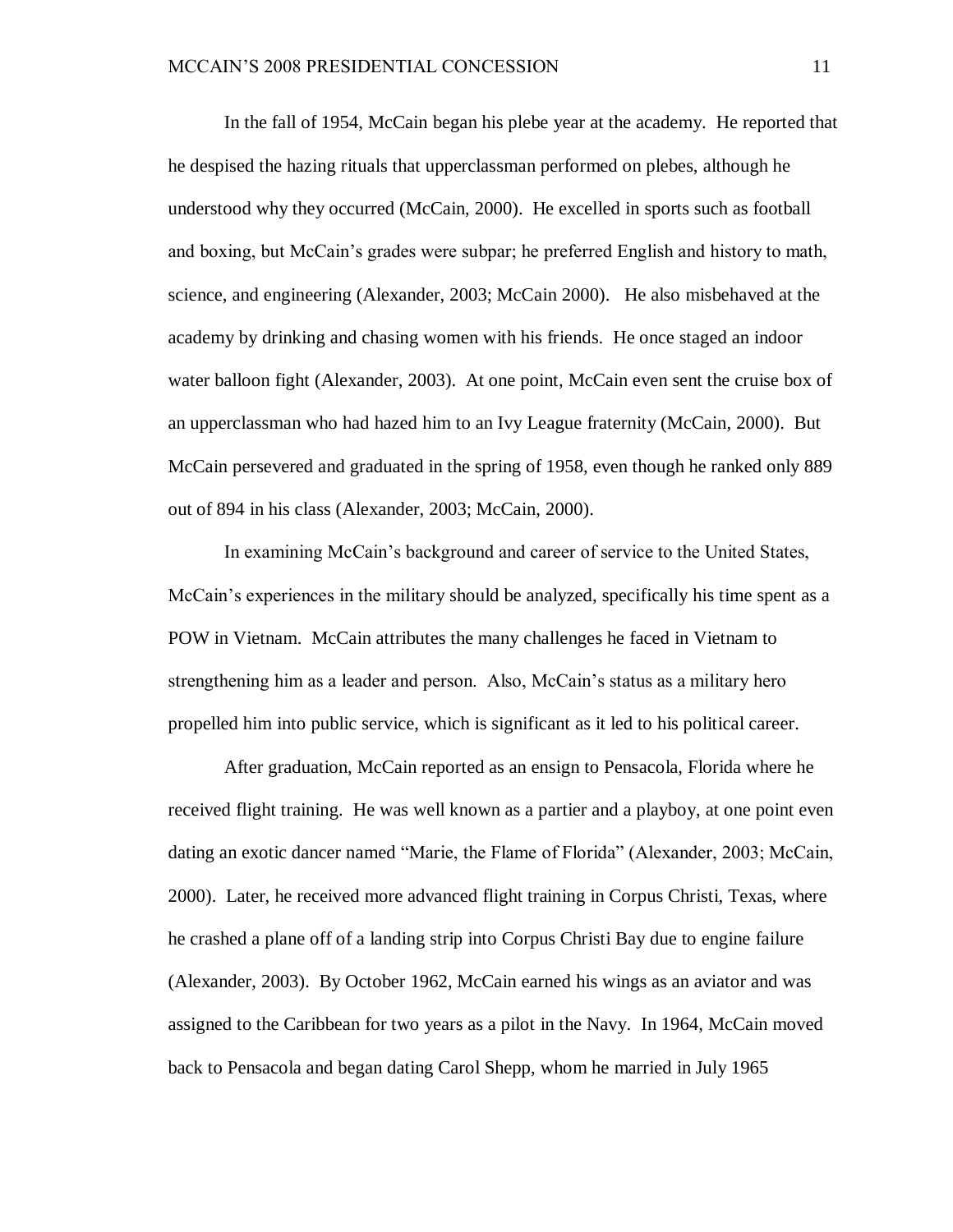(Alexander, 2003). Later that year, McCain survived another plane crash due to engine failure when he flew home from the Army-Navy football game (Alexander, 2003).

In late 1966, McCain was assigned to the USS *Forrestal*, located in the Tonkin Gulf at Yankee Station, as an A-4 pilot. He was involved in one of the worst naval tragedies in United States history on July 29, 1967 (Alexander, 2003; McCain, 2000). While McCain waited to fly a mission, another jet caught on fire, which caused a Zuni missile to hit McCain"s plane. McCain"s jet leaked over 200 gallons of fuel and a massive fire erupted on the deck of the *Forrestal*, killing 135 servicemen. With the *Forrestal* out of commission, McCain volunteered to serve on the USS *Oriskany*, despite the fact that he knew many of its planes had been shot down (McCain, 2000).

 On October 23, 1967, McCain was flying his 24th solo mission above Vietnam, and his first over Hanoi (Karaagac, 2000). At 4,500 feet, his A-4 bomber jet was hit by Soviet surface-to-air missiles. McCain ejected and landed in Truc Bach Lake, located in the largest urban area of North Vietnam (Alexander, 2003). Though conscious, McCain began to sink into the lake due to the weight of the gear on his back. A Vietnamese man named Mai Van On helped McCain to the shore and the gathered crowd began stripping McCain down to check for weapons (Alexander, 2003; Karaagac, 2000). As the crowd started beating him, McCain realized that his right leg was badly broken. He feared the crowd was going to kill him, but the Hanoi police arrived and the crowd backed away. McCain was transported to Hoa Lo Prison, also known as the Hanoi Hilton (Alexander, 2003).

 McCain was locked in a cell for four days and received no medical attention. Military interrogators came into his room and attempted to get information from him, but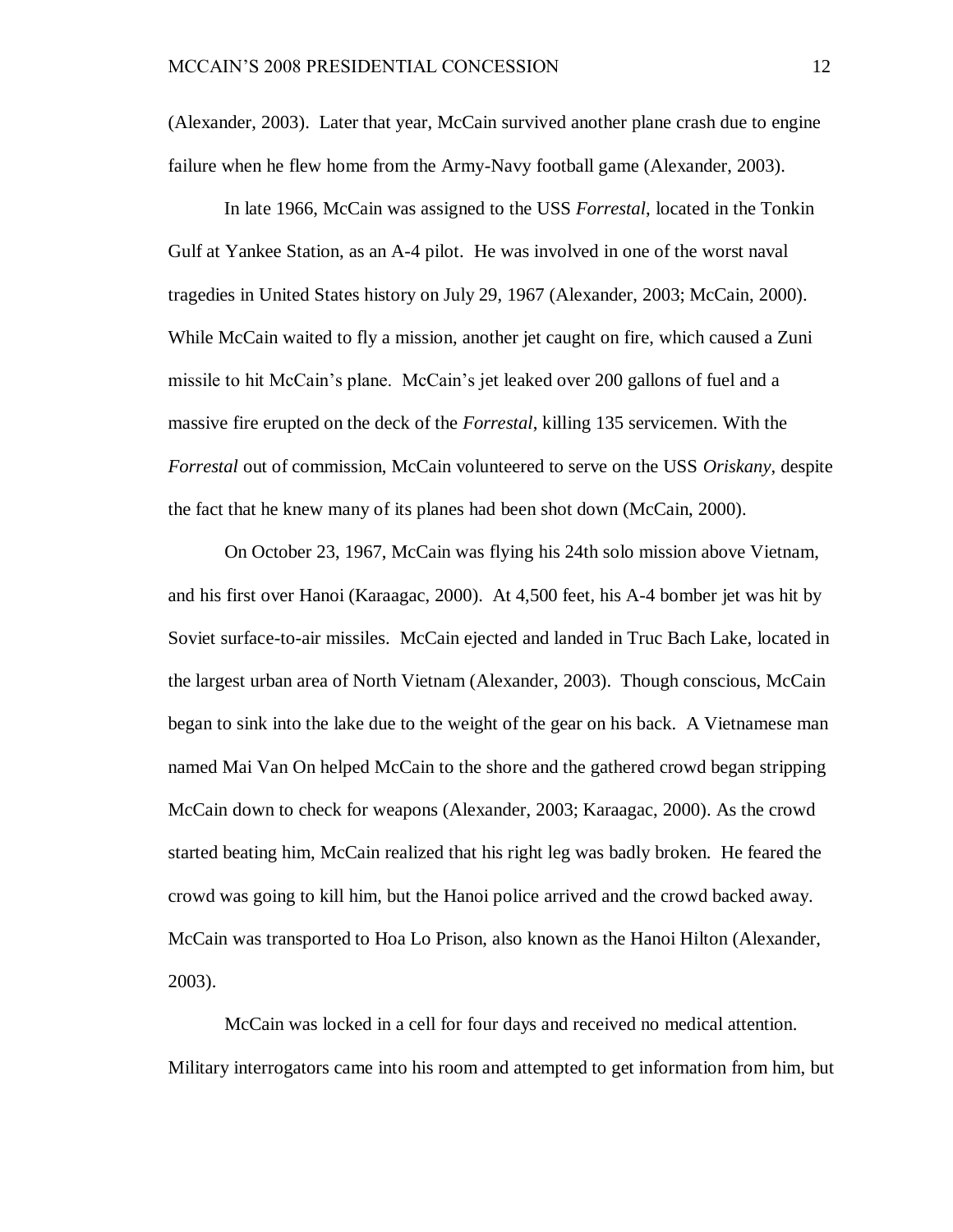McCain would only supply the information specified in the American Serviceman"s Code of Conduct: his name, rank, and service number (Alexander, 2003; Karaagac, 2000). Because McCain refused to give any information beyond that, his North Vietnamese captors beat him until he blacked out. He also was given very little food and water. At one point, an interrogator realized that McCain"s father was a Navy admiral. McCain was then referred to as the "Crown Prince" and he was transported to a hospital (Alexander, 2003).

 At the hospital, McCain was given blood and plasma. A doctor reset the broken bones in his right arm, a procedure that McCain had to endure without the aid of a painkiller. North Vietnamese officials attempted to force McCain to apologize for his "war crimes," but McCain refused (Alexander, 2003). Eventually, McCain was moved to a North Vietnamese compound called "The Plantation." He was placed with two majors from the Air Force who helped him recover from three partially treated broken limbs and dysentery. McCain later wrote that Majors Bud Day and Norris Overly saved his life (Karaagac, 2000).

 McCain continued to be a prisoner of war for the next five and a half years. In June of 1968, his captors asked him if he would like to go home as his health was still very poor. McCain realized that his release would only serve as positive propaganda for the North Vietnamese cause and he refused (Alexander, 2003). McCain told his captors he could not go home until the prisoners of war who had been shot down before him were also allowed to go home. North Vietnamese officials made several other attempts to persuade McCain to go home, but he refused. After that, McCain was subject to regular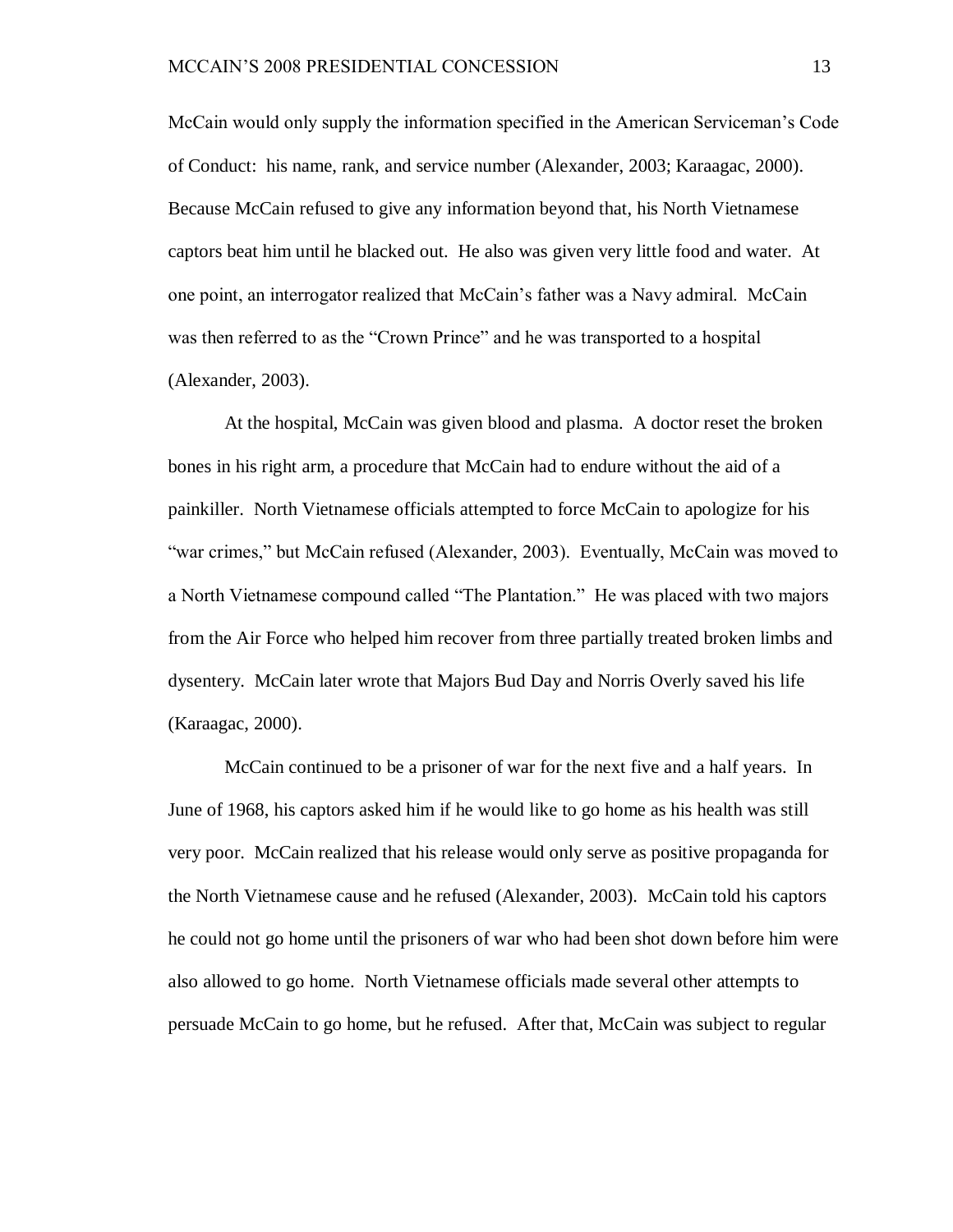beatings. His captors cracked his ribs and re-broke his left arm (Alexander, 2003). Stories like this illustrate McCain"s famed willingness to sacrifice for his country.

 In late December 1968, McCain was taken to a Christmas service for American prisoners of war. As he arrived, he realized the North Vietnamese intended to film the service and use the footage for propaganda purposes. McCain was infuriated and singlehandedly ruined the footage of the service, swearing and shouting the entire time (Alexander, 2003). The Vietnamese were so upset with McCain that they moved him back to the Hanoi Hilton. In late 1969, his torture in the North Vietnamese prison dwindled (Karaagac, 2000). McCain continued to be a prisoner of war, but dealt with slightly better conditions.

In early 1972, President Nixon began "Operation Linebacker" which bombed downtown Hanoi. American prisoners of war in Hanoi reported that the bombings gave them hope that they would soon be rescued (Karaagac, 2000). In January 1973, both the prisoners and their captors realized that the war was nearly over. Conditions improved for the prisoners, as the North Vietnamese realized they could not return prisoners of war who appeared severely emaciated (Karaagac, 2000). On March 15, 1972, John McCain, along with other American prisoners of war, was taken to Hanoi"s Gia Lam airport to an American military plane. McCain was finally free (Karaagac, 2000).

McCain"s experience in Vietnam as a prisoner of war lends insight into the rhetorical situation surrounding his campaign, as well as the meaning and power of his concession speech. McCain spent his entire adult life in public service, including his five years of incarceration in Hanoi. He paid one of the ultimate prices for service to America with the loss of his physical health. In part, McCain's campaign was structured around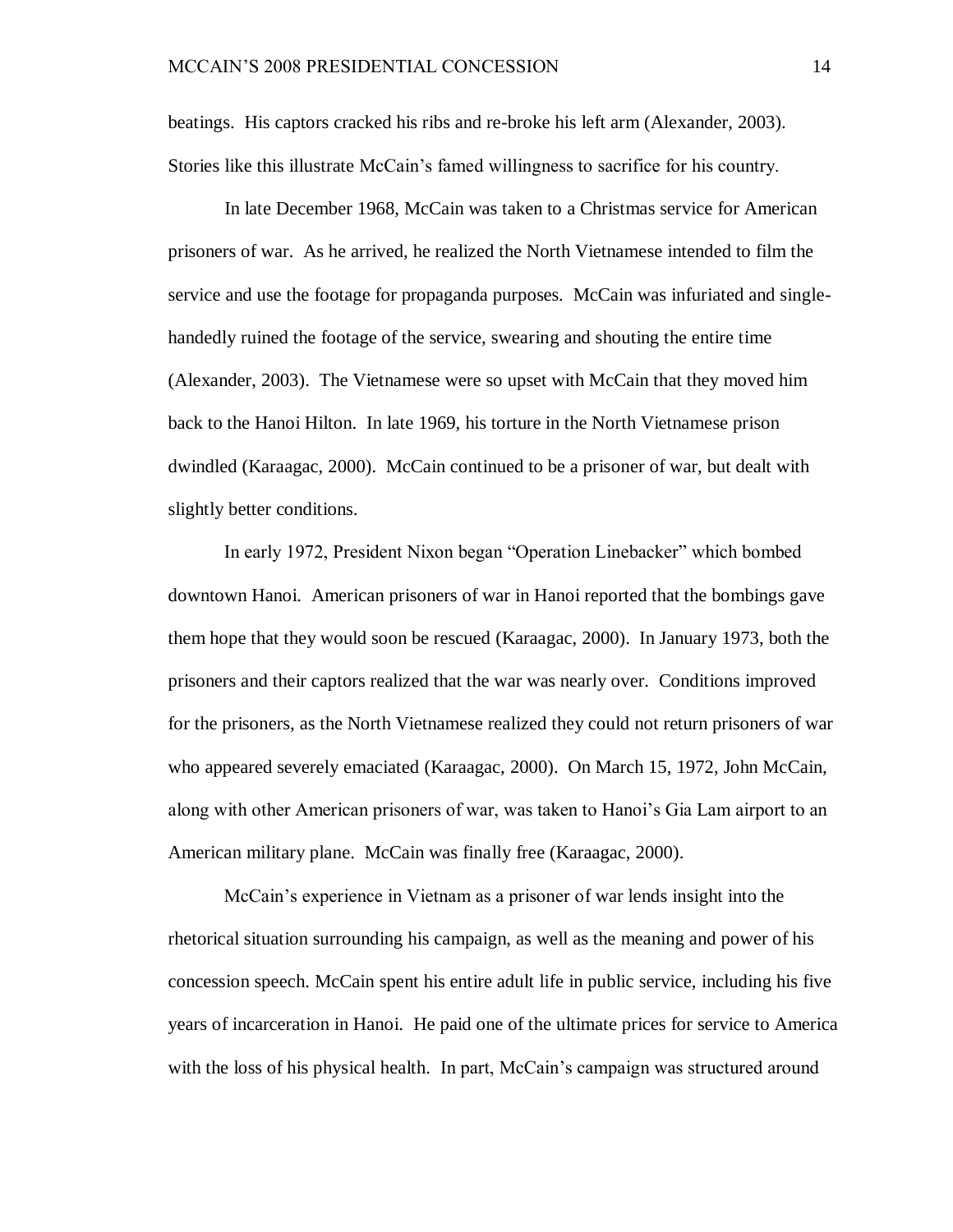his experience as a public servant in the military, often capitalizing on his military record and hero status. His campaign"s motto, "Country First" represented how he had put his country before himself his entire life. McCain"s positioning worked, as 66% of Americans reported in a *Gallup* poll after the 2008 primary that they viewed McCain as an American hero (Saad, 2008). Knowing McCain"s military background also helped his rhetorical audience comprehend his concession speech. For example, his use of "battle" metaphors makes sense and appears credible because McCain"s audience knows that he lived these experiences.

However, to understand McCain"s life until Vietnam is only to understand half of the story. McCain"s post-Vietnam and post-military careers also contributed to his ethos.

### **McCain's Life Post-Vietnam.**

McCain spent nine months rehabilitating from the injuries he sustained in the Vietnam War. In late 1974, McCain"s flight status was reinstated and he was assigned as the commanding officer of a training squadron in Florida. He wanted to continue serving in the Navy, but realized that his injuries were permanent and prevented him from being able to serve physically. Instead, McCain accepted a position as the Naval liaison to the United States Senate in 1976 (A&E Television Networks, 2008; Alexander, 2003.)

In McCain"s personal life, his relationship with Carol began to deteriorate. He later accepted responsibility for the problems, admitting to extramarital affairs (Nowicki & Muller, 2007). One of those was with Cindy Hensley, a teacher from Phoenix, Arizona. When they began dating, McCain asked his wife Carol for a divorce. In 1980,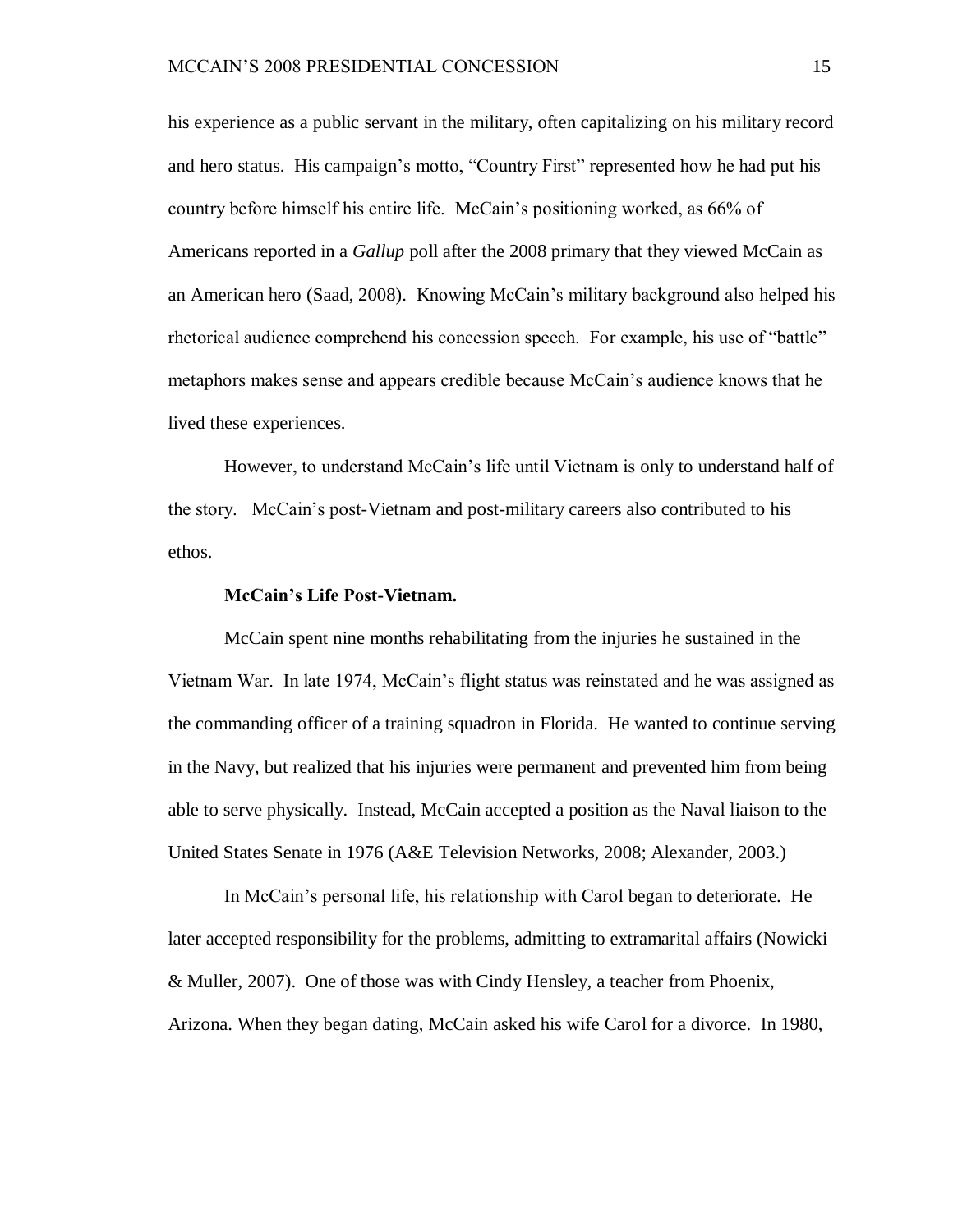soon after his divorce, McCain married Hensley. He then retired from the Navy and moved to Phoenix to live with her (A&E Television Networks, 2008).

Almost immediately, McCain got involved in local politics in Arizona. In 1982, McCain ran for representative in Arizona's  $1<sup>st</sup>$  Congressional District and won his first election, beating Democrat Bill Hegarty by a nearly 2-to-1 margin. McCain battled against allegations that he was a carpetbagger, arguing he had never lived anywhere longer than Hanoi due to his family's service in the Navy. Nowicki and Muller (2007) note that McCain wore out three pairs of shoes while campaigning for his election. His wife Cindy had the third pair immortalized in bronze to celebrate the victory (Nowicki  $\&$ Muller, 2007).

In 1986, McCain won Barry Goldwater's seat in the U.S. Senate after Goldwater"s retirement. He was known as a member of the "new Right," but also garnered a reputation for speaking out against governmental actions that he thought were wrong, including the Iran-Contra affair (A&E Television Networks, 2008). Given his status as co-author of the McCain-Feingold Bill, it was ironic when, in 1987, McCain was investigated as a member of the "Keating Five." He was alleged to have tampered with federal regulators on behalf of a friend, Charles Keating. McCain had accepted money from Keating for campaign purposes. After a two-year investigation, federal investigators dropped charges against McCain, but did note that he used "poor judgment." McCain later agreed with their assessment of his involvement in the scandal (Nowicki & Muller, 2007).

McCain continued to serve in the U.S. Senate, winning three times. He developed a reputation as a "maverick," sometimes siding with Democrats when he believed their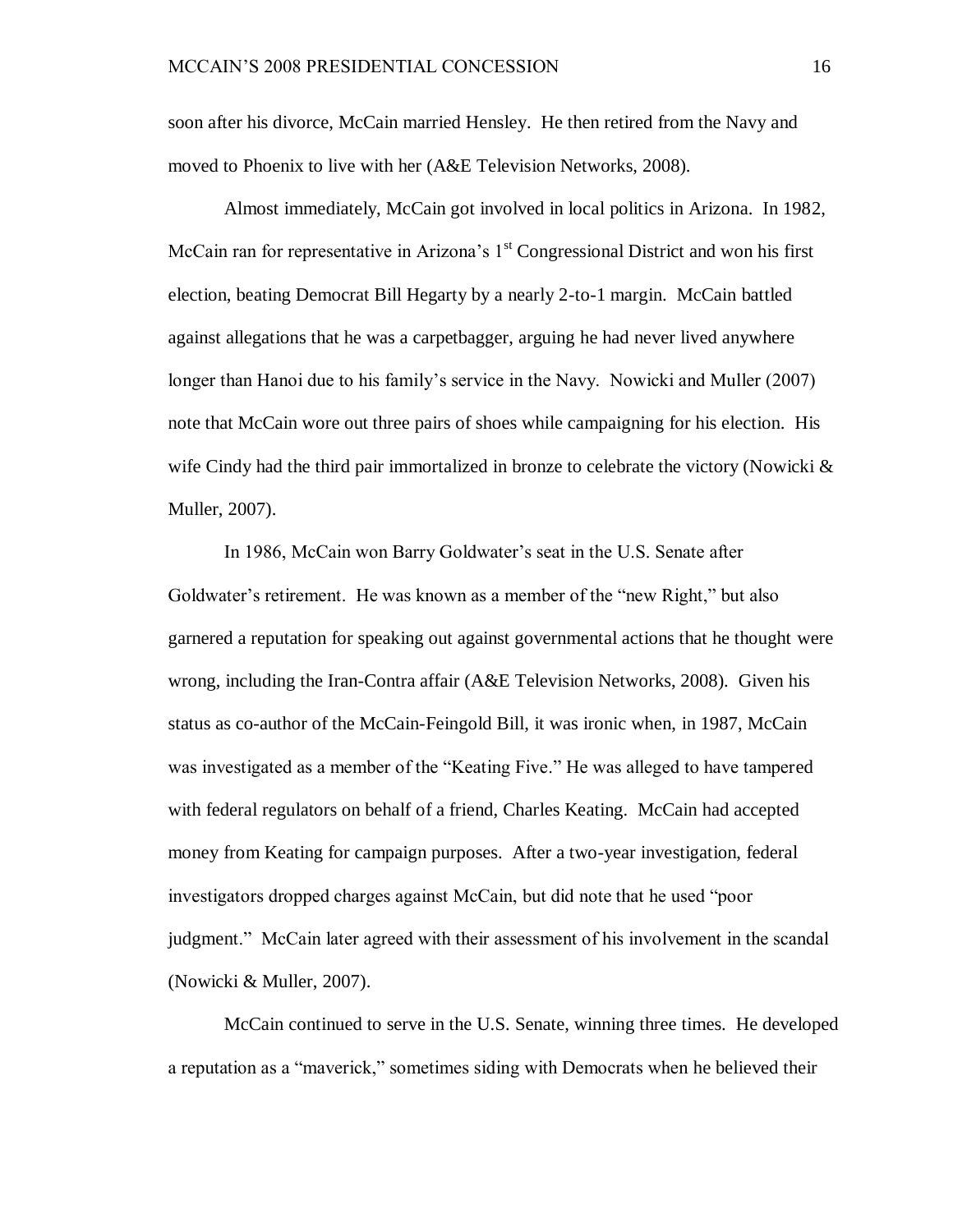position made more sense. McCain also became known as a reformer as he worked to correct the campaign finance system. However, McCain"s interest in political service extended beyond his long-held position in the legislative branch of the government. He also demonstrated an interest in occupying the Oval Office. This dream almost came to fruition when he ran for President in 2000 and 2008.

#### **Campaigning for President**.

On September 27, 1999, Senator John McCain announced his intention to run for President of the United States in Nashua, New Hampshire (Alexander, 2003). Knowing McCain was considered by many to be an underdog, campaign manager Rick Davis decided to make him available to the press at all times. The McCain for President campaign bought a bus and deemed it "The Straight Talk Express" (Ferullo, 2000). Reporters could ride with McCain to events and ask him questions on any matter, and McCain would answer with "straight talk" (Ferullo, 2000). Perhaps as a result, McCain was considered to be a "media darling" who received preferential treatment from news outlets when compared to other candidates in the race (Lehrer, 2000; Thomas, 2000). McCain"s popularity surged, and he became the main challenger to the frontrunner Governor George W. Bush (Alexander, 2003).

At the same time, McCain gained a reputation as being a "hothead" after the *Arizona Republic* published an editorial calling McCain"s temper into question (Thomas, 2000). Still, McCain continued to campaign. In November 1999, he announced that he would launch his campaign for the nomination in New Hampshire instead of Iowa (Alexander, 2003). As poll numbers between Bush and McCain grew closer and closer,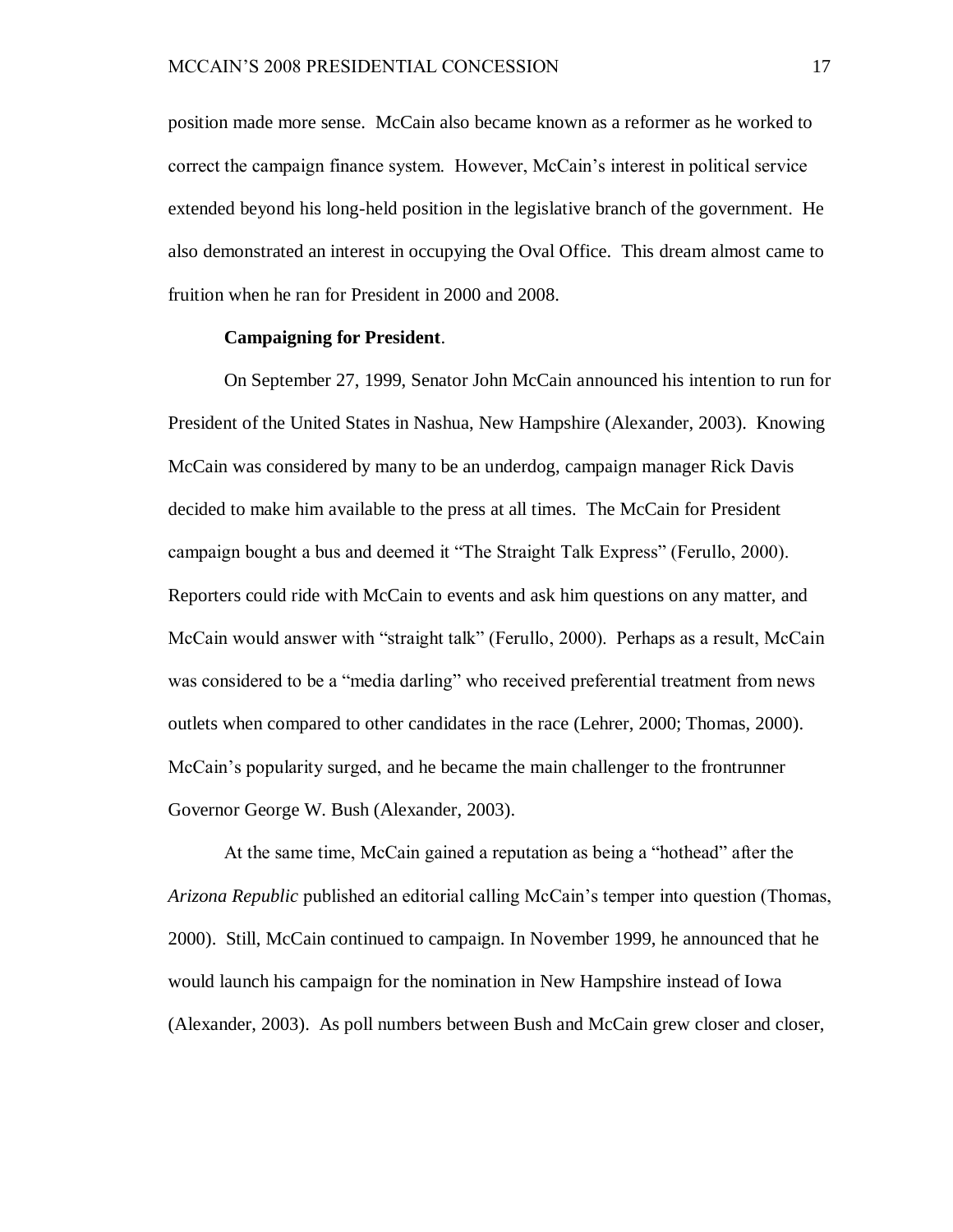politicians in Washington began a "whisper campaign" against McCain, calling into question his mental stability and ability to manage his anger (Alexander, 2003).

The Navy war hero turned politician shocked the Republican Party and the rest of the nation when he demolished frontrunner George W. Bush in the New Hampshire primary with 49% of the vote, as compared to Bush"s 30% (Corn, 2000). After this, the competition for the Republican nomination became fierce, hard fought, and extremely personal. McCain"s campaign was thrown off track when he was the subject of untrue rumors in South Carolina that alleged that he was gay, that he had fathered a black child out of wedlock, that his wife was a drug addict, and that he was brainwashed to betray the United States when he was a prisoner of war (Steinhauer, 2007). McCain ended up losing to Bush in South Carolina with 42% of the vote compared to Bush's 53% (Steinhauer, 2007). McCain"s campaign never fully recovered from this blow. Bush went on to win the Republican nomination in 2000 (Steinhauer, 2007).

#### **McCain 2000-2006.**

After Bush's inauguration in January 2001, McCain seemed to establish himself as a charming, media-friendly politician. His popularity was high in national polls and he was a frequent guest on political talk shows (Nowicki & Muller, 2007). McCain's popularity, combined with the 50-50 split in the U.S. Senate between Democrats and Republicans, provided McCain with the opportunity to push his agenda using a bipartisan approach (Nowicki & Muller, 2007). Against the wishes of most of the Republican establishment, McCain and fellow Senator Russell Feingold (D-WI) introduced a campaign finance reform bill on January 22, 2001. The bill was intended to curb "soft money" donations to political groups and parties (Alexander, 2003; Drew,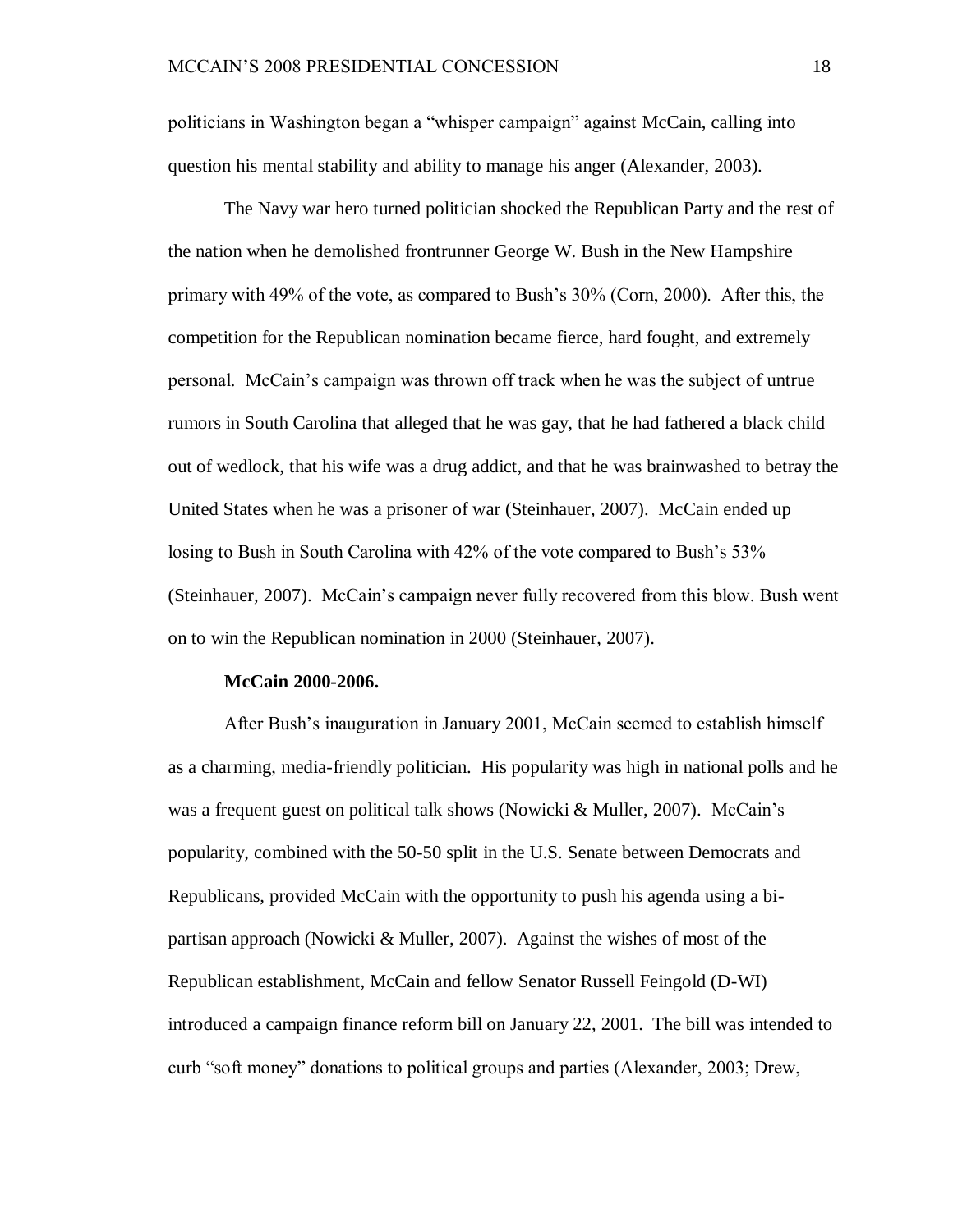2002). McCain introduced the bill quickly, knowing that Bush could not veto it because he needed the legislative victory after coming into office (Drew, 2002). A month later, McCain again defied the majority of Republicans by working with Senators Edward Kennedy (D-MA) and John Edwards (D-SC) on an HMO reform bill. And in May 2001, McCain was one of two Republicans who voted against President Bush"s \$1.3 trillion tax relief package. After making so many bi-partisan moves, rumors began circulating that McCain was planning to leave the Republican Party and become an Independent. Although McCain vehemently denied the rumors, several groups sought to recall McCain as an Arizonian Senator (Nowicki & Muller, 2007).

After the events of September 11, 2001, McCain was highly sought after by the media due to his military background. Efforts to recall McCain in Arizona died down after McCain made it clear that he supported President Bush as the country"s leader. McCain still worked in bi-partisan efforts, however, teaming up with Senator Joseph Lieberman (D-CN) to pass legislation to form the independent 9/11 Commission to investigate the security failures that led to the events of September 11, 2001. McCain also continued to work toward campaign-finance-reform in February 2002, when his bill (co-sponsored by Feingold) was re-introduced in the Senate. In a 60-40 vote, the U.S. Senate adopted the House"s version of the McCain-Feingold bill. President Bush signed the legislation into law on March 27, 2002; it remains McCain"s greatest legislative accomplishment (Drew, 2002). Additionally, in October 2002, McCain supported a declaration of war on Iraq. In an address to the Senate, he argued that Saddam Hussein was a danger to Americans and should be removed from office. The House passed the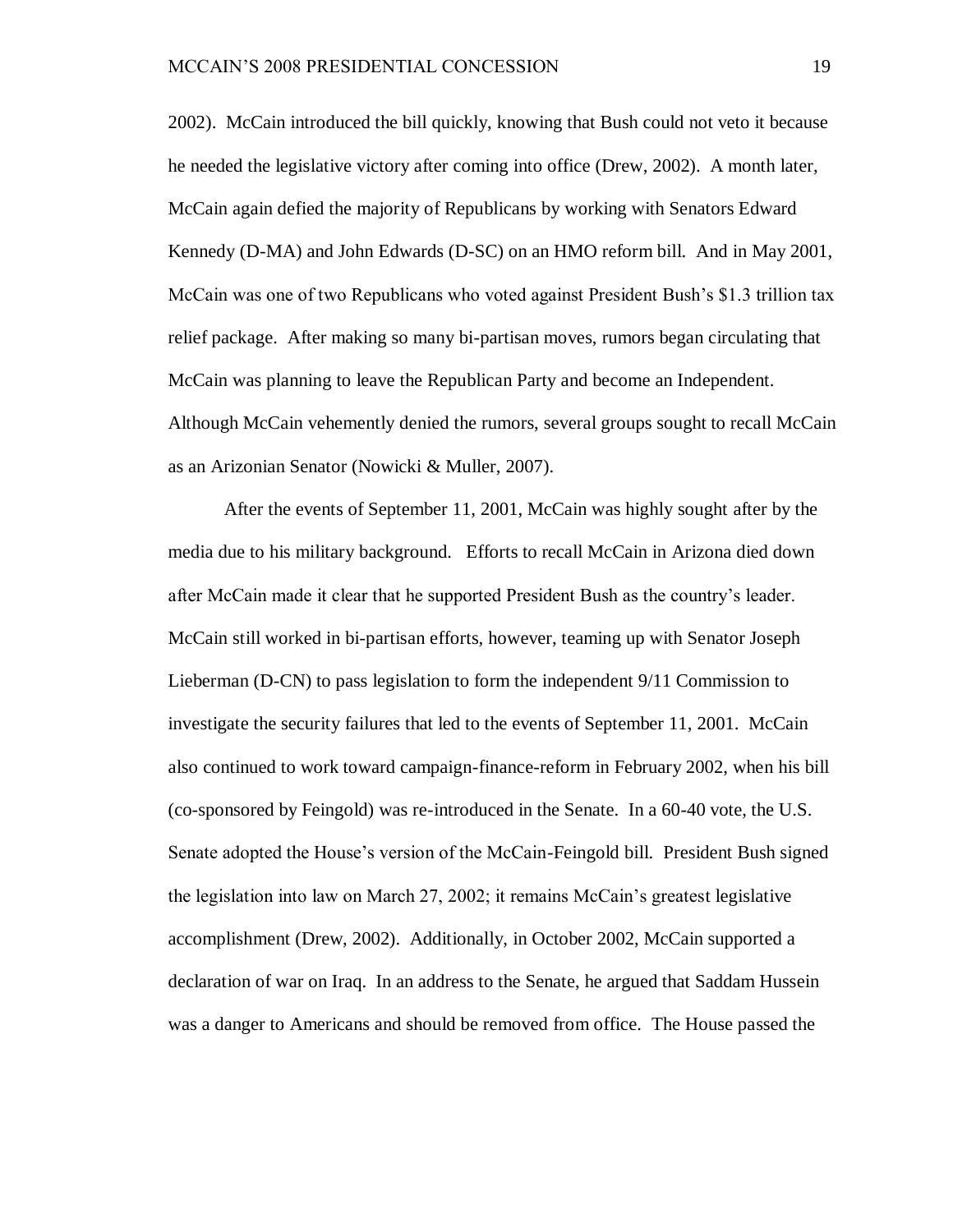Iraqi resolution with a 296-133 vote; then the Senate followed with a 77-23 vote. McCain voted in favor of invading Iraq (Nowicki & Muller, 2007).

In the years to come, McCain worked again with Senator Kennedy (D-MA) to pass a comprehensive immigration reform plan, which angered many conservatives. The bill passed the Senate in 2006 but failed in the House. On November 7, 2006, Democrats won control of both the House and the Senate in a midterm election considered a referendum on the Iraq war. During this time, McCain"s support for the war in Iraq had begun to wan. In January 2007, President Bush announced the "troop surge" in Iraq that was intended to help American forces finally tame Baghdad and other violent provinces (Nowicki & Muller, 2007). McCain expressed his firm support for the troop escalation. Democrats capitalized on this and emphasized his stance, knowing that a majority of Americans were unhappy with the Iraqi war. At the same time, McCain was working behind the scenes with former members of Bush"s campaign team to secure support in Washington for a potential 2008 presidential run (Nowicki & Muller, 2007).

#### **The 2008 Presidential Campaign.**

John McCain formally announced his 2008 campaign for the United States presidency on April 25, 2007, in Portsmouth, New Hampshire (BBC News, 2007). Given his 2000 presidential run and well-documented work in the Senate, McCain was considered a front-runner in the campaign for the Republican nomination. But McCain experienced problems with campaign fundraising; the Republican base remained frustrated by his support of the Comprehensive Immigration Reform Act of 2007 and refrained from donating as generously as they might. McCain later lost his campaign manager and his chief strategist and his numbers dropped rapidly in national polls (CNN,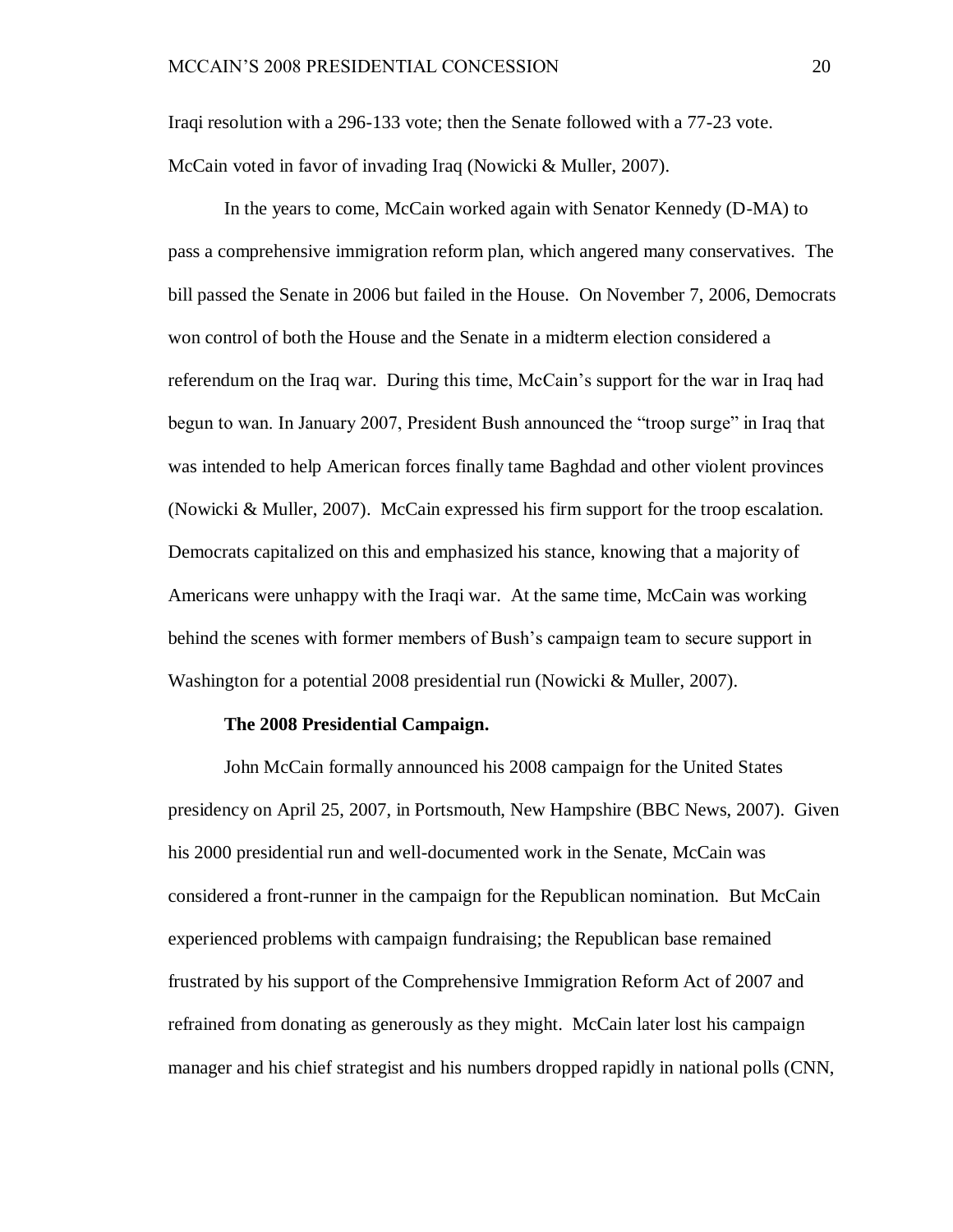2007). Luckily for McCain, no Republican had yet claimed the title of outright frontrunner. McCain chose to forego campaigning in Iowa"s caucuses, and instead focused his attention on the state in which he experienced much success in 2000 -- New Hampshire. McCain"s gamble paid off; he won the New Hampshire primary and reestablished himself as the Republican front-runner.

McCain went on to win the South Carolina and Florida primaries as well. During the latter primary, Rudy Giuliani ended his campaign and endorsed McCain (FOX News, 2008). On Super Tuesday, February 5th, McCain dominated the primaries, winning the vast majority of votes. McCain then won the majority of states up for grabs on March 4, 2008, which put him over the threshold of minimum votes needed to become the Republican nominee. The next day, President Bush met with McCain and endorsed him for the presidency (CNN, 2008a).

At this time, the Democratic primary for the 2008 Presidential election was still in full swing. Senator Hillary Clinton (D-NY) and Senator Barack Obama (D-IL) were engaged in a fierce battle for the Democratic presidential nomination. This race was unique in that it was the first time that two minorities, a woman and a person of color, were major contenders for the office of President of the United States. The contest lasted until June 3, 2008, when Obama won the amount of primary votes needed to clinch the Democratic nominee. However, Clinton did not immediately concede to Obama. Rather, she announced during an address on June 3 at Baruch College in New York City that she wanted "the nearly 18 million people who voted for me to be respected and heard" (NBC News, 2008). On June 5<sup>th</sup>, 2008, Obama and Clinton met for a secret meeting at Senator Dianne Feinstein"s home, where they discussed the terms of Clinton"s endorsement of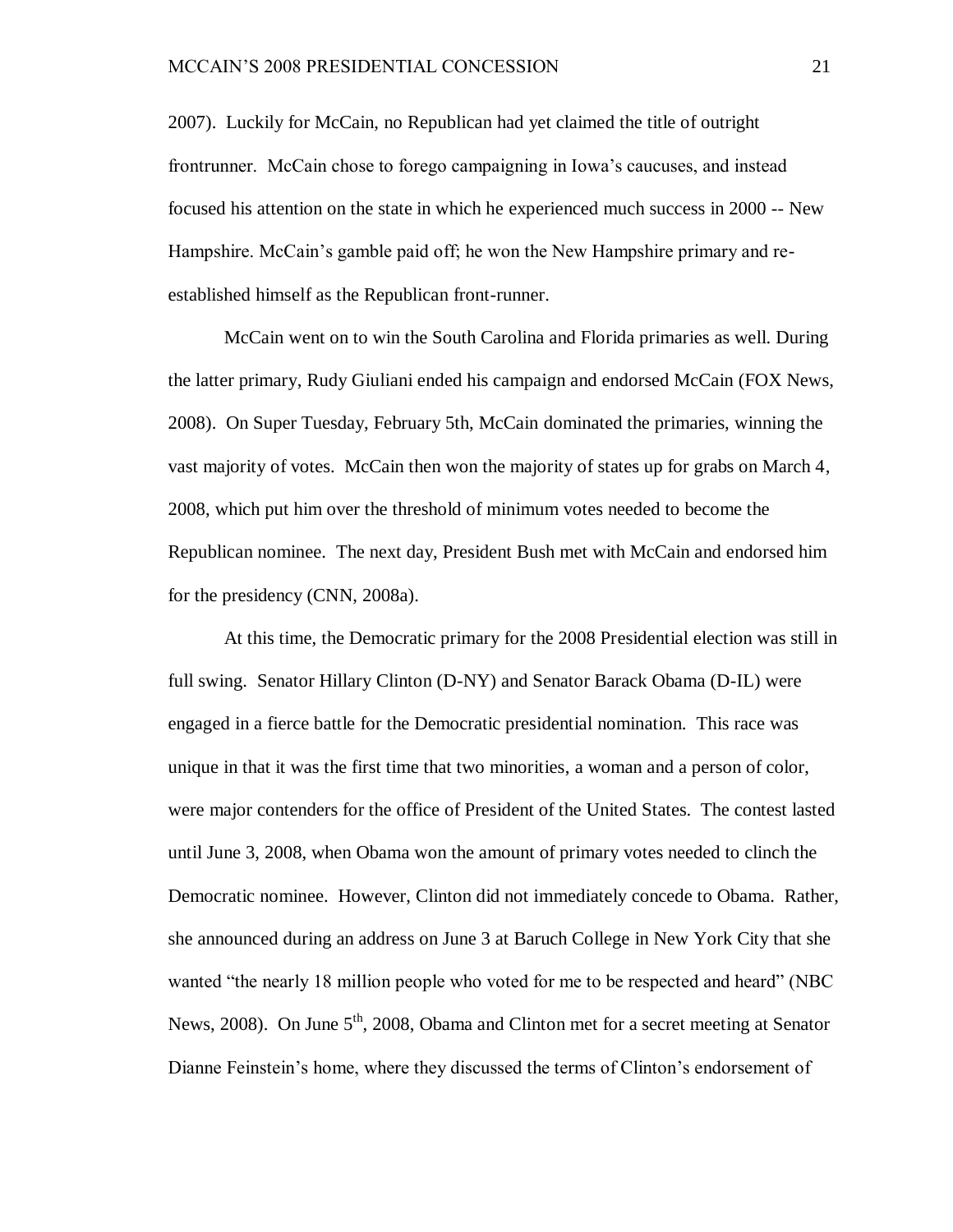Obama. On June 7, four days after her initial announcement, Clinton finally and graciously promised her support to Obama and told her followers they should support him as well (Snow & Harper, 2008).

After the concession of Hillary Clinton, John McCain and Barack Obama turned their attention towards each other. In a hard-fought campaign, both men blasted the other for their respective stances on issues while trying to build up excitement for each party"s national convention. On August 23, 2008, Barack Obama announced that Senator Joe Biden (D-DE) was his choice for vice-presidential candidate. On August 29, 2008, John McCain announced Governor Sarah Palin (R-AK) as his vice-presidential running mate, a move that excited many in the Republican base (CNN, 2008c).

The McCain/Palin and Obama/Biden teams continued to fight hard through the next two months, discussing issues such as the Iraq War, gas prices, abortion, health care, taxes, and the economy. Each campaign employed the rhetoric of "change." Obama argued that he was the true candidate of change, and that McCain would institute another eight years of George W. Bush"s policies. McCain countered that he would be a change from the "typical" Washington insider, because he was a politician who was known as a maverick and was not afraid to "reach across the aisle" (CNN, 2008b).

Both candidates claimed victories whenever possible. In the four September and October 2008 presidential and vice-presidential debates, both McCain/Palin and Obama/Biden claimed victory for their respective parties (Commission on Presidential Debates, 2008). McCain continued to campaign in areas he considered battle ground states, vastly ignoring many of the states Bush won in 2000 and 2004, while Obama employed the Democratic Party's "50-state strategy" (Democratic Party, 2008).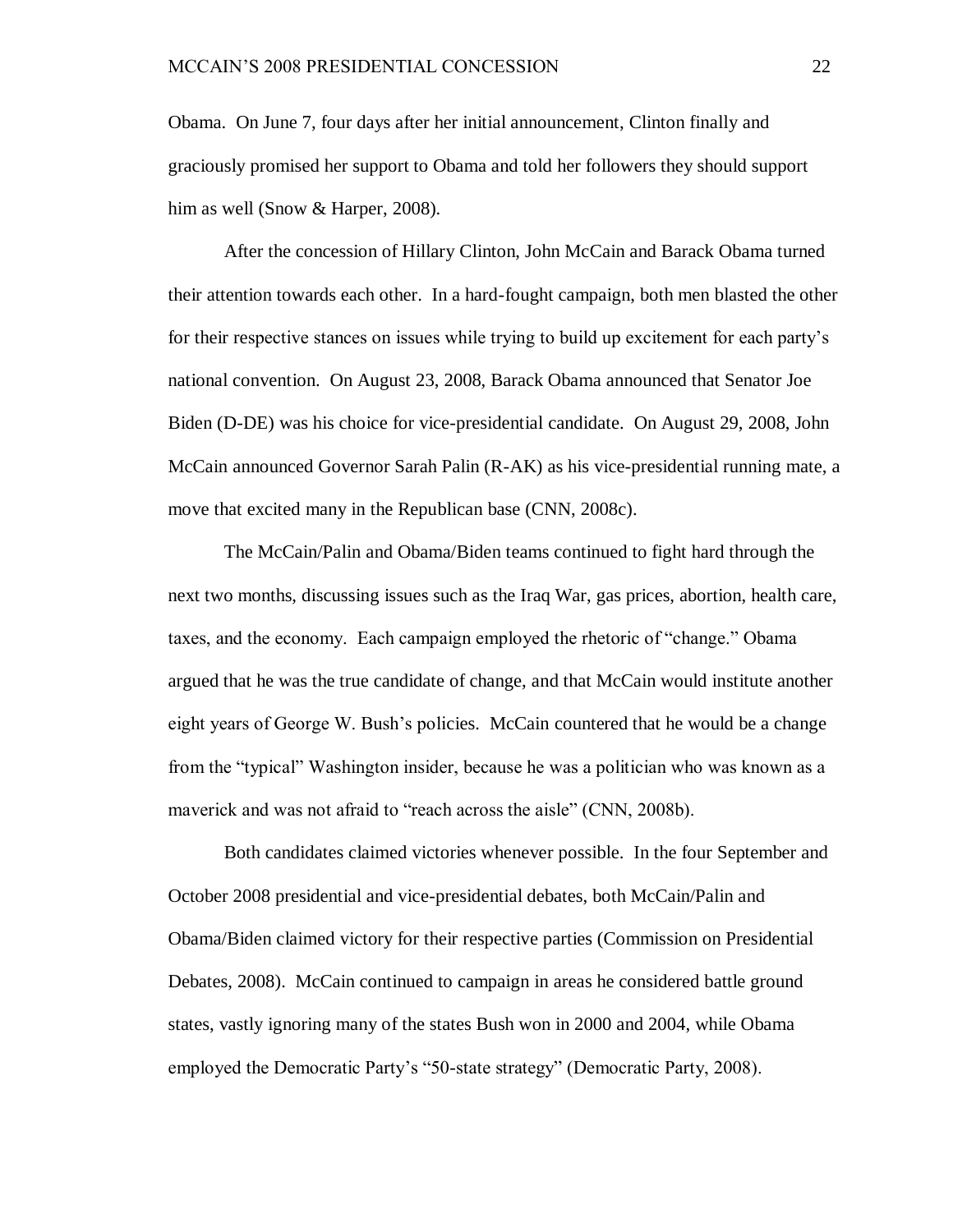As the race wound down, each candidate strived to generate strong media attention, making appearances on television almost daily and conducting interviews with hundreds of journalists. Despite these efforts, McCain lagged in the polls through most of October and into the beginning of November (Glover, 2008). On November 4, 2008, he lost his bid for the United States presidency to Barack Obama. That evening, McCain stood with his running mate Sarah Palin and their respective spouses and delivered a concession speech to thousands of his supporters at the Arizona Biltmore Hotel in Phoenix, Arizona (Spillius, 2008). McCain"s speech emphasized his record as a public servant and his love of America, and contained calls to unify the country behind President-elect Barack Obama.

### **Critical Response to McCain's Concession Speech.**

Responses to McCain"s concession speech were extremely positive. From bloggers to newspaper opinion editors, commentators felt McCain"s concession was positive, well delivered, selfless, honorable, gracious, and helped unify the American people. The power of McCain"s speech seemed to be derived from the emotions and reactions that it inspired in listeners and followers.

Julie Schwietert, the managing editor of *Matador Pulse*, considered McCain"s concession the best speech of his campaign. She mentioned that McCain "took the high road…avoided mudslinging and encouraged his booing supporters to redirect their energies and unite as Americans." Schwietert (2008) also observed that McCain "renewed his own commitment to public service…Despite the bitter disappointment of his loss... he appears poised to renew his admirable history of reaching across the aisle." She also acknowledged that McCain maintained his composure at all times and "modeled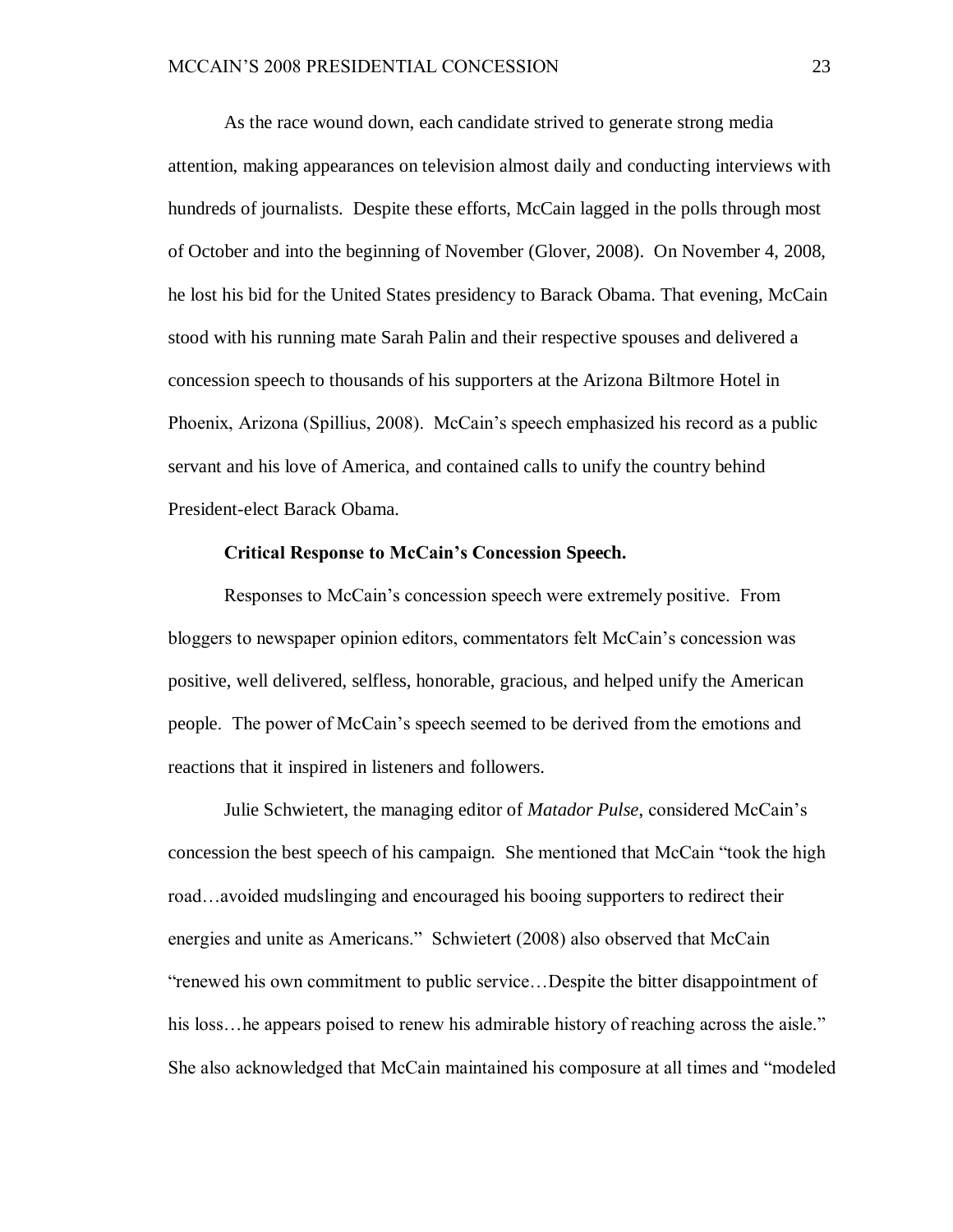the behavior Americans need to adopt," calling for American unity (Schwietert, 2008). Joe Gandleman, Editor In Chief of *The Moderate Voice* blog, observed that McCain"s speech was "vintage 2000 John McCain." He asserted that McCain said "only what he felt needed to be said...he wasn't worrying about the reaction of the party's base." Gandleman (2008) also wrote that McCain didn"t linger after the concession like past candidates, but rather moved on and helped to begin the country"s post-election healing process.

Mettycat, a blogger for *Vet Voice*, noted that he often questioned McCain"s decisions and judgment, but felt that McCain"s concession "was as gracious as it was honorable…McCain is and always has been a patriot" (Mettycat, 2008). Robert Doughtery wrote that McCain's concession took the first step in rebuilding his image, as "his reputation and legacy took a major hit" during the campaign process (2008). Doughtery (2008) also noted that McCain "used his concession" to give a more positive message to his followers, which included praise for Obama and the historical context of the election.

John Watkis, a self-professed speech professional and harsh critic of McCain"s public speaking performances, wrote on his blog that McCain"s concession was "his best speech." Watkis (2008) noted that in McCain"s concession, "he seemed more comfortable with the words and rarely struggled with the teleprompter…he did lose his rhythm a few times, [but] the timing of his words was far better." Watkis (2008) was also impressed with McCain"s tone: "He was humble, gracious and authentic. I would like to see more of that John McCain."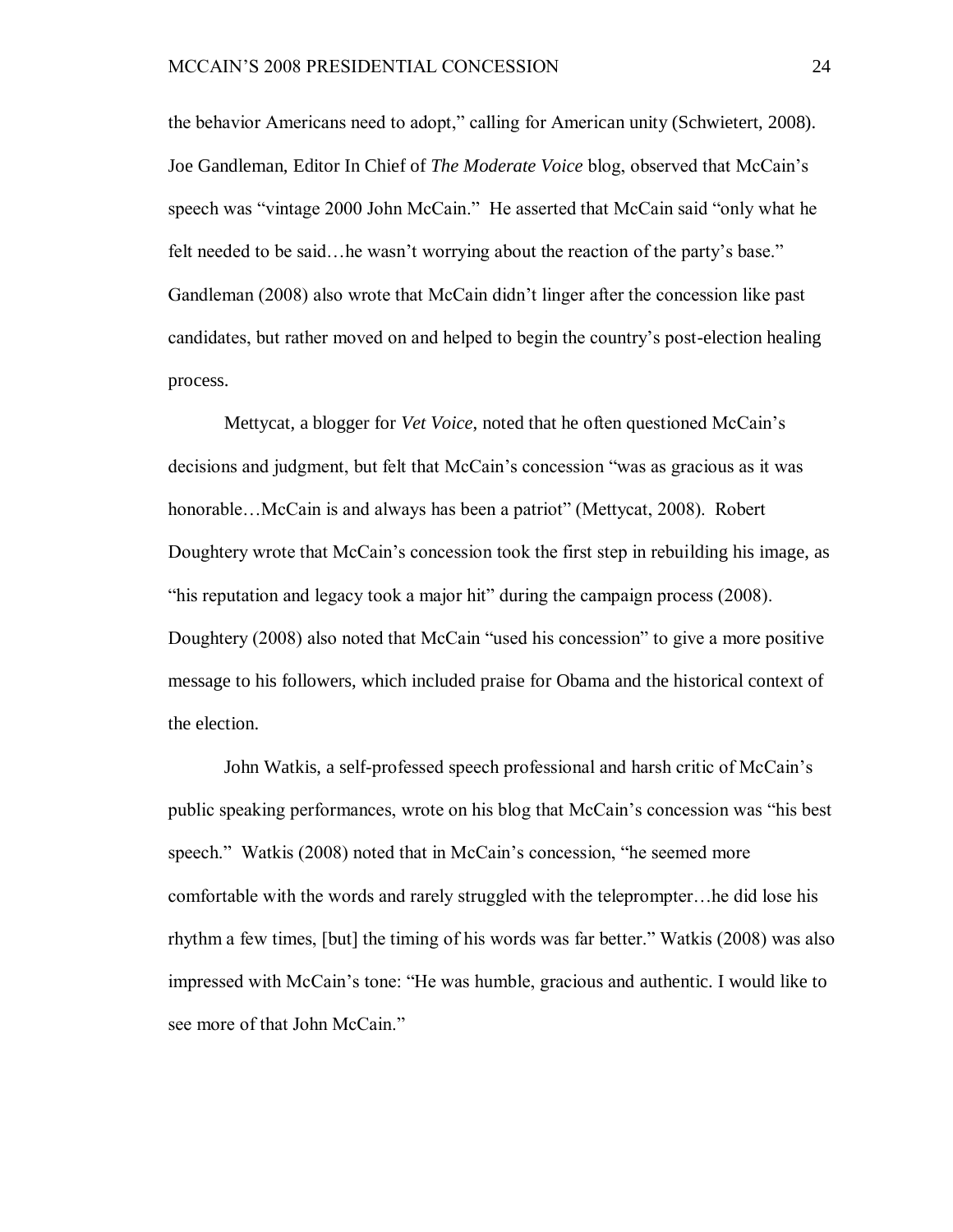Prominent U.S. news magazines *Time* and *Newsweek* each noted McCain"s graciousness in his concession. *Time* magazine"s Joe Klein (2008) wrote that even though McCain started with several disadvantages in the election, including being a Washington "insider" and being overly aggressive when attacking Obama, he still gave a "gracious concession speech" (p. 26). In the same issue, Nancy Gibbs concurred with Klein"s assessment of McCain"s concession speech as gracious. She also wrote that McCain demonstrated nobility and courage throughout the "losing battle" (Gibbs, 2008, p. 28). Later, Gibbs noted that when McCain called Obama to concede the race, Obama asked him for assistance and McCain "offered it without reservation" (p. 28). *Newsweek's* "Conventional Wisdom," a section of the magazine dedicated to rating the week"s newsmakers with an up, down, or sideways ranking, wrote that McCain"s was gracious and reminded them "of the candidate he could have been if he hadn"t abandoned his own principles" (*Newsweek*, 2008, p. 13).

Several network news anchors also had positive things to say about McCain"s concession speech. *NBC News* anchor Brian Williams noted that "even some Republican stalwarts will tell you that the John McCain they"ve known for many years wasn"t always the McCain they saw making some campaign decisions and appearances" (McCain concession speech and Obama victory speech on election night, 2009). Williams later mentioned that McCain"s remarks were gracious. Brit Hume, one of *Fox News*" anchors, described the address as "certainly a gracious concession," and noted that McCain spent his speech congratulating Obama and thanking his family, running mate, and his supporters (AmyBLUF, 2008).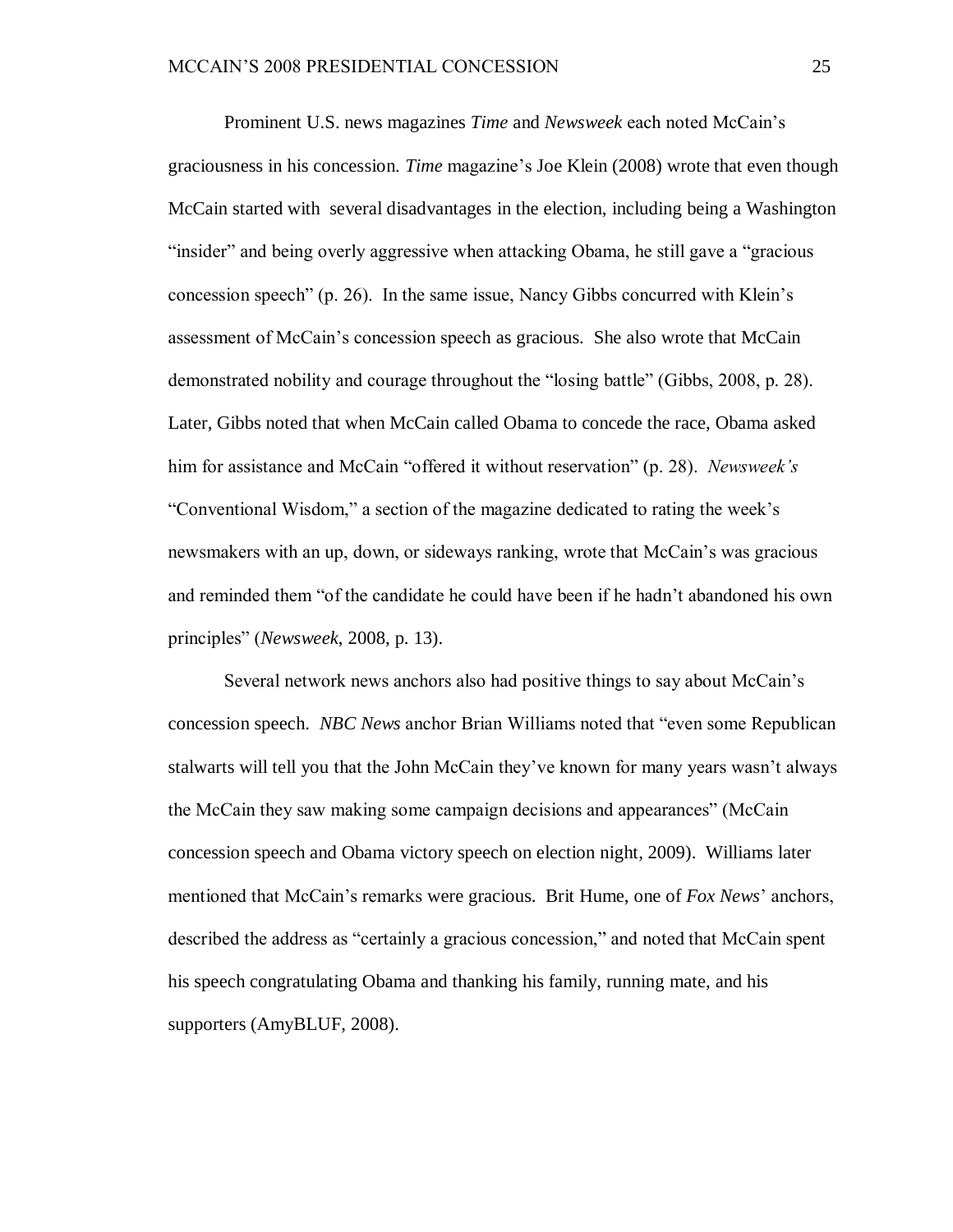Christopher Weber, a writer for *Politics Daily* of AOL News, considered McCain"s concession to be one of the best concession speeches ever given. He highlighted several reasons for this, noting that McCain hit "all the right notes" in his speech. He indicated that the address was especially powerful after such a heated election. Weber also acknowledged McCain"s calls for unity and support of the new president. In addition, he mentioned that before McCain, he had "never seen a candidate more gracious in defeat…it was a perfect speech, delivered with humility and grace" (Weber, 2008).

This examination of McCain"s family history, background in public service, and campaigns for the Presidency suggests what kind of man McCain is. McCain was so stubborn as a two-year old that he had to be soaked in cold water. He spent his entire life looking up to his father and cherishing the memories of his grandfather, both highranking Naval officers with incredible public service to the United States. McCain was an American hero who refused to cave to the demands of the North Vietnamese for five incomprehensible years, despite the horrific physical and emotional consequences for himself. He even chose to continue serving in the Navy after returning home! And McCain was the man who made decisions he felt were right politically, even though he alienated members of his political party when doing so. As is evident in his life experiences and his concession speech, McCain clearly feels very strongly about service to his country. This portrait of McCain indicates that he is not only a politician, but a person, a "maverick," and a hero, all components of his persona that are evident in his concession speech. Attention now turns to the method that will be used to analyze this speech.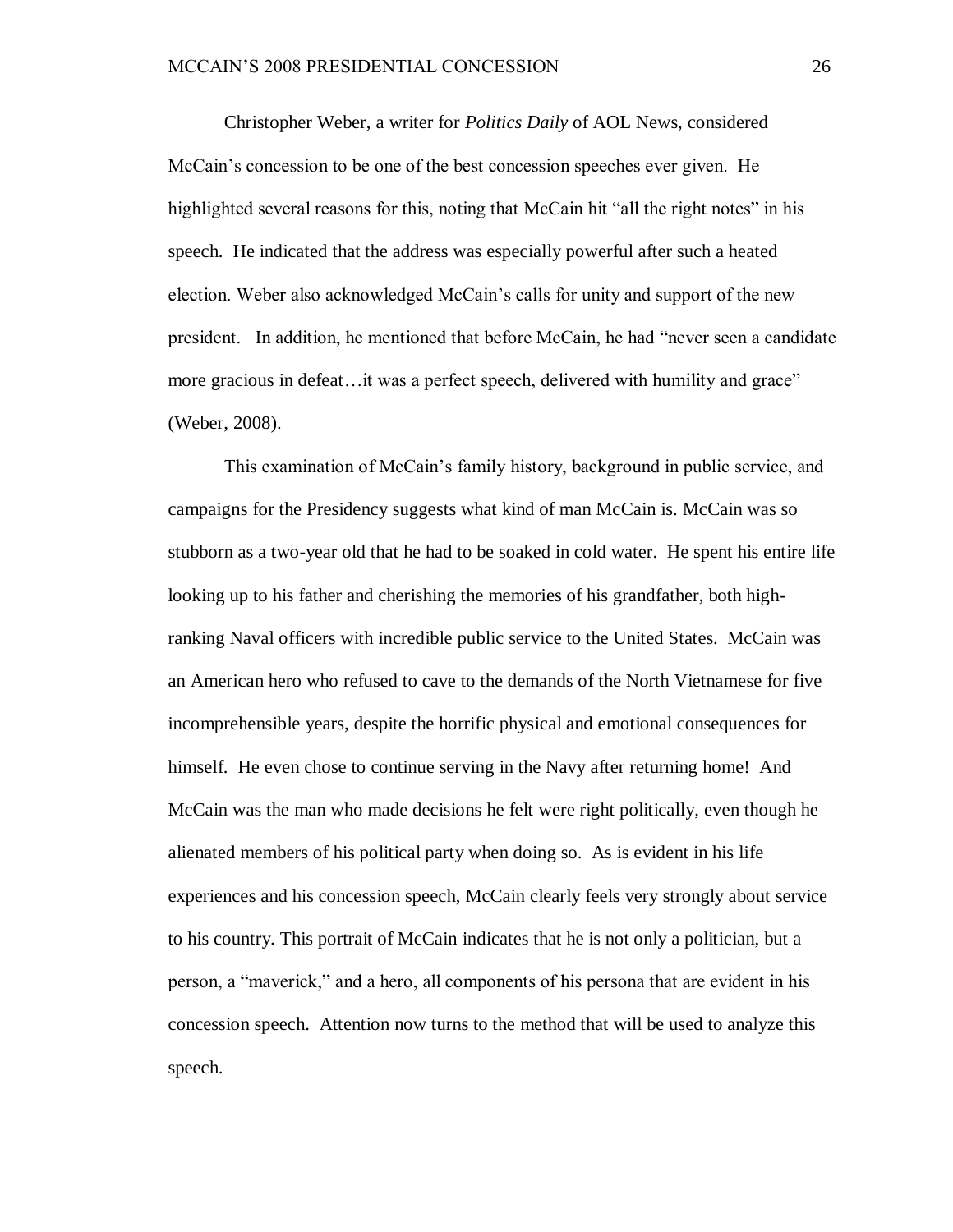## **CHAPTER THREE**

## **METHOD**

John McCain"s presidential concession speech received great acclaim. Critics considered it a selfless, heartfelt concession that painted McCain in a positive light (e.g., Glaister, 2008; Spillius, 2008). However, to better understand McCain"s address, a method of rhetorical criticism must be chosen to guide examination of his speech. I have chosen to employ the method of generic criticism to evaluate McCain"s concession address. From my analysis, I intend to answer three questions about the artifact:

RQ1: How well does McCain's 2008 concession speech demonstrate the qualities associated with the genre of concession speeches?

RQ2: Does McCain"s 2008 concession speech function as a model concession speech?

RQ3: If McCain"s 2008 concession speech does function as a model concession, in what way does it suggest a need for the genre to evolve?

After analyzing McCain"s concession, I will answer these research questions and delineate the larger significance of McCain"s speech to the genre of concession addresses.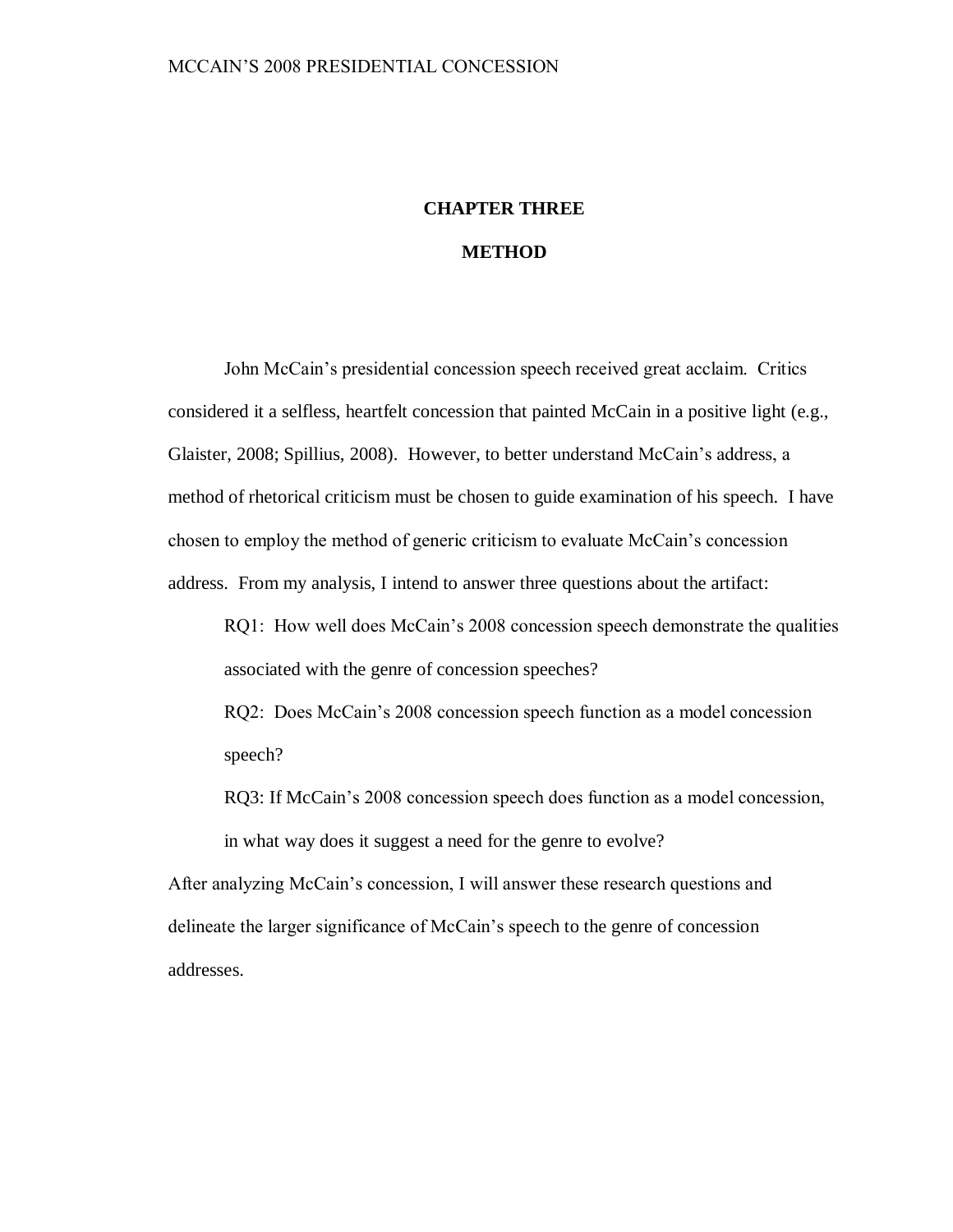### **Generic Criticism**

Generic criticism provides a means to analyze recurring types of rhetorical events. Karlyn Kohrs Campbell and Kathleen Hall-Jamieson (1990) wrote that the distinguishing characteristic of discourse qualifying as a genre is the "recurrence of the forms together in constellation" that possess similar "substantive, stylistic, and situational characteristics" (p. 335). Hall-Jamieson (1973) further indicated that the generic method involves analyzing "specimens of rhetoric which share characteristics distinguishing them from specimens of other rhetorical genres" (p. 162). Essentially, both definitions state that items in a genre share particular features that allow them to be categorized together.

Sonya Foss (2008) wrote "the purpose of generic criticism is to understand rhetorical practices in different time periods and in different places by discerning the similarities in rhetorical situations and the rhetoric constructed in response to them" (p. 137). She noted that generic speeches have much in common, including the context of the rhetoric (i.e., situational elements); content of the rhetoric (i.e., substantive characteristics); format of the rhetoric (i.e., stylistic characteristics) and an overarching organizing principle, which combines the other three elements to identify the essence of a genre. Although an artifact may show strategic responses and stylistic characteristics, it would not necessarily be unified by the same organizing principle.

Building upon the components of generic speeches, Foss (2008) observed that analysis of an artifact can be done in three different ways: generic description, generic participation, and generic application. In generic description, a rhetorician seeks to determine if a genre exists. To do so, the critic must research, define, and theoretically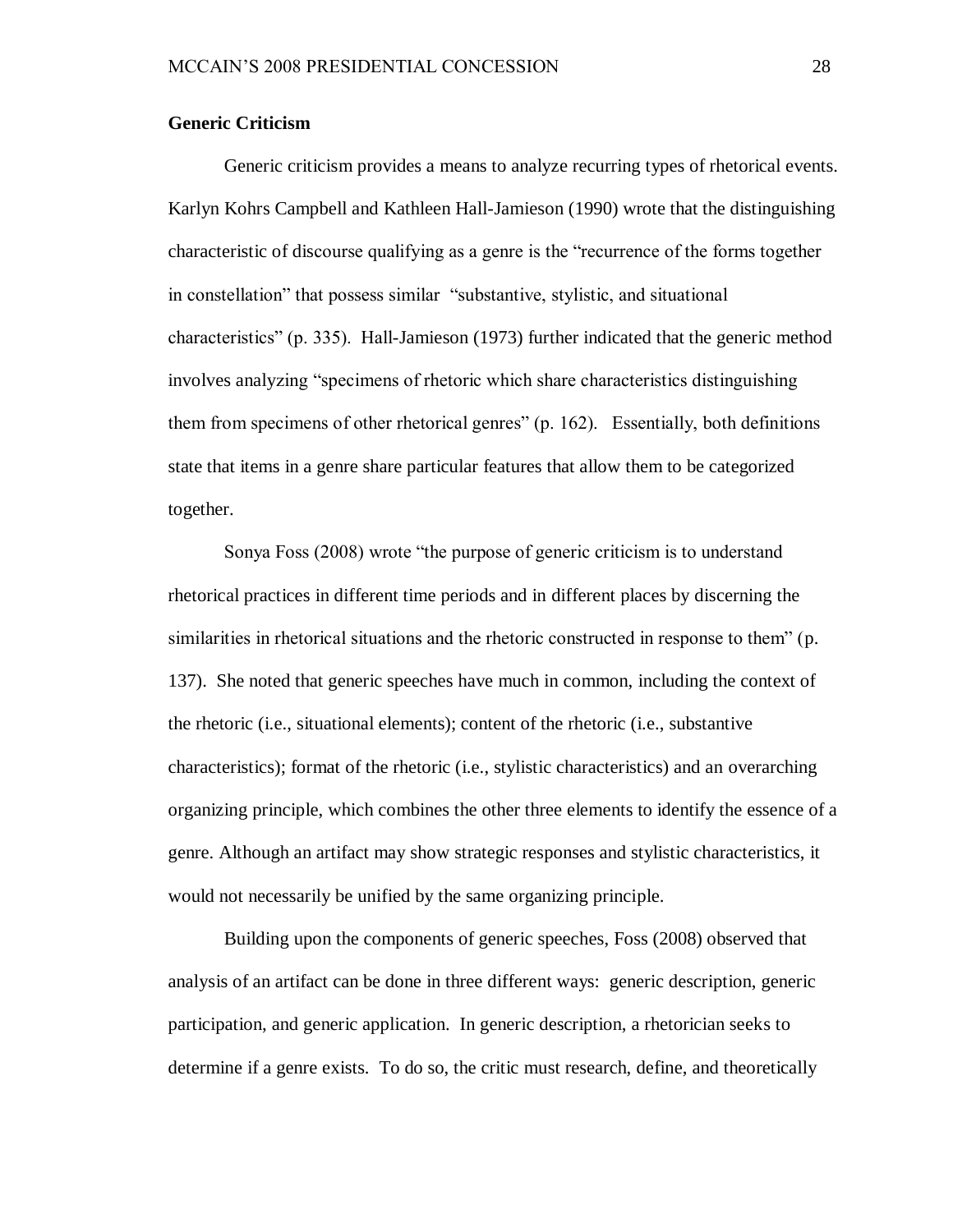construct characteristics of a genre (Foss, 2008). For generic participation, a scholar seeks to determine whether a specific artifact belongs to a particular genre. This analysis involves testing an artifact against a genre"s previously identified characteristics with the goal of assigning the artifact to a specific genre. Finally, in generic application, a rhetorical critic applies the characteristics of the genre to a predetermined artifact to determine if the artifact constitutes a strong example of the genre (Foss, 2008).

## **History of Genre and Generic Criticism**

 $\overline{\phantom{a}}$ 

 Aristotle separated rhetoric into three categories: deliberative (i.e., political), forensic (i.e., legal), and epideictic (i.e., ceremonial) (Aristotle as cited in Bizzell  $\&$ Herzberg, 2000; Foss 2008). Foss (2008) noted that each category has a unique aim – "expedience for deliberative, justice for forensic, and honor for epideictic speaking" (p. 138). She also observed that each type of rhetoric had its own unique strategy in delivery: "exhortation and dissuasion for deliberative speaking, accusation and defense for forensic speaking, and praise and blame for epideictic speaking" (p. 138). Aristotle"s articulation of rhetorical genres was not again addressed by rhetorical scholars until 1965 when Edwin Black critiqued Aristotle's model.

Edwin Black"s 1965 critique also offered an alternative for evaluating artifacts – generic criticism<sup>3</sup>. Specifically, Black wrote that there were only so many ways that a rhetorician could respond to a situation, and that a repeated event in history could give cause for a critic to respond to such a situation with similar discourse. Black (1965), like

<sup>&</sup>lt;sup>3</sup> Foss (2008) noted that Black was the first to use the term "generic criticism."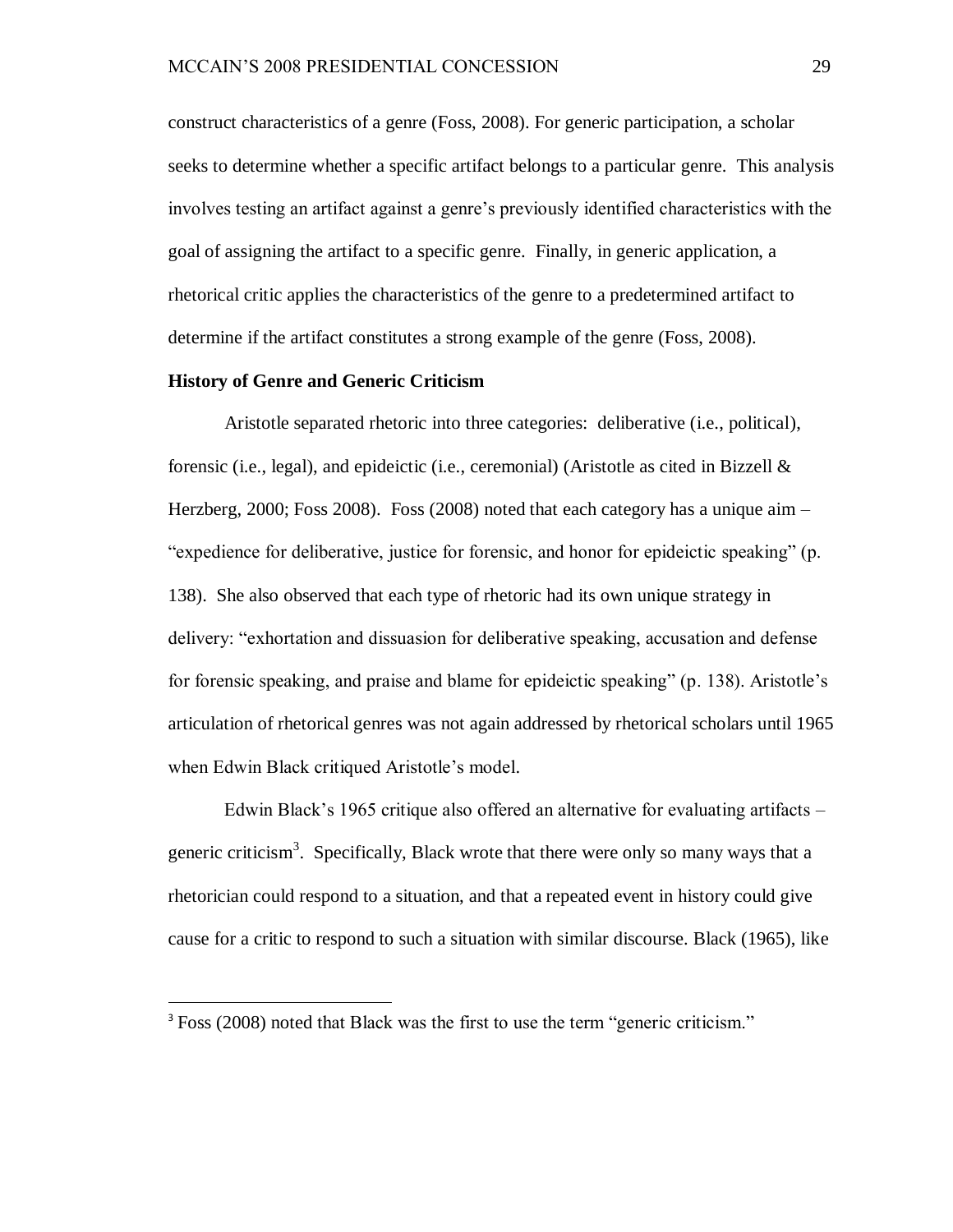those who came after him, observed that rhetorical situations arise from recurring events. He also postulated that audiences who hear similar forms of rhetoric will react to each of them in similar ways.

 Lloyd Bitzer (1968) built upon Aristotle"s and Black"s (1965) description of genres and criticism, writing that while "audience," "speaker," "subject," "occasion," and "speech" were common vocabulary in rhetorical theory, "situation" was not (p.1). He examined the influence of situation on rhetoric and noted that "no major theorist has treated the rhetorical situation thoroughly" (p. 2), even though types of proof and argument, persuasive strategies, and other methods were commonly used to critique rhetoric and categorize it into unique genres. Bitzer (1968) focused particularly on recurring situations: "From day to day, year to year, comparable situations occur, prompting comparable responses; hence rhetorical forms are born and a special vocabulary, grammar, and style are established…It seems that rhetoric is situational" (p. 13).

Furthermore, Bitzer proclaimed that there are three components of a rhetorical situation: exigence, audience, and constraints. Exigence, Bitzer noted, is "an imperfection marked by urgency; a defeat, an obstacle…but not all are elements of a rhetorical situation" (p. 6). Exigence is the phenomenon that causes a need for a rhetorical reaction, a problem that can be addressed by rhetoric. Bitzer used the example of John F. Kennedy"s assassination to illustrate a situation with exigence. Specifically, Lyndon B. Johnson and other political leaders felt the need to quell the political unrest with speeches following the assassination. Bitzer then addressed the rhetorical audience, explaining that it goes beyond a "body of mere hearers or readers," representing a group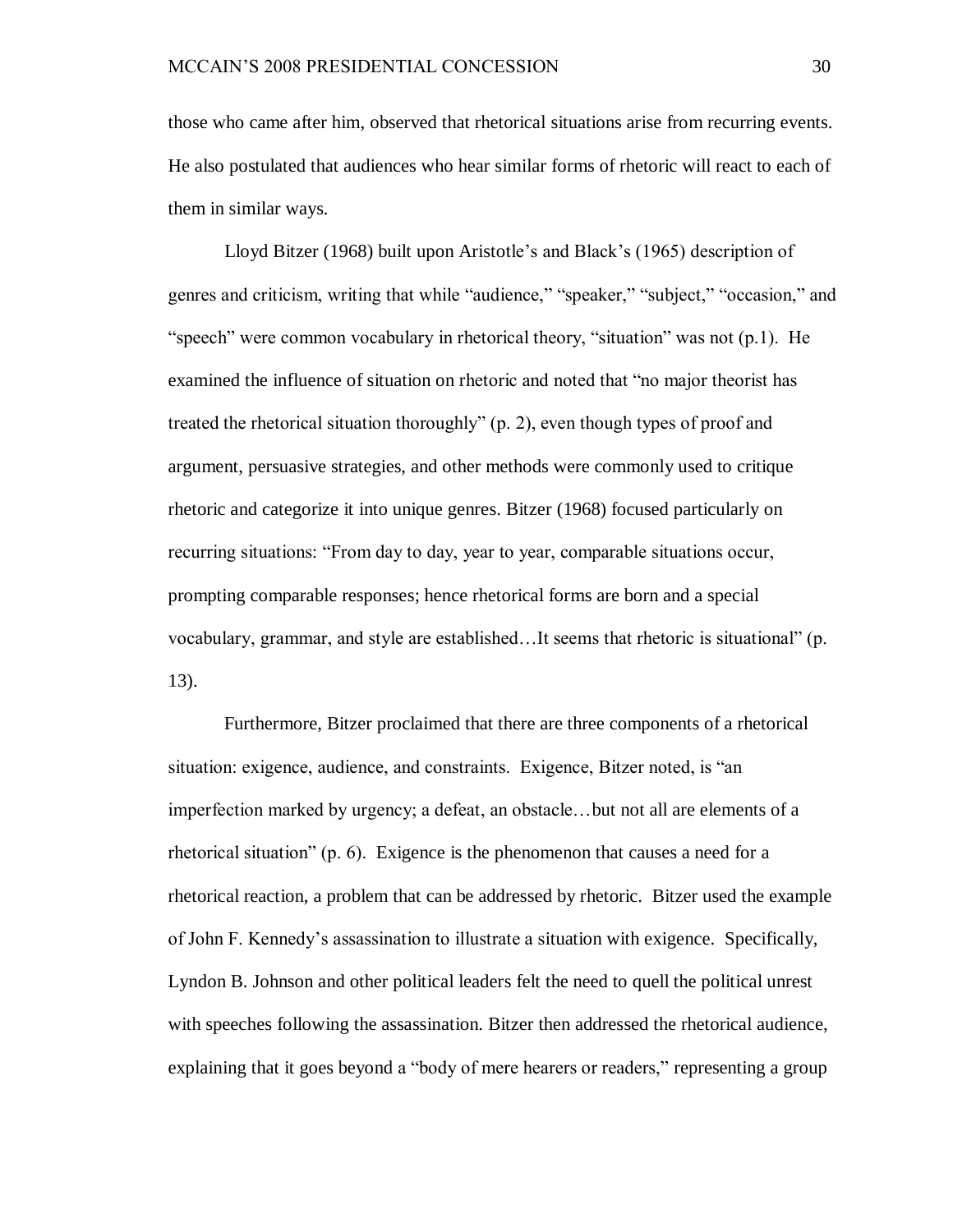of people who are able to be persuaded by the rhetor and may be able to affect the rhetorical situation (p.8). In the example of the John F. Kennedy assassination, the rhetorical audience consisted of United States citizens who were persuaded by President Johnson to remain calm in the face of Kennedy"s untimely death. Finally, Bitzer defined constraints as a set of "persons, events, objects, and relations" that have the ability to "constrain decision and action needed to modify the exigence" (p. 8). Essentially, constraints are factors that can help the rhetor make changes to the exigence (Bitzer, 1968). These can shape the rhetoric that a speaker uses when addressing the problem at hand. In regard to President Kennedy"s funeral, an example of constraints might be Kennedy"s Catholic faith, Kennedy"s political beliefs, the immediate audience, or even Kennedy"s tragic death. These constraints helped shape the rhetoric that took place during the rites.

Several scholars have criticized and/or built on Bitzer"s conceptualization of the rhetorical situation. For example, Vatz (1998) wrote that Bitzer placed too little responsibility on the rhetoricians for choosing the situation for an artifact to emerge, as Bitzer (1968) argued the rhetorical situation creates itself. Vatz (1998) observed that a rhetorician"s own bias may create a rhetorical situation as much as an artifact may create the situation. Jamieson (1973) partially agreed with Bitzer, observing that rhetoric is often "prompted by comparable responses to comparable situations," and noted further that a response to a new rhetorical situation would not only be influenced by the situation, but also previous rhetorical situations (p. 163). Miller (1984) observed that Burke and Bitzer both used the term "rhetorical situation," but Bitzer"s remains more popular in rhetorical theory due to his focus on "exigence as a focus of situation" (p. 155).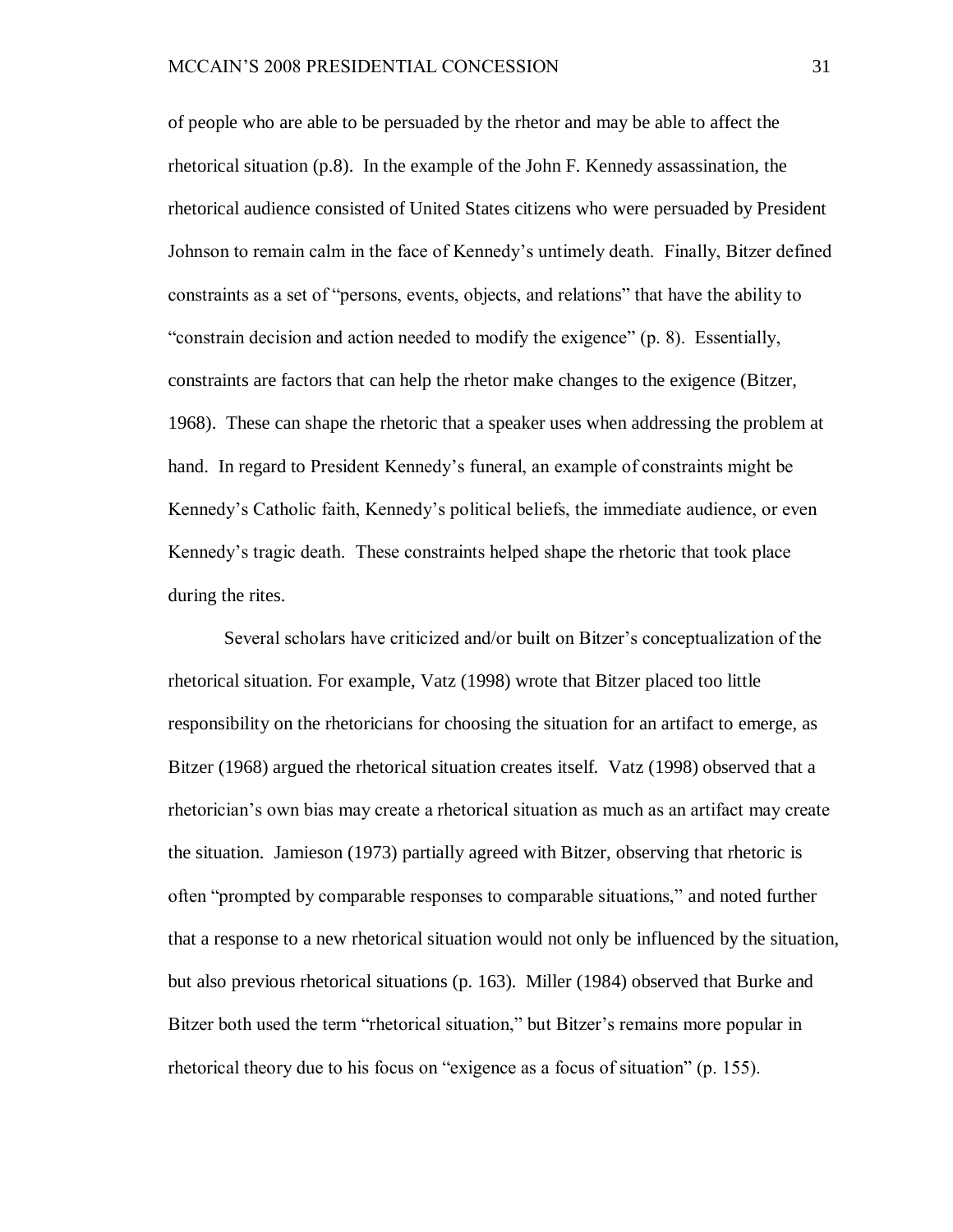This overview of generic method and the history of genre and generic criticism provides a frame from which to begin understanding McCain"s concession speech from the field of rhetoric. To better contextualize McCain"s concession speech and the genre of concession addresses more specifically, this study examines research conducted on the genre of political speech and its various sub-genres, including inaugural addresses, acceptance speeches, keynote speeches, and responses to national tragedies.

## **Genres of Political Speech**

As Aristotle noted, deliberative (i.e., political) acts create a unique genre of rhetoric: political speech (Bizzell & Herzberg, 2000). Romagnuolo (2009) wrote that rhetorical criticism of political discourse has grown in recent years, especially after the events of September 11, 2001. In America, several genres of political address have been identified and studied by critics. Each genre contains similarities in their rhetorical situation, substance, style, and organizing principles. Those genres include inaugural addresses, acceptance speeches, keynote speeches, and responses to national tragedies.

Since George Washington"s inauguration, all United States presidents have delivered inaugural addresses after being sworn into office. Several rhetorical critics have analyzed and evaluated these inaugural addresses. For example, Toolin (1983) analyzed the content of each inaugural address from 1789 to 1981 to determine the religious themes present. Examining the relationship of presidents with constituents, Korzi (2004) detailed the three models of relational types (i.e., constitutional, party affiliated, and plebiscitary) evident in inaugural addresses. In addition, Whitehead and Smith (2002) reported on presidents' use of non-verbal communication (e.g., hand gestures, body stances, facial expressions, and other gestures) during their inaugural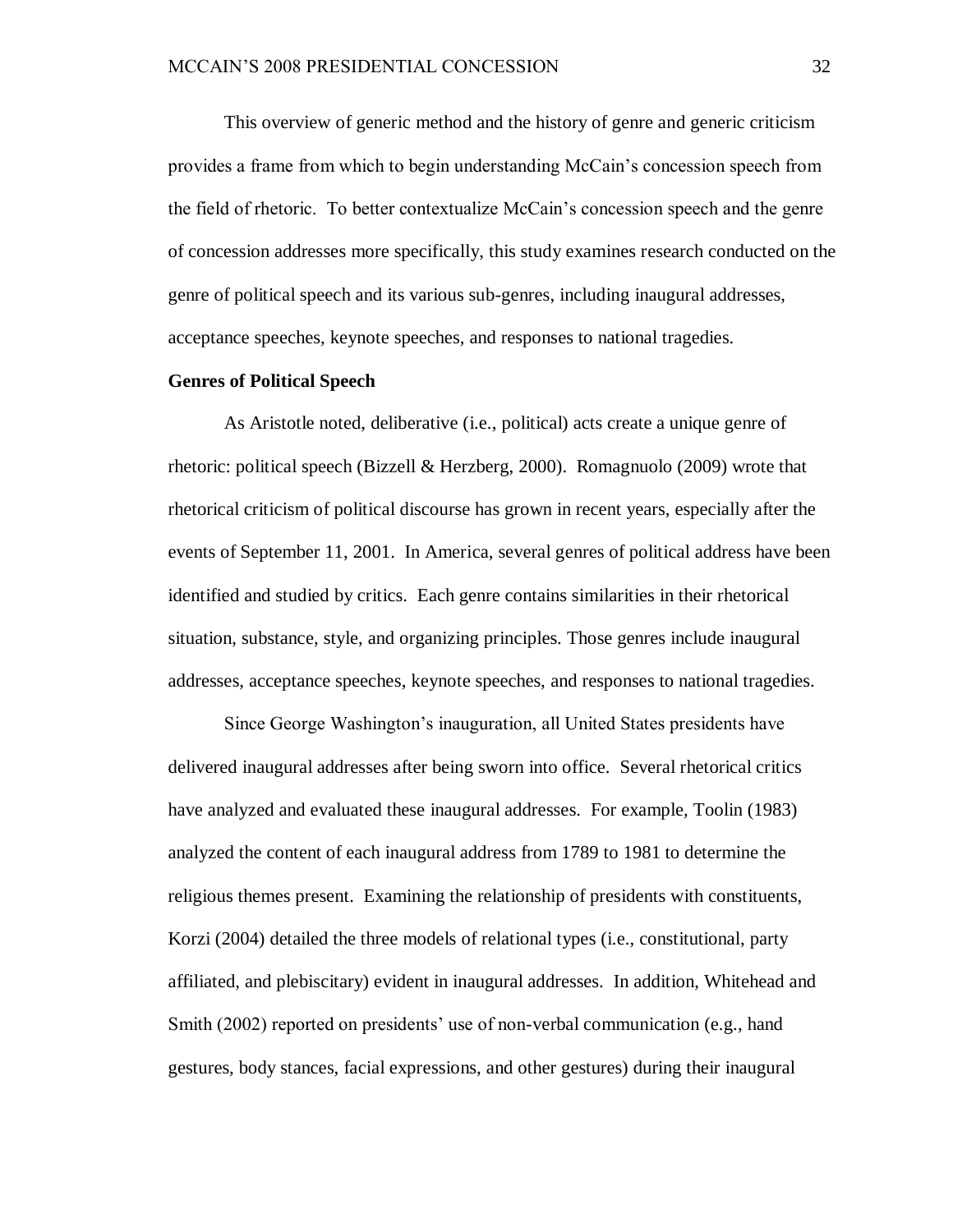speeches. They found that presidents used hand gestures more than smiling during their delivery.

Acceptance speeches have existed in American politics since 1932 when Franklin Roosevelt addressed the Democratic nominating convention to announce his acceptance of the party"s nomination (Nordvold, 1970). Since then, every candidate for both the Republican and Democratic national parties has accepted their nominations at a national convention. Nordvold (1970) noted that an acceptance speech "has come to represent the apotheosis of political oratory…elements in the occasion itself demand formal oral address" (p. 34). Benoit (2001) wrote that an acceptance address "is the climax of a political nominating convention … [and] fulfills multiple purposes (unifying the party, rallying the troops, setting the issue agenda)" (p. 70).

Other scholars have examined specific acceptance speeches. For example, Norvold (1970) examined Hubert Humphrey"s acceptance of his nomination at the 1968 Democratic National Convention. He found that critical responses to Humphrey"s acceptance speech were mixed, and that he might have succeeded more so in the election if he had not avoided divisiveness in his speech. Benoit (2001) wrote about Bob Dole and Bill Clinton"s use of metaphor in each of their acceptance addresses. Dole first remarked during his acceptance speech that he would help build a bridge to the past, which he felt represented a better time for Americans. During Clinton"s acceptance speech, he replied to Dole"s declaration of easier times in the past, asserting that he would instead "build a bridge to the future" (Benoit, 2001, p. 75). Benoit (2001) argued that Clinton "skillfully employed his discourse to shape perceptions not only of himself but of his opponent, Bob Dole" (p. 70), ending in a favorable outcome for Clinton. Finally, Scheele (1984) studied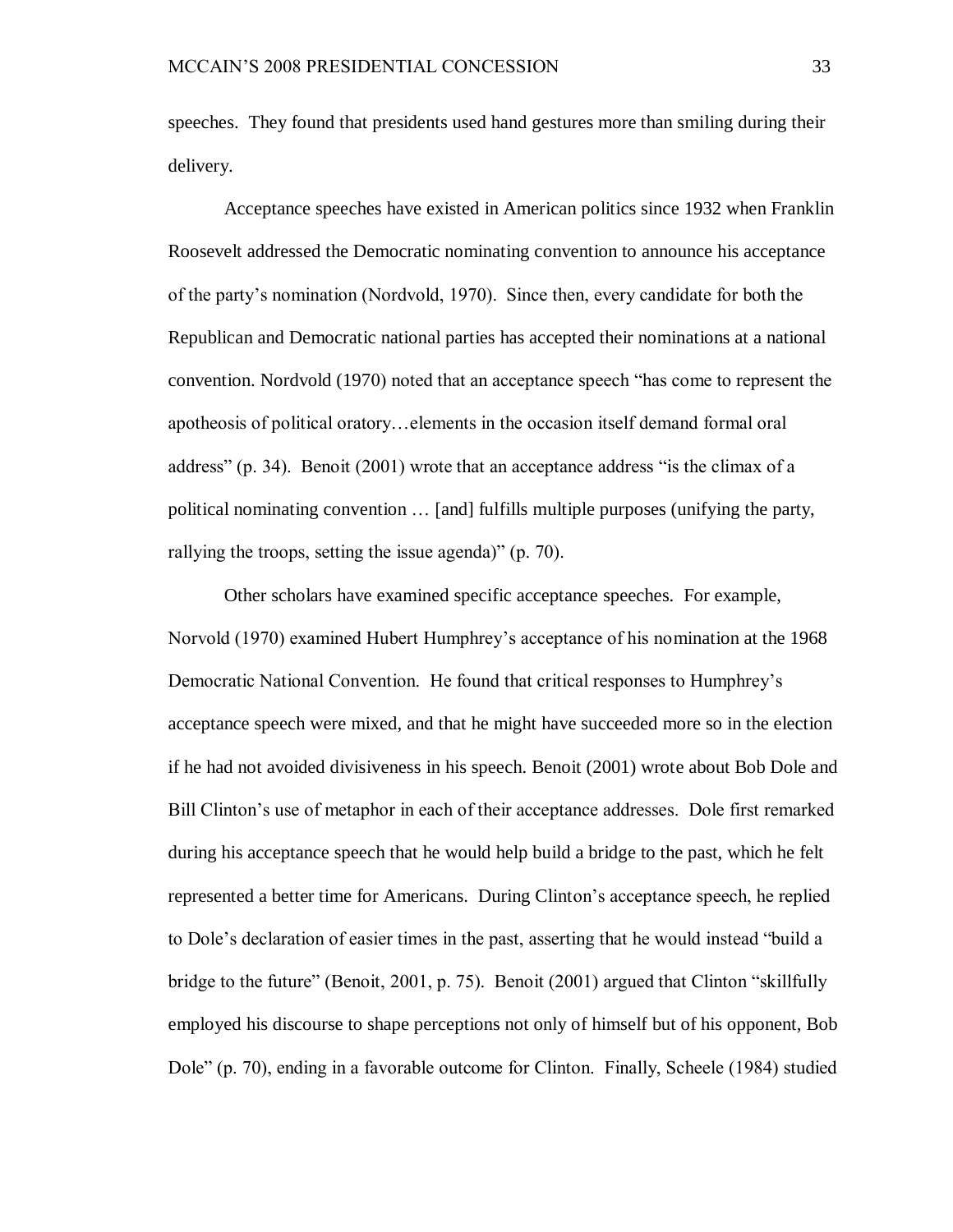Reagan"s use of persuasion during his acceptance speech in the 1980 presidential race. He found that Reagan improved his chances of winning the presidency by employing rhetorical strategies to influence his constituents (Scheele, 1984).

Similarly, many scholars have examined convention keynote addresses and have found recurring similarities. Frye and Krohn (1977) observed that a "political convention is a unique event wherein the party faithful are able to unmercifully castigate the opposition without fear of immediate contradiction…[and] recall the evils of the opposition party while emphasizing the glorious deeds of "our party""(p. 74). Smith (1975) critiqued the events surrounding the 1968 Republican National Convention and the keynote speech of Gov. Daniel Evans (WA-R) who was seeking re-election. Smith argued that Evans" speech was not only a speech to his national party, but was also a speech to an extended, national office. Similarly, Frye and Krohn (1977) analyzed Rep. Barbara Jordan"s keynote address to the 1976 Democratic convention, noting the extremely powerful effect it may have had on black voters in America. Another address, given by Barack Obama in 2004, was critiqued and compared to other keynote addresses of the past (Rowland & Jones, 2007). Specifically, Rowland and Jones examined how Barack Obama"s "American Dream" compared to other personal narratives of the American dream.

Another growing body of critical discourse examines presidential responses to national tragedies. Thankfully, tragedies such as the space shuttle Columbia explosion, the devastation following Hurricane Katrina, or the horror surrounding the September 11, 2001 terrorist bombings occur sparingly. However, when they do occur, the president is expected to respond to the situation through a national address. Lule (1990) and Tobey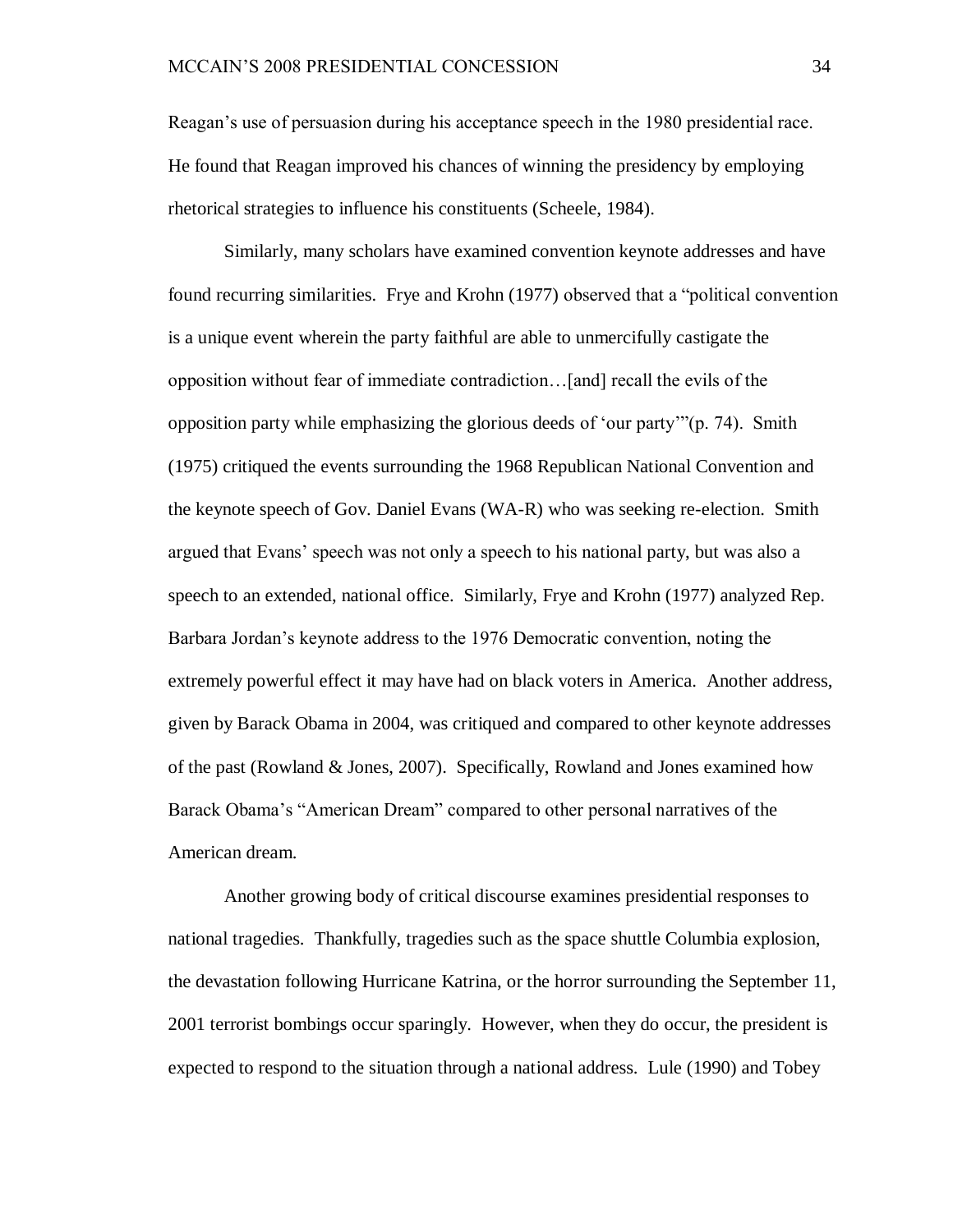(1987) both analyzed President Ronald Reagan"s response to the Challenger explosion in 1986. Lule (1990) applied Kenneth Burke"s idea of victimage to Reagan"s response to the catastrophe, noting that victims must be cleansed and made perfect before meaning can be applied to the events. Tobey (1987) dissected the tragedy from a different angle, applying Burke"s model of dramatism to explain Reagan"s eulogy for the event.

In addition, Samanna-Spagnoli (2007) analyzed the rhetoric of an address that President George W. Bush delivered commemorating the fifth anniversary of the September 11, 2001, tragedy. She noted that:

The study of presidential rhetoric lends itself to a few rationales… analyzing presidential rhetoric can illustrate how presidents deflect criticism or change the nature of public criticism directed towards them…[and] by exemplifying leadership, presidents can gain argumentative power through definition that may be also used to gain public support (Samanna-Spagnoli, 2007).

In her research, she argued that Bush"s discourse was mostly based on emotional appeals (i.e., praise and blame), and that Bush used traditional speech venues to support his agenda.

Like Samanna-Spagnoli (2007), Benoit and Hensen (2009) analyzed presidential communication in the wake of tragedy. They examined the image repair techniques that President Bush utilized during a September 15, 2005, speech after Hurricane Katrina devastated New Orleans and other parts of the southern coast. Benoit and Hensen (2009) wrote that Bush used three specific image repair techniques (i.e. bolstering, defeasibility, and corrective action), but his poll numbers still suffered afterwards due to the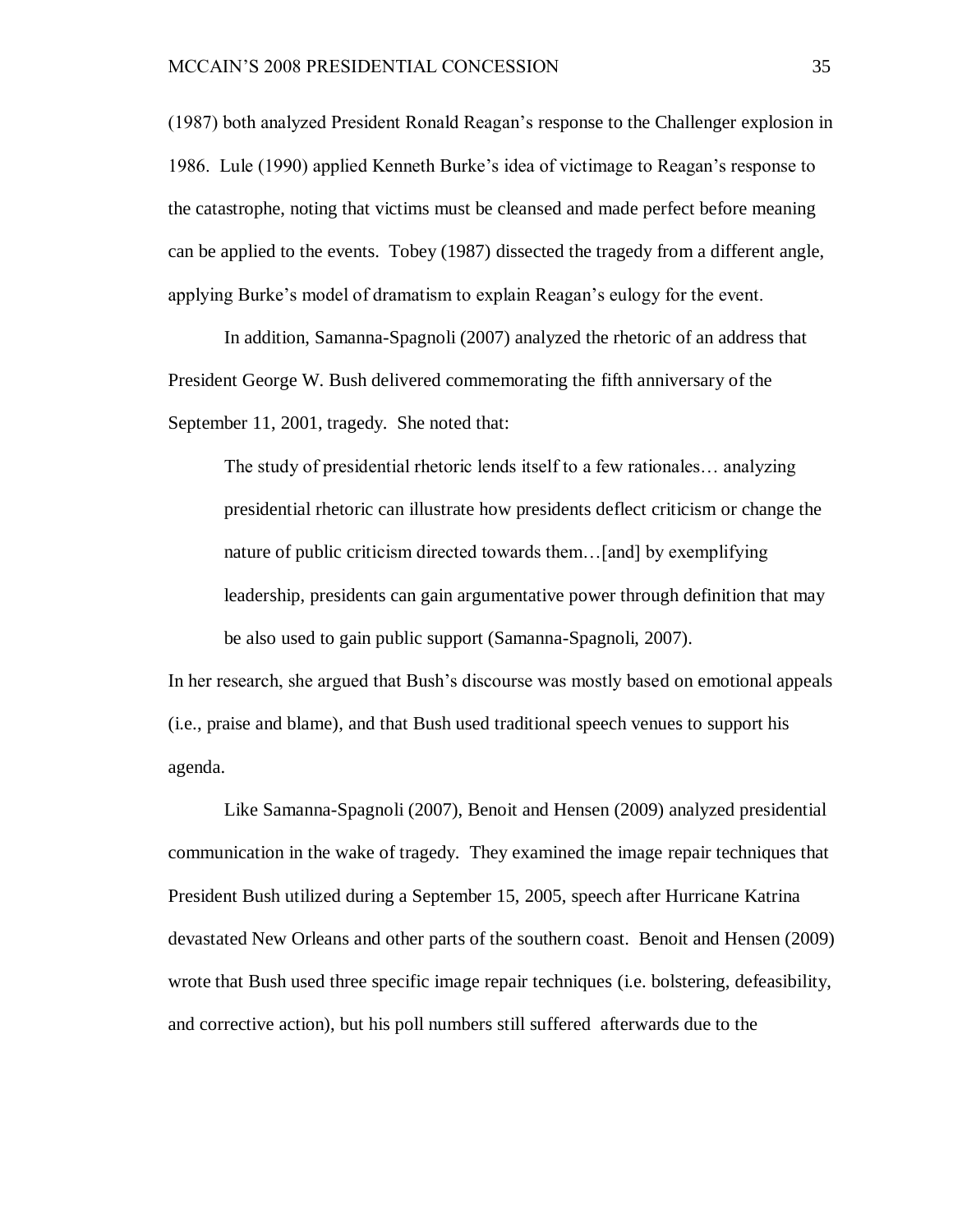government"s slow response to the tragedy and the lack of problem solving evident in his address.

As the body of research related to political genres such as inaugural addresses, keynote addresses, and responses to tragedy have grown, so too has the literature associated with the concession genre.

## **The Concession Genre**

Thus far, the presidential concession genre appears to be a relatively untouched, but growing area of academic inquiry. Chesebro and Hamsher (1974) were among the first to describe and evaluate concession speeches, although they did not limit their focus to presidential candidates" addresses. The genre of concession speeches is defined as a formal concession of a conflict "after the issues have been resolved in fact" (Chesebro  $\&$ Hamsher, 1974, p. 39). A concession could be likened to the children"s game of "Mercy." Two children will face each other, each grasping the others' hands and squeezing tightly until one child yells, "Mercy" to signify that the game is over. The child who yells "Mercy!" concedes that he or she cannot endure the pain, and therefore wants the game to end with the other child as victor.

Chesebro and Hamsher (1974), Ritter and Howell (2001), and Willyard and Ritter (2005) each considered the concession speech to be in its own genre of rhetoric and one of great value. Chesebro and Hamsher (1974) stated, "Concession speeches are an extremely useful form to explore and assess because of the self-contained and selfgenerated dialectic conflicts found within these symbolic acts" (p. 39). They noted that "any situation involving a conflict in which one side wins and the other loses is the preliminary for a speech of concession" (p. 39). The theme of a concession is persistent: a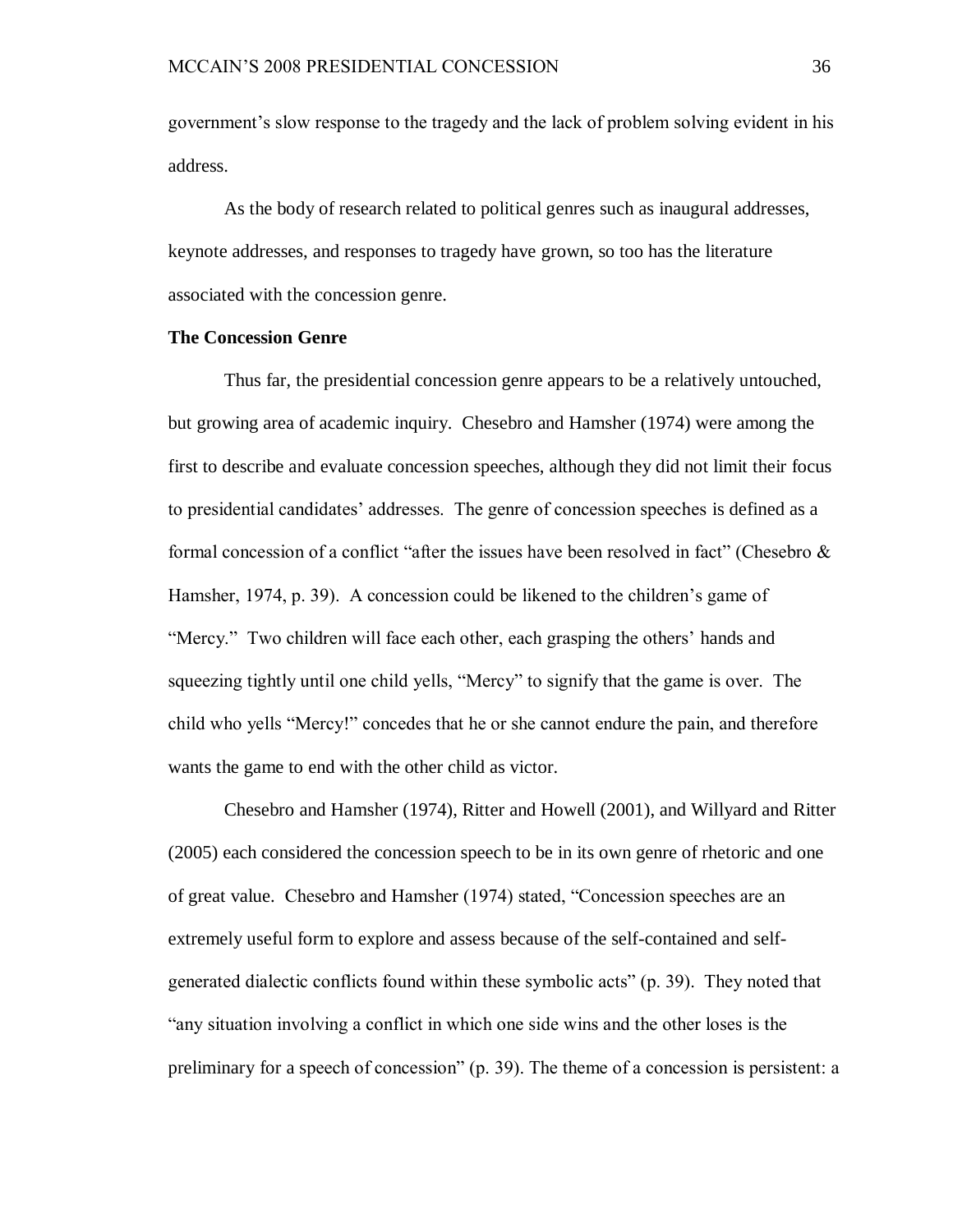statement after the fact acknowledging the defeat. And, in American culture, the concession speech is typically offered before the winning side delivers their acceptance speech.

Concession speeches recur throughout our culture, although not always in an obvious fashion. They are employed at both the end of political election campaigns and the conclusions of other competitive events. For example, the losing quarterback in the Super Bowl typically delivers a concession to his teammates, fans, the media, and the victorious team. The defeated family in *Family Feud* may offer a concession to the host, the audience, and the family who beat them. Any statement acknowledging one"s loss could be viewed as a concession.

A concession can be used for multiple purposes (Chesebro & Hamsher, 1974). A concession from a defeated person could be delivered to show genuine respect to the winner. The losing side also may offer a concession to reduce the damage to its reputation caused by a loss. In other words, it seeks to promote itself in a more positive light rather than being seen as "the loser." A concession might also be used by the losing party to save face during the awkward time period following conflict resolution. Finally, a concession can serve as the beginning to the healing process caused by the tension of the conflict. Chesebro and Hamsher (1974) stated that a concession can "shift the clash of interests between two groups to a different but more acceptable level of conflict" (pp. 39-40), meaning the conflict may not be completely resolved, but the tension is lowered through the demonstration of a concession.

The sentiment of a concession tends to recur as well. The losing side must gracefully balance losing and its own desire to be seen as "meaningful": "the concession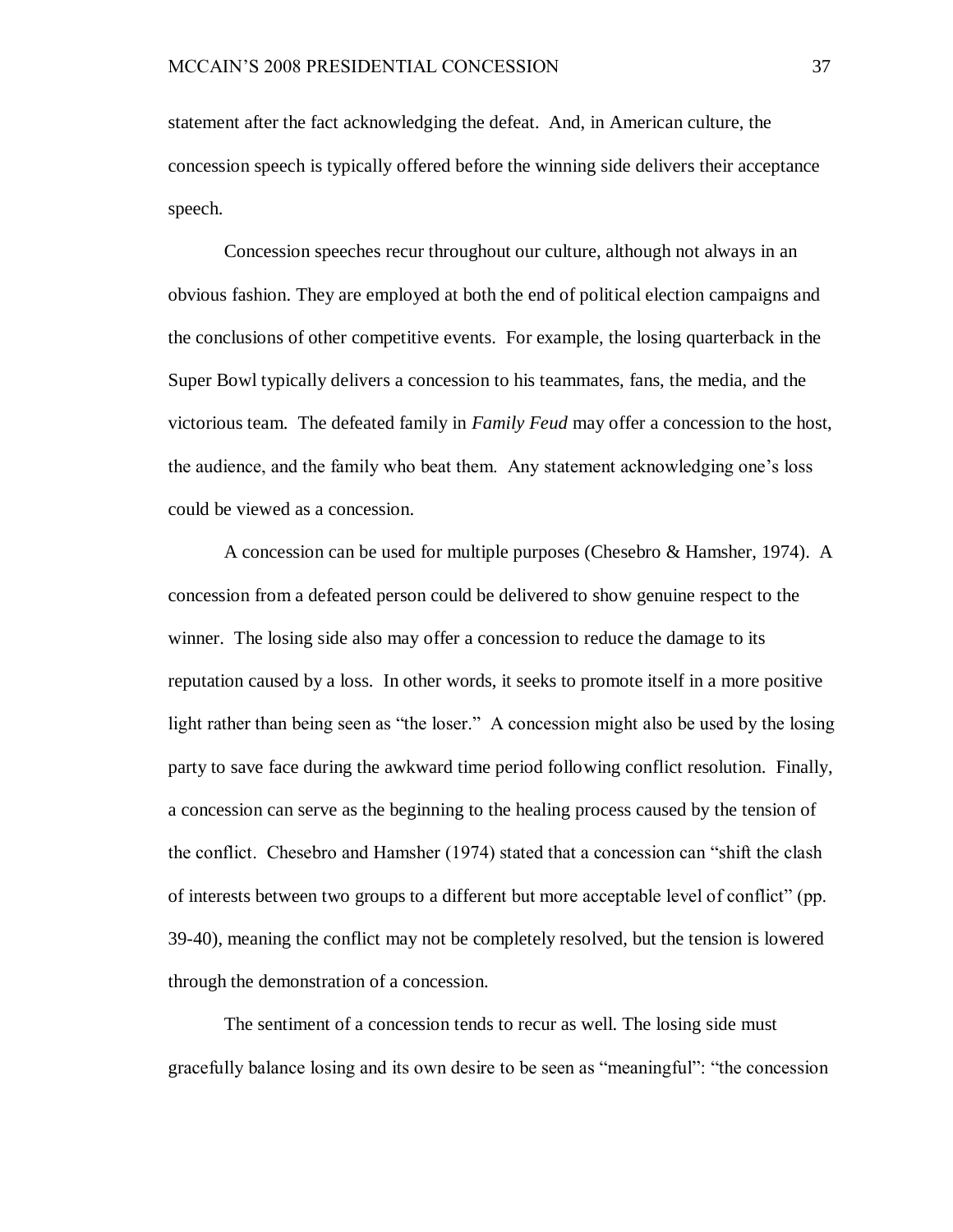speech generally requires that he or she [the losing politician] admit that the campaign organization has been lost, while claiming simultaneously that the campaign organization has efficiently and productively exerted meaningful time and energy" (Chesebro  $\&$ Hamsher, 1974, p. 40). The sentiments emphasized in concessions include calls for unity between the conflicted sides, expressions of bitterness, references to fate (e.g., "we gave it all we had…it was meant to be"), appeals to the losing side to continue on "fighting the good fight," and acknowledgement of the opposition"s supremacy (e.g., "we were beaten by the better team"). Often those messages are blended together into a succinct and powerful statement (Chesebro & Hamsher, 1974).

A concession also provides closure to a conflict. Chesebro and Hamsher observed "The concession speech is the vehicle used to secure a new social relationship – it is intended to purify and redeem both sides involved in the conflict…which allows power realignments to occur in a socially acceptable way" (Chesebro & Hamsher, 1974, p. 40). Without a proper concession in place, both sides may leave the conflict feeling tainted, which may then possibly constrain future achievement. Therefore, a concession is both expected after a major conflict by all involved and is necessary for an optimal outcome.

Ritter and Howell (2001) identified six reliable, distinguishing characteristics of concession speeches, some of which mirror those evident in Chesebro and Hamsher"s work. They used these characteristics to analyze the concession of Al Gore and the acceptance of George W. Bush in the very close and extremely contentious 2000 presidential election. Specifically, Ritter and Howell used their criteria to determine if Gore"s speech truly represented a presidential concession address. The characteristics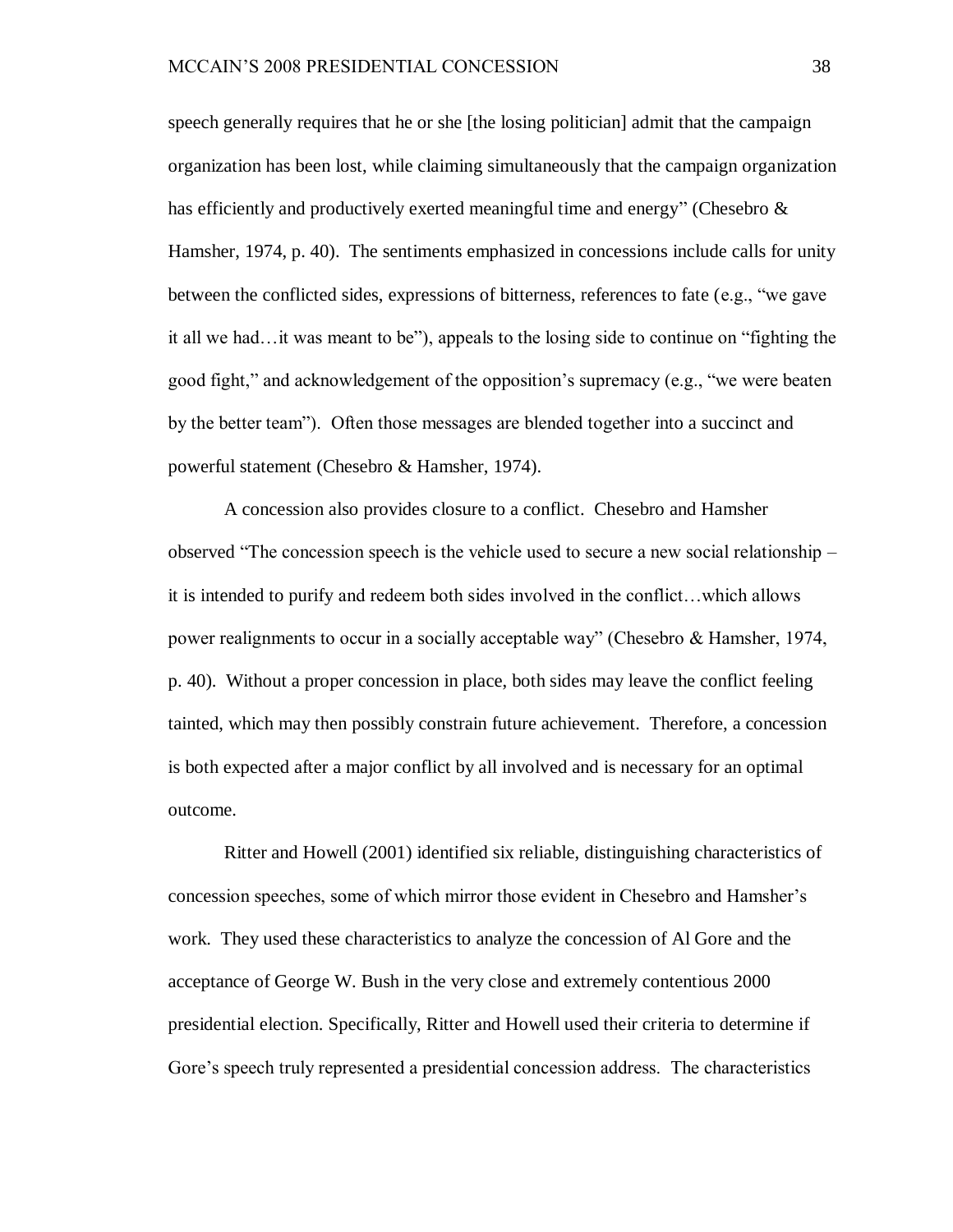outlined by Ritter and Howell (2001) include: (1) a formal declaration of defeat, (2) a call for national unity, (3) a tribute to American democracy, (4) an affirmation of the candidate's campaign,  $(5)$  a recognition of the transformed roles for candidates, and  $(6)$ an expression of appreciation for supporters.

A formal declaration of defeat allows the losing presidential candidate to finally admit to his or her supporters, potential constituents, and opponents that he or she realizes the race is concluded and lost (Ritter & Howell, 2001). In the call for national unity, the presidential candidate tries to bridge the gap between him/herself and the opposition, as well as frame national unity as being an important outcome of the race. The cal l for national unity helps the nation heal after a hard-fought election. In a presidential race, candidates often make tributes to American democracy while conceding, which is important as they do not want to be seen as sore losers. A tribute to American democracy often entails reviewing why America"s political system and democracy is strong. As the defeated candidate attempts to make a positive out of the loss, he or she moves to portray the campaign as worthwhile and just, while simultaneously acknowledging that he or she will be adopting a new role in politics. In some cases, a candidate may seek to appear different than he or she did before, attempting to cast him/ herself in a different light. For example, a candidate who incorporates a multitude of personal attacks against his or her opponent may try to reframe him/herself in a more positive way. Finally, in a concession address, the losing candidate thanks his or her supporters for giving their time, energy, and votes to the campaign. This criterion is significant because a candidate who does not thank the people who supported him or her would appear ungrateful, which could hurt the candidate in future endeavors.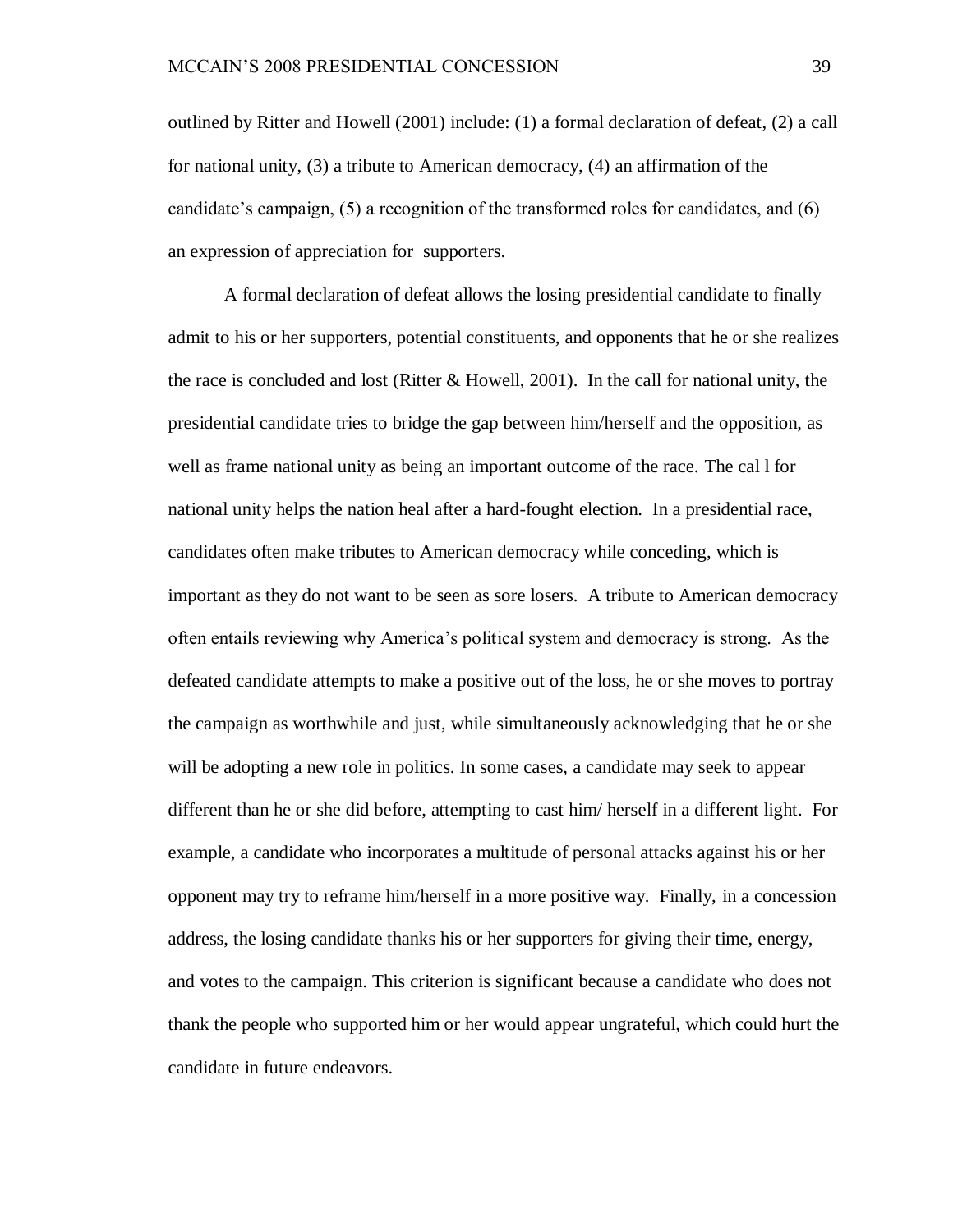Concession addresses, as previously stated, represent a growing area of rhetorical study. In 1994, Corcoran analyzed concession speeches from every losing presidential candidate between 1952-1992. He observed that presidential concessions were often similar in regards to ideas, intention, and delivery style. Willyard and Ritter (2005) used their established framework to evaluate John Kerry and John Edwards" presidential concession speeches. They found that Kerry mostly stayed within the confines of their criteria for a concession, but that Edwards delivered a concession that was very different from Kerry"s. They also asserted that Edwards" address fell outside of their criteria of a concession speech, in particular because of the negative tone he maintained throughout his address. Given this analysis of 2004 presidential concession addresses, it only makes sense to wonder how McCain"s 2008 concession fares by comparison.

The generic method is the best tool to analyze John McCain"s concession. It provides the comparative framework needed to understand McCain"s address as a concession speech specifically and to assess the quality of the address from that perspective. McCain"s address should also be compared to other concessions to determine the success of his speech. While an audience member may feel that McCain"s concession was powerful and moving, he or she might not know how the speech compared to concessions of the past or how well it stands next to the criteria associated with concession speeches. Using the generic method, it is possible to compare concession addresses to each other to determine how and why a specific speech was successful. As more scholars choose to implement a generic method to critique concession addresses, the easier it will be to determine the success of individual concessions. Therefore, the generic method is the best way to analyze McCain"s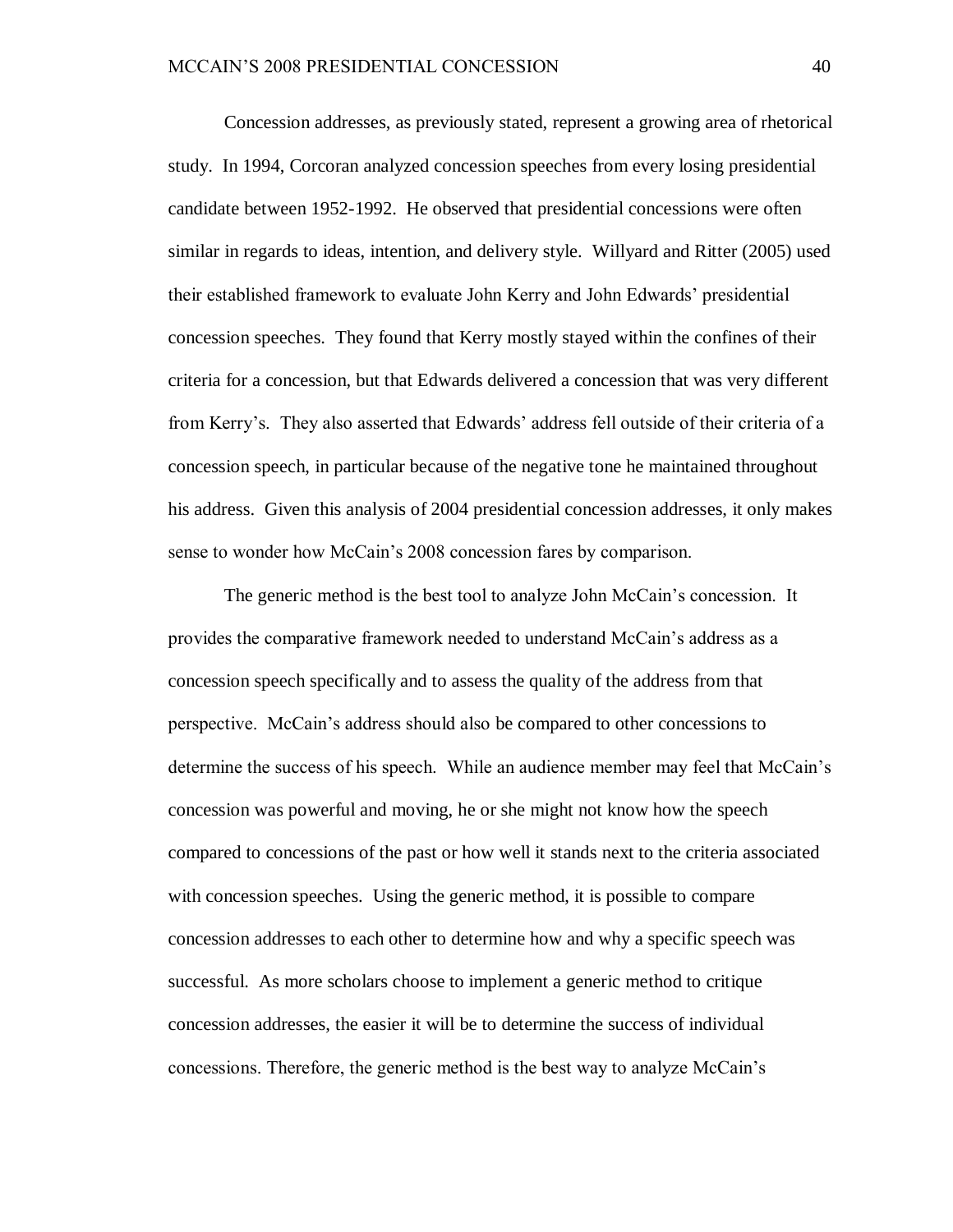concession and answer the research questions at hand. Other methods of criticism would not allow me to successfully address my research questions. For example, if I were to apply Burke"s pentad to McCain"s concession, I might be able to understand the events in a different light, but I would not be able to understand the significance of McCain"s address as compared to other concessions. And, by the same token, if I were to compare a press conference of professional athlete"s trade to another team to John McCain"s concession, I would not be able to properly evaluate either of the rhetorical situations because of their lack of congruity. McCain"s concession address should only be compared to other concessions to evaluate if his speech met the qualifications of a concession.

#### **Procedures**

Foss (2008) outlined the general procedures to be used when critiquing a rhetorical artifact. She also delineated the steps specifically associated with conducting a generic criticism. For this analysis, I have merged the characteristics associated with concession speeches into Foss"s framework to provide a set of procedures that will guide this study of John McCain"s 2008 concession speech.

My first step entailed selecting an artifact: McCain"s 2008 concession speech. The second step involved formulating research questions to guide the focus of my study, which I have already articulated. Third, I analyzed McCain's concession speech using the generic application lens. My steps for evaluating the speech followed Foss" four steps for generic analysis:

(1) Describing the perceived situational requirements, substantive and stylistic strategies, and organizing principle of a genre; (2) describing the perceived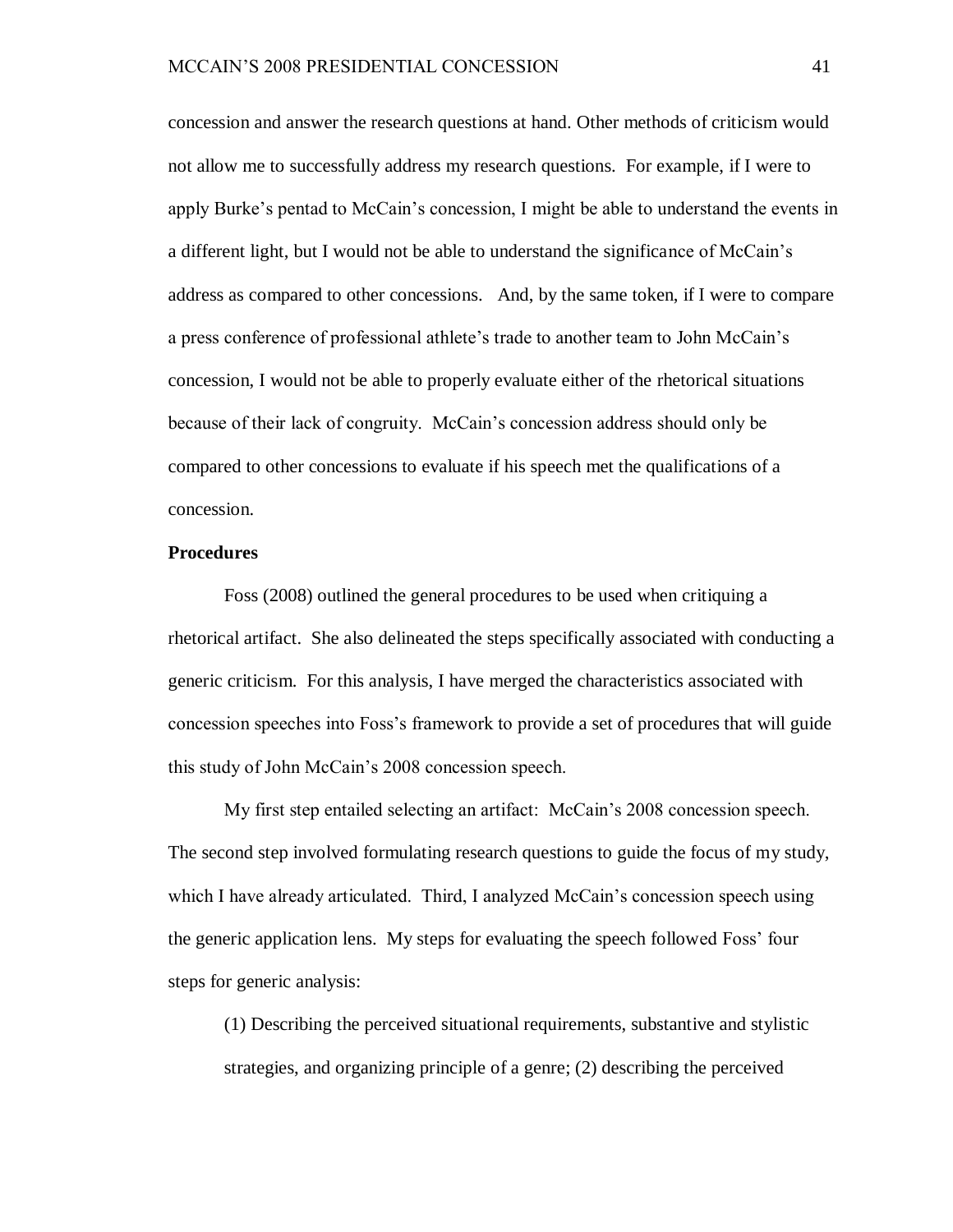situational requirements, substantive and stylistic strategies, and organizing principle of an artifact that is representative of that genre; (3) comparing the characteristics of the artifact with those of the genre; and (4) evaluating the artifact according to its success in fulfilling the required characteristics of the genre (Foss, 2008, p. 144).

The characteristics of a concession that were analyzed are listed below.

When carrying out the first and second steps of Foss's framework, I grounded my analysis of rhetorical situation, substance, and style in the literature associated with concession addresses. I first examined the rhetorical situation of McCain"s concession, where I discussed how his speech mobilized a significant number of conventional forms of support. Then I dissected the substantive features of McCain"s speech, noting how McCain met key requirements of the genre: a formal declaration of defeat, a call for national unity, a tribute to American democracy, an affirmation of his campaign, a focus on the candidates" transformed roles, an expression of appreciation for supporters, expression of an altruistic rather than an egotistic end, and identification of an explicit opponent. Then I looked at the stylistic features of McCain"s concession. In this instance, I observed how McCain maintained high credibility, trustworthiness, and prestige prior to and during the concession speech, and that the speech reflected the classical dramatic frames of exposition, rising action, climax, resolution, and culmination. This analysis enabled me to answer my three research questions:

RQ1: How well does McCain"s 2008 concession speech demonstrate the qualities associated with the genre of concession speeches?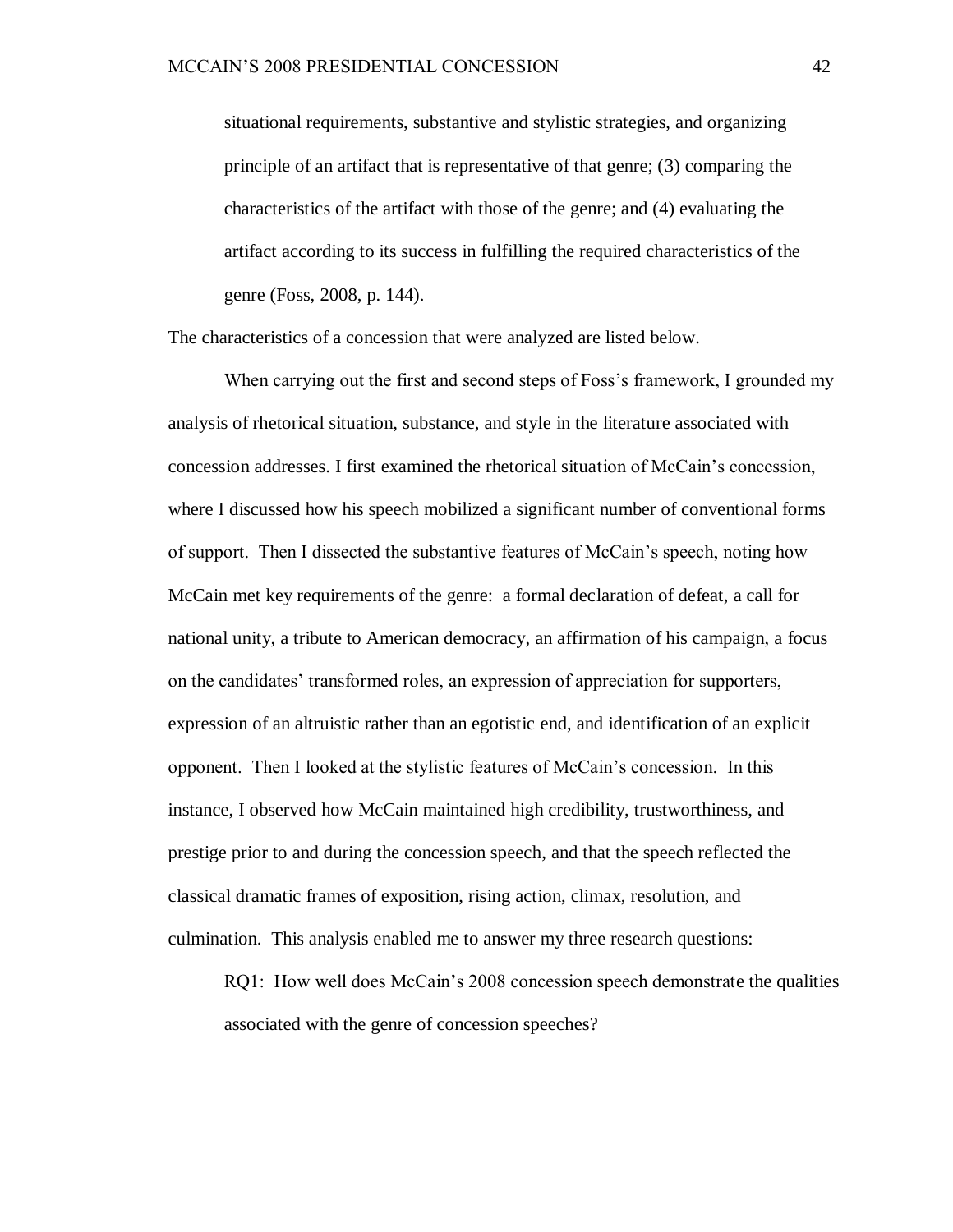RQ2: Does McCain"s 2008 concession speech function as a model concession speech?

RQ3: If McCain"s 2008 concession speech does function as a model concession, in what way does it suggest a need for the genre to evolve?

## **Conclusion**

This chapter argues for the merits of using the generic method to analyze Senator John McCain"s 2008 presidential concession speech. It contains a review of the history of the genre and generic criticism and details previous work in the field, including analyses of various genres of political address. The characteristics associated with concession addresses are given particular attention. The next chapter of this thesis examines the artifact itself, with analysis provided using an integrated framework taken from Chesebro and Hamsher (1974), Ritter and Howell (2001), and Foss (2008).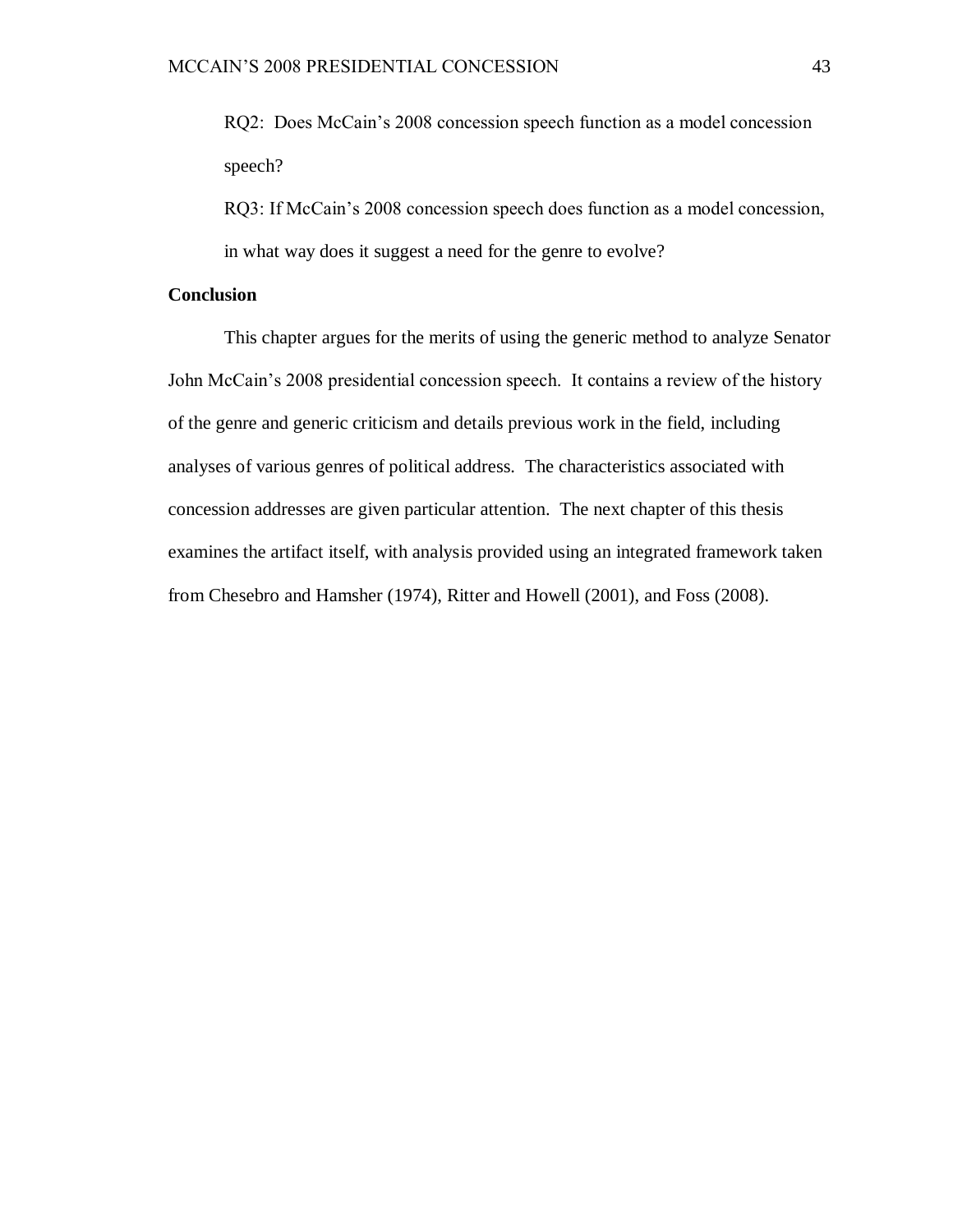# **CHAPTER FOUR**

## **ANALYSIS**

Analyzing John McCain"s 2008 presidential concession speech will lend insight into the significance of the address to the field of rhetorical study. First, I will examine the concession using Foss" approach to generic analysis. This analysis entails detailing the rhetorical situation, substantive and stylistic strategies, and the organizing principle that guides McCain"s address. I will assess his concession "according to its success in fulfilling the required characteristics of the genre" (Foss, 2008, p.144) using an integrated framework from Ritter and Howell (2001) and Chesebro and Hamsher (1974). This framework will enable me to evaluate the effectiveness and success of the concession.

# **Rhetorical situation**

Concession addresses are a type of recurring political rhetoric. Chesebro and Hamsher (1974) note that the "concession speech is an established convention in American politics" (p. 39). With every election in America, a candidate wins and one or more candidates lose. In the modern political era, Americans have grown accustomed to having their political candidates concede after an election (Corcoran, 1994). This has created a need for the concession genre.

Bitzer (1968) detailed three components of the rhetorical situation that undergird all rhetoric, including political rhetoric such as concession speeches: exigence, audience,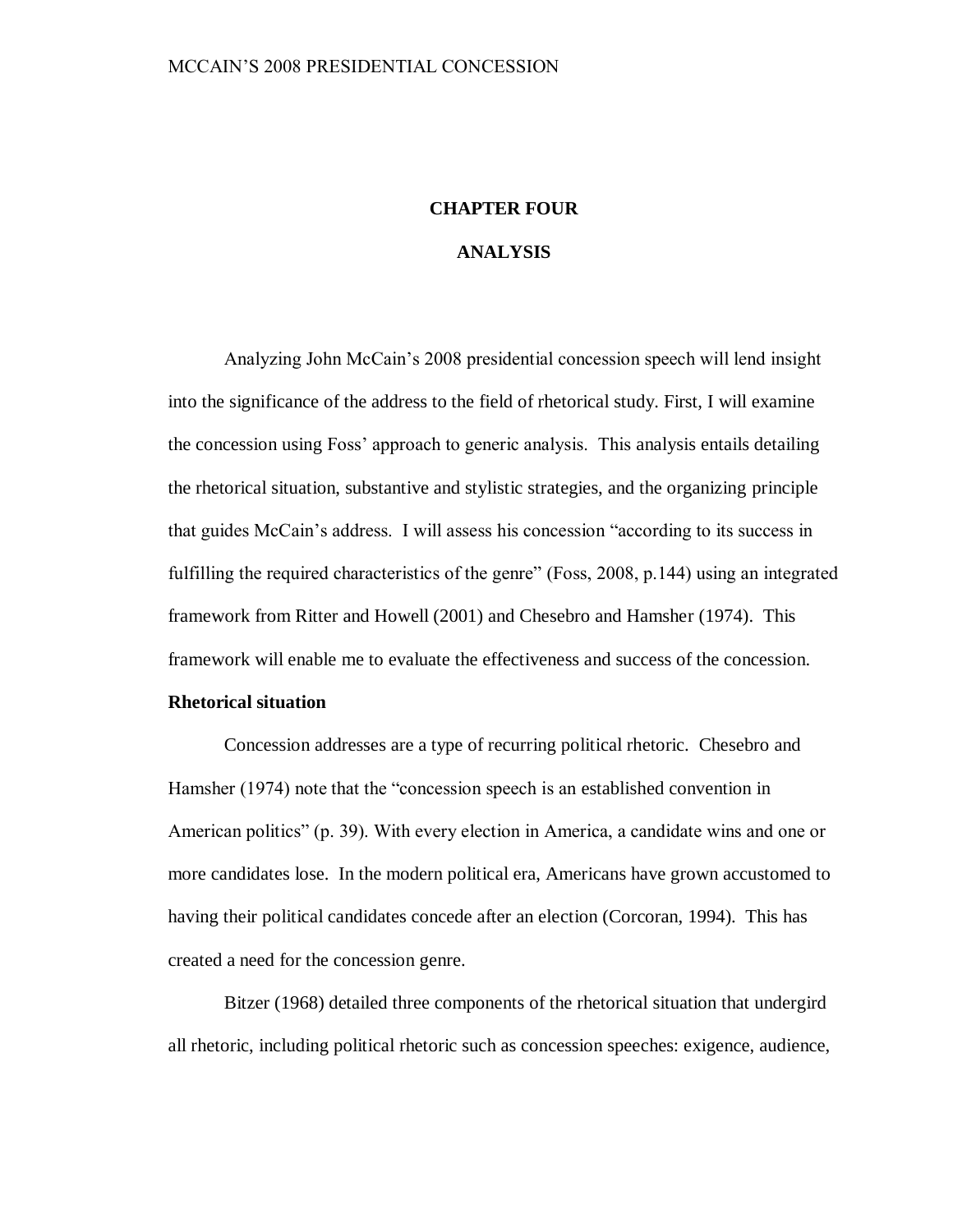and constraints. Exigence, as Bitzer noted, is the phenomenon that necessitates a rhetorical response and can only be corrected by a rhetorical response. Exigency, in regards to concession speeches, is the need for all characters involved in the political process to hear a response from the election"s loser so that they might move on after the conclusion of the election. There were several exigencies that created the need for McCain to concede. First, concessions are an expectation of the American political process. As the polls began to close and vote tallies began to be made public, there was no doubt that Obama had won the election. Since McCain lost the election, the expectation of all involved was for him to concede. And since Americans have been watching televised concession and acceptance speeches from presidential candidates since the 1950s (Ritter & Howell, 2001), there was an expectation that McCain would concede quickly.

The second exigency was the need for McCain to help bring closure to the 2008 presidential election, thereby enabling himself and others to "move on." These others included his supporters the Republican Party, and his competitor, Barack Obama. McCain was a major player in the 2008 presidential election from beginning to end, and his concession of the election made it clear to all participants that they should look to one leader, Obama, instead of McCain. Win or lose, McCain"s supporters (i.e., the audience at the Arizona Biltmore hotel and millions of other McCain supporters across the nation) expected a response from the Republican candidate, whether that was a concession or an acceptance speech. A concession would enable them to move on as well. Ritter and Howell (2001) noted that audiences need reassurance to move on after a loss towards a "future victory," presumably electoral victories in the party"s future (p. 2316). McCain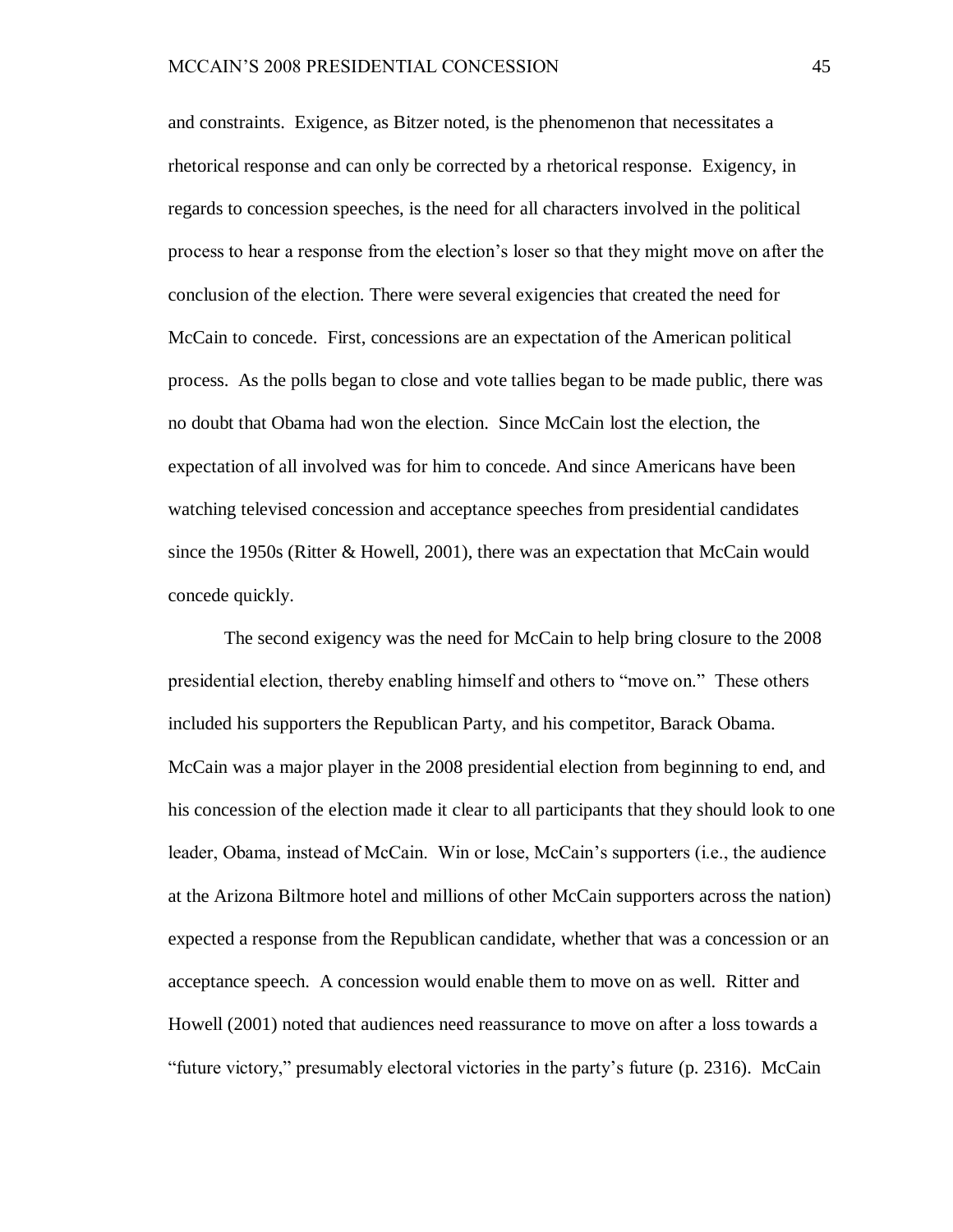also needed to move on for himself, McCain"s response allowed him to move past the election and his role as "Presidential candidate" and revert to his identity as "Arizona Senator." Because McCain not only represented himself during the election, but the Republican Party also, his concession allowed the party to move on and focus on new endeavors. Finally, just as McCain needed to leave the election and move on, his opponent Obama needed to move on as well. McCain"s concession allowed Obama to accept the results of the race and declare himself the winner through his acceptance address.

Bitzer also asserted that the rhetorical situation requires a rhetorical audience. This audience represents more than the immediate audience of a rhetorical address, but the individuals who could assist the rhetor in addressing the exigence surrounding the rhetorical address. The rhetorical audience for McCain"s concession speech included the immediate audience at the Arizona Biltmore hotel and the millions watching on television nationally and internationally. Beyond McCain"s in-person audience and television audience, there were other parties "able to be persuaded" by observing McCain"s concession (Bitzer, 1968, p. 8). Specifically, McCain"s opponents also represent part of the rhetorical audience, as they waited on his final words as a candidate and hoped for closure to the campaign. For example, Obama, his party, and his supporters wanted the election to be finalized, so they could announce their victory, celebrate winning the presidency and move on to the White House. They (the opposition) needed McCain to concede so they could continue their celebrations knowing that the race was truly over.

Next, the media represented part of McCain"s rhetorical audience, as commentators discussed and wrote about his speech after it concluded. Ritter and Howell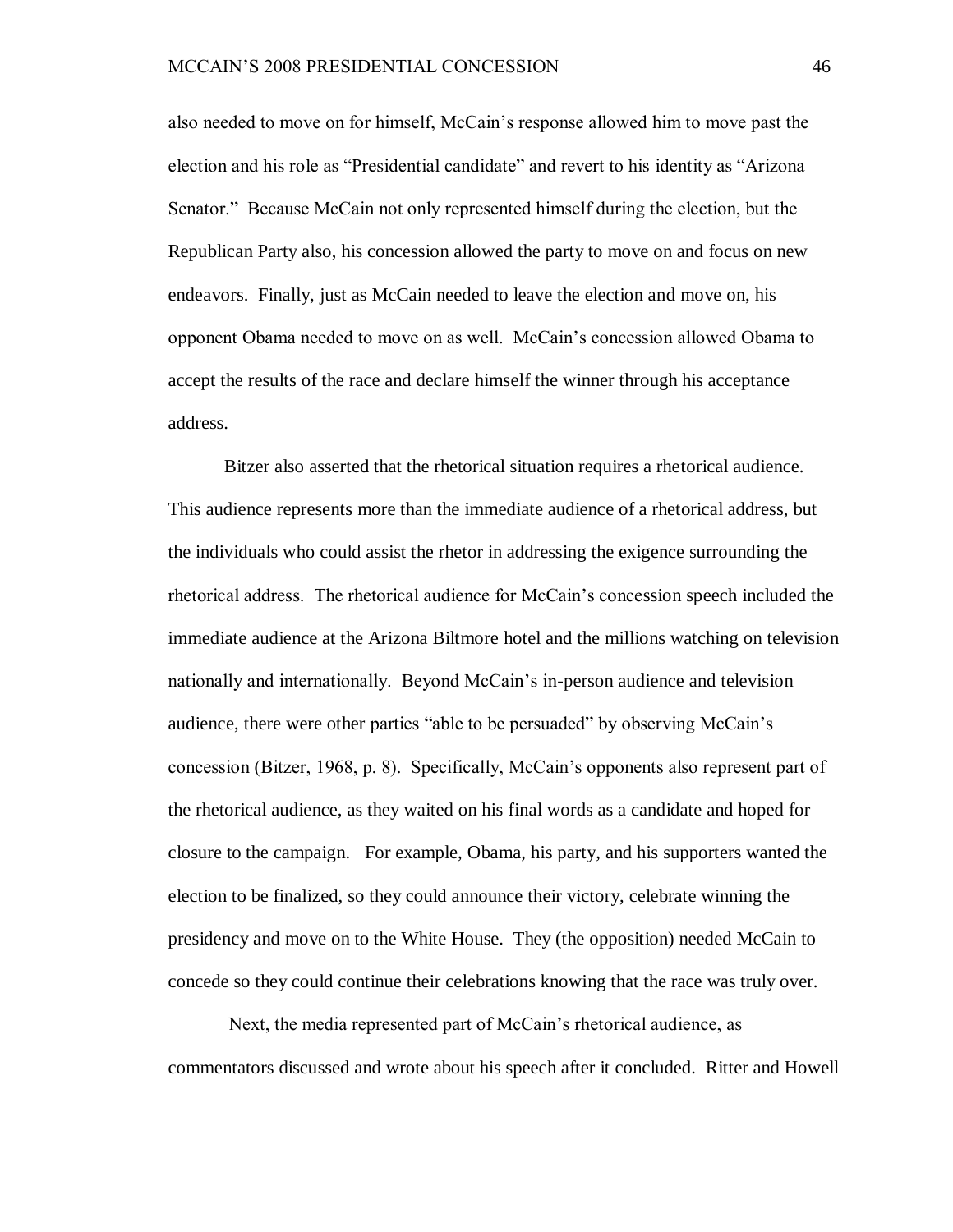(2001) noted that television news pundits from different networks during the 2000 presidential election waited on Gore"s formal announcement of concession and wondered how he might present the information. The press's critical response to McCain's speech could signal whether he had successfully addressed the exigencies underlying the speech. Their declarations of his success or failure then could influence the other audience"s perceptions of the speech and determine whether they could "move on." Also worth noting, the media"s critical responses to the McCain speech could impact his ability to remain politically "relevant" after announcing his loss. Bitzer finally addressed the constraints of a rhetorical situation, which he defined as "persons, events, objects, and relations" that helped shape the rhetoric (Bitzer, 1968, p. 8).

Bitzer (1968) further noted many sources of constraint, including "beliefs, attitudes, documents, facts, traditions, images, interests, motives, and the like," (p. 8). There were several constraints affecting McCain"s rhetorical response. First, the demographic characteristics of each candidate modified the rhetorical response. McCain was a seventy-two year old (at the time of his speech) white, heterosexual Protestant man. His opponent Barack Obama was a forty-seven year old (at the time of the concession), black, heterosexual, Protestant man. McCain and Obama"s age, race, and religion all impacted the exigence of McCain"s concession. Issues like McCain"s age and Obama"s race and religion were topics discussed about the candidates, sometimes in a negative fashion, throughout the campaign. McCain noted that the campaign had been hard fought ("a contest as long and difficult as this campaign has been"), and part of that passage likely referred to the negative comments and personal attacks directed towards the candidates. McCain specifically observed the historical nature of Obama"s candidacy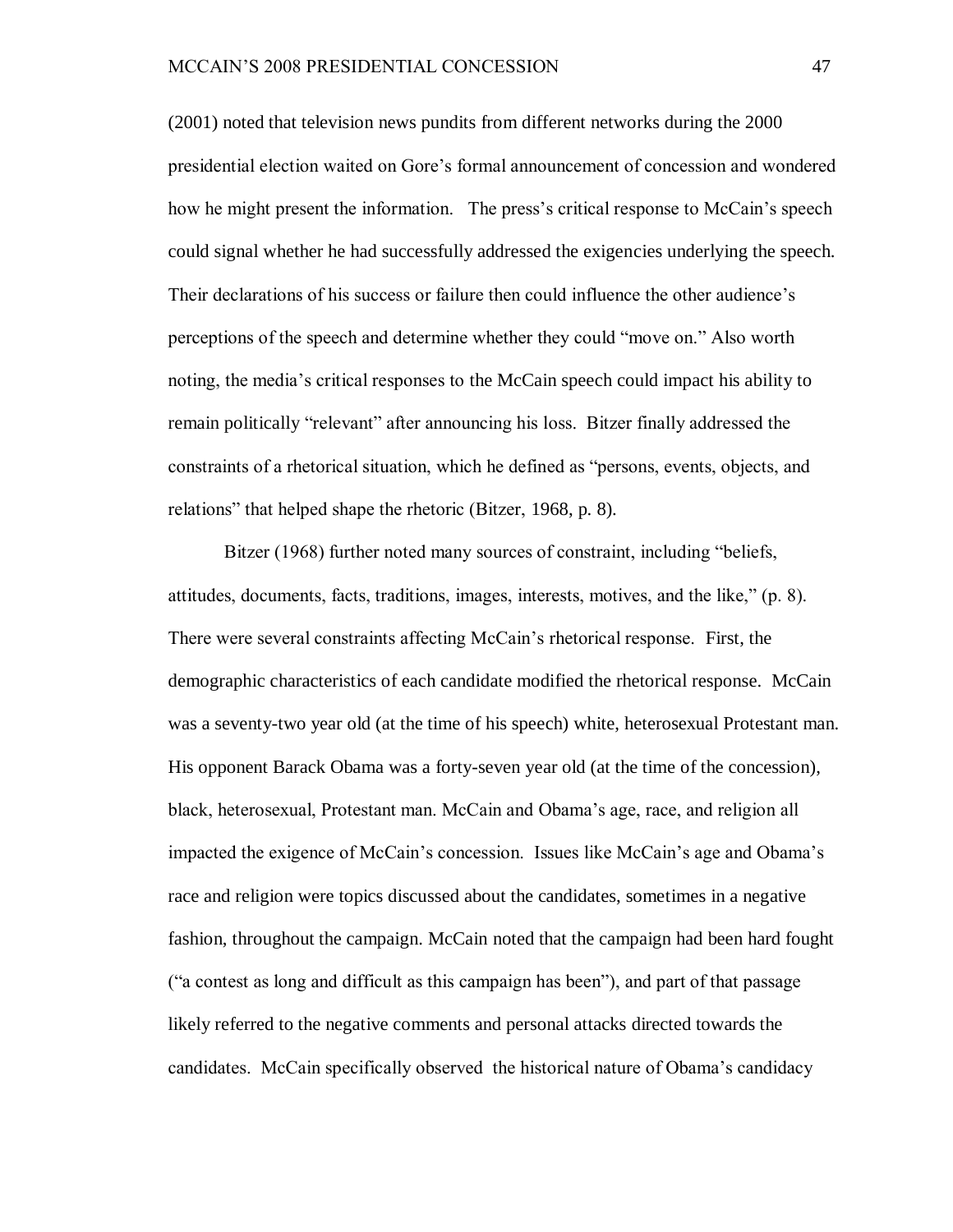and victory due to his race in his speech: "This is an historic election, and I recognize the special significance it has for African-Americans and for the special pride that must be theirs tonight," (McCain, 2008). McCain also referenced his age when he noted that he had "the extraordinary privilege of serving this country for over a half century," a longer time than his opponent had even been alive.

McCain"s party affiliation also affected his rhetorical response. Because McCain identifies as a Republican, his speech was geared towards issues the Republican Party stands for, such as reform, defending democracy, restoration of American prosperity, and national defense. For example, McCain stated, "I urge all Americans who supported me to find ways to come together to find the necessary compromises to bridge our differences and help restore our prosperity, [and] defend our security in a dangerous world," (McCain, 2008). McCain also spoke to the country"s need for recovery and his party"s hope for the future when he noted the addition of Sarah Palin to the national political scene and to the leadership of the party: "[Palin is] one of the best campaigners I"ve ever seen…and an impressive new voice in our party for reform and the principles that have always been our greatest strength." His comments point to Palin as a "new voice" in the Republican Party that will help lead them into the future.

Next, McCain"s background of public service in both the military and in the political arena affected the claims in his concession. If he had not been a war hero or a longtime public servant, McCain could not legitimately make a claim referencing his service to the nation. For example, he stated, "I would not be an American worthy of the name, should I regret a fate that has allowed me the extraordinary privilege of serving this country…tonight, I remain her servant (McCain, 2008). By indicating his dedication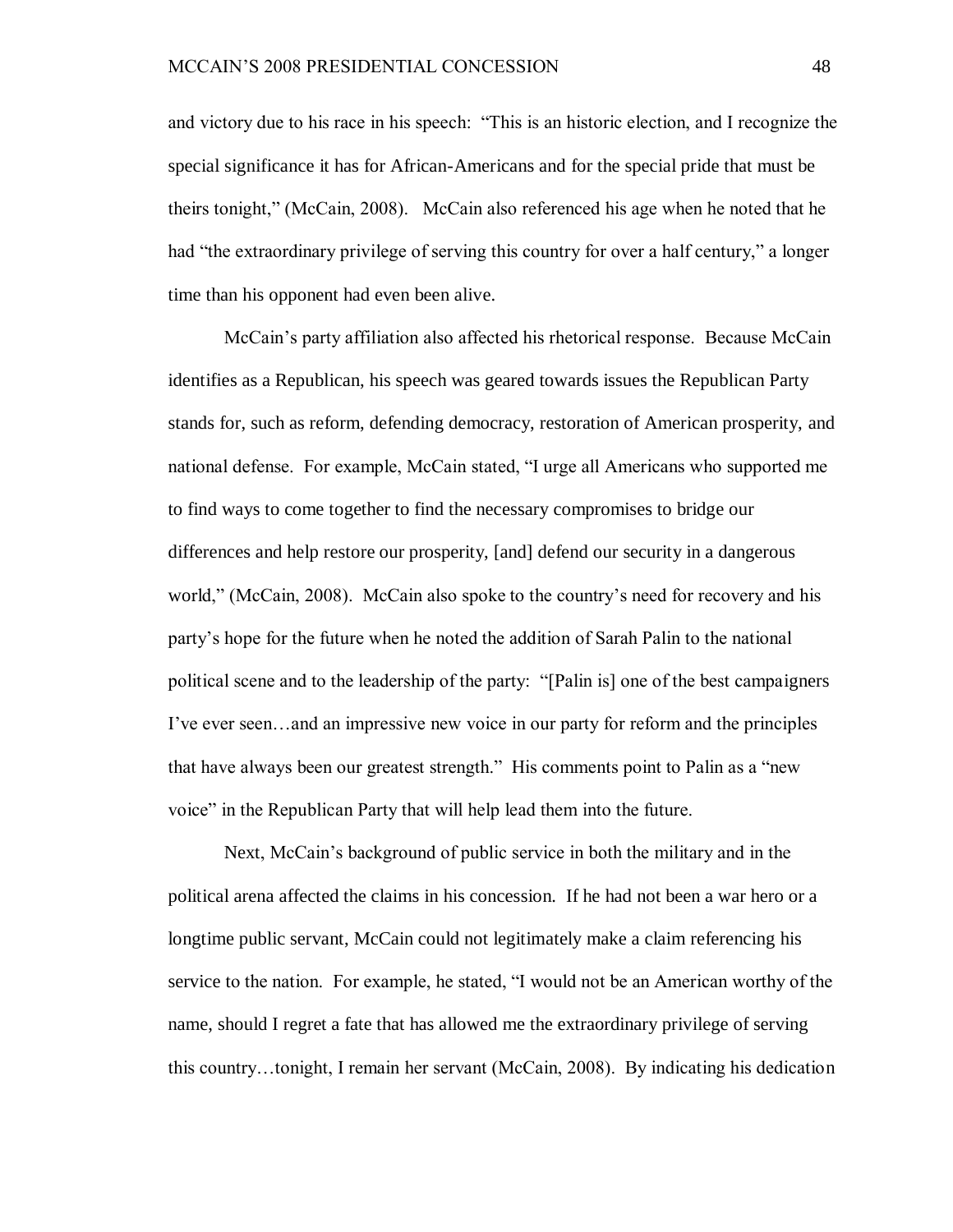to his country, McCain paints himself in a gracious light. McCain made it obvious his objective was always to serve as America"s "servant," and his audience responded favorably.

Finally, as Ritter and Howell (2001) and Chesebro and Hamsher (1974) wrote, the public has expectations for concession speeches. These expectations also function as a constraint. McCain was expected to concede in a gracious and humble manner, and he did: "Today, I was a candidate for the highest office in the country I love so much. And tonight, I remain her servant. That is blessing enough for anyone, and I thank the people of Arizona for it." Many critics noted the gracious nature of his tone, including John Watkis, a self-professed public speaking professional: "He was humble, gracious and authentic." (Watkis, 2008). McCain"s ability to address the rhetorical situation also was affected by choices he made regarding the physical and temporal environment on the evening of the speech. For example, he chose to address the crowd at the Arizona Biltmore Hotel on a patriotically themed stage. This speaks directly to the first criterion of the Chesebro and Hamsher (1974) and Ritter and Howell (2001) model of concession addresses: the concession speech mobilizes a significant number of conventional forms of support.

Chesebro and Hamsher (1974) noted that conceding candidates often mobilize various forms of support, such as timing and staging, to make their announcements. They cited the example of General Douglas MacArthur, who conceded his position of commander of the Far East because of conflicts between himself and the Harry Truman administration. He mobilized certain factors to make the announcement of his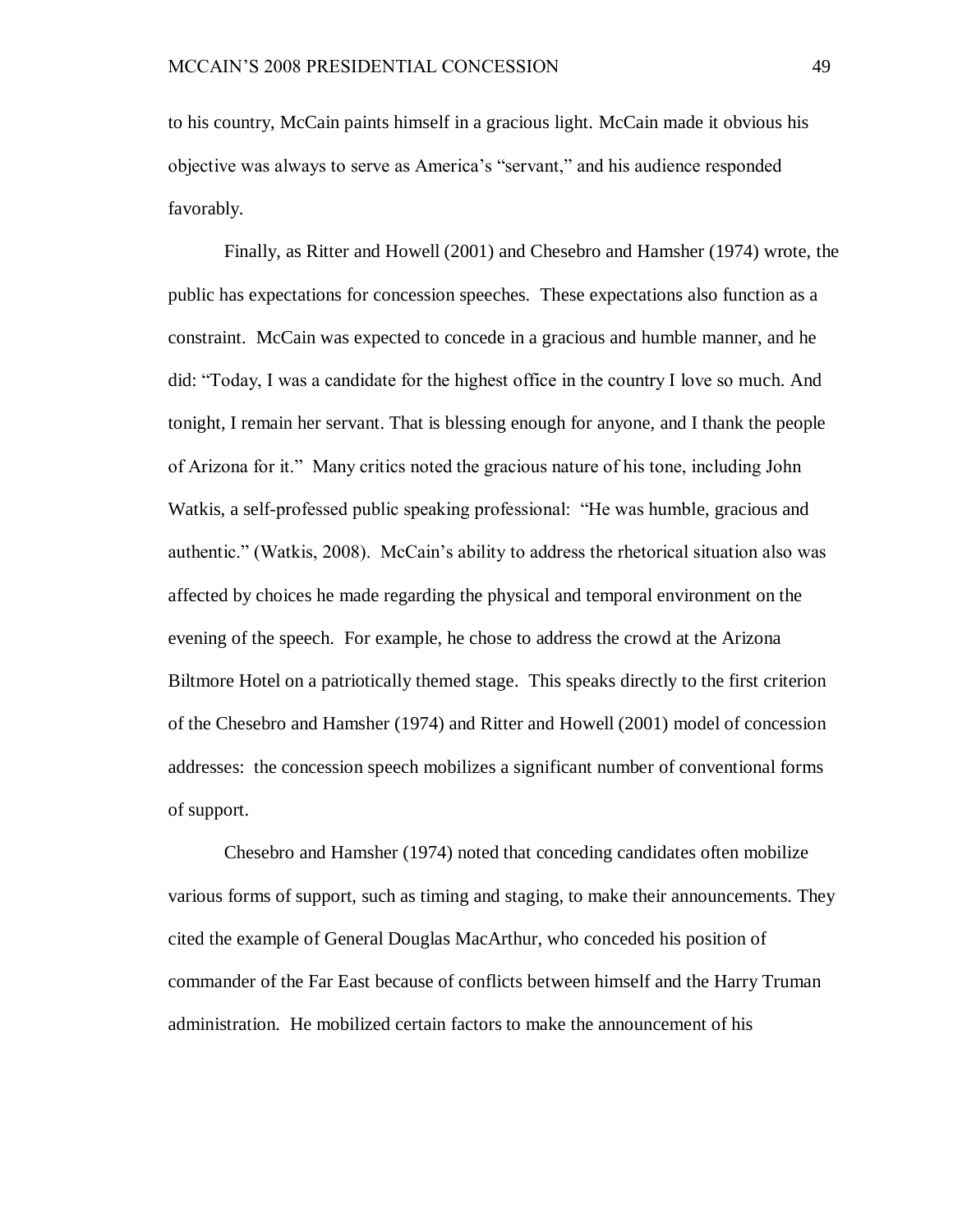concession more favorable, including the timing (i.e., conceding when he wanted) and the backdrop/staging (Chesebro & Hamsher, 1974).

McCain had some independence with regard to the forms of support he utilized. For example, McCain chose where to present his concession - - the Arizona Biltmore Hotel. He also chose the group who would stand on stage with him - - his wife; Gov. Palin, his running mate; and Palin"s husband. Additionally, McCain"s choice of staging was very "presidential." McCain's stage was draped in blue. As he stood at the podium, an enormous American flag hung horizontally behind him on a video screen. Large pillars framed the stage. These featured the blue and gold star design that was the decorative theme of his campaign. Before and after McCain spoke, patriotic music played on the speakers. McCain may have chosen these forms of support to appear more presidential to his audience, even in the wake of his loss. In turn, his campaign reframing may have suggested his ability to continue being politically relevant even after his presidential loss.

While McCain did control the staging of his speech, he had little control over the timing of his address. McCain was expected to concede his candidacy as soon as the media announced the election was out of McCain"s reach. If McCain had not conceded shortly after learning of his loss, it would have been viewed by the press, politicians, and public as "bad form" for delaying the process of healing and moving on. In some recent unresolved political elections, the loser did not deliver a concession on the night of the election, although that was a rare outcome of an election (Ritter & Howell, 2001). For example, Hillary Clinton"s concession to Barack Obama in the 2008 Democratic primary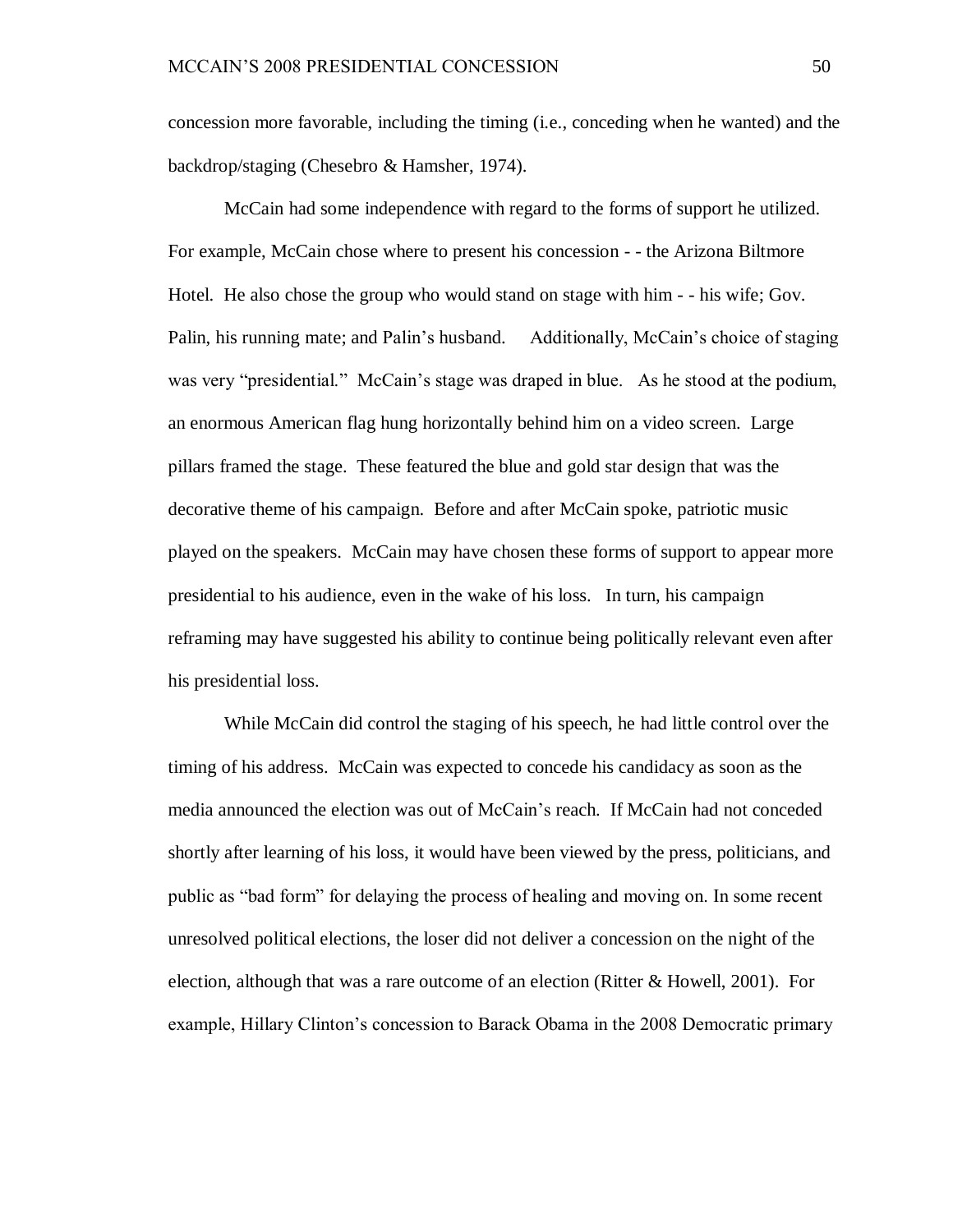was delivered several days after she was eliminated as a candidate. Critics responded negatively to the delay (NBC News, 2008).

 McCain"s ability to choose some support enabled him to adequately strengthen his concession. He picked a memorable place in Arizona to speak to his supporters, and he gave the speech in a timely manner. The thing he could not control, having to deliver it on election night, was something he knew was a possibility as a candidate. Knowing that he must either give an acceptance or concession enabled him to prepare to meet that requirement, if needed. It is interesting to note that if McCain had won the election, the place, staging, and people involved in his concession would likely have remained the same. The only thing that would have changed would have been McCain"s acceptance speech, which he would have delivered after first being conceded to by Barack Obama.

#### **Substantive features**

The substantive features of McCain"s speech are the next components to be analyzed. To determine if a group of rhetorical artifacts constitute a genre, common substantive features must be evident. Foss wrote, "substantive characteristics are those that constitute the content of the rhetoric" (Foss, 2008, p. 137). She also noted common substantive features in rhetoric included images, settings, arguments, and characters. This broad understanding of substantive features is made more specific to the genre of concession speeches by looking to the framework provided by Chesebro and Hamsher (1974) and Ritter and Howell (2001).

Eight substantive features of concession addresses are evident after integrating the models of concession speeches developed by Ritter and Howell (2001) and Chesebro and Hamsher (1974). I will discuss how McCain addresses each of the following eight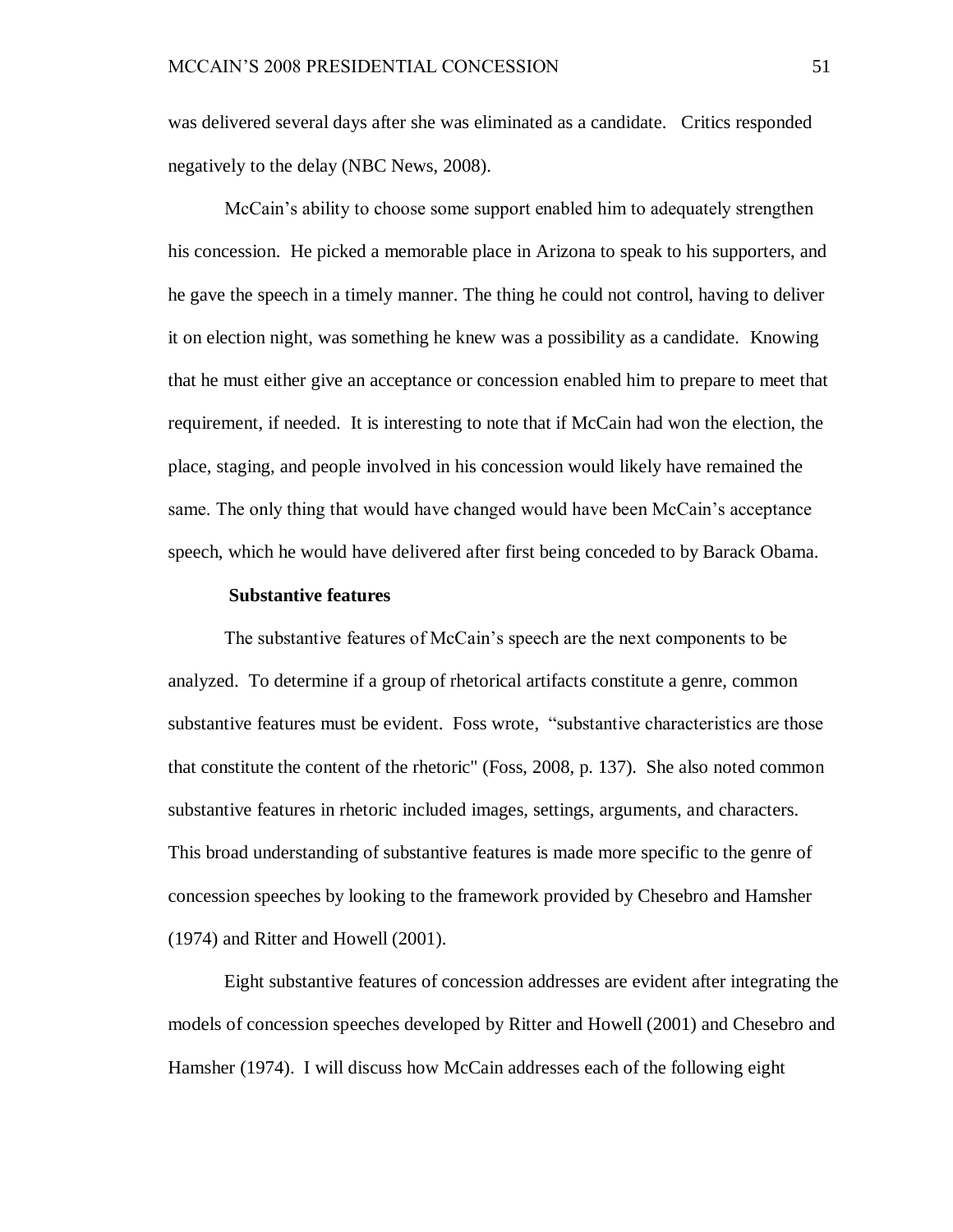criteria: 1) formal declaration of defeat, 2) call for national unity, 3) tribute to American democracy, 4) affirming the candidate's (McCain) campaign, 5) transformed roles for candidates, 6) thanking supporters, 7) speaker's concession appears to be associated with an altruistic rather than an egotistic end on the part of the speaker, and 8) the concession does not identify an explicit opponent or enemy.

# 1) **Formal declaration of defeat**

Ritter and Howell (2001) wrote that a "formal declaration of defeat" was essential to a concession speech. The losing candidate must initiate the ritual of campaign conclusions by "offering a private concession to the victorious candidate followed by a public declaration of concession" (Ritter & Howell, 2001, p. 2316). A formal declaration of defeat could be described as a statement announcing the end of one"s candidacy due to electoral loss and acceptance of that fact. In this instance, McCain began his speech by launching into his declaration of defeat:

My friends, we have come to the end of a long journey. The American people have spoken, and they have spoken clearly…I had the honor of calling Senator Barack Obama to congratulate him on being elected the next president of the country we both love….his success alone commands my respect for his ability and perseverance (McCain, 2008).

McCain very clearly conceded the election to his audience and to Obama immediately within his speech. The most reasonable reason for McCain's quick concession might be that he just wanted to be done with the election loss and move on to working for the American people again. Additionally, McCain likely understood that a quick concession likely would be viewed as gracious. Doing so set a tone of graciousness for the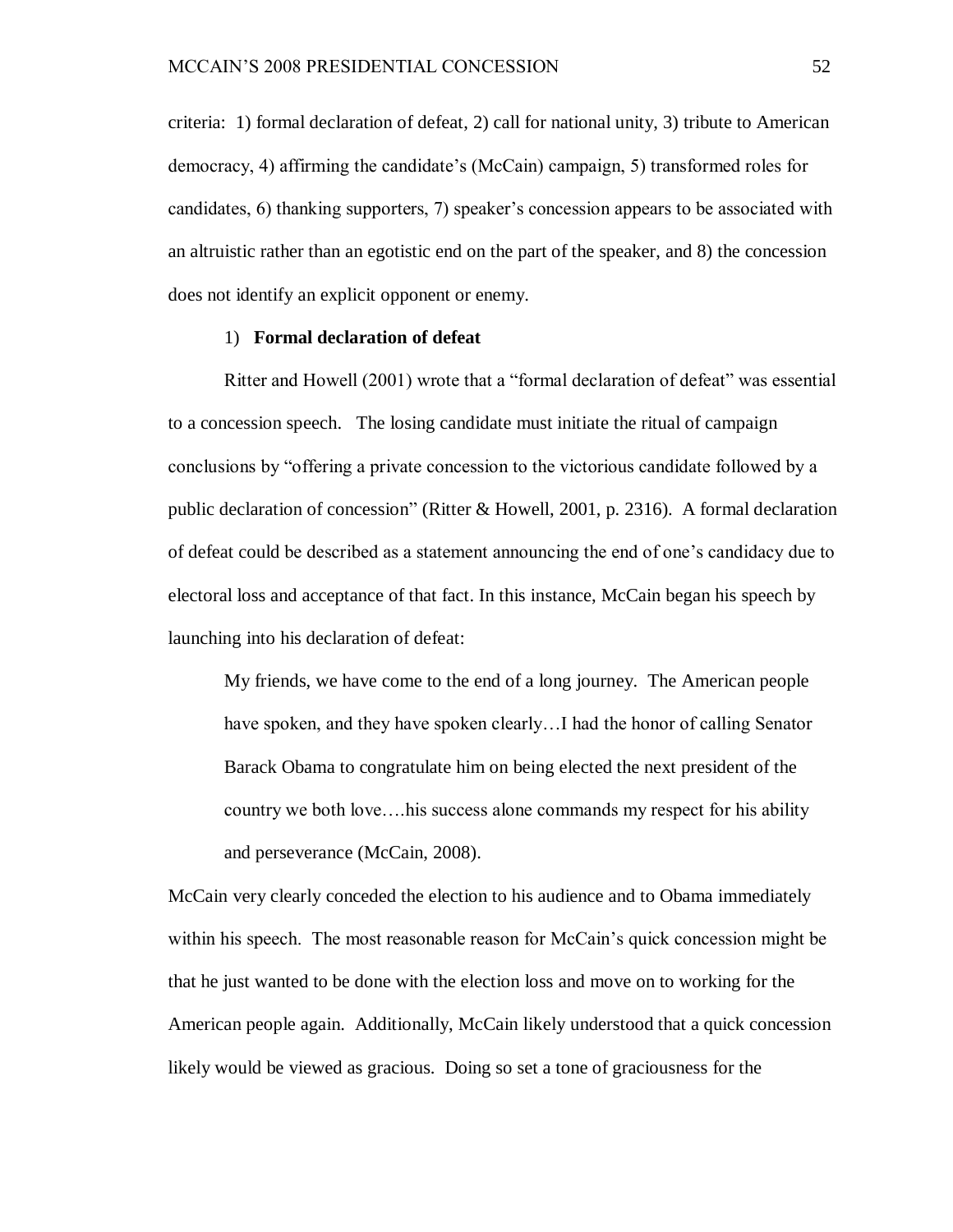remainder of the speech. It also would have been out of character for McCain to delay in giving his concession. As a man, he was decisive and straightforward, a "straight shooter." To delay this statement by placing it later in the address would not have reflected these dimensions of his personality. Making the announcement immediately also aligned with McCain"s larger concession message. Because McCain left the race as soon as it was over, he was able to personally move on from the election, allow his party to begin regrouping for the next election, prevent any hurt feelings that might have been caused by a delayed concession (such as those caused by Hillary Clinton"s tardy concession in the 2008 Democratic primary (Snow & Harper, 2008). In McCain"s concession, he acknowledged that the American people had clearly made their choice. He also shared that prior to delivering his speech, he had *already* congratulated Obama for his success in being elected the next president. The losing candidate calling the winning candidate is a traditional step in presidential election concessions, and paves the way for the President-elect, Barack Obama, to then deliver his acceptance speech.

A later statement in McCain"s contains an important statement about the reasons for McCain"s defeat: "Senator Obama and I have had and argued our differences, and he has prevailed…Though we fell short, the failure is mine, not yours" (McCain, 2008). In this passage, McCain"s expression of defeat was a reflective statement. He blamed himself for the loss, not his supporters. McCain accepted full responsibility for the loss of the election, a strong statement of personal responsibility, a trait for which he was well known. It would have been highly out of character for McCain to place the responsibility of his campaign on anyone"s shoulders but his own. If he had done so, it would have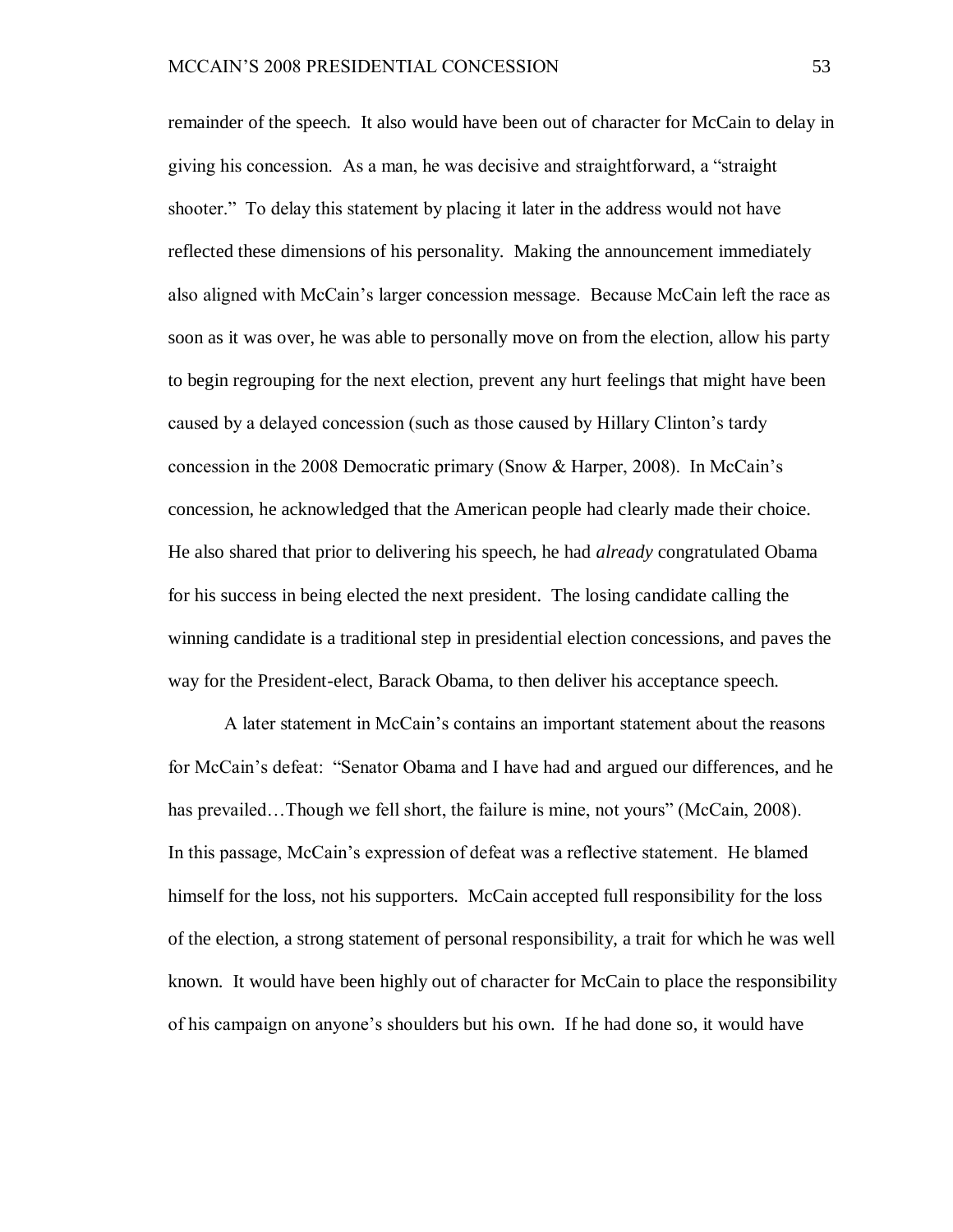disrupted the healing process for all and would potentially prevent Republicans from rebounding toward victory in the next election.

## 2) **Call for national unity**

A call for national unity is conveyed by the losing candidate to all of the audience so that all parties can come together in the interest of improving the nation. Ritter and Howell (2001) described the call for national unity as an appeal "for the healing of partisan wounds" (p. 2316). McCain clearly called on Americans to come together and support the new President:

I urge all Americans who supported me to join me in not just congratulating him [Obama], but offering our next president our goodwill and earnest effort to find ways to come together, to find the necessary compromises, to bridge our differences…and leave our children and grandchildren a stronger, better country (McCain, 2008).

McCain made it very obvious that national unity would be in America"s best interest for the present and for the future. To do so required accepting the decision made by the American people and to move on by supporting the opposition, Obama. This statement is especially powerful coming from McCain, as he is well known for pursuing political compromises. As such, this statement also reflects McCain"s ethos as someone who had demonstrated multiple times in his career his dedicated to doing what was best for country, even if it was not yield the best outcome for him personally.

McCain then acknowledged the inevitable frustration that comes with loss: "It is natural tonight to feel some disappointment, but tomorrow we must move beyond it and work together to get our country moving again" (McCain, 2008). McCain acknowledged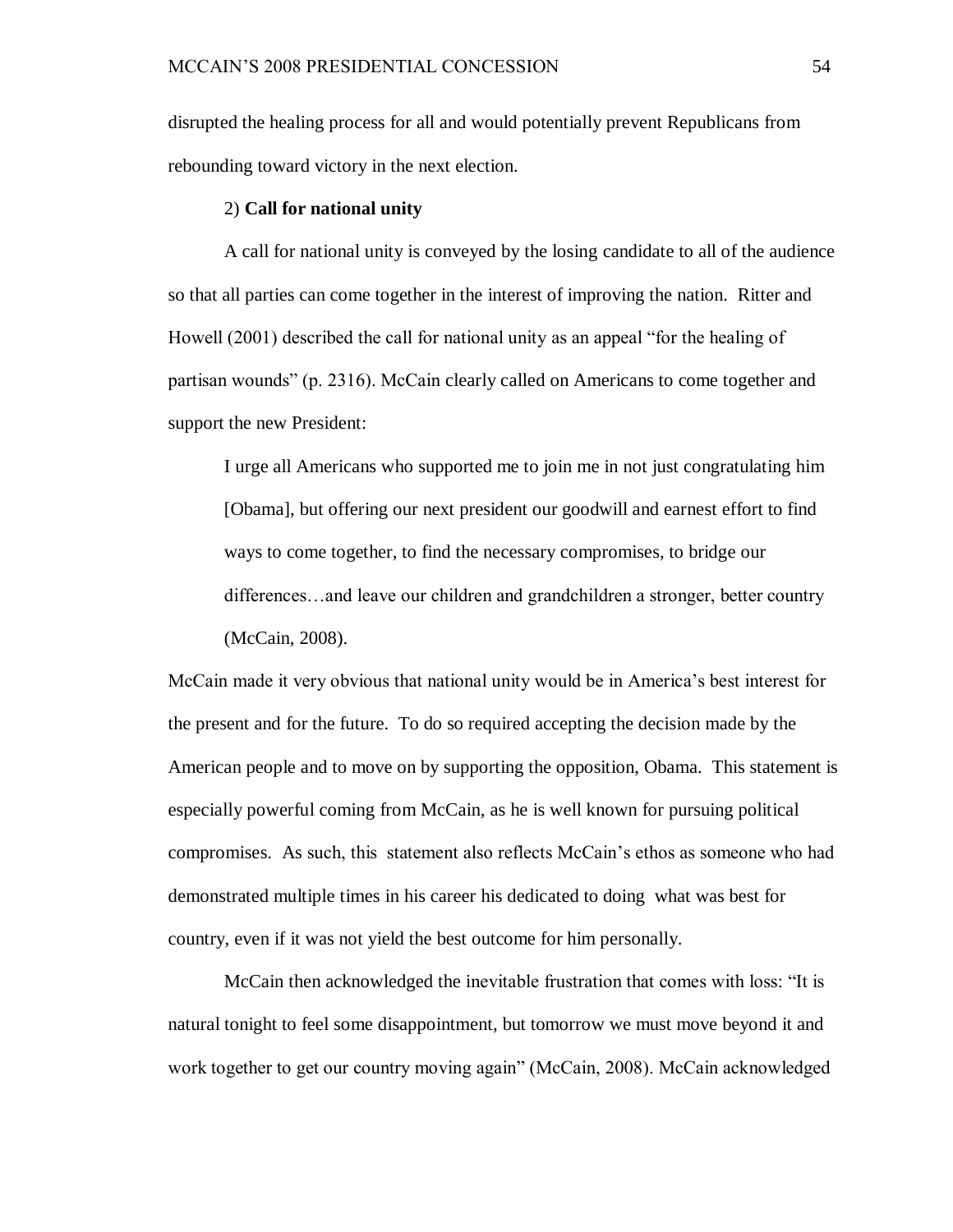that the result of the election was very upsetting for himself and for his followers, but that moving forward was in the best interest of everyone in the country. By noting the idea of "moving again," McCain also may have been trying to acknowledge that America"s economic difficulties had stopped the progress of the country, but that both parties needed to unite to improve the country"s economic circumstances.

McCain also drew his audience"s attention to believing in the country"s ability to overcome by requesting that every American "believe in the promise and greatness of America." He attempted to inspire his audience to unite in the belief that America is great and can rebound from any problems, including the present difficulty posed by the economic recession. McCain again referenced the current problems in America later in his speech, "I call on all Americans...to not despair of our present difficulties but to believe always in the promise and greatness of America." McCain may have been referring to the financial hardship America was experiencing, the multiple wars being fought, or other issues that were trying for the nation. Finally, McCain echoed a sentiment common in concession and acceptance speeches: "God bless you, and God bless America" (McCain, 2008). For the conclusion of his speech, McCain asked for kindness to be bestowed on all of America, a unifying statement intended to bring everyone together. This statement was not only directed at his party and supporters, but towards everyone in the political process and in the country.

#### 3) **Tribute to American democracy**

Ritter and Howell (2001) observed that after the losing candidate concedes, he or she will then try to "reconstitute that common ground on which all Americans may meet...identified and solemnized by a tribute to American democracy" (p. 2316). A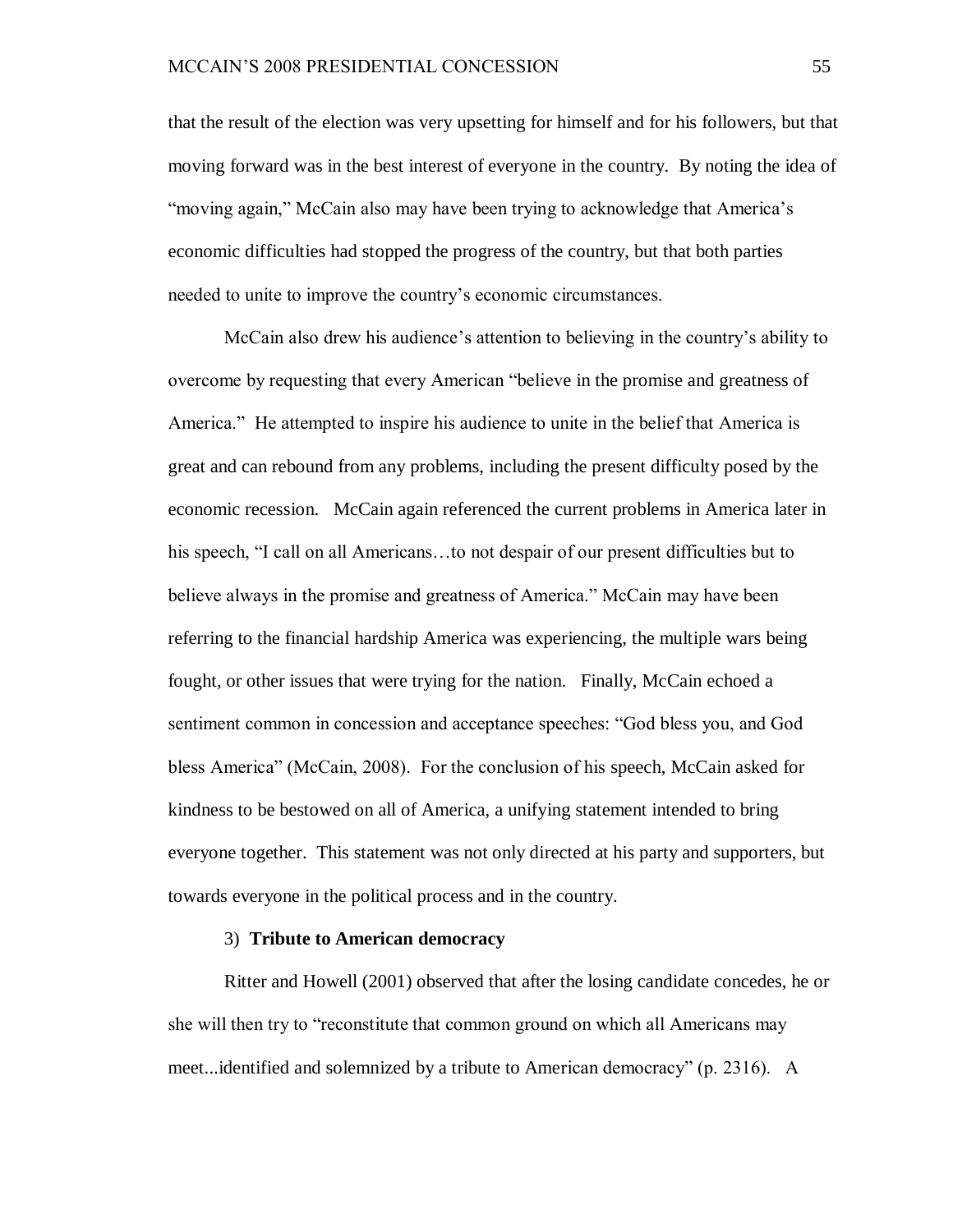minute into his concession, McCain made the first of many tributes to American democracy. This particular tribute focused on the progress that America has made in the realm of civil rights:

I"ve always believed that America offers opportunities to all who have the industry and will to seize it…[W]e have come a long way from the old injustices that once stained our nation"s reputation, and denied some Americans the full blessings of American citizenship (McCain, 2008).

He continued to the racial progress of America,

America today is a world away from the cruel and prideful bigotry of that time. There is no better evidence of this than the election of an African-American to the presidency of the United States. Let there be no reason now for any American to fail to cherish their citizenship in this, the greatest nation on Earth (McCain, 2008).

McCain"s critique of democracy is important for two reasons. First, it demonstrated his own commitment to "solemn ground" that all Americans share - - a belief in democratic ideals and the democratic process. He called on his fellow Americans to unite and take pride in their citizenship in a country constantly evolving to become better. McCain maintained these beliefs, even though he did not win the election.

Second, while McCain"s critique of old "injustices" recognized that America"s past was not so democratic, it allowed him to emphasize progress made by depicting present-day American as fulfilling its promise of democracy. This change is important and deserves tribute particularly given the historic nature of Obama"s election. To McCain, Obama"s election is a sign that America has improved greatly since people were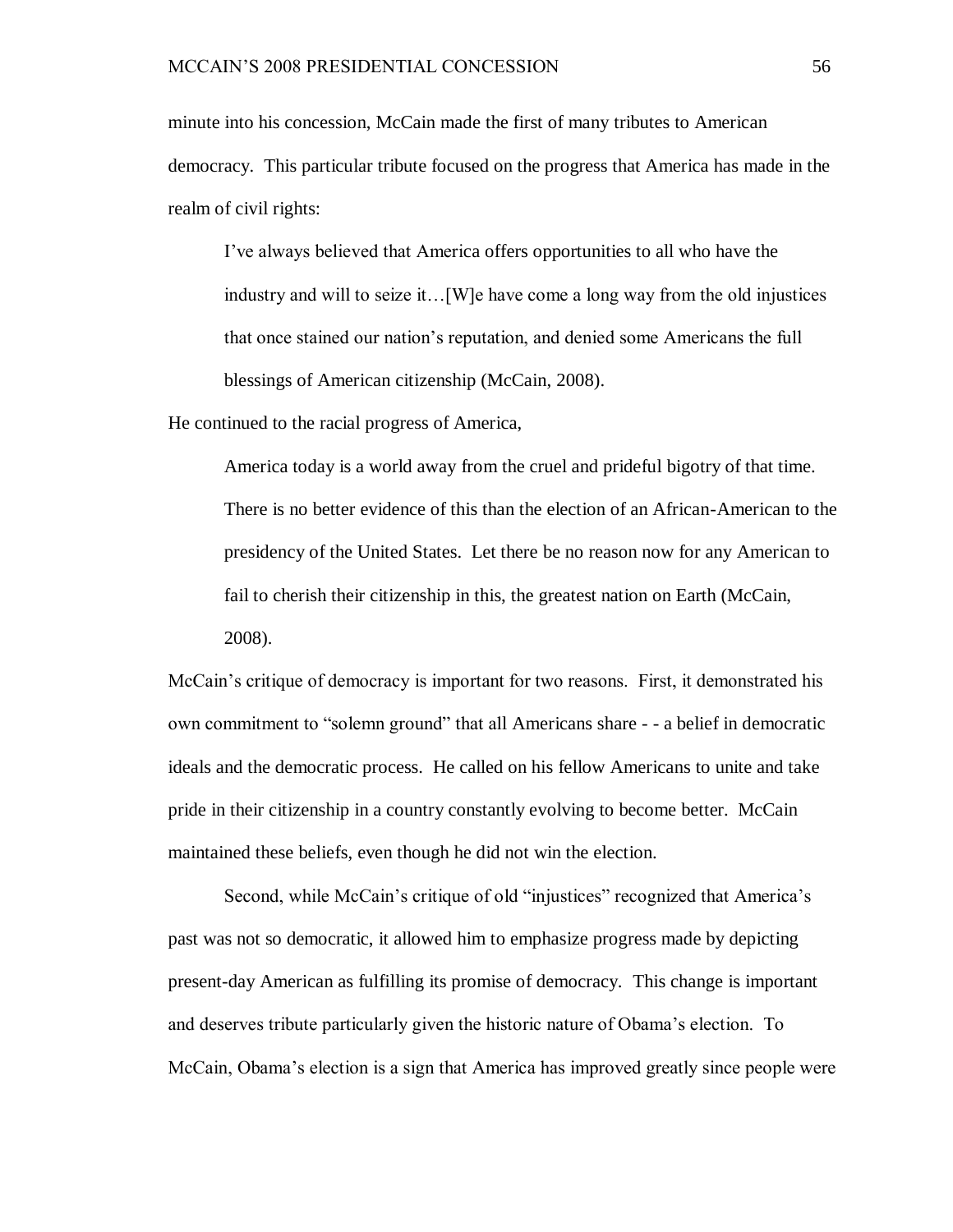openly discriminated against. McCain portrayed himself as respectful of the American electoral process, grateful for the opportunities America provides to its citizens, and proud of the progress made since slavery and prevalent racism. McCain then called on all of his supporters to cherish their American citizenship. Through this, McCain again portrayed himself as a servant to America; he was grateful for all of the opportunities he was given, and proud of the country's decisions, regardless of the outcome.

This part of McCain"s address is interesting in that he critiques the country"s history of racism rather than offering pure praise of democracy. Although his critique of America is a fair assessment of its history, it may violate expectations and had the potential to generate a less than favorable audience response. However, he has focused enough attention on how things have changed that it appears to mitigate the potential negative impact of the criticism. His criticism simply sets a foundation for his move to praise America because of the improvements the country has made.

McCain returned to his praise of American democracy near the end of his speech, I would not be an American worthy of the name, should I regret a fate that allowed me the extraordinary privilege of serving this country for a half a century. Today, I was a candidate for the highest office in the country I love so much, and tonight I remain her servant…tonight, more than any night, I hold in my heart nothing but love for this country and for all its citizens. (McCain, 2008).

McCain"s praise of America and his mention of his public service was another emotional high point of his concession. As many people knew, McCain not only served in the military, but was a prisoner of war for five years in Vietnam. His personal sacrifice for America was great, which made his words even more powerful. McCain also indicated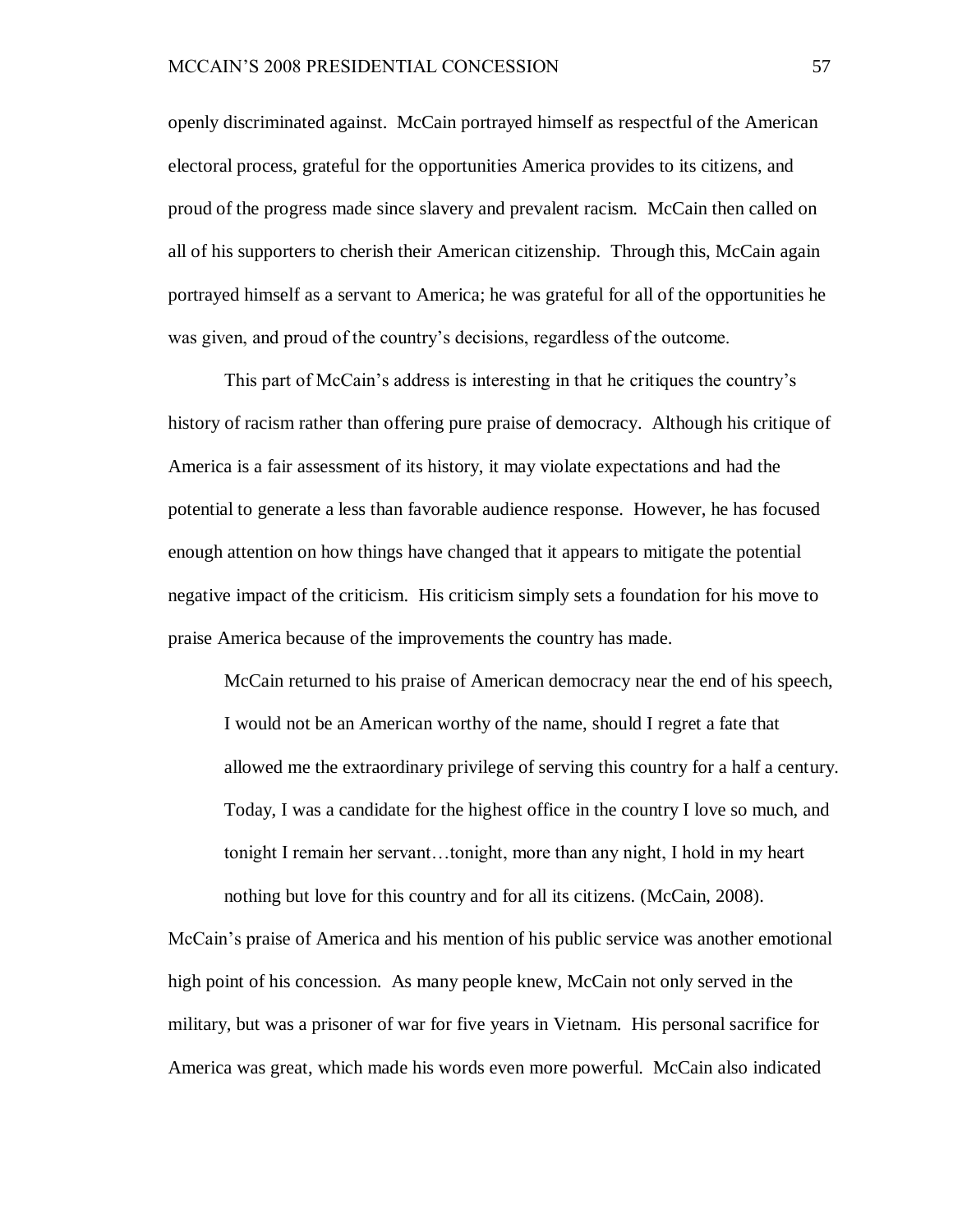that he would "remain her servant," which showed that he was not bitter after the election loss, but that he still wished to serve his country.

McCain"s attempt to pay tribute extended to the final lines of his speech. He concluded with a powerful statement: "Americans never quit. We never surrender. We never hide from history. We make history. Thank you, and God bless you, and God bless America." McCain"s closing statement paid tribute to traits he associated with the American public. He depicted America as strong, brave, and powerful. His repetitive use of the term "never" suggests that he felt Americans were constant and unwavering in their commitment to advancing their country. The phrase, "We never hide from history. We make history," appears to refer back to McCain's critique of the country's history with racism. He indicated that Americans have acknowledged those mistakes and moved on to be a better country. Evidence of this progress was clear in the election campaign, with the election of Barack Obama, the strength of Hillary Clinton"s presidential campaign, and the candidacy of Sarah Palin for the vice presidency. McCain"s use of battle imagery and metaphors (e.g., "the power to wound," "We never surrender") strengthens this tribute and is in keeping with his own past as an old soldier. As a prisoner of war during the Vietnam War, McCain bravely refused to leave Vietnam before other prisoners of war who were due to go before him (Karaagac, 2000).

McCain"s statements praising American democracy reaffirm him as a patriot who performs his duty unquestioningly, just as he did during his admirable service in the Vietnam War. By reaffirming America"s greatness, McCain reaffirmed his own military experience and outstanding courage. He also reaffirmed his political service to the country, not only as a presidential candidate, but as a sitting Senator and as a citizen. By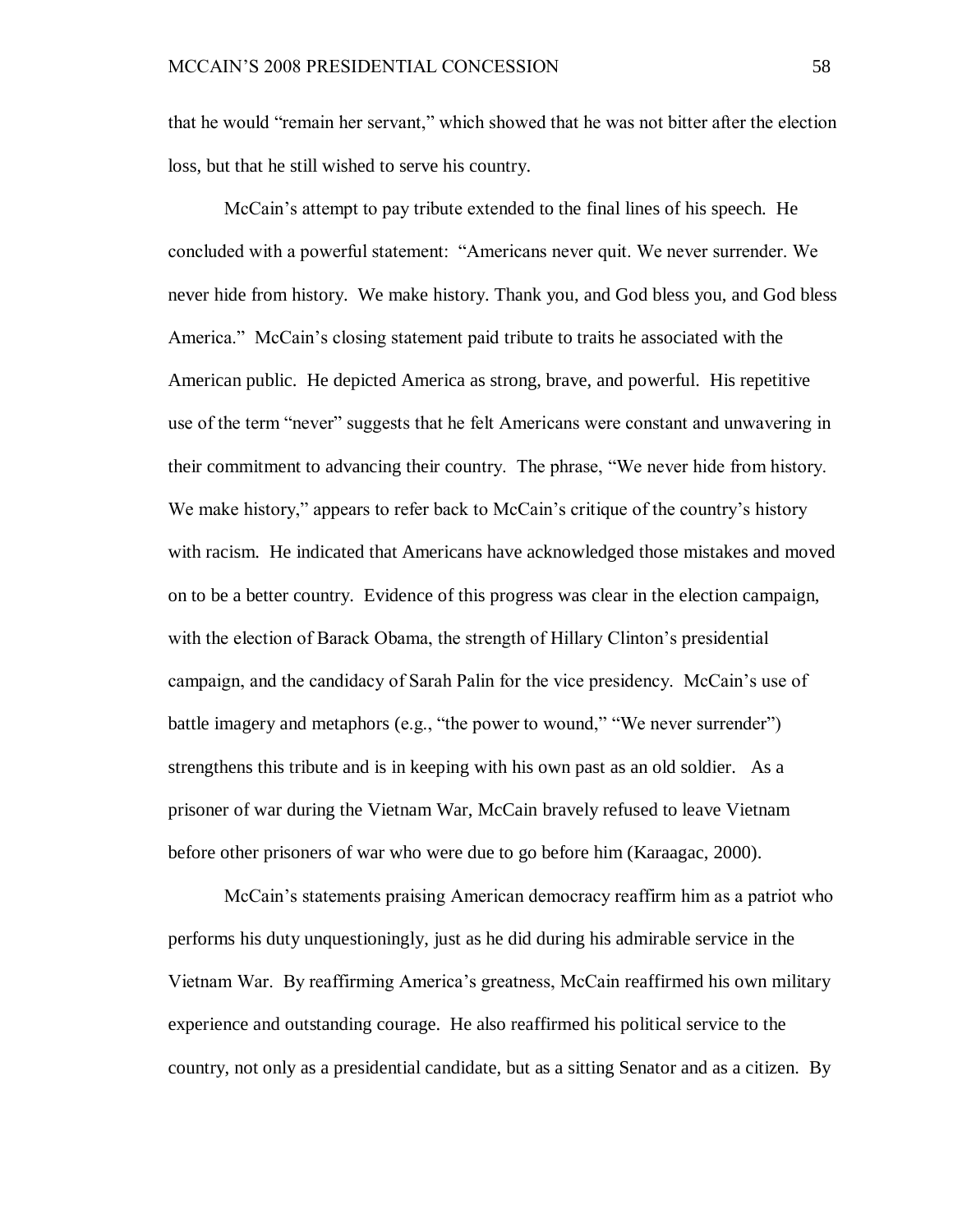defining what it means to be an American, McCain provided a call to action for his party and for all Americans. He urged them to be strong, fix the mistakes of the past, and believe in the promise of America.

## 4) **Affirming the candidate's campaign**

Ritter and Howell observed that losing candidates "reaffirm the importance of their campaign" (2001, p. 2317) not only to reassure their supporters that the effort was worthwhile, but also to convert "defeat into a trooping of the colors for the just cause and the future victory" (Corocan, 1995, p. 265). Chesebro and Hamsher (1974) wrote that a losing candidate must simultaneously "admit that a campaign has been lost," exert that all energy devoted to the cause was productive, and retain commitment to the issues promoted by the campaign (p.40).

McCain first affirmed his campaign nearly halfway through his address, "We fought – we fought as hard as we could. And though we fell short, the failure is mine, not yours." McCain affirmed his campaign, noting that his team had given a strong effort but ultimately did not prevail. McCain also held himself responsible for the loss. By projecting the loss of the election on himself ("the failure is mine, not yours"), McCain reaffirmed himself as a man who accepted responsibility for his actions, whether those ended in success or failure. Tactics such as taking responsibility for his campaign"s loss made McCain a more credible speaker. His credibility may have been further enhanced by his use of battle imagery. For example, in this passage, McCain used the word "fought" twice to describe the events of the election. This wording may have been intentional. While campaigns often are depicted as battles by the media, the use of "fought" also references McCain"s background as a veteran. As the soldier leading this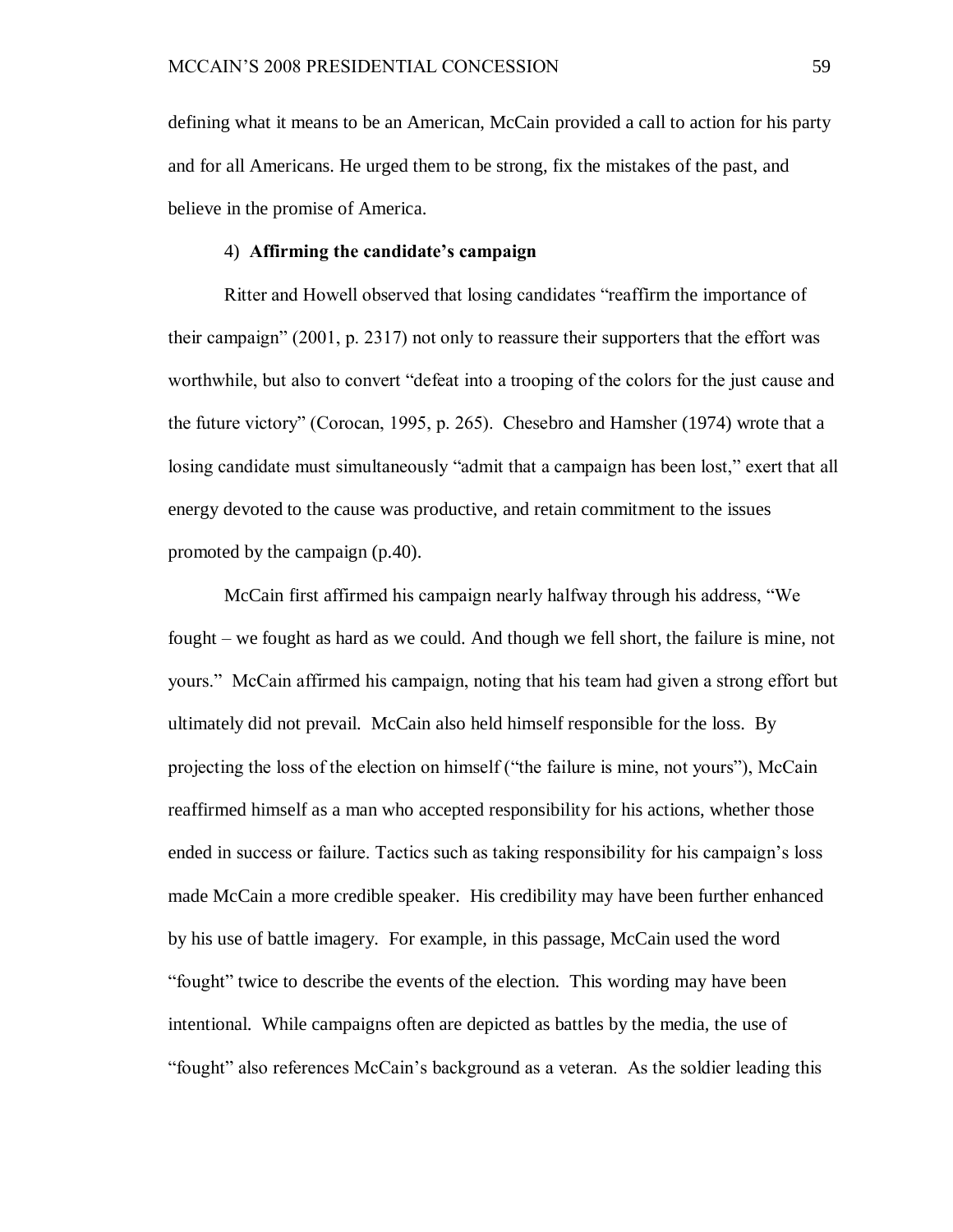particular battle, he upheld his responsibility to his "troops" by recognizing their efforts and holding himself accountable for the campaign's loss. McCain's use of battle imagery elsewhere in the speech (i.e., via the use of words like "command," "defend," and "comrades") reinforces not only his credibility as a campaigner, but also generates an impression that he is authentic and genuine.

McCain"s affirmation of his supporters also extended to his running mate. Several minutes after making the previous statement, McCain mentioned Governor Palin, describing her as

one of the best campaigners I have ever seen and an impressive new voice in our party for reform and the principles that have always been our greatest strength…with their [her family"s] tireless dedication to our cause, and the courage and grace they showed…We can all look forward with great interest to her future service to Alaska, the Republican Party, and our country. (McCain, 2008).

McCain spoke highly of Governor Palin, detailing her talents and political potential. This section was important for two reasons. First, McCain framed Palin as the future of the Republican Party, giving members of the party hope for the future. Second, by speaking of Palin as the future of the party, McCain lent credibility to himself for picking her to be his running mate, a political move questioned by many members of the Republican base and the opposition. By portraying the choice of Palin as a wise choice, McCain portrayed himself, the leader of the campaign, in a positive light. McCain also discussed the future roles of the candidates involved in the election. By doing so, he built his credibility as someone who not only recognized his electoral loss and opposition with grace, but he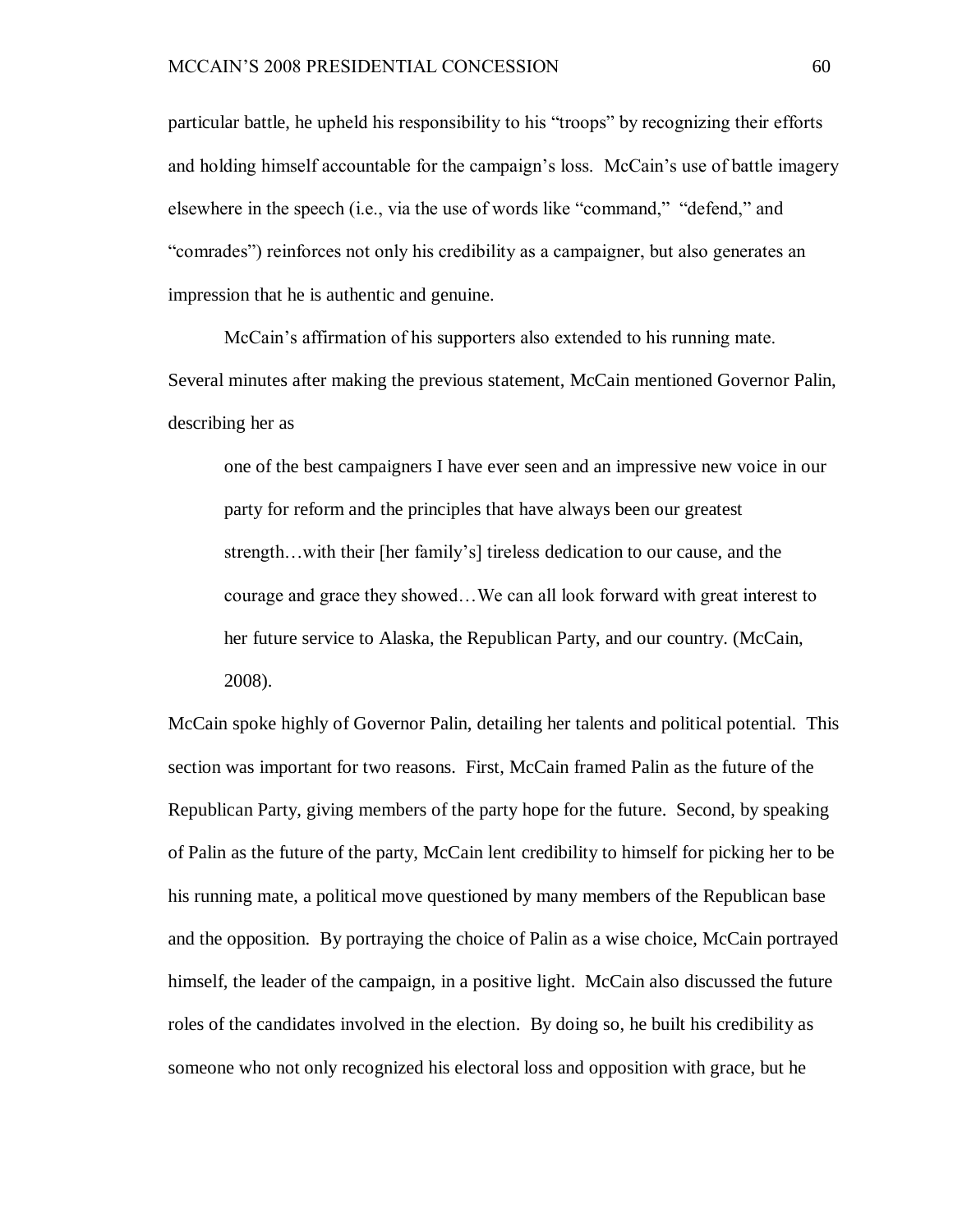was able to carefully reframe his status and that of his running mate as still relevant, postelection.

## 5) **Transformed roles for candidates**

Chesebro and Hamsher (1974) wrote that one of the attributes of a concession speech was the ability of the candidate to transform his or her role, meaning that the candidate could reframe himself or herself in a different light for the future. For example, a candidate might discuss his next endeavor in public service or the private sector. Or a politician might attempt to reframe herself in a more positive light, so that after the speech, the electorate would not just see a "loser", but a candidate who happened to lose, but was still viable. A politician who transforms his or her role has the opportunity to make the loss of his or her election less negative.

Interestingly, McCain first referenced a transformed role when referring to President-elect Obama, not himself: "I had the honor of calling Senator Barack Obama – to congratulate him on being elected the next president of the country…Obama has achieved a great thing for himself…I applaud him for it." By quickly referring to the new role of Senator Obama, McCain immediately addressed a key exigence underlying a concession address - - the need to "move on." It signaled a shift in their respective positions, a shift that enabled both men and their various constituents to advance beyond the campaign. Additionally, it was important that McCain acknowledged that he had *already* greeted and congratulated President-elect Obama. It is a well-established tradition that the conceding presidential candidate talks to the winning candidate *before* giving a concession to the general public (Ritter  $&$  Howell, 2001). If McCain had neglected to mention the conversation with Obama, his audience might have been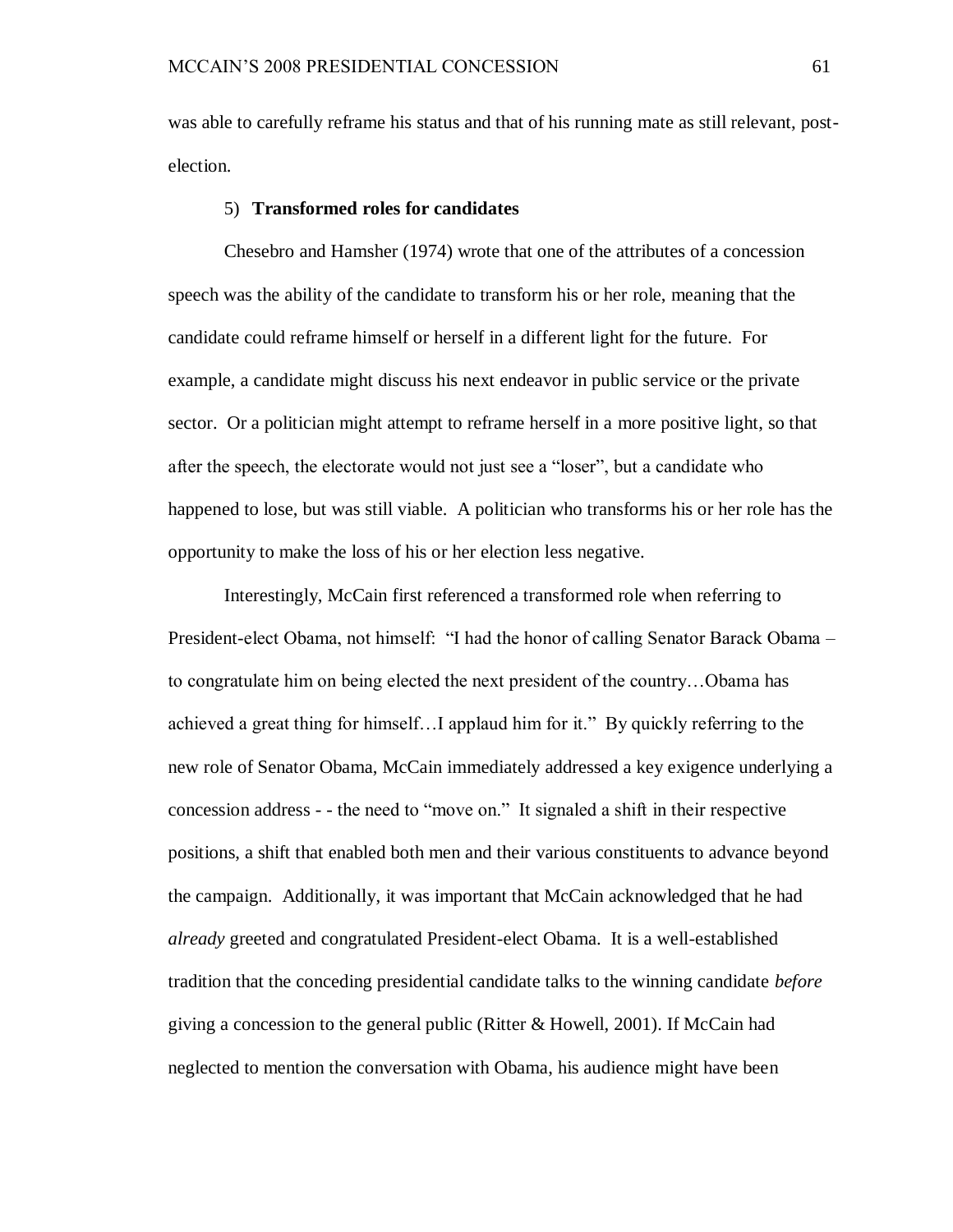concerned about the lack of etiquette. McCain also appeared gracious to his audience by first noting that he had congratulated President-elect Obama.

Later, McCain recognized other transitions. Specifically, he spoke of the future leadership of Senator Biden as well: "My old friend, Senator Joe Biden, should have the honor of leading us" (McCain, 2008). McCain and Biden often mentioned during debates that they were old friends who disagreed on political issues. Perhaps this is why McCain chose to recognize Biden"s transformed role in his concession as well. McCain also portrayed Palin as a future prospect of the Republican Party: "We can all look forward with great interest to her future service to Alaska, the Republican Party, and our country." Acknowledging Palin"s transformed role was important for McCain, as his credibility as a public servant was impacted both positively and negatively by choosing Governor Palin to be his vice president. Because many viewed Palin as the future of the Republican Party, it was important that McCain graciously and positively honor her during his concession.

Soon after, McCain mentioned the first transformed role he himself would assume post-election: "I pledge to him [Obama] tonight to do all in my power to help him lead us through the many challenges we face." By noting that he would "help him [Obama] lead us," McCain was potentially referring to the fact that he wanted to continue being a leader both in the Republican Party and in the Senate. McCain may also have meant that Obama would need his help in uniting Americans and moving the country forward, elevating his status as a leader. The challenges McCain referenced likely included the two wars in the Middle East, the economic recession, the energy crisis, and other domestic issues.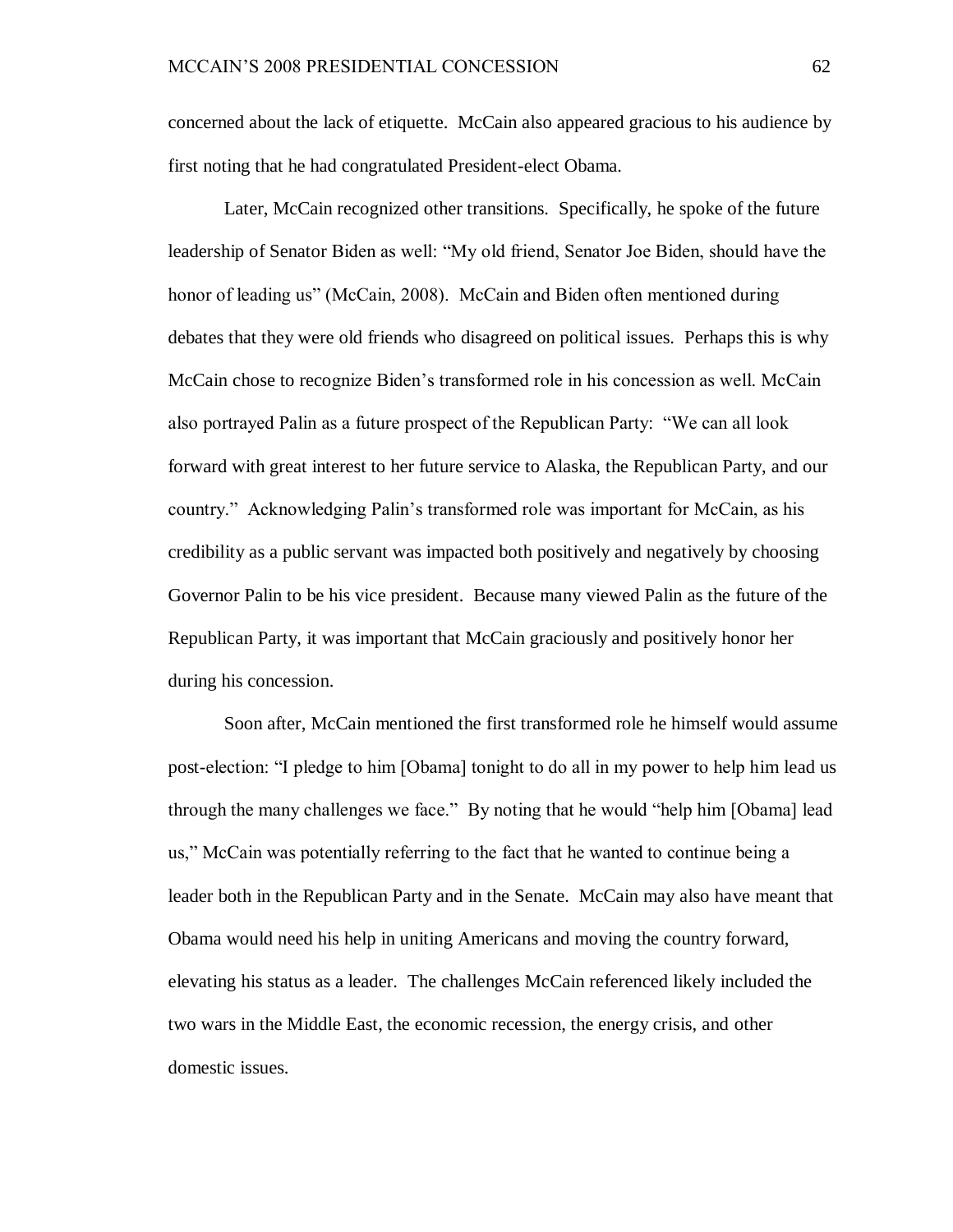The previous excerpt also reflects the same sentiment noted in his subsequent reference to his commitment to America: "Today, I was a candidate for the highest office in the country I love so much, and tonight, I remain her servant" (McCain, 2008). In this quotation, McCain declared himself America"s servant, a role he had played for many decades and would continue to enact as one of Arizona"s Senators. By re-framing himself as America's servant, McCain signaled his desire to remain active, unlike presidential candidates such as Bob Dole and Al Gore who disappeared from the public eye immediately after conceding the presidential election. Both still remain in the private sector. McCain avoided this trend by remaining a member of the Senate and continuing to serve the country. McCain also made it a point in his concession to thank his campaign team and supporters.

## 6) **Thanking supporters**

Ritter and Howell (2001) observed that a common feature of concessions was an expression of appreciation extended by the losing candidate to his or her supporters. Thanking supporters allows those who helped most with the losing campaign to be honored by the candidate and recognized by the listening audience. It is important for candidates to acknowledge the ones who helped them get to where they are, regardless of electoral outcome. If not, they look ungrateful for all of the support they have been given throughout the campaign. McCain first thanked supporters nearly halfway through his speech:

I am so deeply grateful to all of you for the great honor of your support and for all you have done for me. I wish the outcome had been different, my friends…I cannot adequately express how deeply indebted I am to you. (McCain, 2008).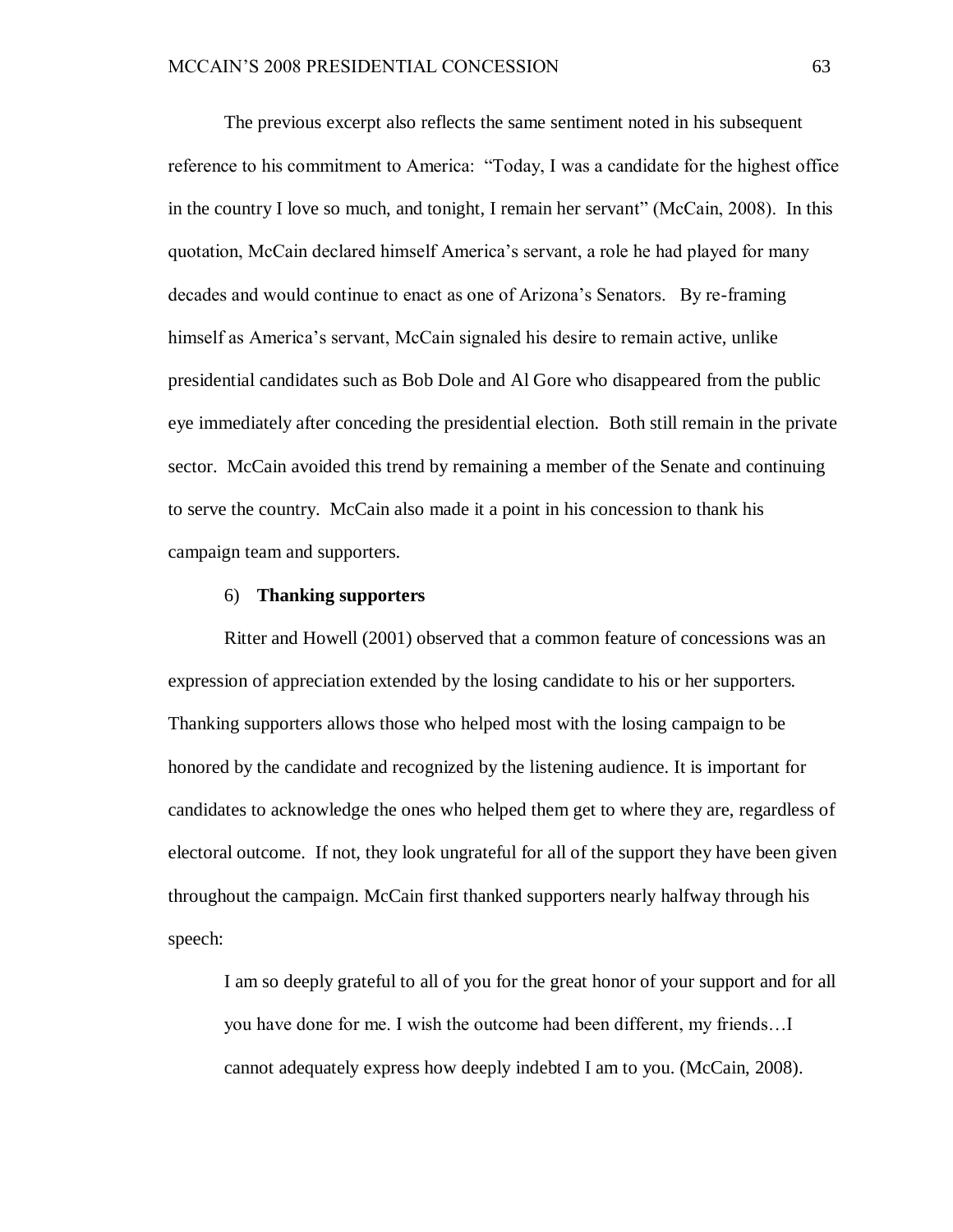McCain also thanked his family: "I am especially grateful to my wife, Cindy, my children, my dear mother and all my family and to the many old and dear friends who have stood by my side." He also expressed his appreciation to Palin and her family: "I am also, of course, very thankful to Governor Sarah Palin…her husband Todd, [and] their five beautiful children." McCain then showed gratitude to his campaign staff: "Rick Davis and Steve Schmidt and Mark Salter<sup>4</sup>...to every last volunteer...thank you so much" and to his state, Arizona, for allowing him, "the privilege of serving this country for half a century" (McCain, 2008). McCain's expressions of gratitude to his supporters, family, running mate, staff, and state were well-stated and likely conformed to audience expectations. He did not surprise anyone by who he chose to thank, and it appears he did not leave anyone important out. These expressions of thanks were neither bad nor exceptional, but if McCain had neglected to mention any of these individuals or groups, he might have suffered a loss of credibility and prestige. In short, the audience might have second-guessed his character. Most of all, McCain might have looked bitter, which would not have portrayed him in a positive light. Leaving out the "thank yous" would have made it more difficult for him to frame himself as a gracious, well-intentioned public servant. McCain had to also deliver his speech to seem more focused on the positive growth of America than his own personal success.

 $\overline{a}$ 

<sup>&</sup>lt;sup>4</sup> In a personal conversation with Meghan McCain, daughter of John McCain and fulltime campaign volunteer, she recalled that Mark Salter had written her father"s concession speech.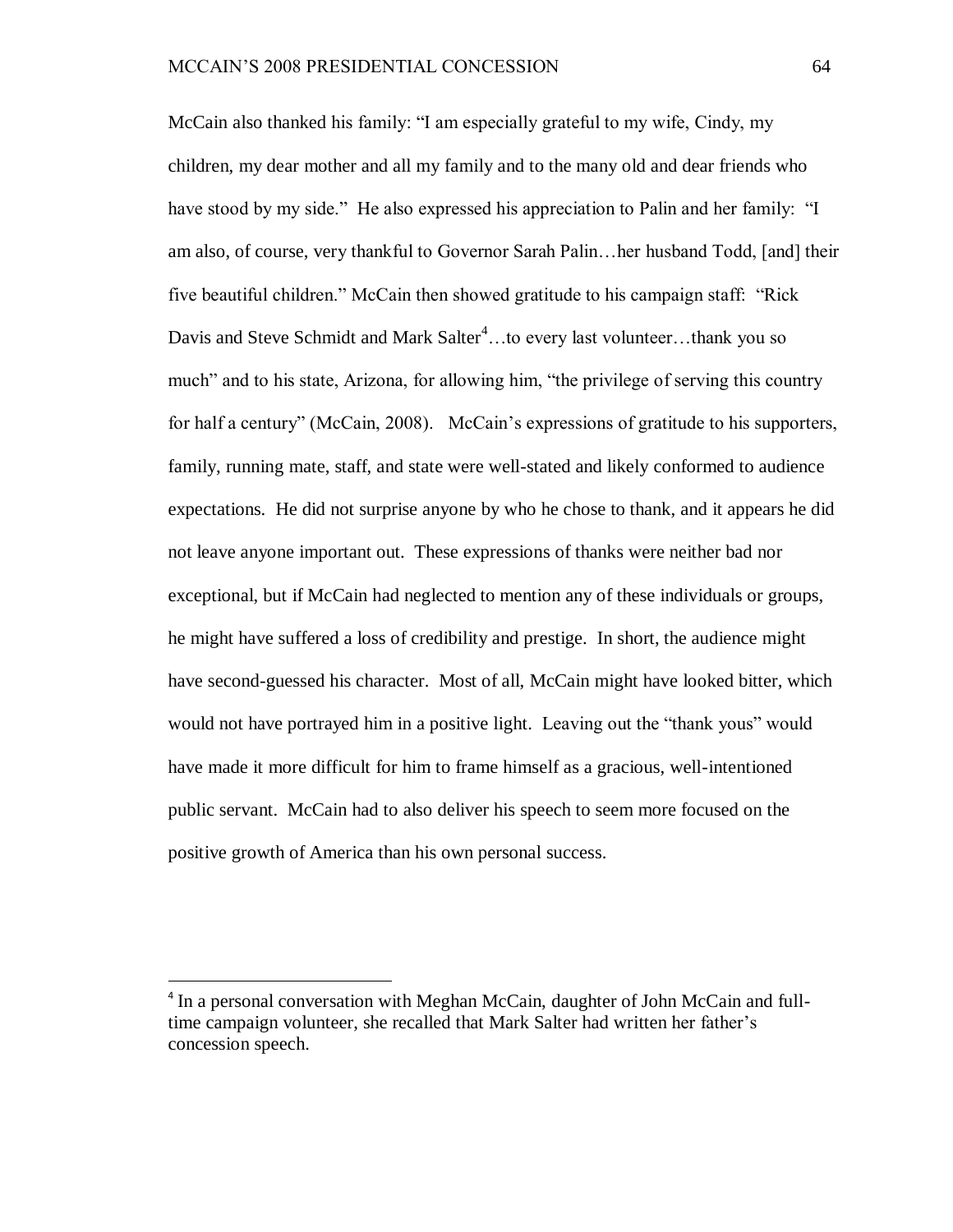# 7) **The speaker's concession appears to be associated with an altruistic rather than an egotistic end on the part of the speaker**

Chesebro and Hamsher (1974) observed that in concession addresses, speakers will often try to explain their cause as altruistic and for the greater good, as opposed to a more selfish effort on the behalf of the speaker. Following this advice was important for McCain because he still wished to have a political career after the election. Appearing to be altruistic not only fit with his ethos as a public servant, it helped him be a more viable candidate and politician for the future.

Throughout his speech, McCain focused more on conveying himself in an altruistic manner than in an egotist manner. For example, in one place he stated, "Obama has achieved a great thing for himself and for his country." In doing so, McCain demonstrated that he was able to move on from the loss of the election. McCain also appeared gracious by mentioning Obama"s great success. McCain"s appearing gracious to his audience lent to his image as an altruistic candidate and speaker.

Later, McCain indicated that he cared more about his country than about winning an election, another important indicator of his altruism. He did so in conjunction with a reference to the new roles that both he and Obama would play in the new order: "These are difficult times for our country, and I pledge to him tonight to do all in my power to help him lead us through the many challenges we face…by offering our next president our goodwill and earnest effort to find ways to come together, to find the necessary compromises, to bridge our differences" (McCain, 2008). In this statement, he rededicated himself to helping America progress, a truly altruistic position. Finally, McCain invoked his dedication to and reverence of America: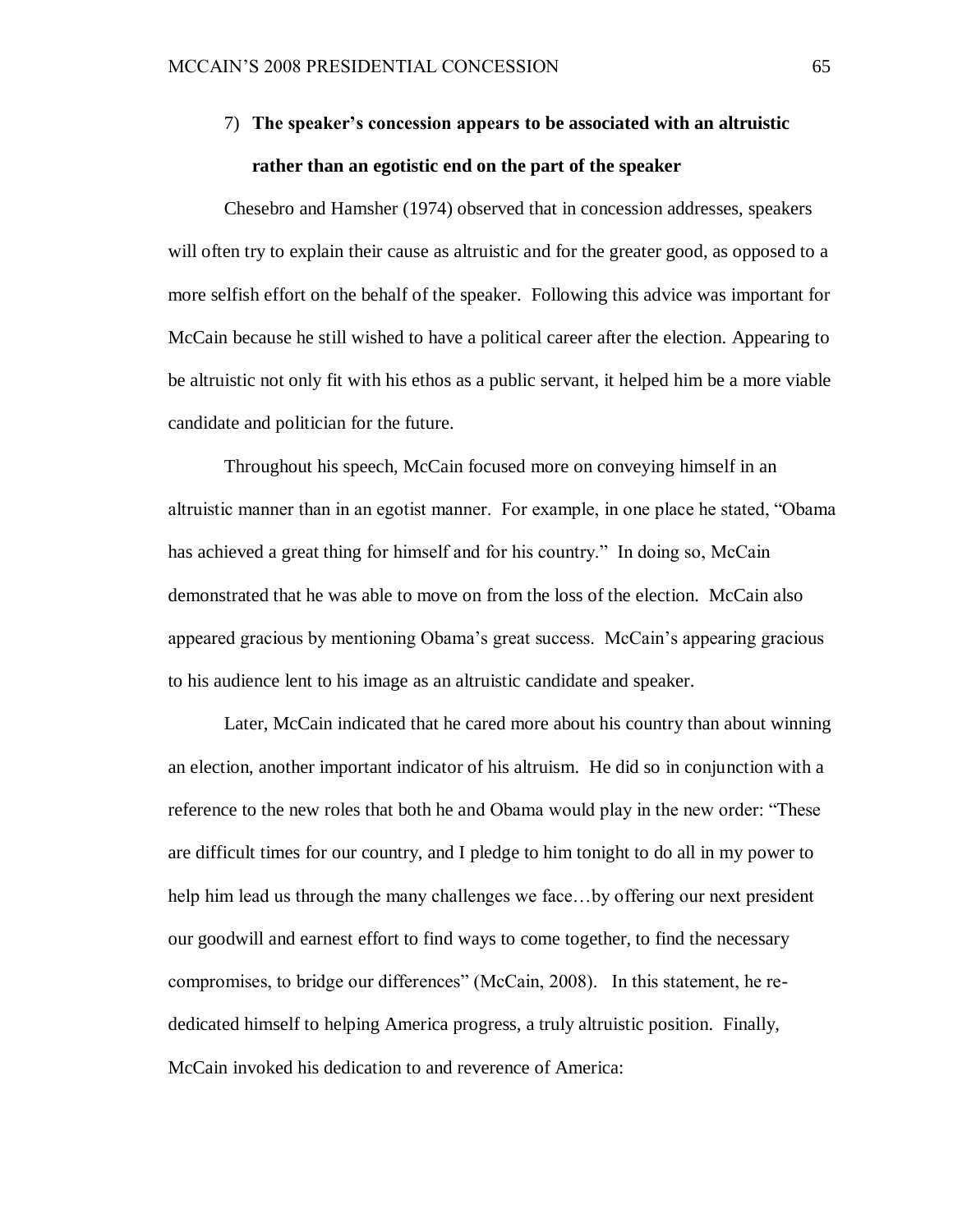This campaign was and will remain the great honor of my life. And my heart is filled with nothing but gratitude for the experience and to the American people…I would not be an American worthy of the name, should I regret a fate that has allowed me the extraordinary privilege of serving this country…tonight, I remain her servant…I hold in my heart nothing but love for this country and for all its citizens (McCain, 2008)

As this quotation suggests, McCain considered himself a patriot who remained dedicated to public service, even in the wake of his loss to Obama. McCain very noticeably portrayed himself as uninterested in his own ends, but dedicated to America and her best interest, which included helping Obama. He mentioned his gratefulness and pride in being a candidate for president and in being an American. McCain also affirmed that he had been a servant of America and would continue to be, regardless of the election"s outcome. By proudly stating his public service record for America and continued love for the country, the image that McCain attempted to paint in the eye of his rhetorical audience was that of an altruistic speaker. McCain also maintained his altruistic image by carefully handling identification of his opponent, Obama.

## 8) **The concession does not identify an explicit opponent or enemy**

Chesebro and Hamsher"s (1974) study of the concessions of Spiro Agnew and General Douglas MacArthur revealed that these speakers benefitted from vaguely discussing the reasons for their concessions from office. From this, the researchers posited that a concession speech is more likely to be well received if a specific enemy or opponent was *not* identified by the conceding party. McCain violated this criterion on multiple occasions. He repeatedly mentioned Obama, his opponent, by name. In fact, he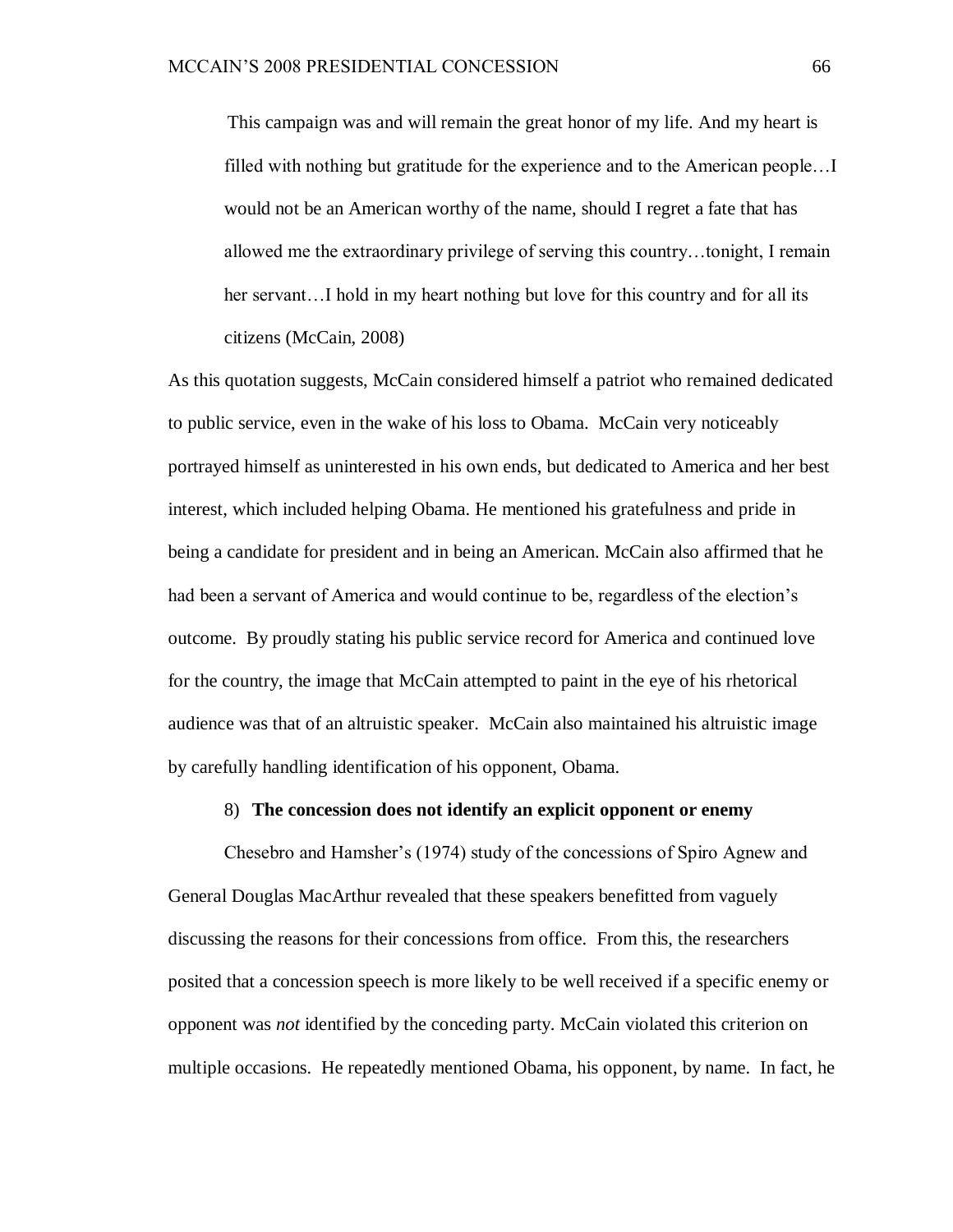did so six times. The following passages illustrate: "I had the honor of calling Senator Barack Obama," "Obama has achieved a great thing," "Obama and I have had and argued our differences." If McCain had not specifically mentioned Obama and congratulated him, there may have been repercussions for McCain. Specifically, he would have seemed avoidant, bitter, and maybe even disrespectful to Obama. The only time that McCain referenced Obama without using his name occurred in the following passage: "I wish Godspeed to the man who was my former opponent and will be my president" (McCain, 2008). Here he went out of his way to recast Obama and welcome him as his president. In doing so, Obama was no longer his opponent. Perhaps more important, McCain addressed by his newly elected title: President. McCain even went farther by noting that Obama was "*my* President." This demonstrated not only McCain"s acceptance of the election"s outcome, but his allegiance to his "former opponent."

Examination of these substantive features of McCain"s concession help lend understanding into his address. However, it is important to examine the style of the address as well.

#### **Stylistic features**

Foss (2008) observed that stylistic features in rhetorical genres centered on structural components such as sentence structure and word choice. She noted that stylistic characteristics constitute the form of rhetoric. McCain"s address was similar to other concessions in terms of style. McCain utilized stylistic features in his concession in several ways. In particular his style enabled him to maintain high credibility, trustworthiness, and prestige prior to and during the concession speech. The concession speech also was intrinsically ordered by the classical dramatic frames of exposition,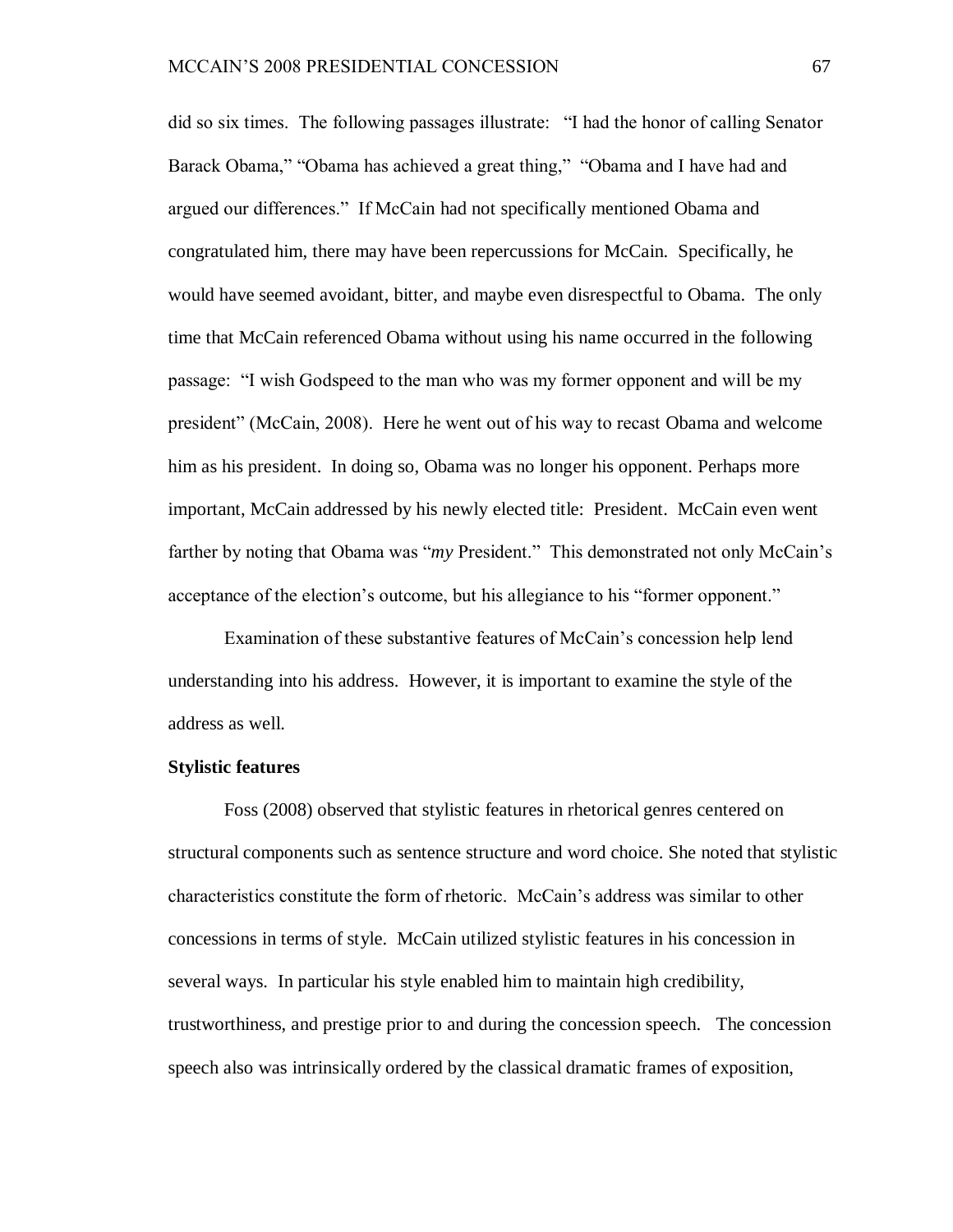rising action/conflict, climax, resolution, and denouement, and the speech itself functions as the culminating response to the extrinsic rhetorical environment (Chesebro & Hamsher, 1974).

# **1) Maintaining high credibility, trustworthiness, and prestige prior to and during the concession speech**

McCain employed a rhetorical style that increased the effectiveness of the concession by promoting "high credibility, trustworthiness, and prestige prior to and during" his speech (Chesebro & Hamsher, 1974, p. 50). McCain achieved these attributes in his concession not only through the content of his speech, but through the manner in which he delivered his address. For example, McCain spoke in a manner that indicated his pride for his country without sounding overly somber about his loss in the election. Rather, his tone was humble and gracious. Such is the case with the following example: "This campaign was and will remain the great honor of my life, and my heart is filled with nothing but gratitude for the experience and to the American people" (McCain, 2008). McCain also adopted an informal tone in his speech, speaking to his audience in a manner that may be considered simple and conversational, such as referring to his audience members as friends: "My friends, we have come to the end of a long journey… I wish the outcome had been different, my friends." McCain"s down-to-earth rhetorical style may have added to his trustworthiness as a political figure.

While appeals to ethos can be considered part of the substance of McCain's speech, the words he chooses and the tone he uses to convey that substance relate to the style of his concession speech. McCain mostly portrayed himself as a public servant, highlighting his service to his country "for half a century" and thanking the people for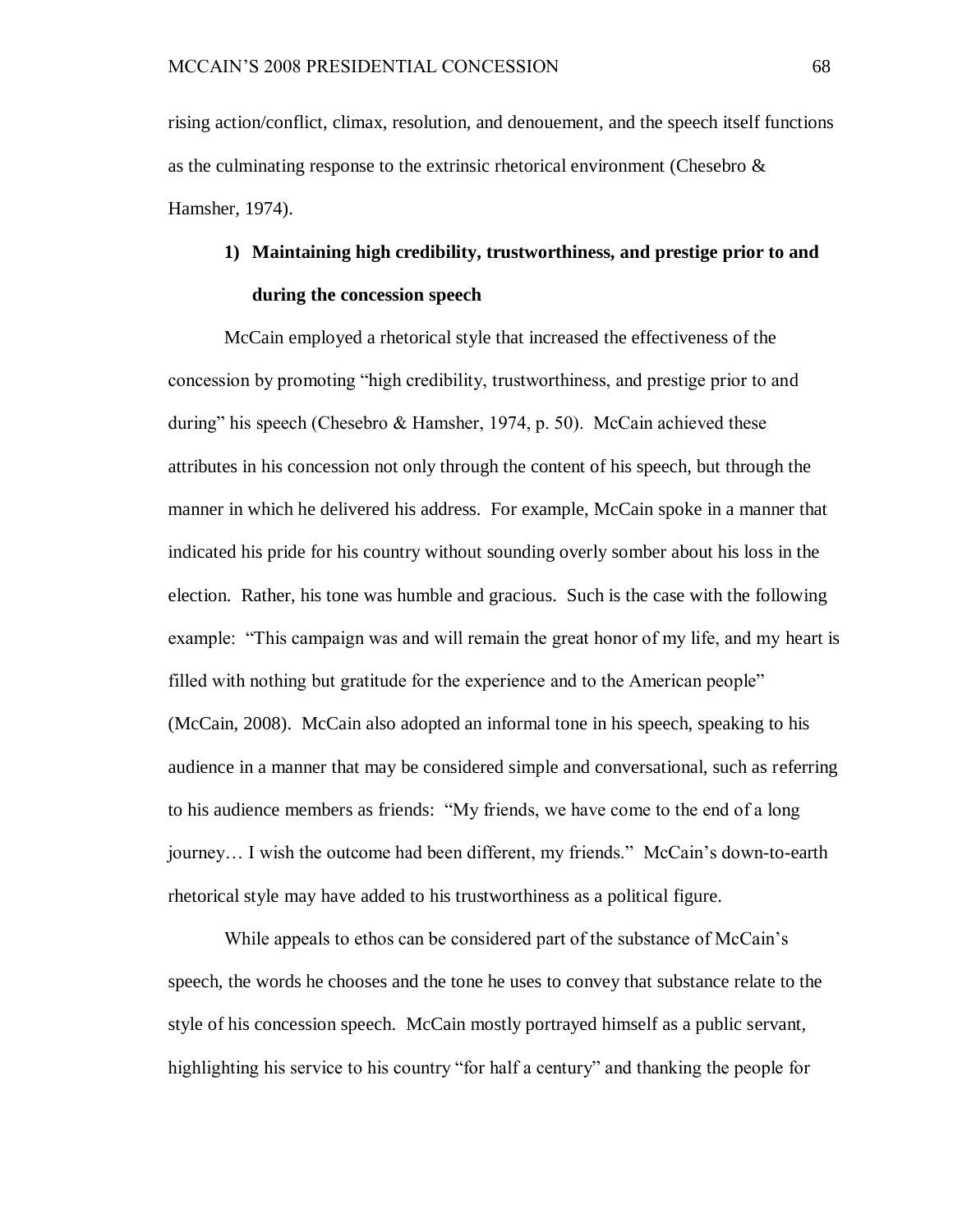"giving me a fair hearing" during the campaign (McCain, 2008). His service to his country also was recalled through the various "battle metaphors" integrated into McCain"s address. While these might have been viewed as simply rhetorical flourishes had they been incorporated into the speech of another politician, coming from a man with McCain"s record of military service, they rang as authentic and genuine.

McCain did come under fire during the campaign from critics. In particular, his credibility as a career military man and politician was threatened by his debacle involving David Letterman (Orr, 2008), personal attacks on Obama (Escherish & Sher, 2008), and his questionable choice of Palin as his running mate (Winn, 2008). By being positive about his campaign and the future of the country, gracious and congratulatory toward Obama, ("Obama has achieved a great thing for himself and his country"), and expressing pride in his service, ("I would not be an American worthy of the name should I regret a fake that has allowed me the extraordinary privilege to service this country"), McCain not only recast himself from "loser" to a gracious and humble servant of America in a post-campaign setting, he re-established his ethos with his audience. McCain"s rhetorical audience interpreted him in the way he wished to be viewed. And because McCain"s audience was able to better connect with and believe him, he was able to re-frame himself in a more positive light and achieve a more successful outcome. This enabled him to continue his work as a major politician on the national stage. McCain also constructed his speech in a way that resembled the dramatic frames of exposition.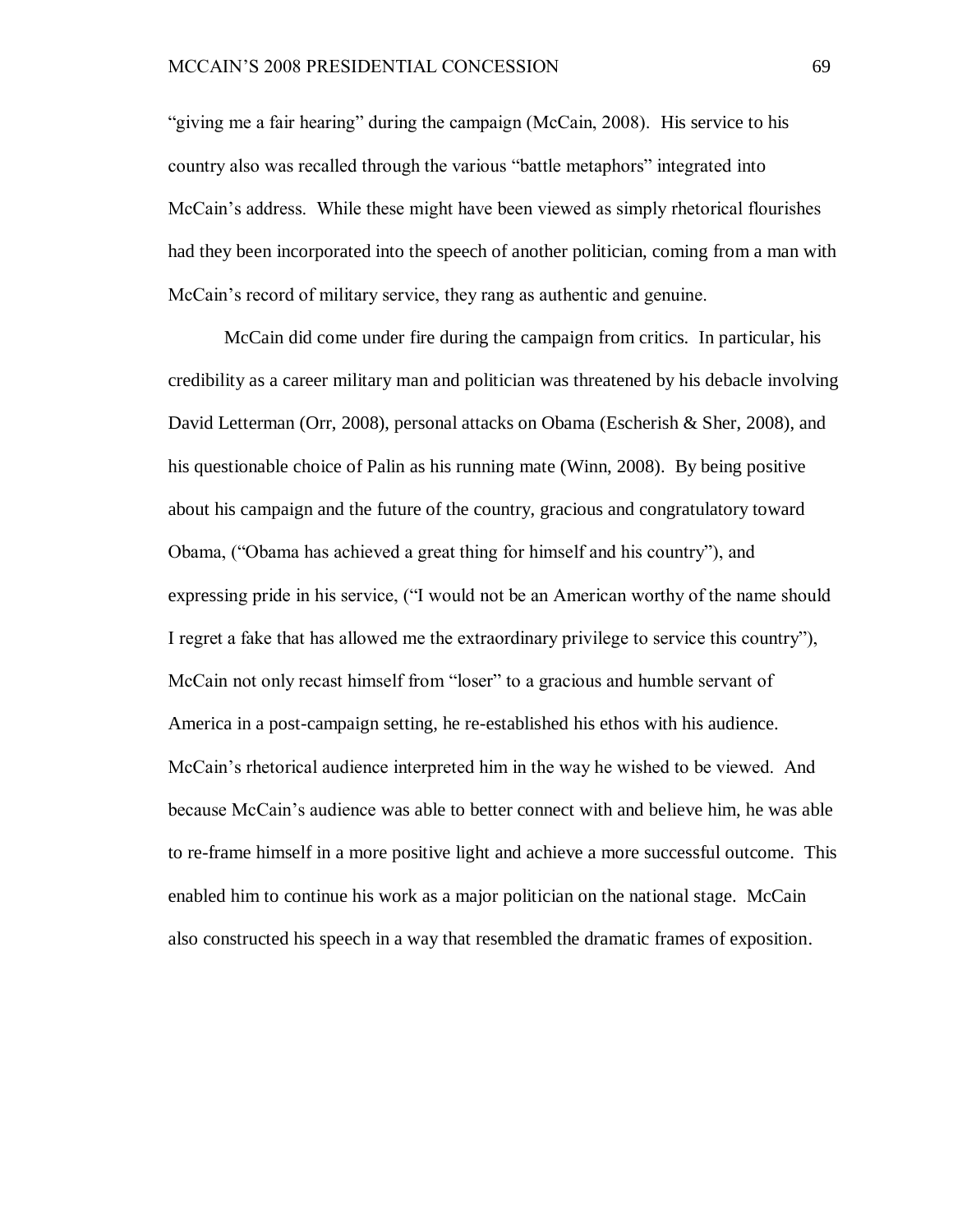**2) The concession speech is constructed by the classical dramatic frames of exposition, rising action/conflict, climax, resolution, and denouement, and the speech itself functions as the culminating response to the extrinsic rhetorical environment**

Chesebro and Hamsher (1974) asserted that concession speeches have repetitive types of dramatic frames of exposition. These frames feature plot lines that occur in a specific order: exposition, rising/action conflict, climax, resolution, and denouement (i.e., the outcome of a very complicated series of events). McCain"s speech, in some ways, represented itself as classical drama. By this I mean the speech referenced various parts of the classic drama, although those parts were not presented in the classic order. McCain began his speech alluding to the finality of his campaign: "My friends, we have come to the end of a long journey." McCain"s statement represented denouement, the end of a complicated series of events. McCain then spoke of the resolution of the conflict when he referenced the result of the election, which he had lost. Later, McCain referenced the interaction that had occurred between himself and Obama, "Obama and I have had and argued our differences," which represented the action/conflict. McCain also referenced the resolution when he stated that he would continue working for the American people by supporting the new president and serving in the Senate. McCain again established denouement near the end of his address by calling Obama "my president." The climax in McCain"s speech was near the end. As his voice became loud and passionate, McCain declared "Americans never quit. We never surrender. We never hide from history. We make history." Finally, McCain established exposition through the act of giving his concession, as it explained the reason for the concession to his audience.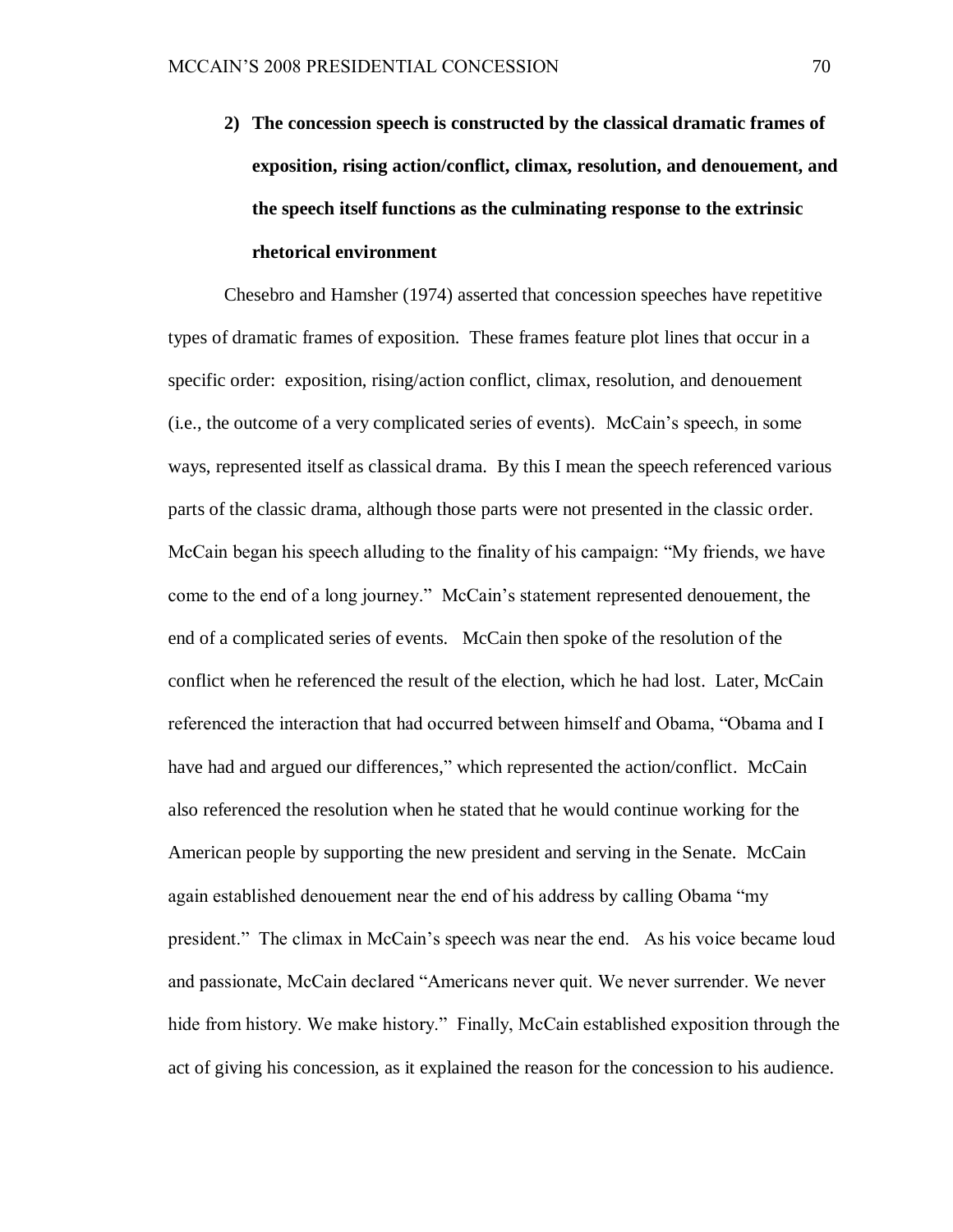Based on this analysis, I would argue that McCain"s concession met the criterion of a classical drama; however, he did not deliver the speech in the established order. He jumped around from speaking about the resolution (i.e., working with the president), later speaking about the differences between the two politicians (i.e., action/conflict) and denouement (i.e., calling Obama "my president"). Despite this, McCain"s speech does not appear to suffer as a result. This realization suggests that all of the dramatic frames need not necessarily be in order for a rhetor to be successful in delivering an address. Doing so may make it appear too stiff and inauthentic. Thus, I posit that McCain meets the spirit of these stylistic requirements.

#### **Organizing principle**

Foss (2008) wrote that the organizing principle is "the root term or notion that serves as an umbrella label for the various characteristic features of the rhetoric" (p. 137). She further noted that the organizing principle combines the rhetorical situation, substantive characteristics, and stylistic characteristics of an artifact into a solid form, which "captures the essence of the strategies common to the sample collected" (p. 142). In regards to McCain"s speech, the actual organizing principle is presidential concession. McCain"s speech to the crowd at the Arizona Biltmore hotel and millions of others on television was more than just an ordinary concession, it was a presidential concession. People concede things on a daily basis: admitting faults, acknowledging they were beaten in competitive endeavors, perhaps even giving speeches noting their losses. What makes McCain"s speech not just a concession, but a presidential concession is the purpose of the speech, the events surrounding the speech, the content, the expectations of the audience, the staging of the speech, and the timing of the speech – all were for the specific purpose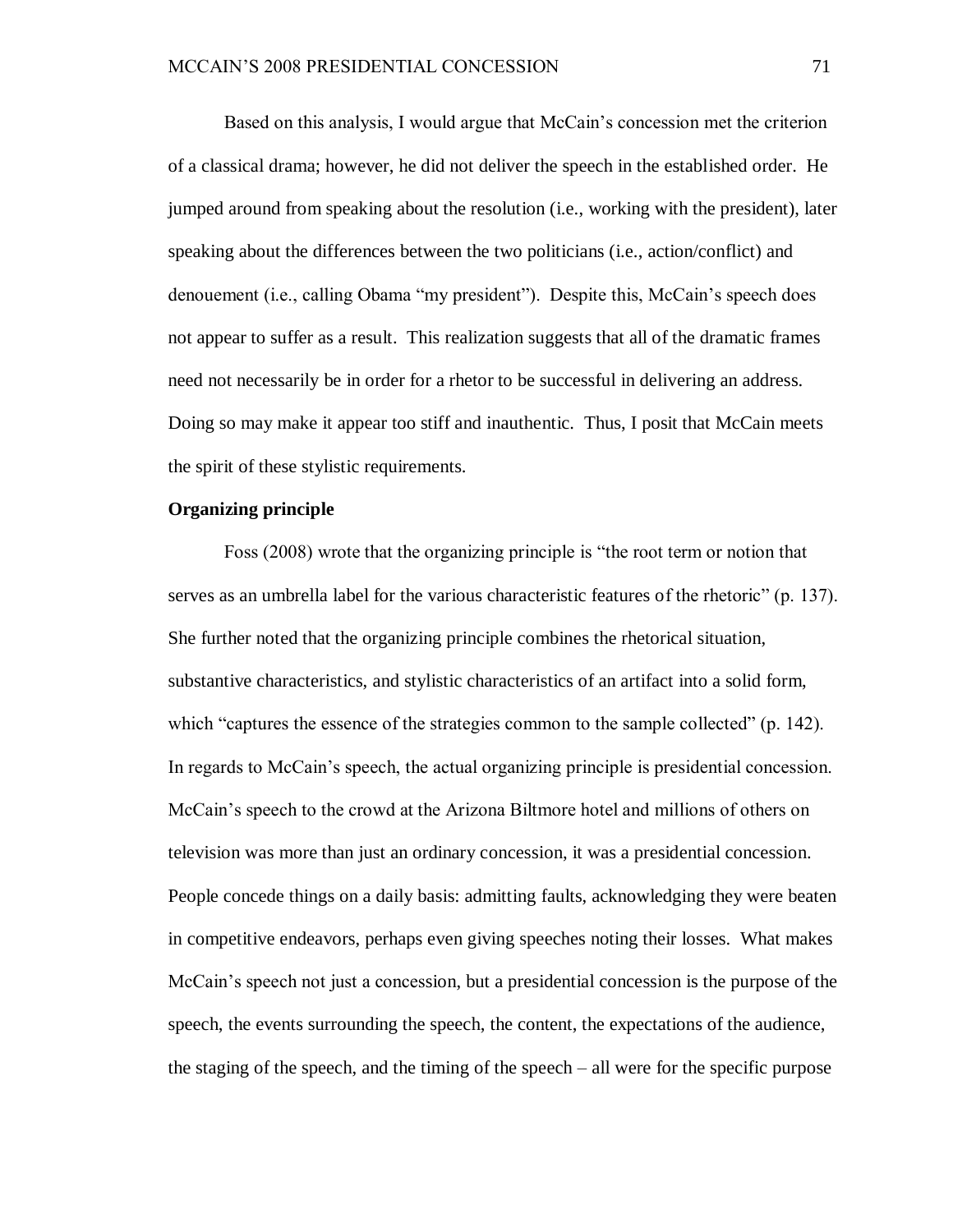of conceding candidacy for the presidency. Only other presidential concessions could be this similar to McCain"s concession. McCain"s rhetorical situation involved delivering his concession to his rhetorical audience in order to address the exigencies unique to that context. The substantive features of his speech all centered on the expectations for a presidential concession. And finally, the stylistic features McCain employed were all employed for the purpose of a presidential concession. Therefore, the rhetorical situation, substantive features, and stylistic features of McCain"s speech are best summarized by one principle: presidential concession.

#### **Summary**

McCain"s speech demonstrates all of the features associated with the concession genre. He mobilized significant support during his concession by choosing the place, the time, and the company he would share the announcement of his concession with. McCain also controlled the delivery and the content of his speech. Next, McCain formally declared his defeat. Not only did he make it clear that he had lost, he graciously mentioned then-Senator Obama several times, pledging to promise to help him. Then McCain spent a large portion of his concession calling for unity behind President-elect Obama. McCain also paid tribute to the democracy he had served his entire adult life, as both a member of the Navy and a politician, for the fourth criteria.

Additionally, McCain made sure to highlight the things his campaign had accomplished. He touted the "impressive new voice" of Governor Palin, his running mate, who had been brought to a national stage through the McCain campaign (McCain, 2008). McCain also clearly acknowledged the new roles that he and President-elect Obama were going to play in the coming years. He pledged that he would work with the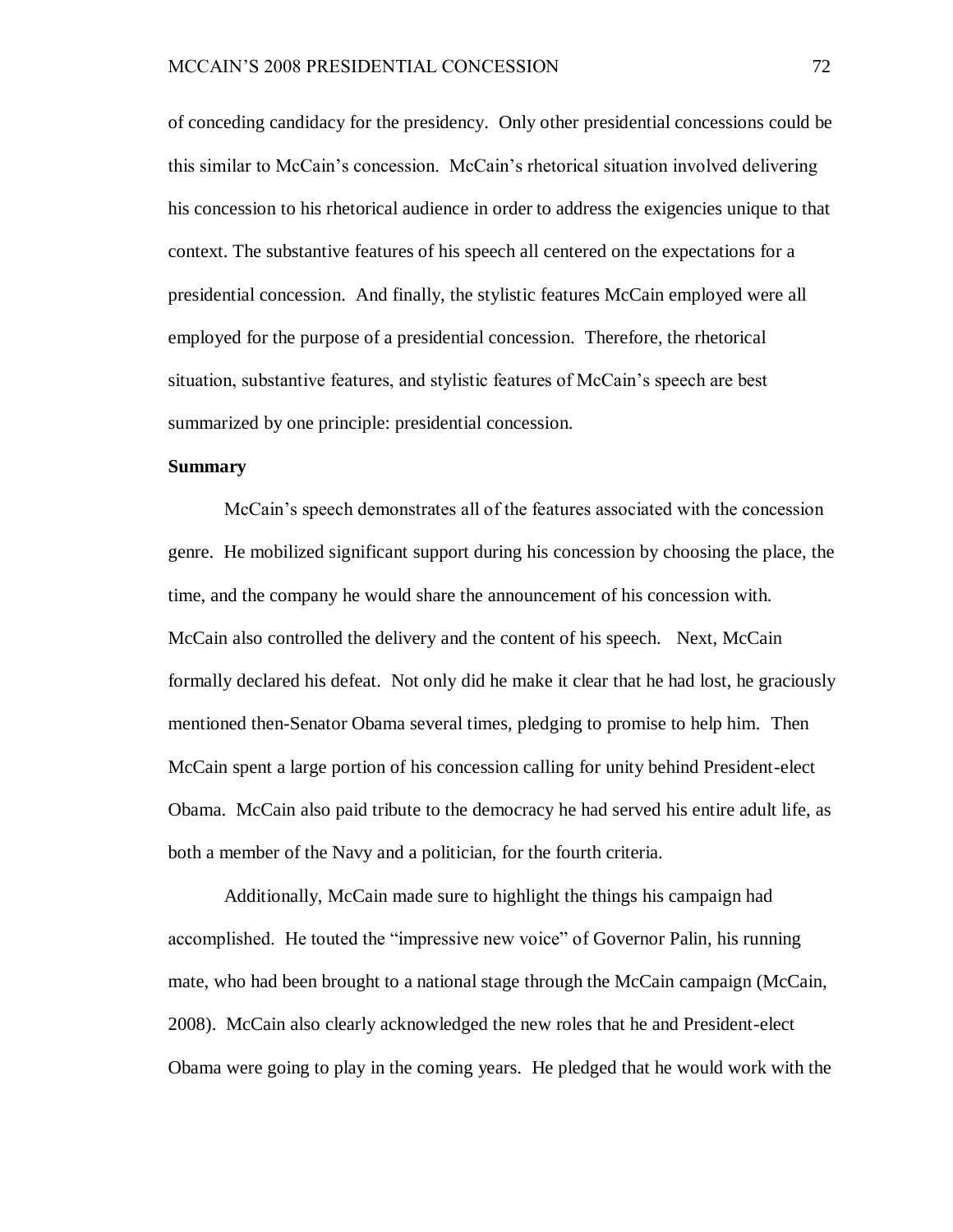president-elect to advance the country. McCain also acknowledged the changed roles of Gov. Palin, who became more famous during the campaign, and Senator Biden, who would be serving as Obama"s Vice President and President of the Senate. Next, McCain made sure to thank his many supporters, his staff, and his family who had successfully stood by him as the Republican nominee. And McCain maintained an altruistic tone throughout his speech as he strongly conveyed his gratitude and desire to continue serving America.

In his speech, McCain did identify an explicit enemy (Obama) but only to congratulate and honor his opponent. If McCain had ignored Obama, it would have potentially hurt his good standing as a politician. McCain also maintained credibility and prestige throughout his entire speech, and his words were interpreted as altruistic. He strongly conveyed his gratitude and desire to serve America. Finally, McCain"s speech resembled a classical drama in several ways, although he did not deliver his concession in the traditional order of a dramatistic frame.

Having established that McCain met the frameworks of both Chesebro and Hamsher (1974) and Ritter and Howell (2001), the significance of his meeting those standards should be clear. The next chapter discusses the significance of McCain"s concession and answers the research questions. I will review my findings with my readers and conclude this essay.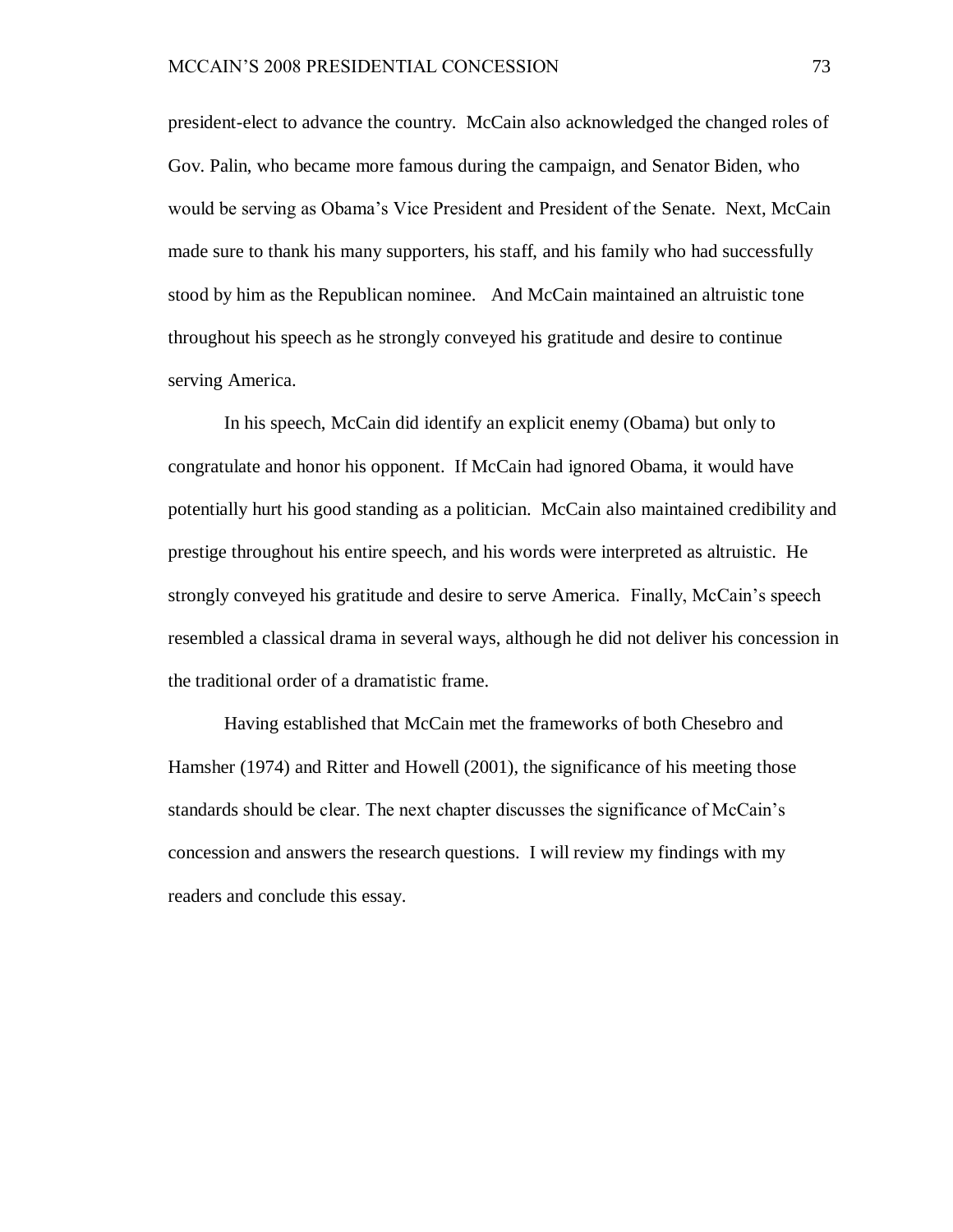## **CHAPTER FIVE**

### **CONCLUSIONS**

This analysis of John McCain"s 2008 presidential concession address indicates that the speech participates in the genre of concession rhetoric. It also lends insight into how well McCain's concession demonstrates the qualities associated with the genre of concession speeches, indicates that the speech functions as a model concession, and finally suggests that scholarly conceptions of the genre may need to evolve. This study also contributes insight into the field of presidential rhetoric and political rhetoric. The following discussion summarizes the analysis in detail, and examines the strengths, contributions, and weaknesses of the study, as well as outlines possible directions for further research.

#### **Summary of Analysis and Discussion of Findings**

The first research question that guided this study was "How well does McCain"s 2008 concession speech demonstrate the qualities associated with the genre of concession speeches?" To answer this question, we first looked at how many qualities of concessions (as defined by Ritter and Howell in 2001 and Chesebro and Hamsher in 1974) McCain addressed in his concession speech. According to this framework, McCain"s speech demonstrates nearly all of the features associated with the concession genre. First, McCain mobilized several areas of conventional support, including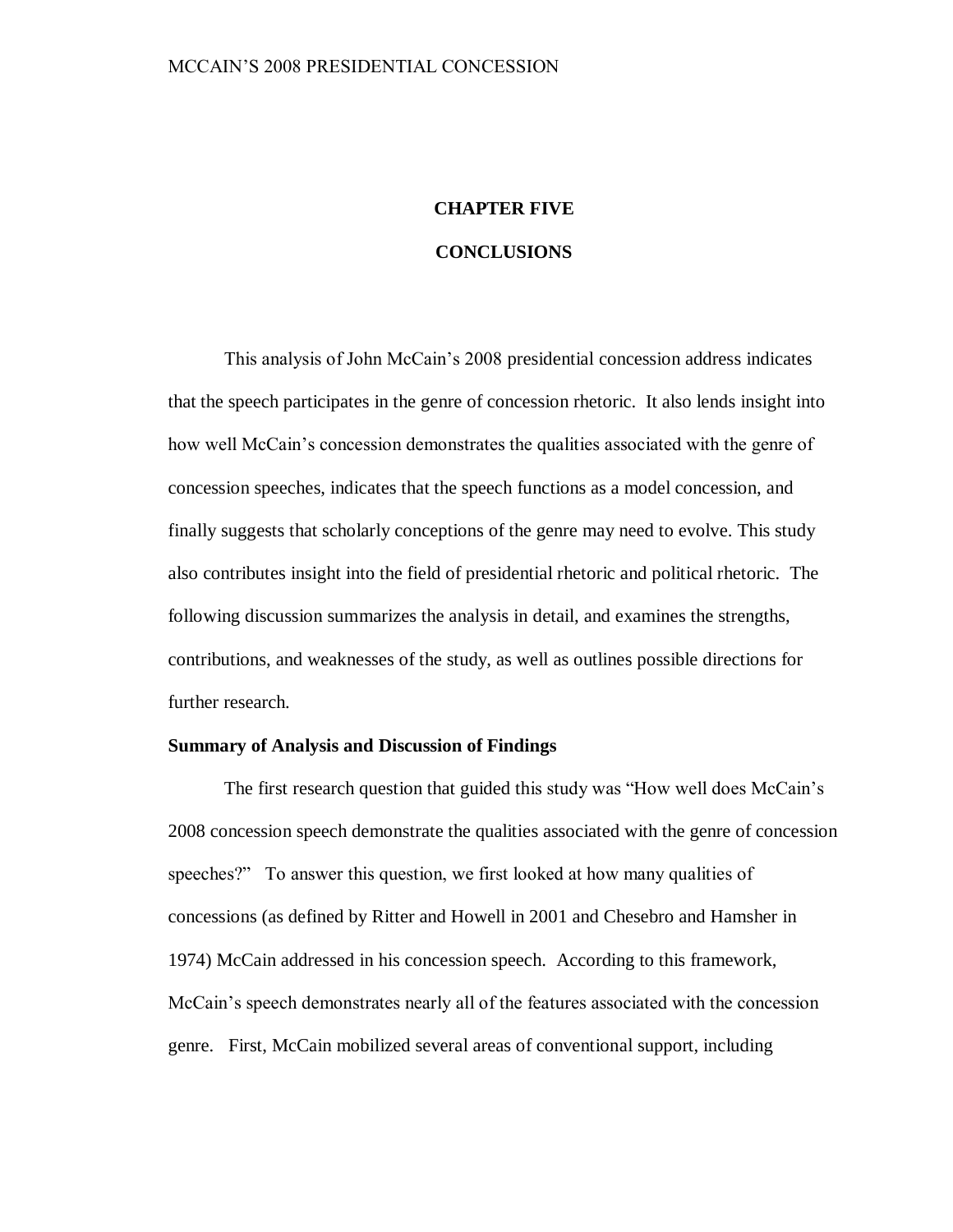delivering the speech in a well-chosen, appropriate setting for him (i.e., the Arizona Biltmore Hotel), selecting appropriate individuals to accompany him on stage while he delivered his concession, and designating appropriate staging for the concession. McCain also controlled the delivery and the content of his speech. Second, McCain formally declared his defeat. Not only did he make it clear that he had lost the presidential election, but he graciously mentioned then-Senator Obama several times and pledged to help Obama when he assumed the role of President. Third, McCain spent a large portion of his concession not only calling upon supporters, but the rest of the nation to unify behind President-elect Obama. His speech clearly called for national unity. Fourth, McCain paid tribute to the American democracy he had served his entire adult life. He referenced the greatness of America and called on everyone to cherish their citizenship.

Fifth, McCain made sure to highlight and affirm the things his campaign had accomplished. He touted the "impressive new voice" of Governor Palin, his running mate, who had been brought to a national stage through the McCain campaign (McCain, 2008). Sixth, McCain clearly acknowledged the new roles that he and President-elect Obama were going to play in the coming years. McCain pledged that he would work with the president-elect to advance the country. McCain also acknowledged the changed roles of Governor Palin, who became more well-known during the campaign, and Senator Biden, who would serve as Obama"s Vice President and President of the Senate.

Seventh, McCain made sure to thank his many supporters, his staff, and his family, all of whom had successfully helped him to become the Republican nominee. Eighth, McCain delivered his concession and wrote the content of his speech in a manner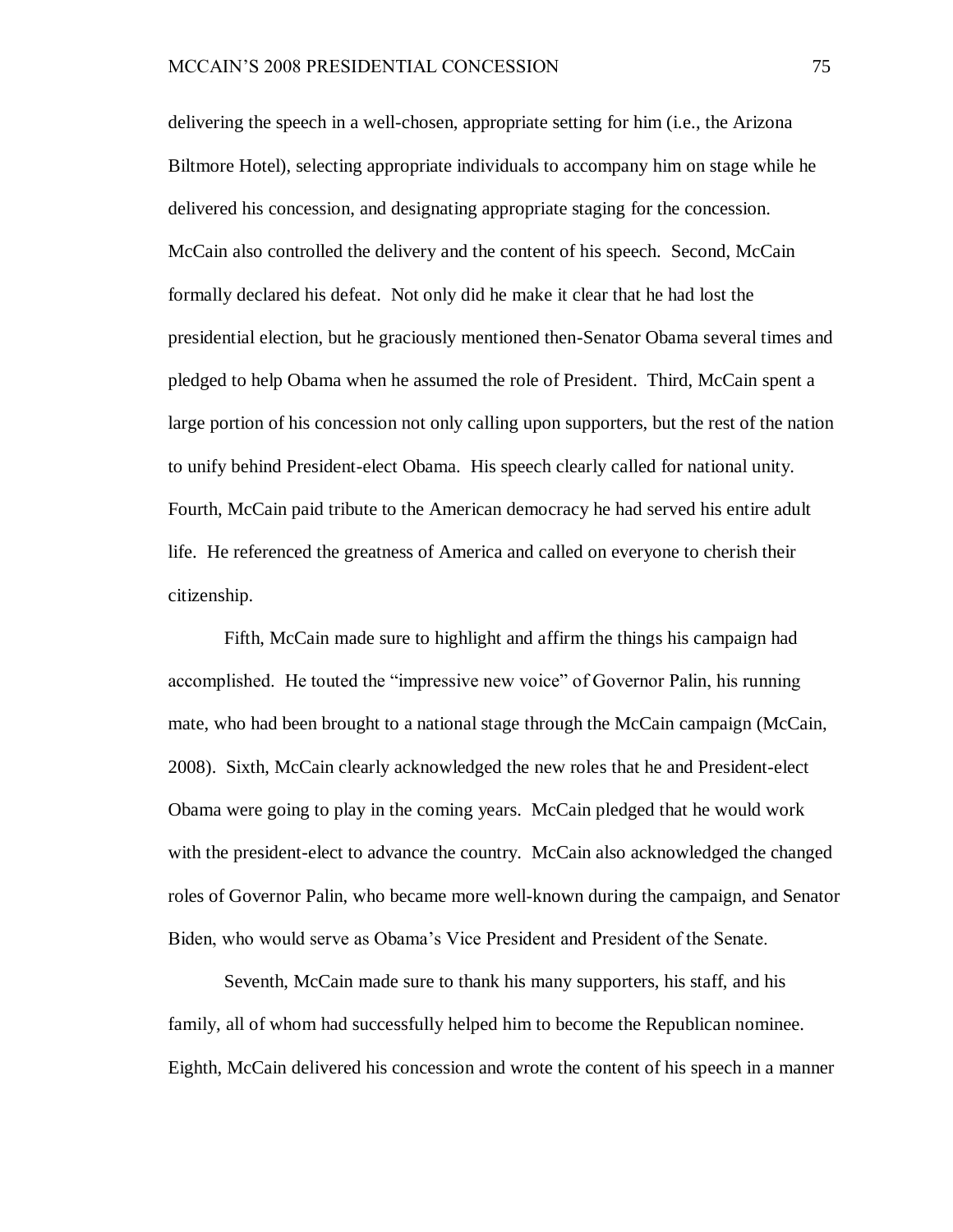that allowed him to be associated with an altruistic end. He was gracious, thankful, and even respectful and supportive of his opponent. Ninth, McCain maintained credibility and prestige throughout his entire speech, and his words were interpreted as altruistic. He strongly conveyed his gratitude and continued desire to serve America, and he successfully highlighted his half-century of service to the nation, strengthening his credibility. Finally, McCain"s speech resembled a classical drama in several ways, even though he did not deliver his concession in the traditional order of the dramatistic frames of exposition, rising action/conflict, climax, resolution, and denouement.

There was, however, one characteristic from the concession speech model that McCain did not demonstrate. Specifically, he mentioned Obama by name several times in his speech rather than avoid referencing him. Although Chesebro and Hamsher (1974) advise against doing so, I think that McCain was much better served by mentioning Obama in certain parts of his speech. Had McCain not specifically addressed Obama, I believe his concession would not have been viewed as so gracious. Additionally, many of those in McCain"s rhetorical audience may have thought he was demeaning Obama and potentially being racist if he had not mentioned Obama by name. During the election campaign, McCain was criticized for not doing more to directly address the race-baiting and other race-related problems that occurred (Arovosis, 2008). To avoid addressing Obama by name in this instance might have been perceived by some as simply "more of the same." For those particularly concerned about the issue, the lack of respect paid to Obama by not mentioning him by name this might have been interpreted as an act of subtle racism.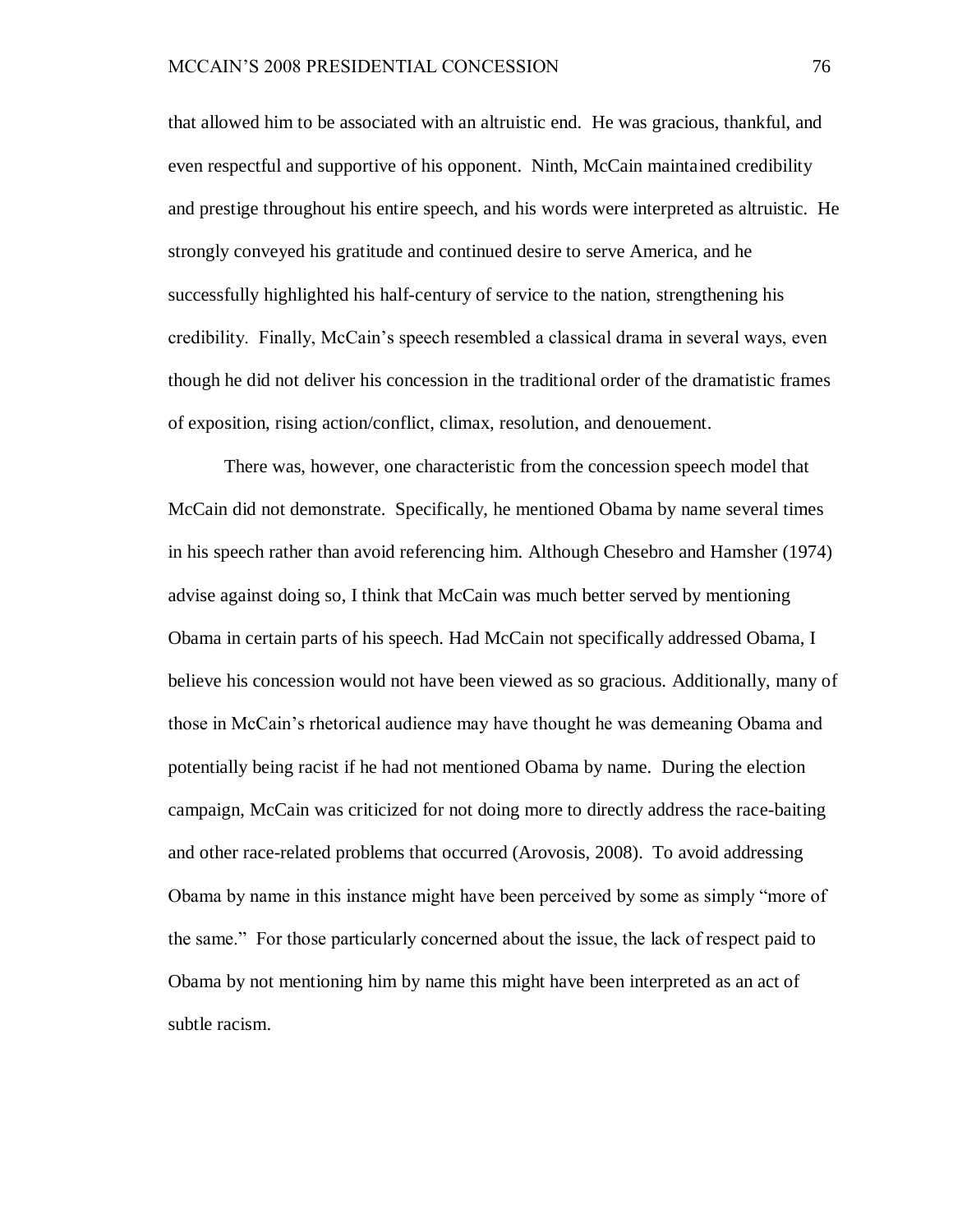McCain also demonstrated the qualities associated with concession speeches in a strong, successful manner. Specifically, McCain focused on several criteria of concessions that made his speech more successful given their connection to his past. With his focus on "Tribute to the American Democracy" and "Call for National Unity," McCain highlighted his own prestigious service to the nation by simultaneously paying respect to America throughout his speech and by encouraging the country to come together to move forward past the electoral process. McCain"s background as a military man and life-long public servant helped the perception of his words seem believable and respected.

There were several other factors that added to McCain"s rhetorical success. First, McCain reached across the party lines in his speech, acknowledging Obama as the new president and vowing to do whatever he could to support him. McCain had a history of teaming up with Democrats to pass certain pieces of legislation, such as the McCain-Feingold Act (Alexander, 2003; Drew, 2002). Because of McCain"s bi-partisan efforts, he was well-known by many for reaching across the aisle. Therefore, his pledge to help Obama was credible and believable.

McCain also embraced the historical nature of the 2008 presidential election in his address. The election was a campaign of firsts. It featured Hillary Clinton, the first woman to nearly win the Democratic Party presidential nomination and the first wife of a former President to run for President; Sarah Palin, the first female Vice Presidential candidate from the Republican Party; and Barack Obama, the first person of color to be nominated by a major party to run for President and to be elected to that office. It was important that McCain noted the firsts of this campaign. McCain not only honored the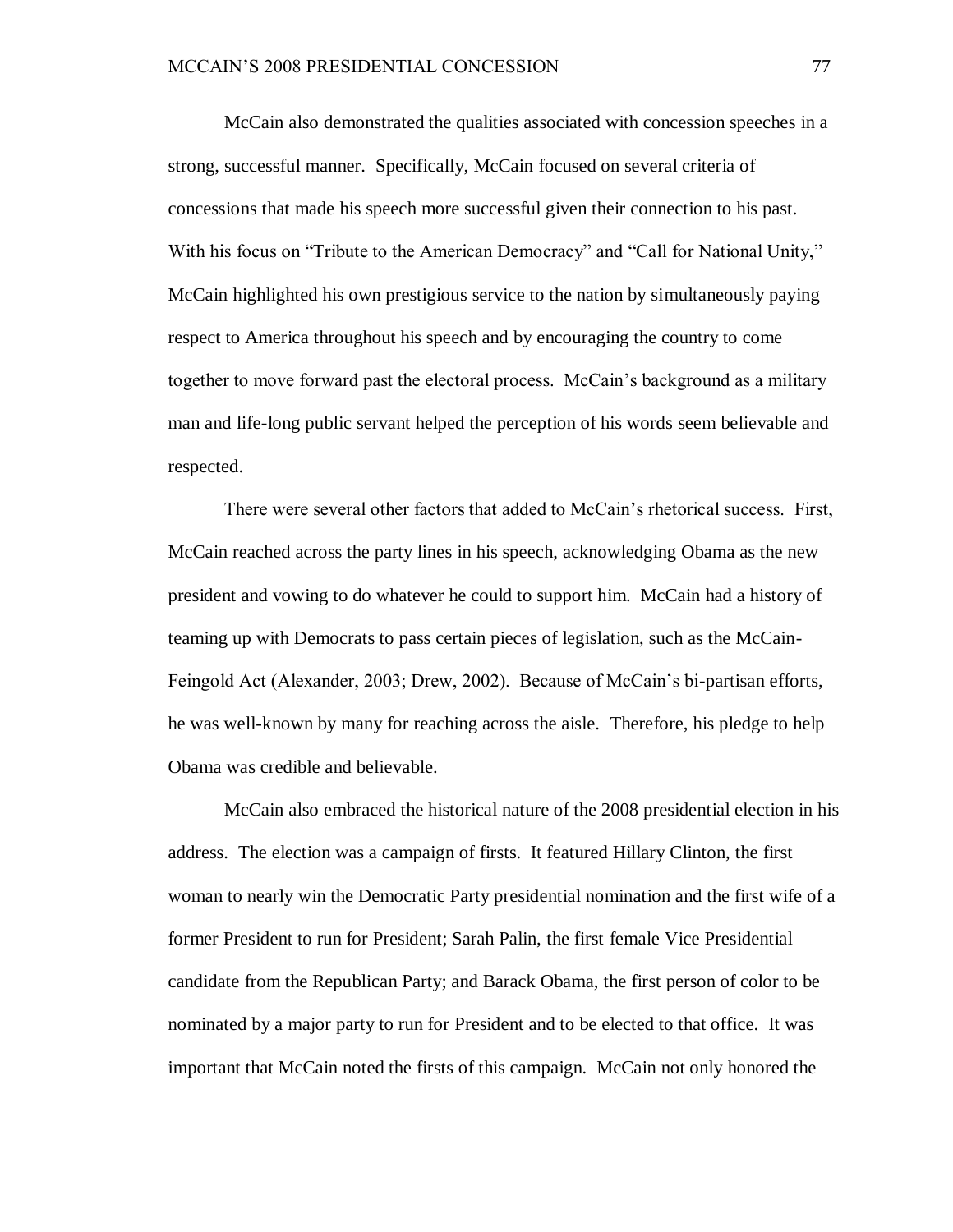historical nature of the election by paying tribute to Obama and Palin, but he also rhetorically responded by delivering a speech which was unusual in and of itself. Although McCain"s speech matched the formula of concession speeches of the recent past, (i.e., Kerry, Edwards, Gore), his address was delivered in a more positive tone and was better received due to his gracious references to his opponent, Obama, his observance of the historical context of the election, and his own unique rhetorical style.

In addition to these features, McCain attempted to address the race issues reflected in the 2008 presidential campaign in his concession. As noted earlier, throughout the 2008 campaign, McCain was often criticized for not doing enough to address the rampant sexism that plagued candidates Hillary Clinton and his running mate Sarah Palin, and especially the racism that his opponent, Barack Obama had to endure (Aravosis, 2008). In his concession, McCain made several attempts to not only acknowledge the racism of the past and the present, but to show solidarity with his opponent and attempt to heal the potential wounds that may have developed because he did not more quickly address the racial problems evident in the election. First, McCain noted that the country had "come a long way from the old injustices…the memory of them still had the power to wound." However, McCain acknowledged that racism remained a problem for the country. McCain also used wording throughout the speech that not only addressed Obama as a peer and an equal, but as his leader. For example, he called Obama his "fellow American" and as "President." McCain also went further and implored the audience to support him as the "new president." McCain"s efforts to address the racism of the "long and difficult" campaign are extremely important. Critics asserted that McCain should have done more to stop the racism that plagued his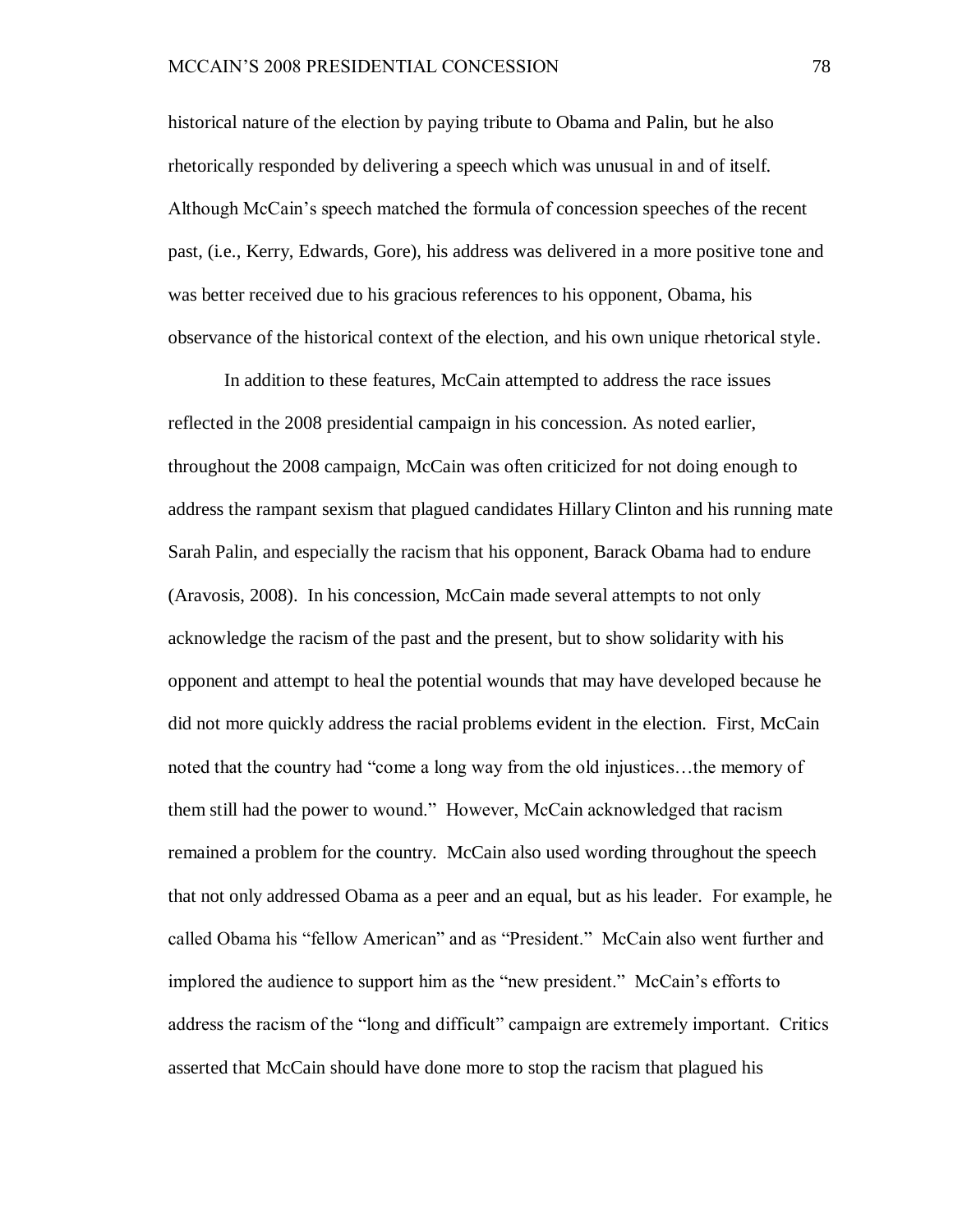opponent, Obama (e.g., Aravosis, 2008). To many observers, McCain did not forcefully stand against racism in the campaign; this was viewed as a major drawback among some who considered supporting him as a presidential candidate. In his concession, McCain went out of his way to not only be fair to Obama, but kind, gracious, and supportive to him as "the new President." McCain's efforts to start the healing process from the racial problems of the 2008 presidential election through his concession (by addressing the historical nature of the 2008 election regarding race and treating Obama as an equal) made his concession not only more gracious, but it showed that McCain is an honorable candidate.

McCain also achieved success in his concession through his efforts to frame himself from "loser" to "winner." McCain worked to re-frame himself through several different means, most notably by highlighting his public service and the sacrifices he made for America, as well as through the staging he chose for his concession. These efforts made McCain"s concession not only more gracious and authentic, but rhetorically successful.

McCain"s efforts to "reframe" himself largely were grounded in his familial and personal history of service to the country. His rhetorical audience understood his wellknown past as a son and grandson to Navy admirals who devoted their entire lives to military service. The campaign also had emphasized his past as a Navy pilot who spent five years as a prisoner of war in Hanoi during the Vietnam War. During his concession speech, McCain made several mentions of his storied public service in America, noting that he "would not be an American worthy of the name should I regret a fate that has allowed me the extraordinary privilege of serving this country for half a century." He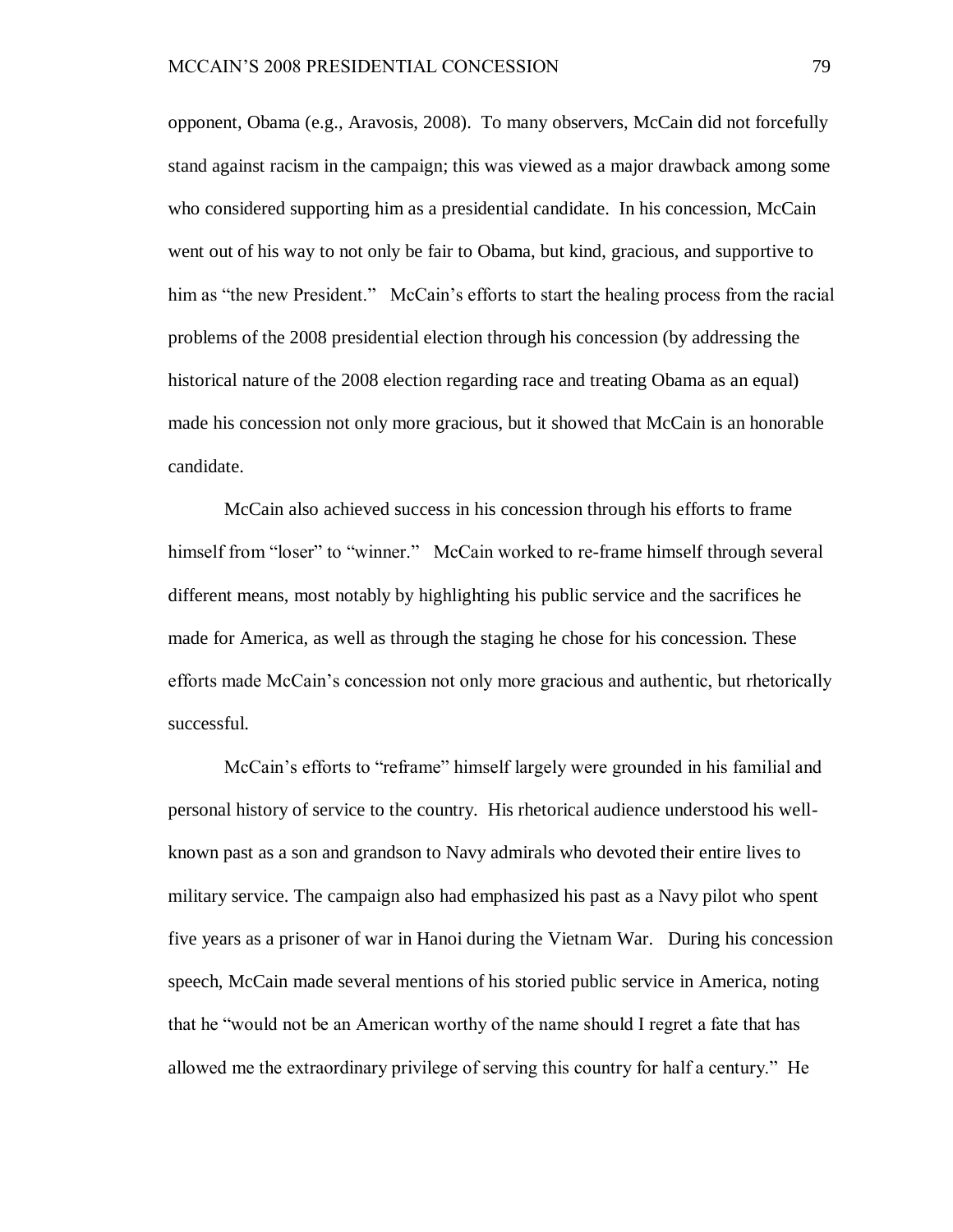also indicated that he would maintain his service after the election: "Tonight, I remain her servant."

Not only was it appropriate for McCain to mention his service to America, but it also helped him achieve rhetorical success. His record of service was authentic rather than manufactured and/or embellished for the purposes of political campaigning. His audience was reminded of the many years he had spent working on their behalf, and they believed his words were genuine. McCain did not look like someone who wanted the American Presidency for selfish reasons. Rather, he appeared to be a man who just wanted to continue serving the country, as he had done his entire life, and would continue to do regardless of the election"s outcome.

McCain also contributed to his "reframing" by choosing specific types of staging to help depict his as a winner. His concession was delivered on a stage at the Arizona Biltmore Hotel. An enormous American flag waved behind him before, during, and after his concession. Giant pillars decorated in a blue star theme framed the stage and appeared quite patriotic. Upbeat patriotic music played in the background before and after McCain"s concession. The music was similar to that heard in war movies.

McCain"s choice of staging was an important tactic to encourage the audience to accept him as a "winner." He deliberately chose elements of the setting (e.g., stage, pillars, music, and colors) that were not only bright, bold, and positive, but that conveyed the notion of "presidential." If McCain had won the election, the same setting would have been around him, and it too would have been perceived as presidential. McCain's choice of staging, combined with his mentions of self sacrifice and service to America, helped him reframe himself from "loser" to "winner" and achieve transcendence.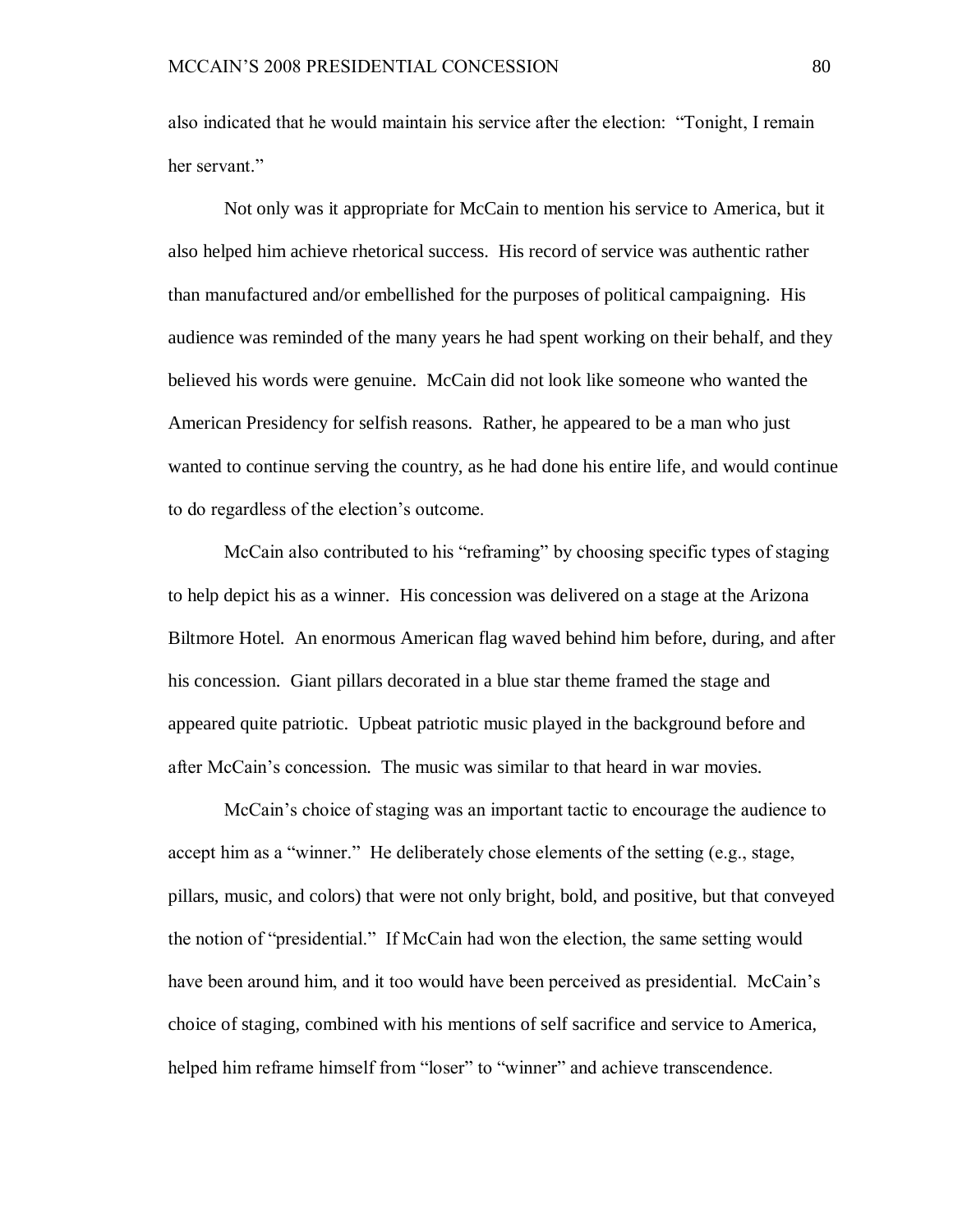Although McCain lost the election, many critics were impressed with his campaign effort, his concession, and his service to America. His audience was able to examine McCain"s record of heroic public service and not view him as a loser, but as someone who gave what he had to his country and would continue to do so. McCain"s efforts to reframe himself were successful, and his rhetorical audience viewed him better after the speech than before the speech.

McCain not only met the criteria of a concession set forth by Ritter and Howell (2001) and Chesebro and Hamsher (1974), but he did so while playing to his rhetorical and political strengths. The one criterion McCain did not embrace ("Identifying a specific opponent or enemy") was crucial for him to disregard. McCain was well known for his bipartisanship and willingness to "reach across the aisle." If he had not mentioned Obama, he likely would have been viewed more negatively by his rhetorical audience. Thus, he demonstrated the qualities of the genre of concession speeches quite well, and to great critical success.

The second research question posed by this study was "Does McCain"s 2008 concession speech function as a model concession speech?" In other words, this question asks whether McCain"s speech rose above simply meeting the standards associated with concession addresses. Through my analysis, I have found that McCain did deliver a model concession speech. Not only did McCain meet the criteria for concessions previously established by Chesebro and Hamsher (1974) and Ritter and Howell (2001), he did so in a way that made his speech "special" and memorable. McCain emphasized the parts of the criteria that corresponded well with his public persona (i.e., "Tribute to American Democracy," "Call for National Unity"). And, despite how hard-fought the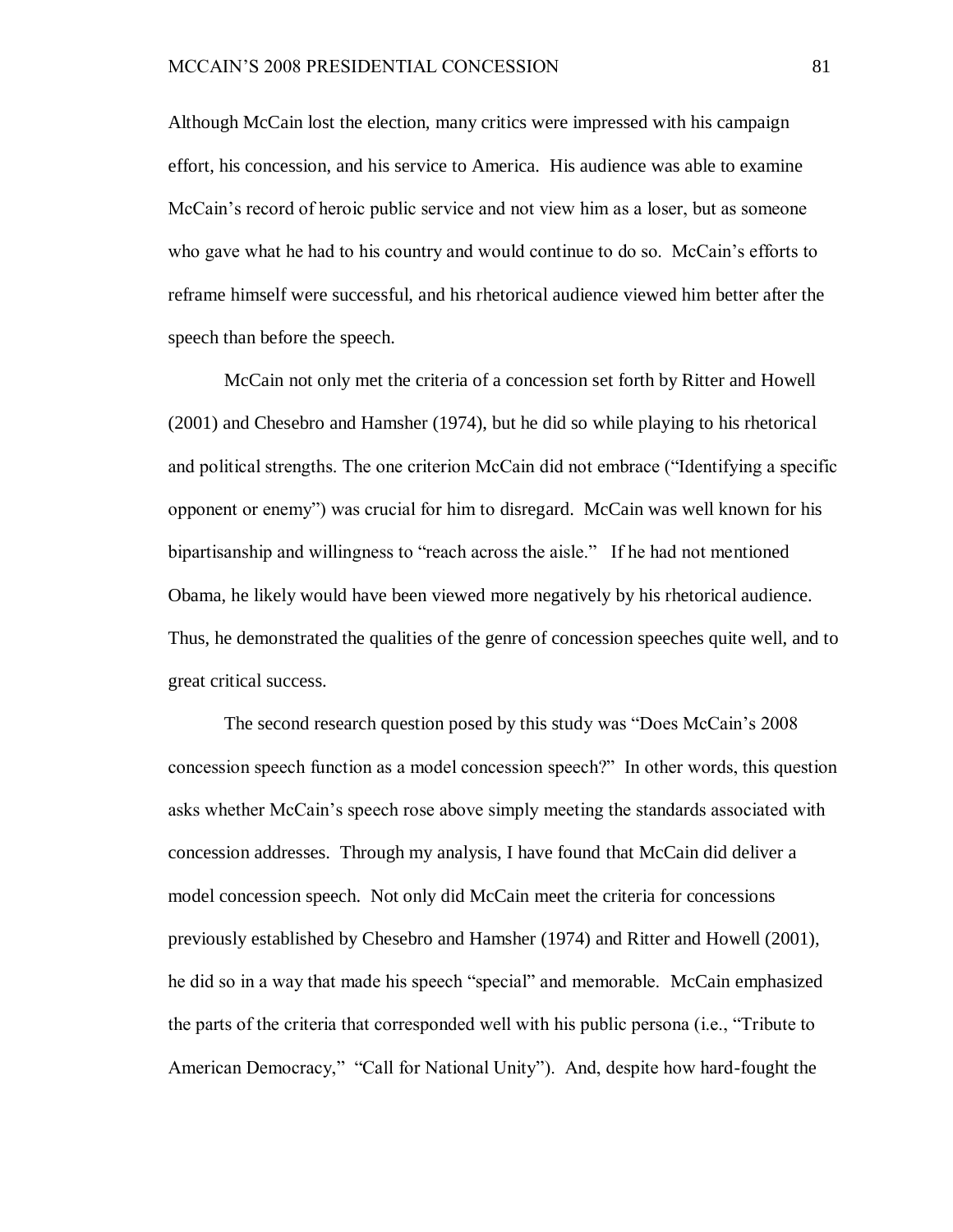campaign was, he adopted and maintained a positive, humble, and genuine tone throughout the speech that was perceived as believable and genuine by the majority of people who listened and watched (Weber, 2008).

Further, the great acclaim that McCain"s presidential concession received from both his supporters, Obama supporters, and the media also indicate that it was a model concession speech. Critics nearly universally respected and spoke highly of McCain"s concession. "It was as gracious as it was honorable…" wrote Mettycat, a blogger for *Vet Voice* (Mettycat, 2008). John Watkis noted that McCain's concession address was "his best speech" (Watkis, 2008). *NBC News'* Brian Williams and *Fox News'* Brit Hume both mentioned on air that they felt McCain"s concession was gracious. AOL News" *Politics Daily* writer Christopher Weber observed that "it was a perfect speech, delivered with humility and grace" (Weber, 2008). From this perspective, McCain's address could be considered a "model" concession speech.

Given that McCain"s concession not only fulfills the role of a model concession but moves beyond the set criterion, the third research question must be answered: "If McCain"s 2008 concession speech does function as a model concession, in what way does it suggest a need for the genre to evolve?" First, McCain"s concession suggests that even though the criteria for concession speeches outlined by Chesebro and Hamsher (1974) and Ritter and Howell (2001) are characteristics of most concession speeches, that does *not* mean that they always will be useful or relevant in every situation. Rather, concession addresses need to attend more broadly to unique moments in a campaign or the larger cultural milieu.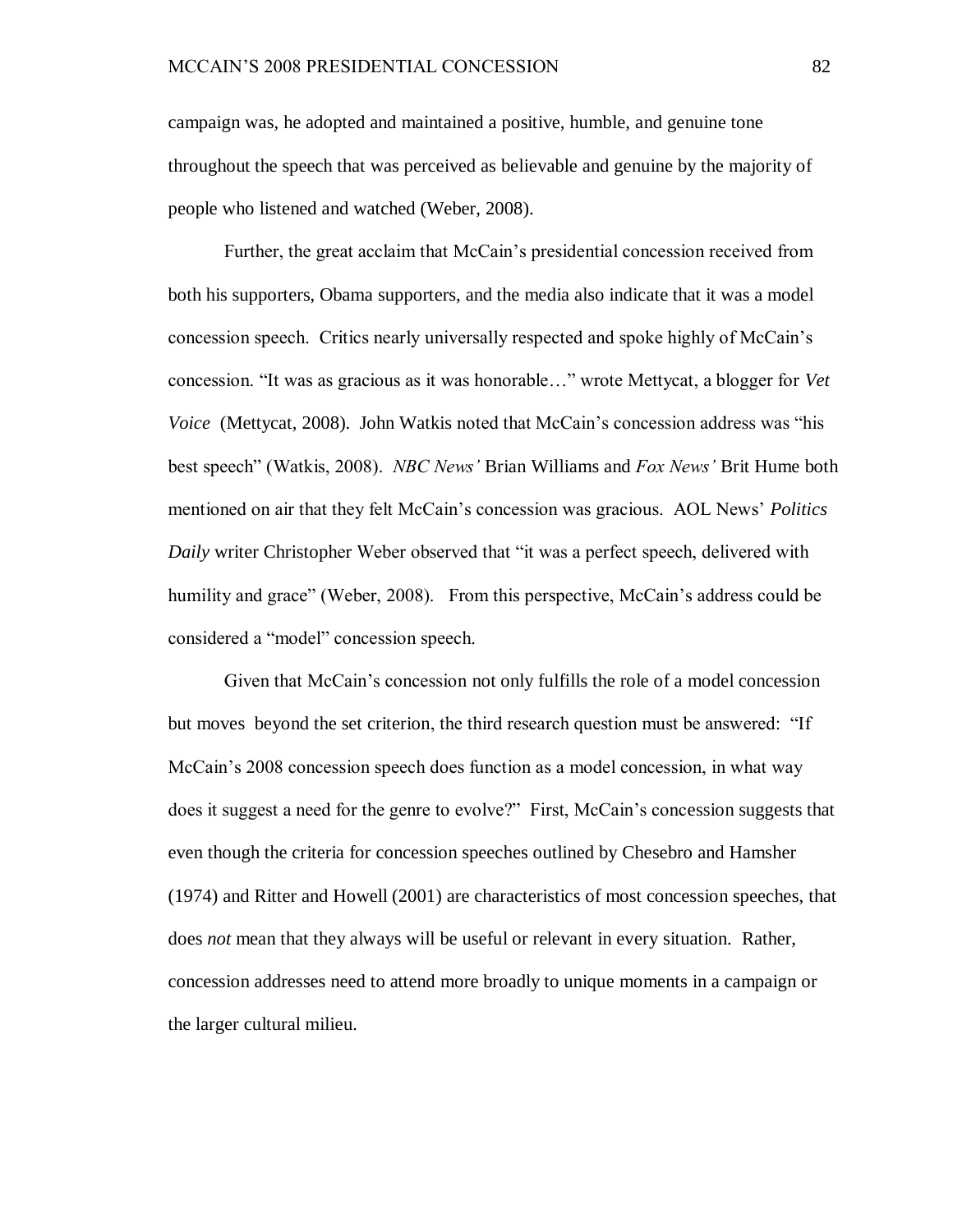For example, in his concession address, McCain did not avoid mentioning his opponent. Chesebro and Hamsher"s (1974) analysis of the speeches of General Douglas MacArthur and Vice President Spiro Agnew suggested that opponents *should not* be recognized. However, the rhetorical situation from which McCain"s address emerged was very different from MacArthur's and Agnew's in this regard. McCain had a specific opponent (Obama) while MacArthur and Agnew faced adversaries that were harder to identify and constraints that made not identifying an enemy more beneficial to their unique situations. In the example of MacArthur"s concession, the general was removed from command by President Truman because of a disagreement between the two regarding MacArthur"s command of the Korean War. Blaming President Truman outright for his dismissal would have made MacArthur seem negative and potentially lessen his overwhelming public approval rating (Chesebro & Hamsher, 1974). Therefore, MacArthur wisely referred to his opposition in only a vague manner. However, McCain"s scenario was different, as his opposition was obvious to all participating in the election. If he had intentionally ignored Obama, it possibly would have been viewed as negative and he would have been viewed as less gracious by his rhetorical audience. Therefore, this criterion, postulated by Chesebro and Hamsher (1974), was clearly better left ignored by McCain.

Similarly, while McCain"s speech did contain elements of the classical dramatic frames of exposition, rising action/conflict, climax, resolution, and denouement, these were not included in their prescribed order. Like McCain, future rhetors may feel that their speeches are stronger without abiding in the order, and they may choose to ignore it based on other constraints related to their occasion and time. The previous examples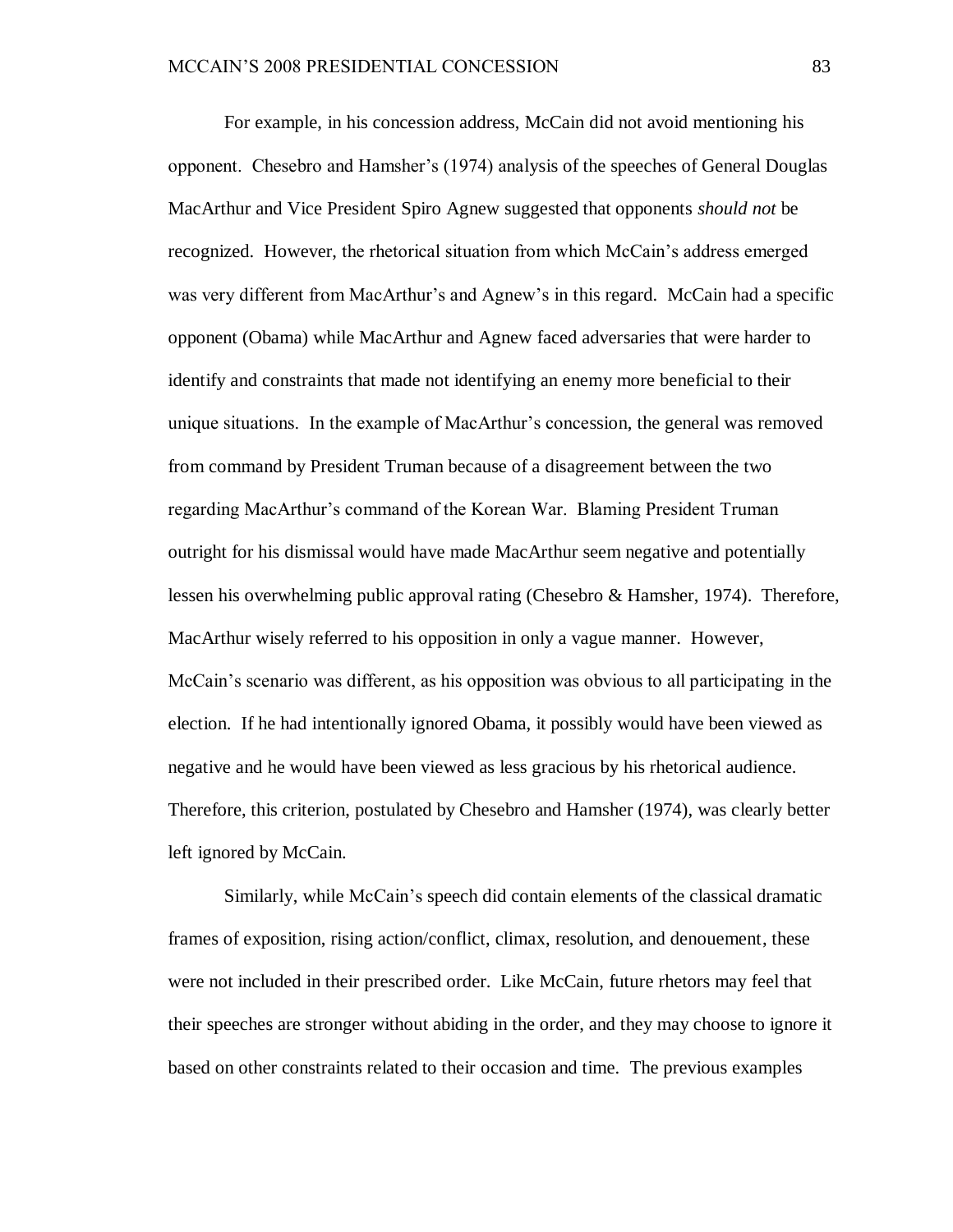drawn from McCain"s concession indicate that the concession genre must not only provide guidelines for what would stand as a concession, it must also allow rhetors to be flexible and violate those attributes if their particular rhetorical situation calls for doing so. What may work for one rhetor's concession may not work for another's.

Nowhere is McCain"s attempt to address the unique features of his rhetorical situation more apparent than in his comments regarding the issue of race, a contentious issue throughout the campaign. Earlier in the campaign, McCain had been accused of not standing against racism when Obama was verbally attacked by McCain supporters (Aravosis, 2008). McCain also was criticized (Aravosis, 2008) for not doing more to silence the criticisms of Obama's religion and questions about his nationality. Perhaps in response to this, McCain attempted to create a sense of identification between himself and Obama by discussing their commonalities. He noted that he and Obama "both love" America, that he and Obama both believe that "America offers opportunities to all," that America has come a long way from the racism of the past, and that he and Obama were "fellow Americans," despite their political differences. McCain also mentioned the faith that he and Obama shared when discussing the loss of Obama's grandmother. These references to their "common ground" were extremely important. By speaking of his opponent as someone who was similar to him, McCain was able to suggest that he was not racist - - that he shared common ground with and respected Obama. And, given his calls for national unity, he was able to lay the groundwork needed to encourage his audience to respect Obama as well.

In a related vein, this analysis of McCain"s concession speech also suggests that the genre of concession addresses might recognize how important honoring one"s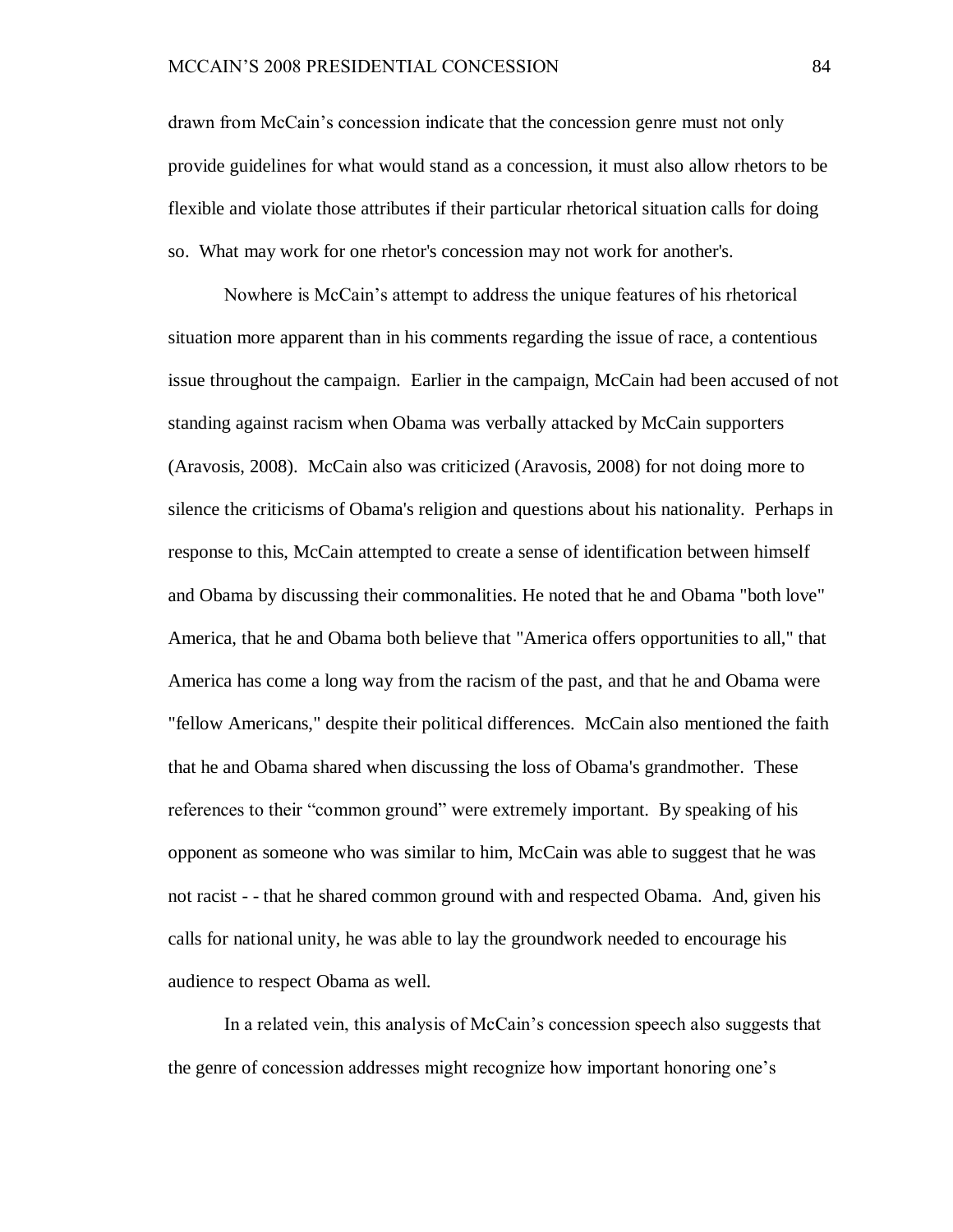opponent can be for a conceding rhetor. McCain honored Obama beyond the expected niceties. He discussed "congratulati[ing]" and "applaud[ing]" Obama for his election victory. McCain also discussed his admiration for Obama's ability to get those who would not normally to vote in the 2008 election. Additionally, McCain stated his sympathy for the recent loss of Obama's grandmother, who passed away several days before the election. McCain also noted that Obama was no longer "my former opponent" but instead would be McCain"s "president." By honoring his opponent in this way, McCain conveyed his respect for Obama and the office of the President. This positioned him to be able to work effectively with Obama in the future. It also sent an important signal to the American public who questioned Obama"s experience and legitimacy. If McCain can honor and respect the new President, so should they. Future concession speeches, particularly those given after contentious races, might enhance their ability to unify the electorate by adopting such a tactic.

McCain"s concession speech also suggests yet another significant criterion of rhetor success not discussed by Chesebro and Hamsher (1974) and Ritter and Howell (2001) - - the authenticity of the conceding candidate"s voice. As previously noted, McCain"s concession speech was deemed "gracious" by many critics (e.g., Gibbs, 2005; Mettycat, 2005; and Watkis, 2005). However, this "graciousness" emerged only after a contentious race during which he was charged with not doing enough to address the racism and sexism apparent in the campaign (Aravosis, 2008). As *NBC News* anchor Brian Williams noted, "Even some Republican stalwarts will tell you that the John McCain they"ve known for many years wasn"t always the McCain they saw making some campaign decisions and appearances" (McCain concession speech and Obama victory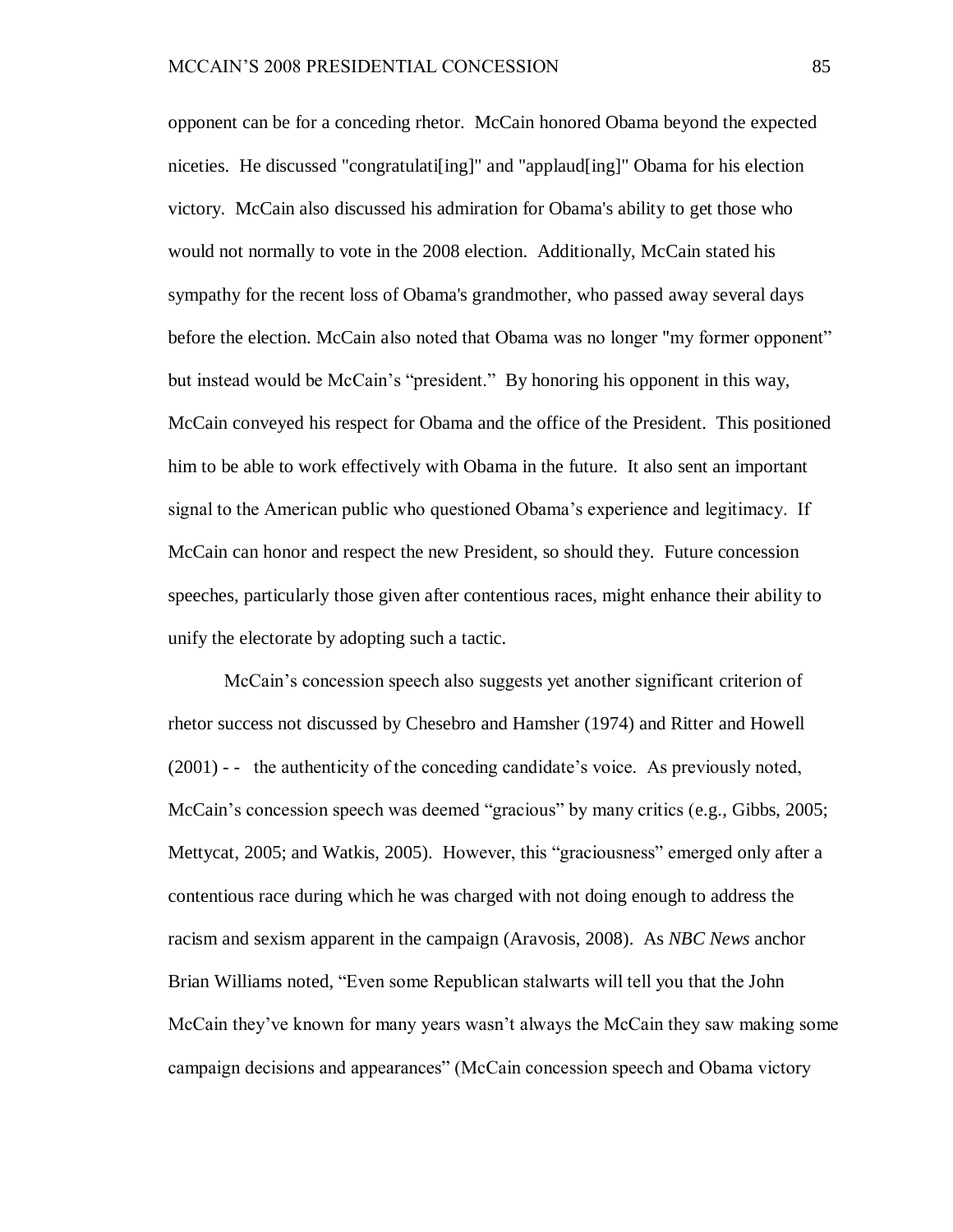speech on election night, 2009). This caused many to question whether McCain was being genuine. However, in his concession, critics noted that they felt McCain made a return to the "vintage 2000 John McCain…only said what he felt needed to be said...wasn"t worrying about the reaction of the party"s base" (Gandleman, 2008). Because McCain directly addressed controversial issues (i.e., race and gender) in his concession, he appeared authentic – the "vintage 2000 John McCain." These observations suggest that "genuineness" is an important component of successful concession speeches and should be integrated into the genre"s features.

McCain"s speech also may have changed the expectations for the genre of concession rhetoric. Because McCain"s speech was so well received by critics and citizens, he may have set the bar for concession speeches higher than before. McCain not only met the vast majority of previous criteria for concession speeches defined by Chesebro and Hamsher (1974) and Ritter and Howell (2001), but he also relied on his rhetorical strengths such as use of battle metaphors, a kind and genuine voice when dealing with his opponent, and recognizing the historical context of the election. In the future, constituents may expect their candidates to concede in the same manner that John McCain conceded in -- with class, dignity, and graciousness. Other politicians also may look to his speech as an example of how to give a concession address. Perhaps McCain's concession example will encourage all future presidential concessions to become more gracious, unifying pieces of rhetoric.

It may also be possible that McCain"s speech has raised the importance of the concession genre. Specifically, it is apparent that this speech was crucial to McCain as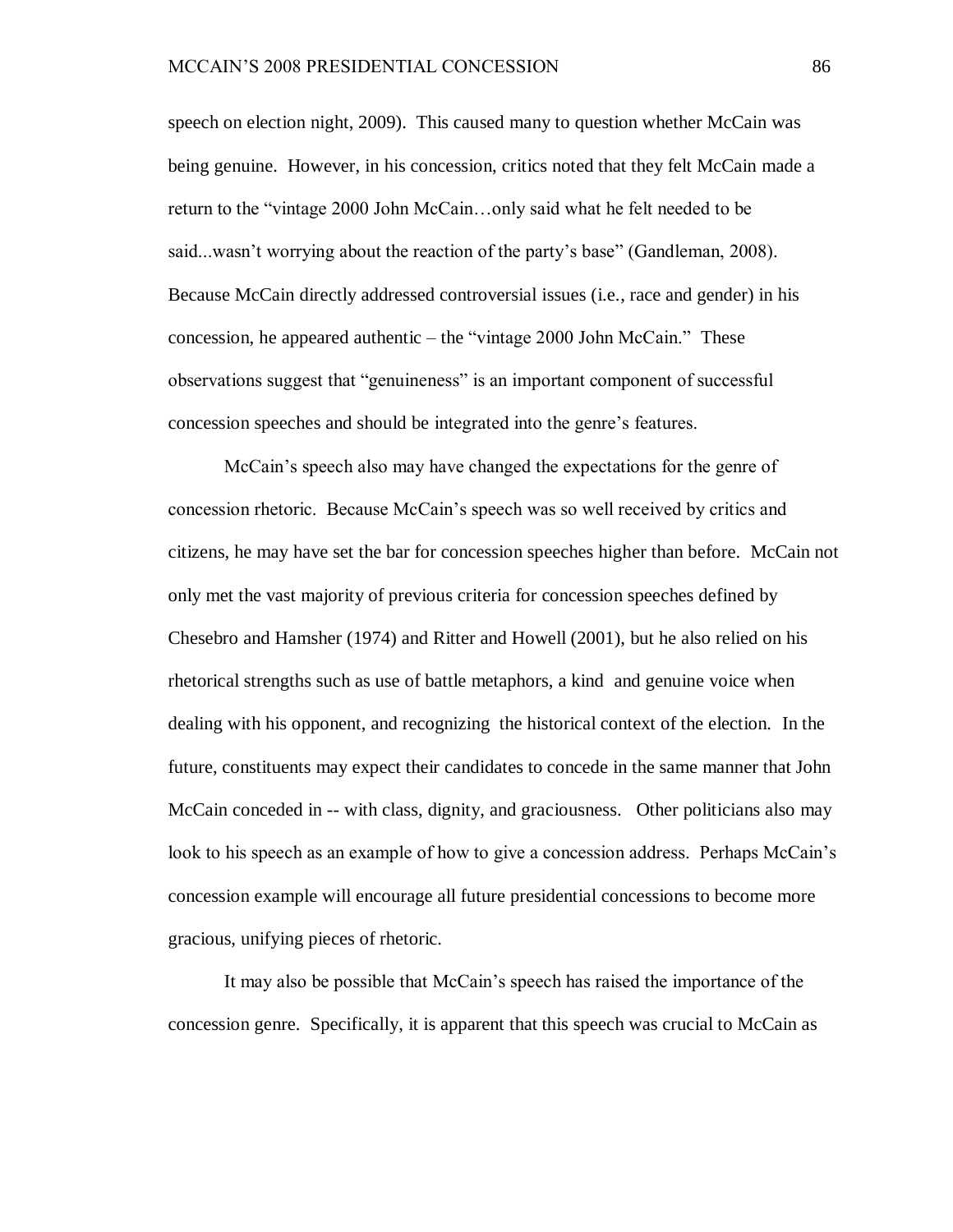he worked to reframe himself for the future. He not only maintained his position as a Senator and a Republican after the election, but was considered by some to be the de facto leader of his party (Martin & Raju, 2009). McCain's ability to positively reframe himself, from loser to "leader," was enabled through his concession. This reframing from "loser" to "winner" may prompt future critics to examine how the next conceding presidential candidate uses his or her concession to re-frame him or herself.

#### **Contributions of this Study**

This study contributes to the academy in several ways. It adds to the knowledge base of political and concession rhetoric, provides what may be the first academic analysis of McCain"s concession, and adds to our understanding of John McCain as one of the most prominent political figures of the past thirty years.

First, this study adds to the knowledge of political rhetoric, more specifically concession rhetoric with regards to presidential elections. The study of political rhetoric is an important and growing field. Within this frame of reference, the study of concession rhetoric is just beginning to emerge. Besides the work of Chesebro and Hamsher (1974), there were very few analyses of concession rhetoric until 1994 when Corcoran wrote about presidential concessions from 1952-1994. With Corcoran"s influence, several other pieces about concession rhetoric have emerged, including Ritter and Howell"s (2001) work and Willyard and Ritter"s (2005) research. In this study, the combined frameworks of Ritter and Howell (2001) and Chesebro and Hamsher (1994) provided more insight into the nuances and characteristics of concession addresses. Because of this analysis of McCain"s presidential concession, others will be able to build on its findings and even further define what makes a strong concession.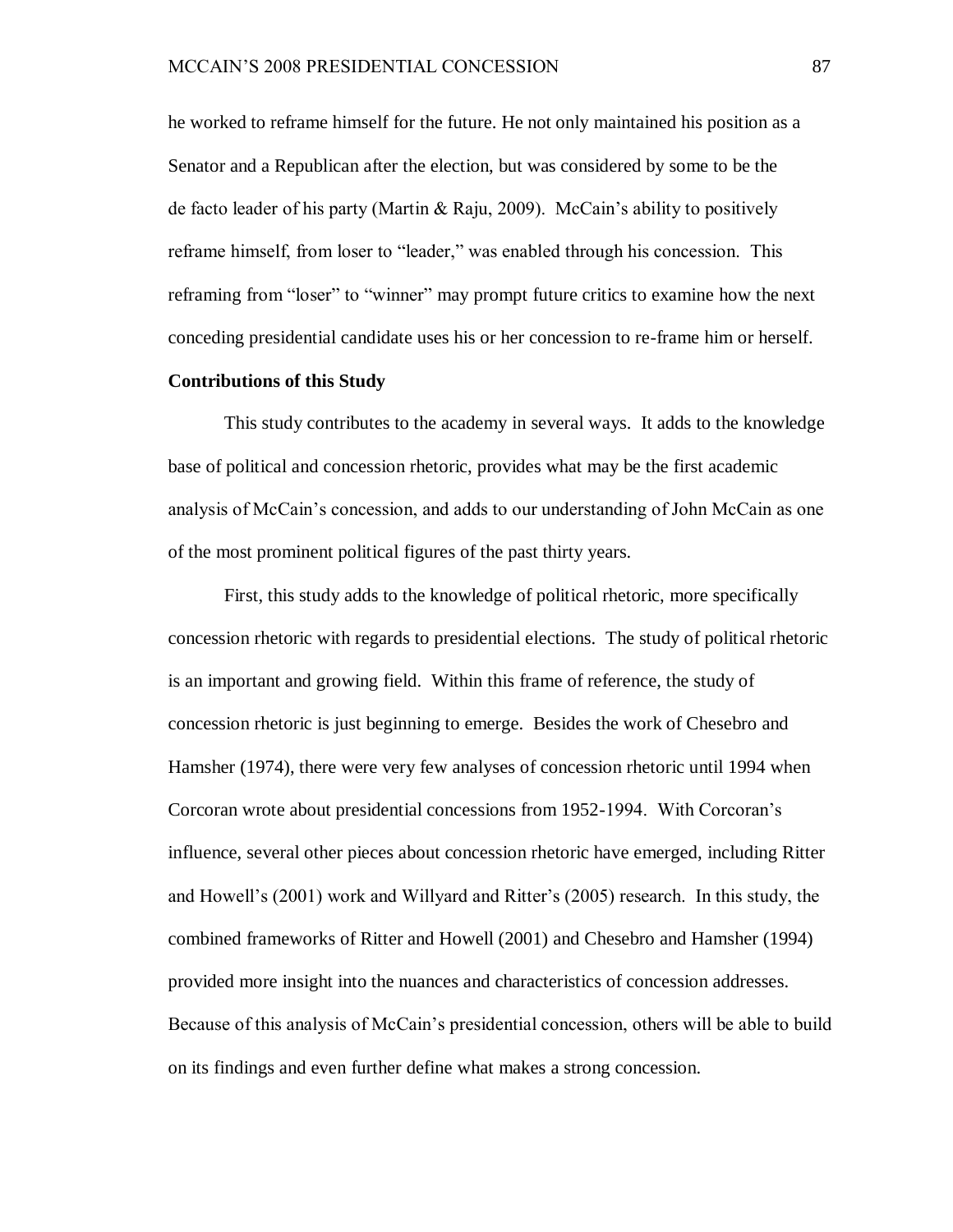Additionally, this scholarly review of McCain"s concession is perhaps the first of its kind. As such, it not only contributes to the genre of concession rhetoric, but it also is a basis from which to begin understanding how McCain dealt with some very particular constraints when addressing the exigencies that he faced not only in his concession speech but perhaps throughout the campaign. As noted before, the 2008 presidential campaign was an unusual one, both in terms of the challenges that McCain overcame and the individuals who were nominated to run on the major party tickets.

McCain"s come-from-behind victory in the primaries and eventual Republican nomination was a remarkable political accomplishment. McCain"s campaign transformed from national underdog to the winner of the party"s nomination. He went from an early campaign moment in which he was laying off his staffers to defying the odds by becoming the Republican Party nominee for president. McCain"s unexpected rally was incredible; even he noted this in his concession. Viewed from this perspective, McCain"s concession was the culmination of one of the greatest political rallies in recent memory, and examining his campaign is vital to understanding how McCain came from behind in the Republican primary, achieved success, and showed political leadership.

McCain"s concession speech also provides us with insight into how candidates might address historical circumstances in their concession speeches. As noted earlier, race was a major factor in the 2008 presidential election. This study has addressed those issues, by not only detailing how concerns about Obama"s race were addressed during the election, but by analyzing how McCain highlighted those issues in his concession speech. McCain prominently featured the historical nature of Barack Obama"s win. He noted how historical and significant the election was for the African-American community, and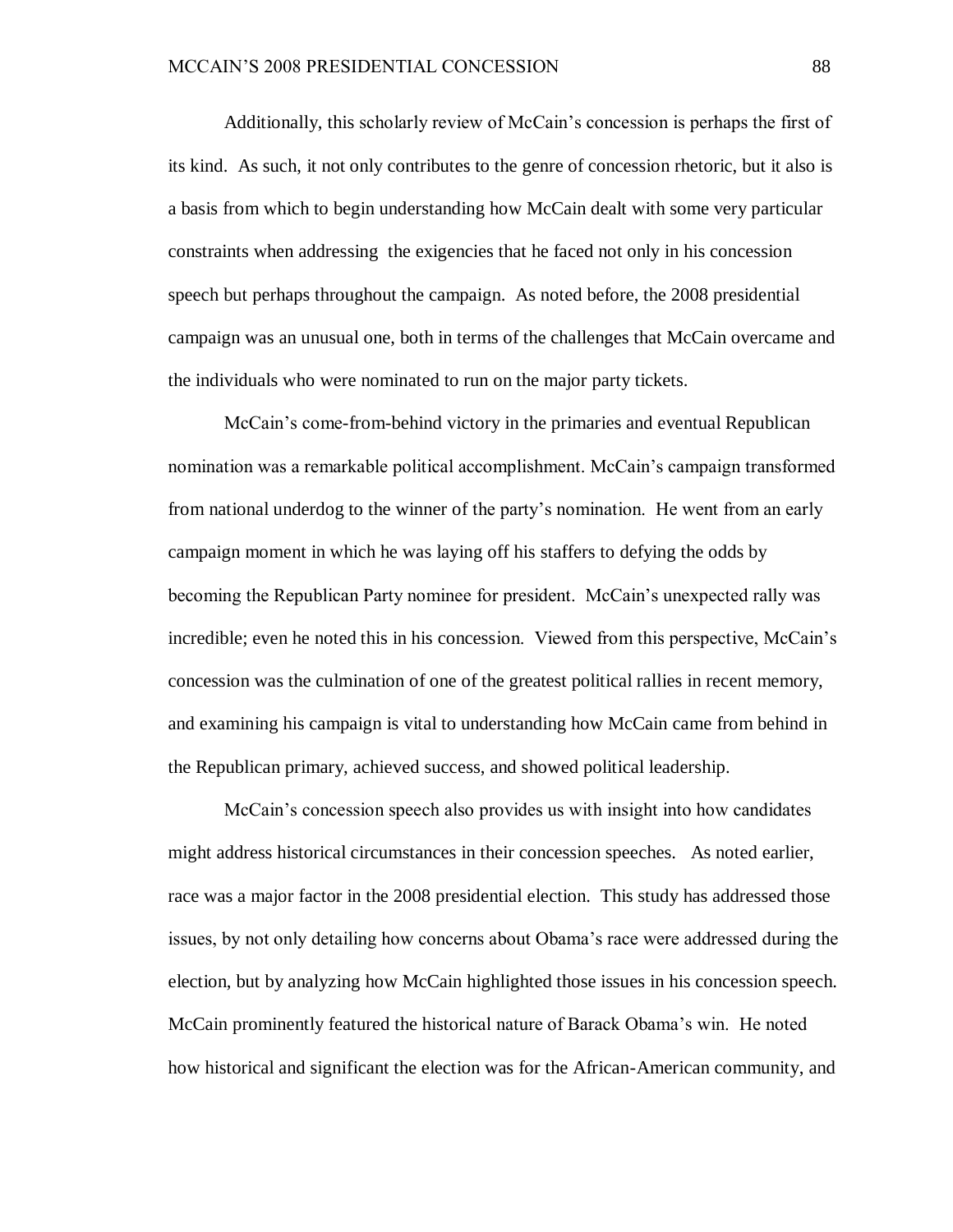he observed the growth of America that enabled the country to embrace Obama as a candidate, "This is an historic election, and I recognize the special significance it has for African-Americans and for the special pride that must be theirs tonight." McCain also observed how America had "come a long way" from the bigotry of the past, with Obama's election serving as evidence. The way that McCain artfully addressed these circumstances provides insight into the larger body of his campaign discourse. He made mention of America's troubled past with racism in a fair critique, but moved on to congratulate Obama and the country for moving past the "cruel and frightful bigotry" of the nation"s history.

This study also adds to the understanding of John McCain as one of the most prominent American political figures of the late 20th and early 21st century. McCain"s family history is important, as his father and grandfather were both four star admirals in the Navy. McCain"s status as a former prisoner-of-war is not just an unfortunate circumstance for the American hero, but a moving story of strength and bravery. By extension, McCain"s position as prominent Senator and former presidential candidate make him the most politically successful prisoners-of-war in recent memory. With the analysis of McCain"s most prominent speech, we better understand the legendary political figure and his contributions to the larger genre of political rhetoric.

The critical success of McCain"s speech makes this analysis academically relevant and needed. Unlike the scathing presidential concessions given in recent years given by candidates such as Gore, Kerry, and Edwards, and the often-bitter tone of the 2008 presidential election, McCain"s concession was nearly universally viewed as gracious and classy. Schwietert (2008) wrote that McCain "took the high road" and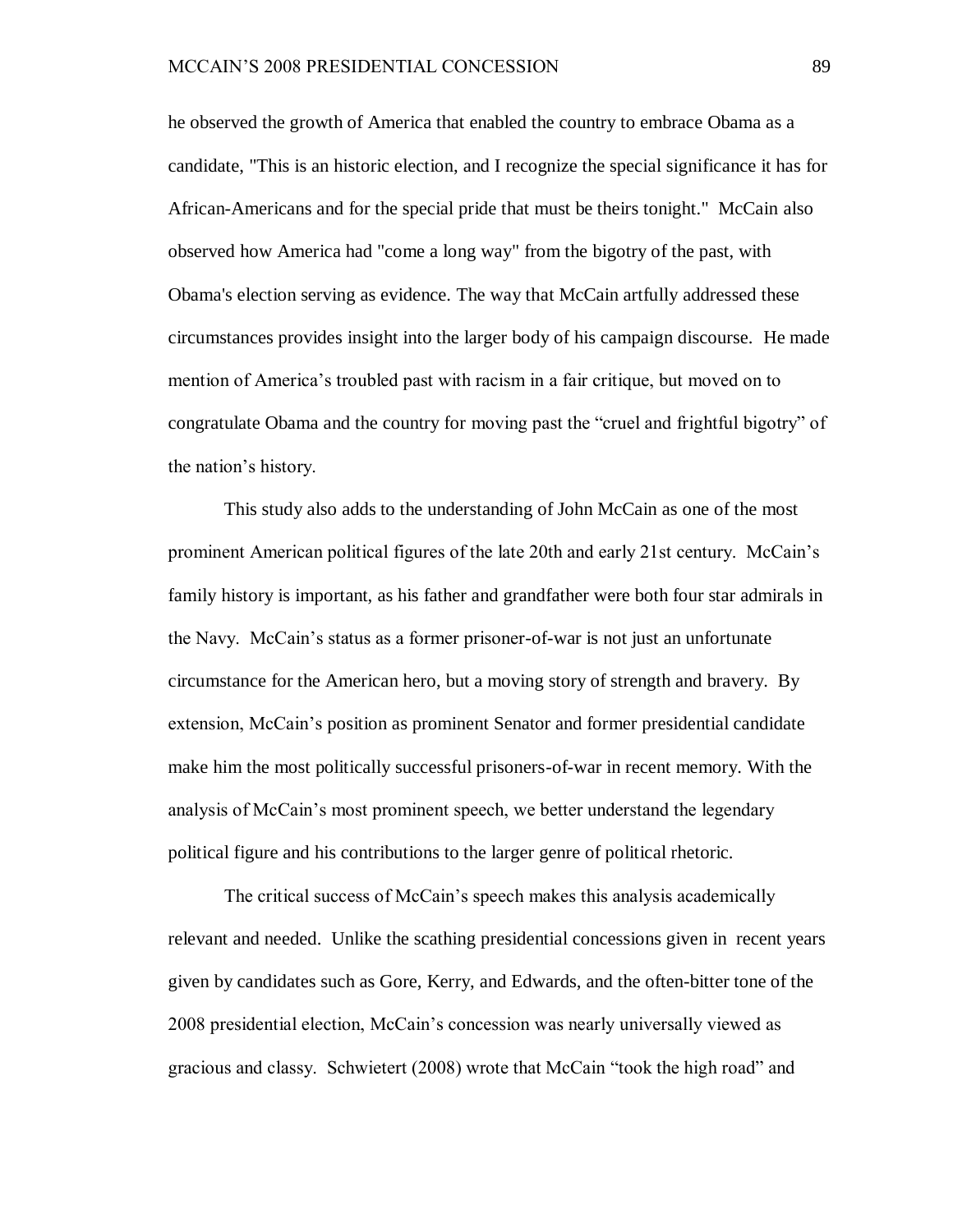avoided mudslinging toward his opposition. *Time's* Joe Klein and *Newsweek's* Nancy Gibbs both acknowledged that McCain"s concession speech was "gracious." Because this speech was so critically acclaimed, it should be examined in a rhetorical context, provided by this study.

#### **Limitations of the Study**

There were several limitations of this study that made analysis of McCain's concession more difficult to accomplish. First, there is very little research to build on in the field of concession rhetoric. With the exception of the previously mentioned studies (Chesebro & Hamsher, 1974; Corcoran, 1994; Ritter & Howell, 2001; Willyard & Ritter, 2005), it is difficult to find other academic works focusing on concession rhetoric. Because of this, I had a limited range of articles to be inspired by, draw ideas from, and build upon. Concession rhetoric should be greatly expanded by the academic community to build a larger body of literature and more nuanced analyses of concession addresses. I hope to contribute to the growing body of concession analyses.

Second, I completed this study as a single text analysis of only McCain"s 2008 presidential concession. Each of the studies I have drawn inspiration from (Chesebro  $\&$ Hamsher, 1974; Corcoran, 1994; Ritter & Howell, 2001; Willyard & Ritter, 2005) has used a comparison-contrast format between multiple texts. I did not use this format. Therefore, it is possible that I may have missed some nuances in McCain"s speech because I have not compared it with other similar concession addresses.

Third, through this analysis it was discovered that there are limitations of the concession genre that had not been previously discussed. As rhetors are thrust into unique circumstances in which to deliver their addresses, they must be allowed flexibility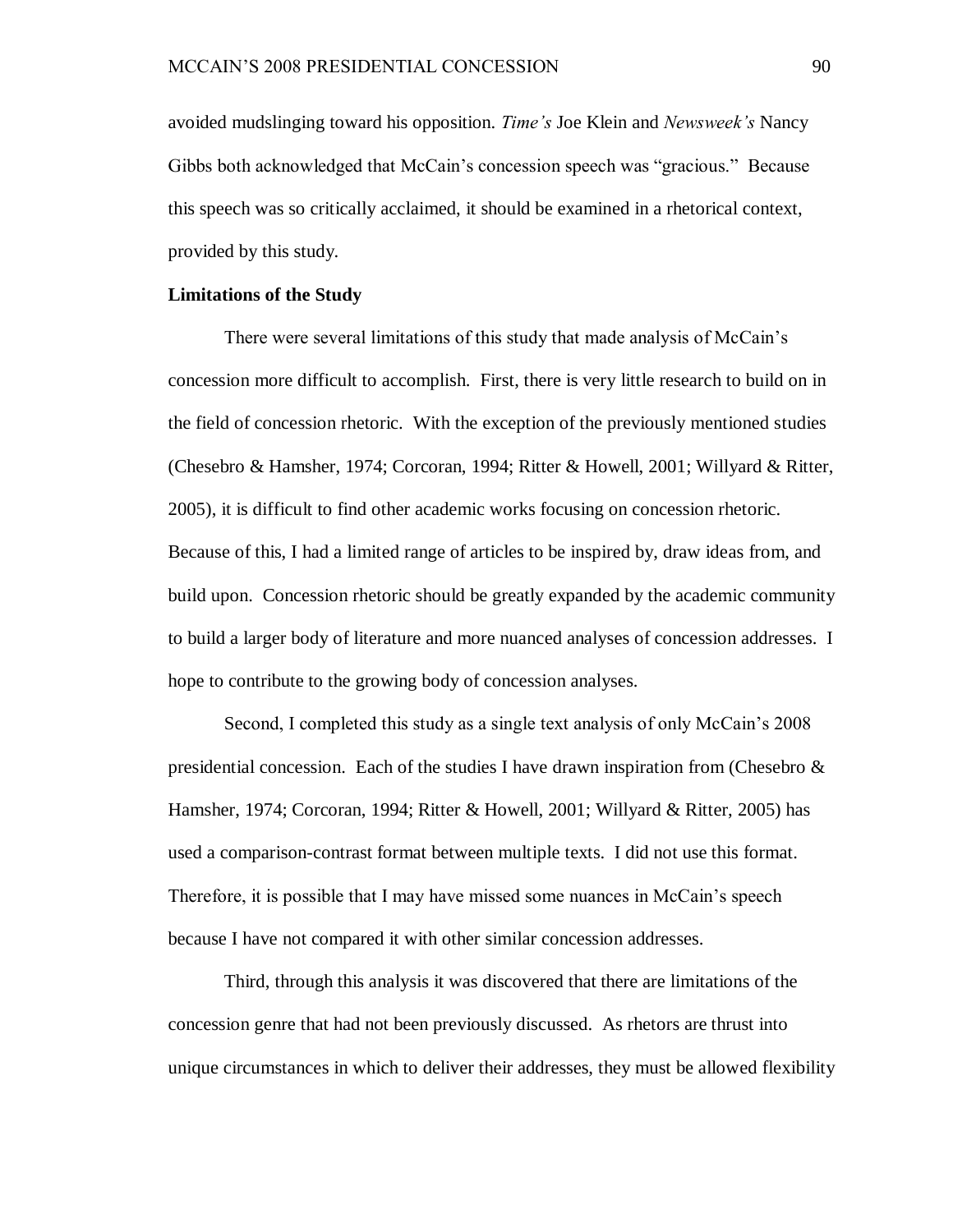in completing the criteria set forth by Chesebro and Hamsher (1974) and Ritter and Howell (2001). What may work for one rhetor (i.e., MacArthur) may not work for another (i.e., McCain).

Finally, my findings did not suggest the need to delete criteria or add new criteria to the already existing criteria by Chesebro and Hamsher (1974) and Ritter and Howell (2001). Although concessions may have potentially changed somewhat since the two structures were created, my study did not reveal any need to significantly alter those criteria. However, had I compared McCain"s speech with others through time, I might have been able to create a larger "big picture" understanding of the genre's evolution and therefore contributed more to scholar"s understanding of the genre. This potential study would have better informed future rhetors and rhetorical critics about appropriate content in concession speeches. Instead, I suggest that scholars should view the criteria set forth by Chesebro and Hamsher (1974) and Ritter and Howell (2001) as flexible guidelines to start with, not absolute requirements of a concession.

#### **Directions for Further Research**

There are many possible directions for further research, not all of which are listed here. First, John McCain is a compelling rhetor with a famous family history and a rich past as a public servant. He has been one of the most significant Republican politicians of the past thirty years, authoring numerous bills and making countless television appearances on behalf of the Republican Party. Scholars in political rhetoric would be wise to investigate other pieces of McCain"s rhetoric throughout the years. Perhaps we would learn more about him as a rhetor and gain a greater understanding of political leadership and the act of re-framing oneself after a loss through a concession speech.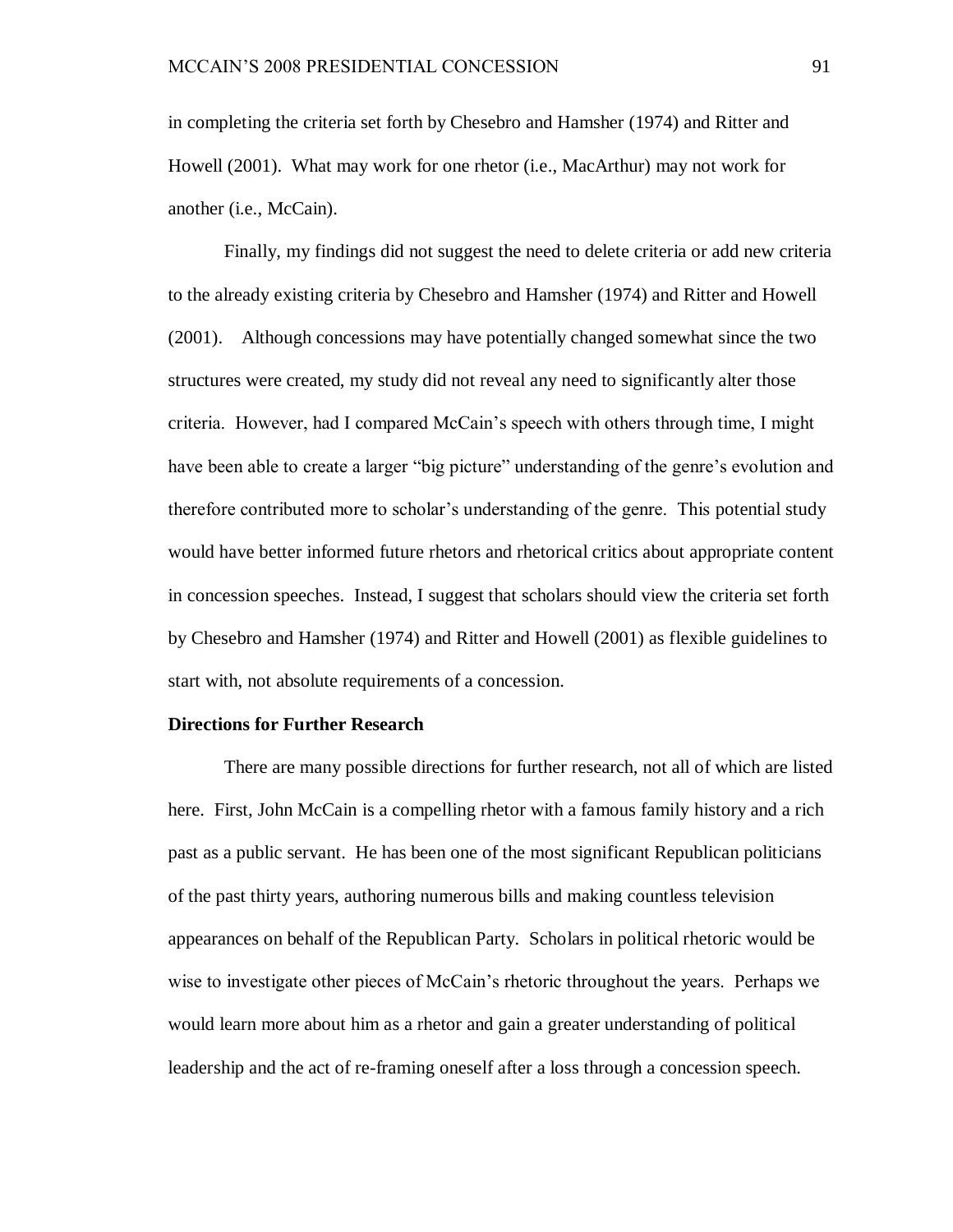Additionally, concession speeches are clearly an underdeveloped area of political rhetoric. They are recurring rhetorical forms in American politics, and as long as we have democracy, we will have politicians delivering concessions after losses. For our understandings of the concession genre to grow, we need more rhetorical scholars who will analyze concessions and add new literature to the field. Doing so also will enable our models to evolve. Chesebro and Hamsher (1974) and Ritter and Howell (2001) developed models to better understand concessions. These were extremely useful when assessing McCain"s 2008 concession. But one day, these models may be less relevant than they are now as political and rhetorical norms will change and evolve. Future scholars must determine what constitutes strong and successful concession speeches through time, and develop those ideas into an evolving model.

Furthermore, concessions are designed to reframe a loser in a more favorable light. Therefore, future concessions should be examined closely to see if they accomplish this goal. McCain"s concession is a great example of a politician using such a speech to reframe himself positively and build off of the success of his address, and it is likely that others may embrace the rhetorical techniques he employed. We need to keep examining concession speeches, including those from the past and the ones in the future, as they come. This developing genre shows great promise for understanding this brand of political rhetoric, but growth must continue to happen so we can more fully understand the political and rhetorical impact of a concession speech.

#### **Conclusion**

John McCain"s 2008 presidential concession was not a speech delivered by the greatest rhetor of the day. It was a speech delivered by a man with passion and humility,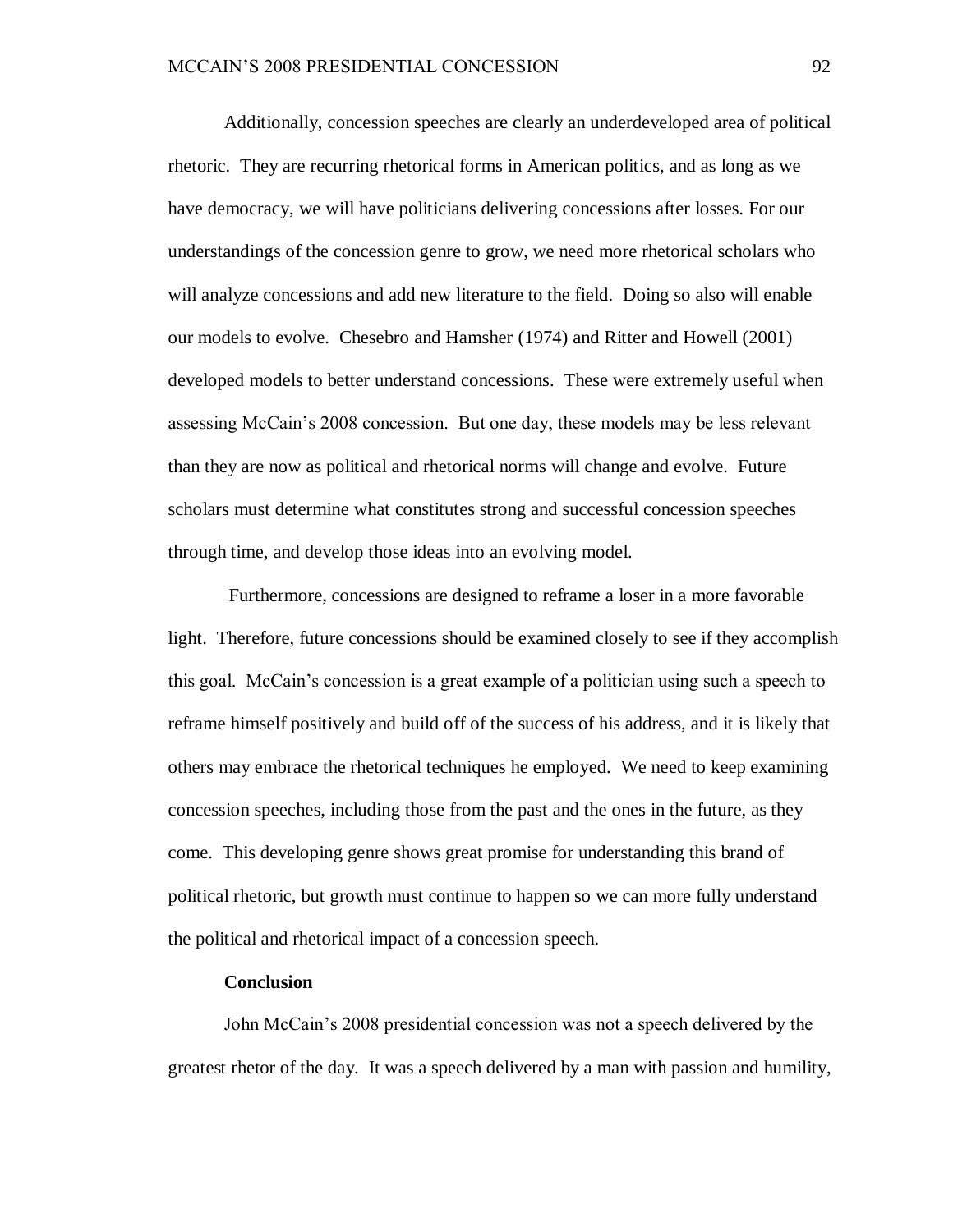and who had a high regard for the greatest office in the land. Even though he had just lost the most important election of his career, the concession was great because McCain made it great. Instead of conceding in what many would consider "the usual" way, his words were personal and believable. McCain promised to help the new president succeed and he pledged to continue serving the nation, all at a time when he could have bowed out of political life completely and no one would have blamed him. After viewing McCain"s concession, I agree with the sentiment of AOL News" *Politics Daily* writer Christopher Weber, "Never [before have I] seen a candidate more gracious in defeat…[It] was a perfect speech, delivered with humility and grace" (Weber, 2008). McCain"s speech was excellent because he built on the expectations of concessions from the past while expressing genuine sentiments about the event and his life. Future politicians would be well served if they followed McCain"s example. McCain"s concession will stand as one of the strongest concession addresses and potentially even one of the greatest political speeches of the  $21<sup>st</sup>$  century in America.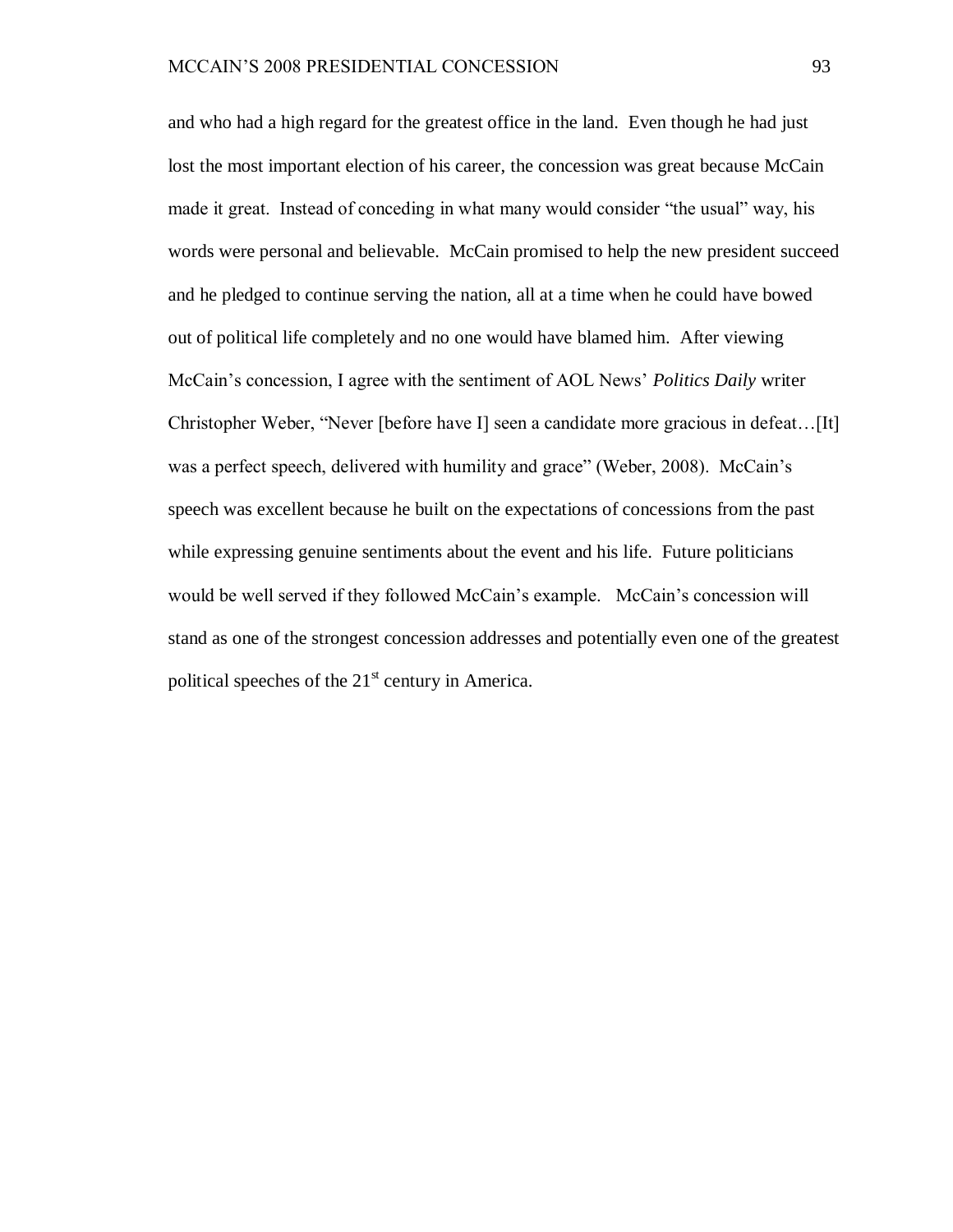#### **REFERENCES**

- A&E Television Networks. (2008). *John McCain biography - Biography.com*. Retrieved October 18, 2009, from http://www.biography.com/articles/John-McCain-9542249?part=2
- Alexander, P. (2003). *Man of the people: The life of John McCain*. Hoboken, N.J.: John Wiley & Sons.

AmyBLUF. (2008, November 5). John McCain"s concession speech [Video file]. Retrieved November 24, 2009, from

<http://www.youtube.com/watch?v=dHAkfeT3Mws>

- Aravosis, J. (2008, October 6). *Americablog: McCain does nothing as supporter calls Obama a "terrorist"*. Retrieved from<http://www.americablog.com/2008/10/> mccain-does-nothing-as-crowd-member.html
- Benoit, W. (2001). Framing through temporal metaphor: The "bridges" of Bob Dole and Bill Clinton in their 1996 acceptance addresses. *Communication Studies, 52(1)*, 70-84.
- Benoit, W., & Henson, J. (2009). President Bush's image repair discourse on Hurricane Katrina. *Public Relations Review, 35(1)*, 40-46.
- BBC News (2007, April 25). McCain launches White House bid. Retrieved December 5, 2008, from http://news.bbc.co.uk/2/hi/americas/6593317.stm

Black, E. (1965). *Rhetorical criticism: A study in method*. New York: Macmillian.

- Bitzer, L. (1968). The rhetorical situation. *Philosophy and Rhetoric, 1(1)*, 1-14.
- Bizzell, P., & Herzberg, B. (2000). *The rhetorical tradition: Readings from classical times to the present* (2nd ed.). Boston: Bedford/St. Martin's.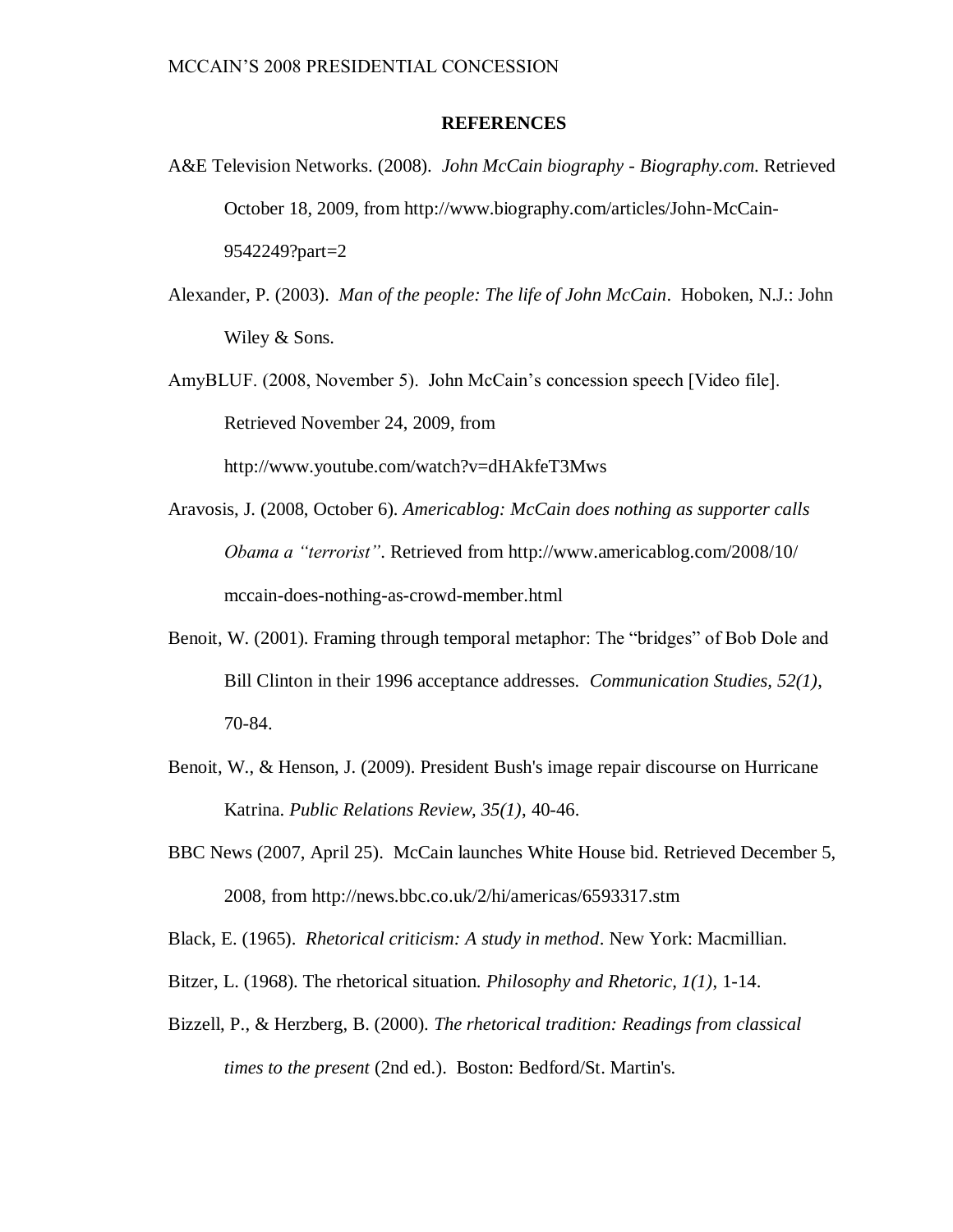- Campbell, K. K., & Jamieson, K. H. (1990). The generic approach: Introduction to form and genre. In B.L. Brock, R.L. Scott, & J.W. Chesebro (Eds.) *Methods of rhetorical criticism: A twentieth-century perspective* (pp. 331-342). Detroit: Wayne State University Press.
- Chesebro, J. W., & Hamsher, C. D. (1974). The concession speech: The MacArthur-Agnew analog. *Speaker and Gavel, 11(2)*, 39-51
- CNN (2007, July 7). McCain lags in fundraising, cuts staff. Retrieved December 5, 2008, from [http://politicalticker.blogs.cnn.com/2007/07/02/m](http://politicalticker.blogs.cnn.com/2007/07/02/)ccain-lags in-fundraisingcuts-staff/
- CNN (2008a, March 5). Clinton wins key primaries, CNN projects; McCain clinches nod. Retrieved December 5, 2008, from <http://www.cnn.com/2008/POLITICS/03/04> /march.4.contests/index.html
- CNN (2008b, June 3). McCain portrays himself as candidate of 'right change'. Retrieved December 2, 2008, from<http://edition.cnn.com/2008/POLITICS/06/03/> mccain.speech.transcript/index.html
- CNN (2008c, August 30). McCain taps Alaska Gov. Palin as Vice President pick. Retrieved December 5, 2008, from<http://www.cnn.com/2008/POLITICS/08/29> /palin.republican.vp.candidate/index.html
- CNN. (2009, May 22). At Naval Academy graduation, lives of McCain, Obama overlap. Retrieved November 29, 2009, from<http://www.cnn.com/2009/POLITICS/05/> 22/obama.mccain/index.html
- Commission on Presidential Debates (2008). 2008 Debates. Retrieved December 8, 2008, from [http://www.debates.org/pages/his\\_2008.html](http://www.debates.org/pages/his_2008.html)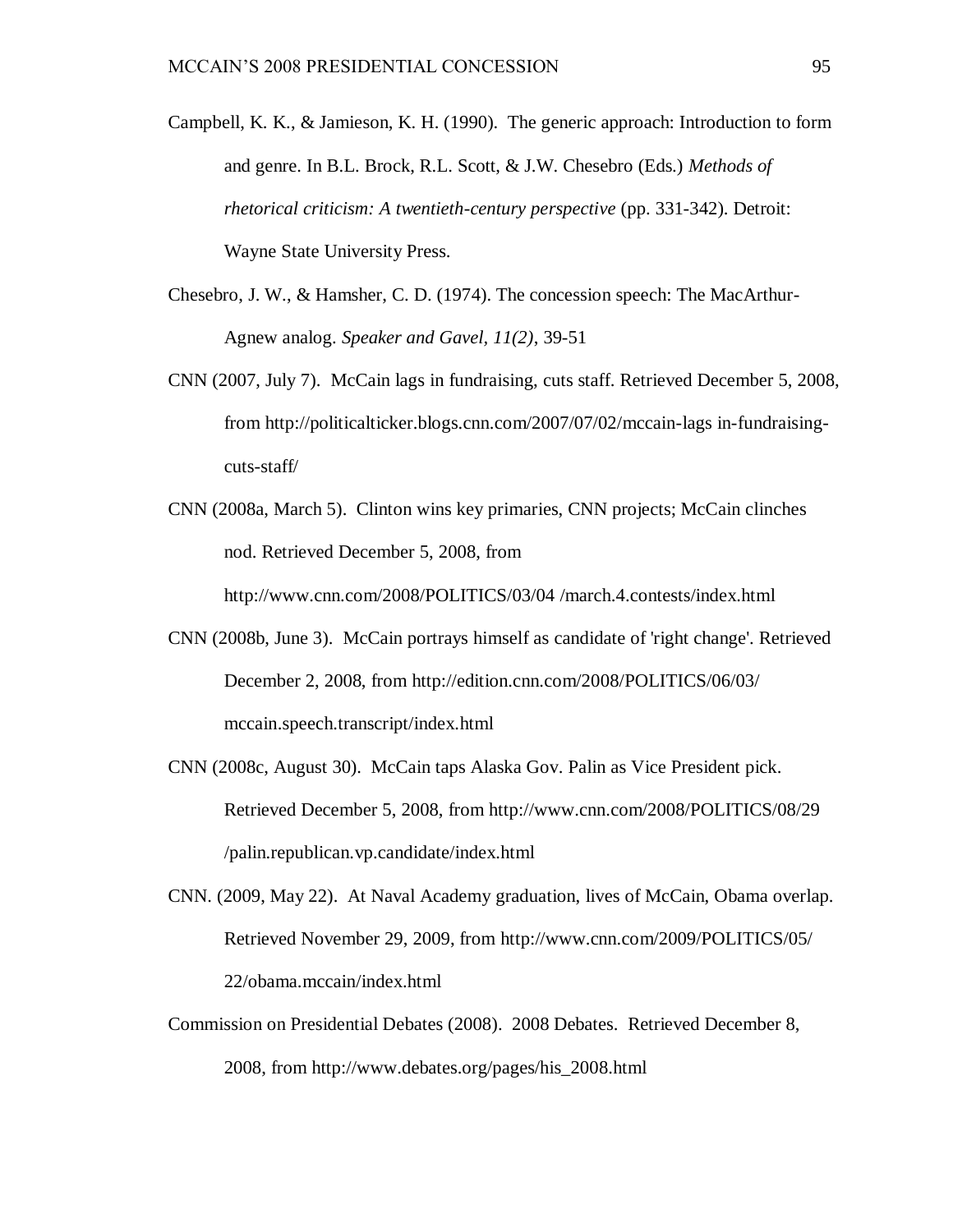- Corcoran, P. E. (1994). Presidential concession speeches: The rhetoric of defeat. *Political Communications, 11(2)*, 109-131.
- Corn, D. (2000, February 10). The McCain insurgency*. The Nation*. Retrieved December 5, 2008, from http://www.thenation.com/doc/20000228/corn
- The Democratic Party (2008, October 29). A 50 state strategy. Retrieved December 8, 2008, from http://www.democrats.org/a/party/a\_50\_state\_strategy
- Dougherty, R. (2008, November 5). McCain concession speech begins to rebuild image. Associated Content. Retrieved September 5, 2008, from [http://www.associatedcontent.com/article/1181415/mccain\\_concession\\_speech\\_b](http://www.associatedcontent.com/article/1181415/mccain_concession_speech_begins_to.html?cat=9) [egins\\_to.html?cat=9](http://www.associatedcontent.com/article/1181415/mccain_concession_speech_begins_to.html?cat=9)
- Drew, E. (2002). *Citizen McCain*. New York: Simon & Schuster. Escherich, K., & Sher, L.
- Ferullo, M. (2000, February 17). Life on the Straight Talk Express: All McCain, all of the time. CNN. Retrieved September 27, 2009, from <http://transcripts.cnn.com/2000/ALLPOLITICS/stories/02/17/mccain.bus/>
- FOX News (2008, January 30). Giuliani endorsement gives McCain visible boost going into Super Tuesday. Retrieved November 10, 2009, from [http://www.foxnews.com/politics/elections/2008/01/30/giuliani-endorsement-to](http://www.foxnews.com/politics/elections/2008/01/30/giuliani-endorsement-to-give-mccain-visible-boost-going-into-gop-debate/)[give-mccain-visible-boost-going-into-gop-debate/](http://www.foxnews.com/politics/elections/2008/01/30/giuliani-endorsement-to-give-mccain-visible-boost-going-into-gop-debate/)
- Foss, S. K. (2008). *Rhetorical criticism: Exploration and practice* (4th ed.). Long Grove, IL: Waveland Press.
- Frye, J., & Krohn, F. (1977). An analysis of Barbara Jordan"s 1976 keynote address*. Journal of Applied Communications Research, 5(2)*, 73.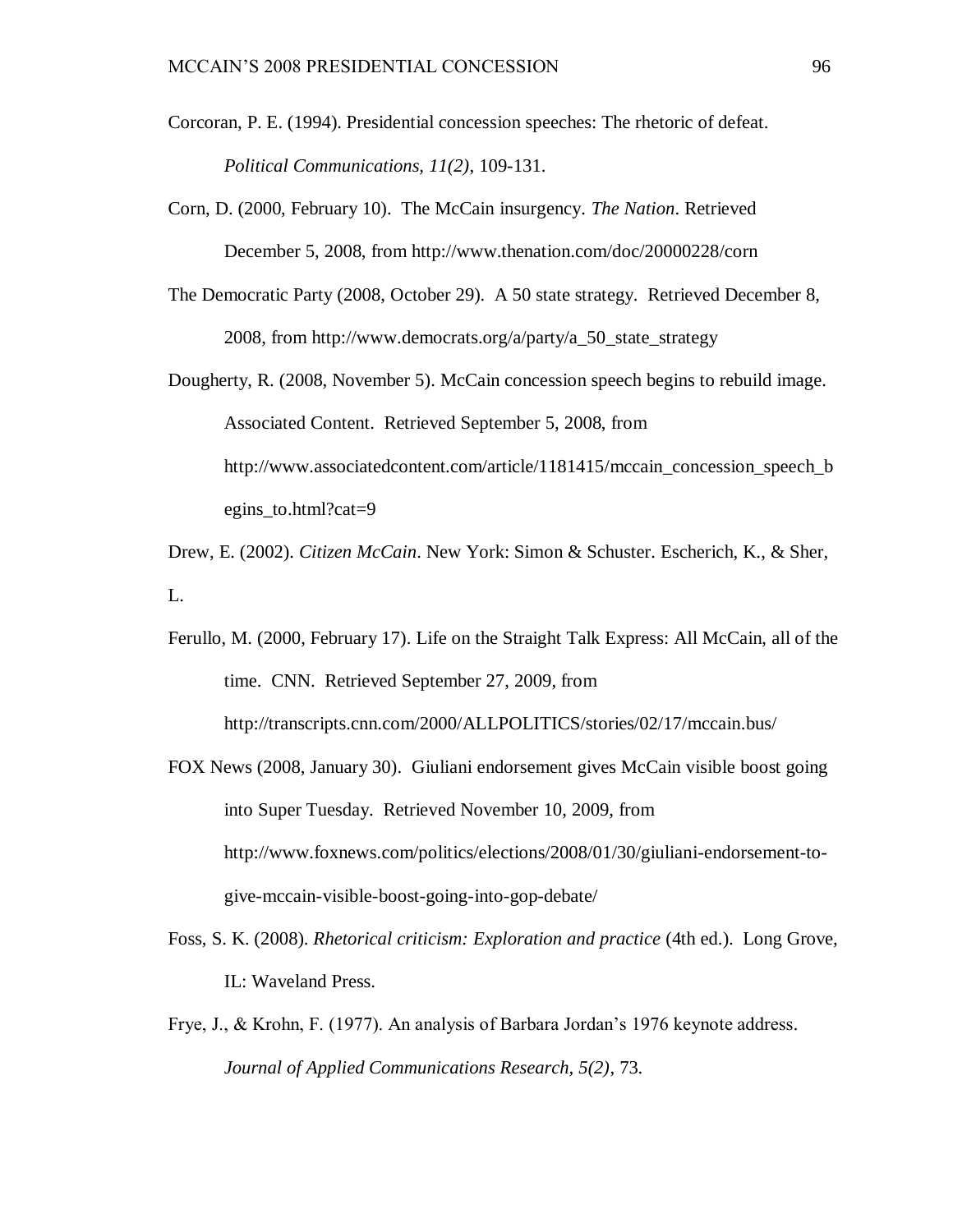Gandelman, J. (2008, November 5). John McCain"s concession speech: The return of the 2000 John McCain. *The Moderate Voice*. Retrieved September 5, 2009, from [http://themoderatevoice.com/24073/john-mccains-concession-speech-the-return](http://themoderatevoice.com/24073/john-mccains-concession-speech-the-return-of-the-2000-john-mccain/)[of-the-2000-john-mccain/](http://themoderatevoice.com/24073/john-mccains-concession-speech-the-return-of-the-2000-john-mccain/)

Gibbs, N. (2008, November 17). "This is our time". *Time,172*, 28.

Glaister, D. (2008, November 5). John McCain concedes election to Barack Obama in gracious speech. *The Guardian*. Retrieved December 8, 2008, from [http://www.guardian.co.uk](http://www.guardian.co.uk/)

/world/2008/nov/05/john-mccain-concedes-barack-obama

- Glover, M. (2008, October 26). In Iowa, McCain dismisses sour poll numbers. Associated Press. Retrieved December 8, 2008, from <http://www.washingtontimes.com/news/2008/oct/26> /iowa-mccain-dismissessour-poll-numbers/
- Jamieson, K. M. H. (1973). Generic constraints and the rhetorical situation. *Philosophy and Rhetoric, 6(3)*, 162-170.
- Karaagac, J. (2000). *John McCain: An essay in military and political history*. Lanham, MD: Lexington Books.
- Klein, J. (2008, November 17). Passing the torch. *Time, 172*, p. 26.
- Korzi, M. (2004). The President and the public: Inaugural addresses in American history. *Congress & the Presidency, 31(1)*, 21-52.

Lehrer, J. (2000, February 14). McCain: Media darling? *NewsHour with Jim Lehrer*. Retrieved September 27, 2009, from<http://www.pbs.org/newshour/bb/> media/jan-june00/mccain\_2-14.html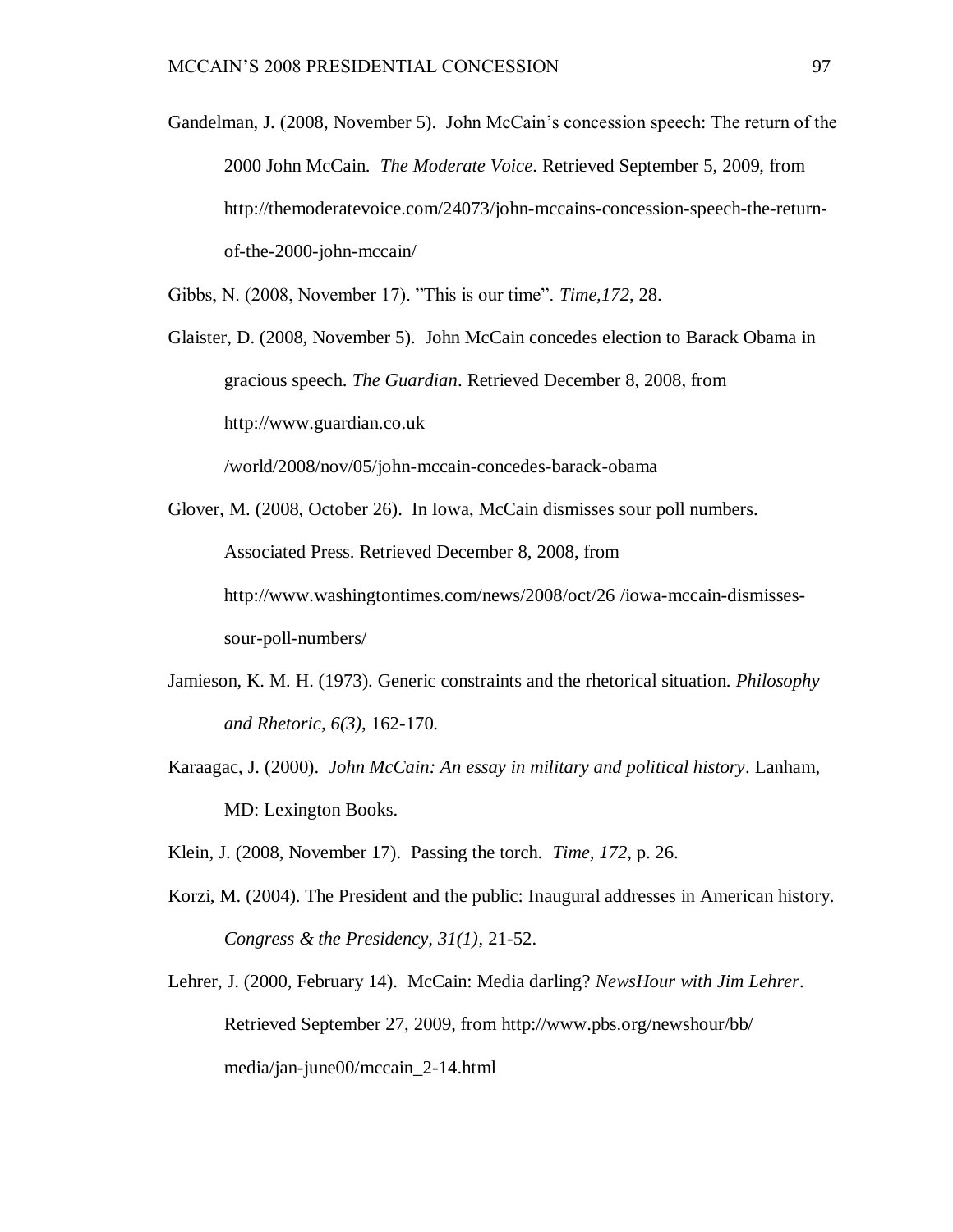- Lule, J. (1990). The political use of victims: The shaping of the Challenger disaster. *Political Communication & Persuasion, 7(2)*, 115-128.
- Martin, J., & Raju, M. (2009, December 11). John McCain, critic-in-chief. *Politico.* Retrieved January 24, 2010 from

http://news.yahoo.com/s/politico/20091211/pl\_politico/30476

- McCain, J., & Salter, M. (2000). *Faith of my fathers [a family memoir].* New York: Random House.
- McCain, J. (2008). John McCain"s concession speech. *Politico.* Retrieved December 13, 2009, from http://www.politico.com/news/stories/1108/15303.html
- Mettycat. (2008, November 5). John McCain"s concession speech. *Vet Voice*. Retrieved September 7, 2009, from<http://www.vetvoice.com/showDiary.do?diaryId=2141>

Miller, C.R. (1984). Genre as social action. *Quarterly Journal of Speech, 70,* 151-167.

- NBC News. (2008, June 4). Clinton refuses to concede the nomination. Retrieved November 28, 2009, from<http://www.msnbc.msn.com/id/24953561/>
- Newsweek. (2008, November 17). Periscope; Conventional wisdom watch: Campaign 2008. *Newsweek, 152*, 13.
- Nordvold, R. (1970). Rhetoric as ritual: Hubert H. Humphrey's acceptance address at the 1968 Democratic National Convention. *Communication Quarterly, 18(1)*, 34-38.

Nowicki, D., & Muller, B. (2007, March 1). McCain profile: Arizona, the early years. *The Arizona Republic.* Retrieved October 18, 2009, from <http://www.azcentral.com/news/election> /mccain/articles/2007/03/01/20070301mccainbio-chapter5.html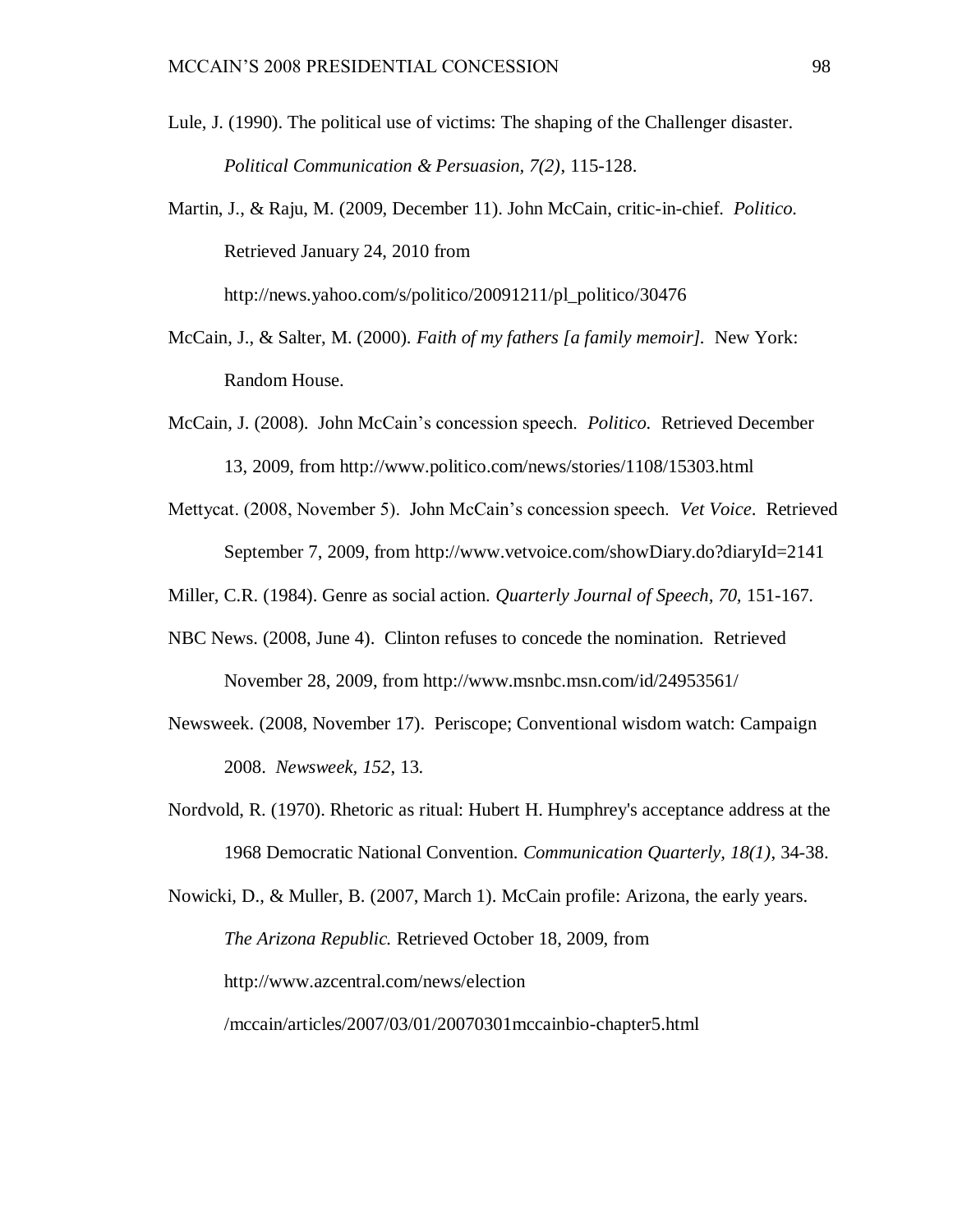- Orr, J. (2008, September 29). McCain cancels Letterman. Letterman rips McCain. *The Christian Science Monitor*. Retrieved December 8, 2008, from [http://features.csmonitor.com/politics/2008/09/25/mccain-cancels-letterman](http://features.csmonitor.com/politics/2008/09/25/mccain-cancels-letterman-letterman-rips-mccain/)[letterman-rips-mccain/](http://features.csmonitor.com/politics/2008/09/25/mccain-cancels-letterman-letterman-rips-mccain/)
- Pew Research Center. (2008, July 10). Barack Obama "A More Perfect Union". Retrieved April 12, 2010, from http://www.journalism.org/node/11860
- Ritter, K., & Howell, B. (2001). Ending the 2000 presidential election. *American Behavioral Scientist, 44(12),* 2314-2330.
- Romagnuolo, A. (2009). Political discourse in translation: A corpus-based perspective on presidential inaugurals. Translation & interpreting studies: *The Journal of the American Translation & Interpreting Studies Association, 4(1)*, 1-30.
- Rowland, R., & Jones, J. (2007). Recasting the American Dream and American politics: Barack Obama's Keynote Address to the 2004 Democratic National Convention. *Quarterly Journal of Speech, 93(4)*, 425-448.
- Saad, L. (2008, April 28). McCain widely recognized as "war hero". *Gallup*. Retrieved January 28, 2010 from http://www.gallup.com/poll/106864/mccain-widelyrecognized-war-hero.aspx

Samanna-Spagnoli, M. (2007). Honor, sacrifice, and virtue: *A rhetorical analysis of President*

*George W. Bush's tribute on the fifth anniversary of 9/11*. Paper presented at the National Communication Association national conference (93<sup>rd</sup>), Chicago, IL. Retrieved from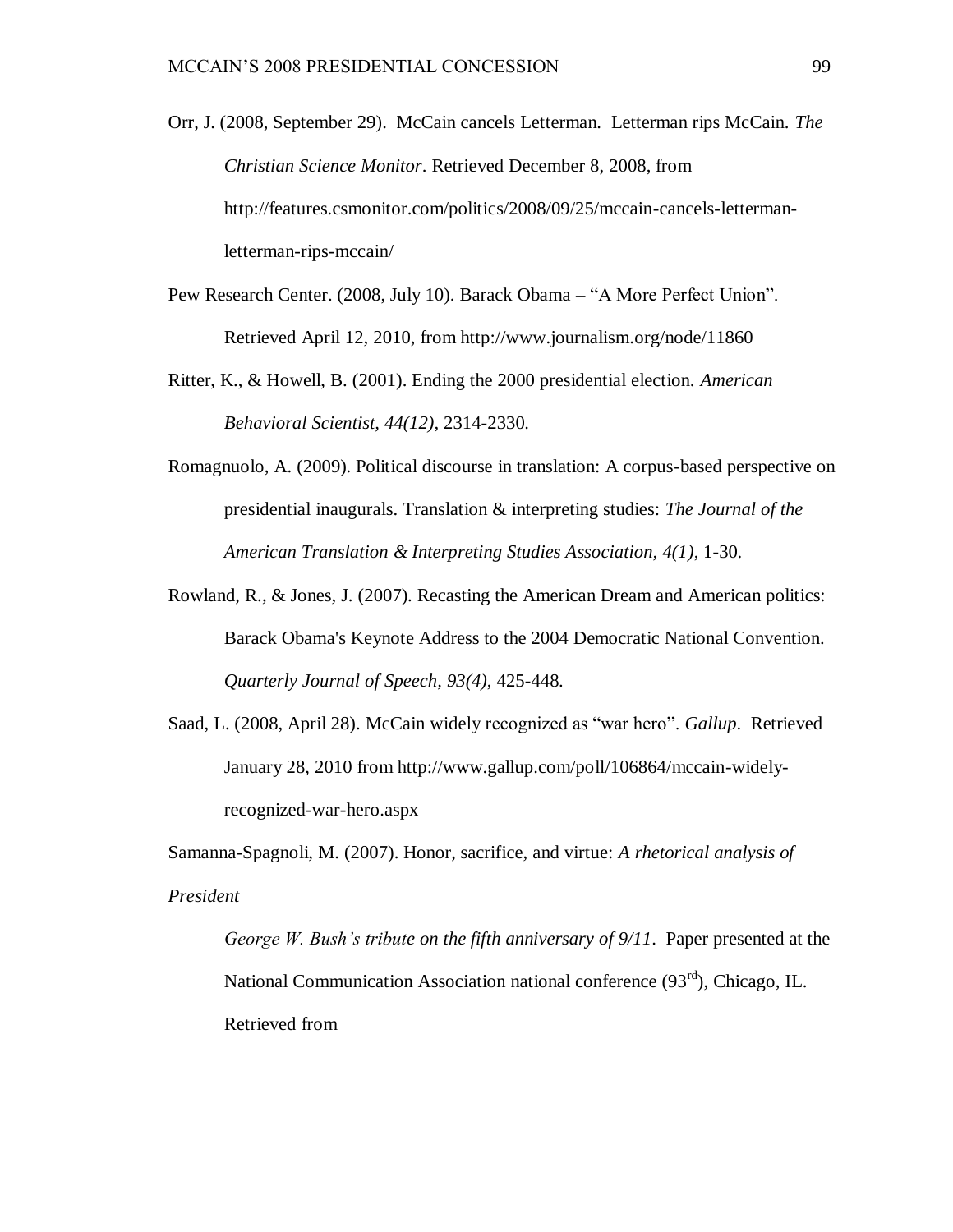[http://www.allacademic.com//meta/p\\_mla\\_apa\\_research\\_citation/1/9/2/8/3/](http://www.allacademic.com/meta/p_mla_apa_research_citation/1/9/2/8/3/) pages192835/p192835-1.php

- Scheele, H. (1984). Ronald Reagan's 1980 Acceptance Address: A Focus on American Values. *Western Journal of Speech Communication, 48(1)*, 51-61.
- Schwietert, J. (2008, November 5). 6 reasons why McCain"s concession speech was the best of his campaign. *Matador Pulse*. Retrieved September 7, 2009, from [http://matadorpulse.com/6-reasons-why-mccains-concession-speech-was-the](http://matadorpulse.com/6-reasons-why-mccains-concession-speech-was-the-best-of-his-campaign/)[best-of-his-campaign/](http://matadorpulse.com/6-reasons-why-mccains-concession-speech-was-the-best-of-his-campaign/)
- Smith, C. (1975). The Republican keynote address of 1968: Adaptive rhetoric for multiple audiences. *Western Journal of Communications, 39(1)*, 32-39.
- Spillius, A. (2008, November 5). John McCain praises Barack Obama in graceful concession speech. The *Telegraph*. Retrieved December 8, 2008, from http://www.telegraph.co.uk/news/newstopics/uselection2008/3383784/John-McCain-praises-Barack-Obama-in-graceful-concession-speech.html
- Snow, K., & Harper, E. (2008, June 7). Clinton concedes Democratic nomination: Obama leads party in fall. ABC News. Retrieved December 5, 2008, from<http://abcnews.go.com/Politics/Vote2008/Story?id=5020581&page=1>
- Steinhauer, J. (2007, October 19). Confronting ghosts of 2000 in South Carolina. *New York Times*. Retrieved December 5, 2008, from <http://www.nytimes.com/2007/10/19/us> /politics/19mccain.html
- Thomas, E. (2000, February 21). Senator Hothead. *Newsweek*. Retrieved September 27, 2009, from<http://www.newsweek.com/id/82862>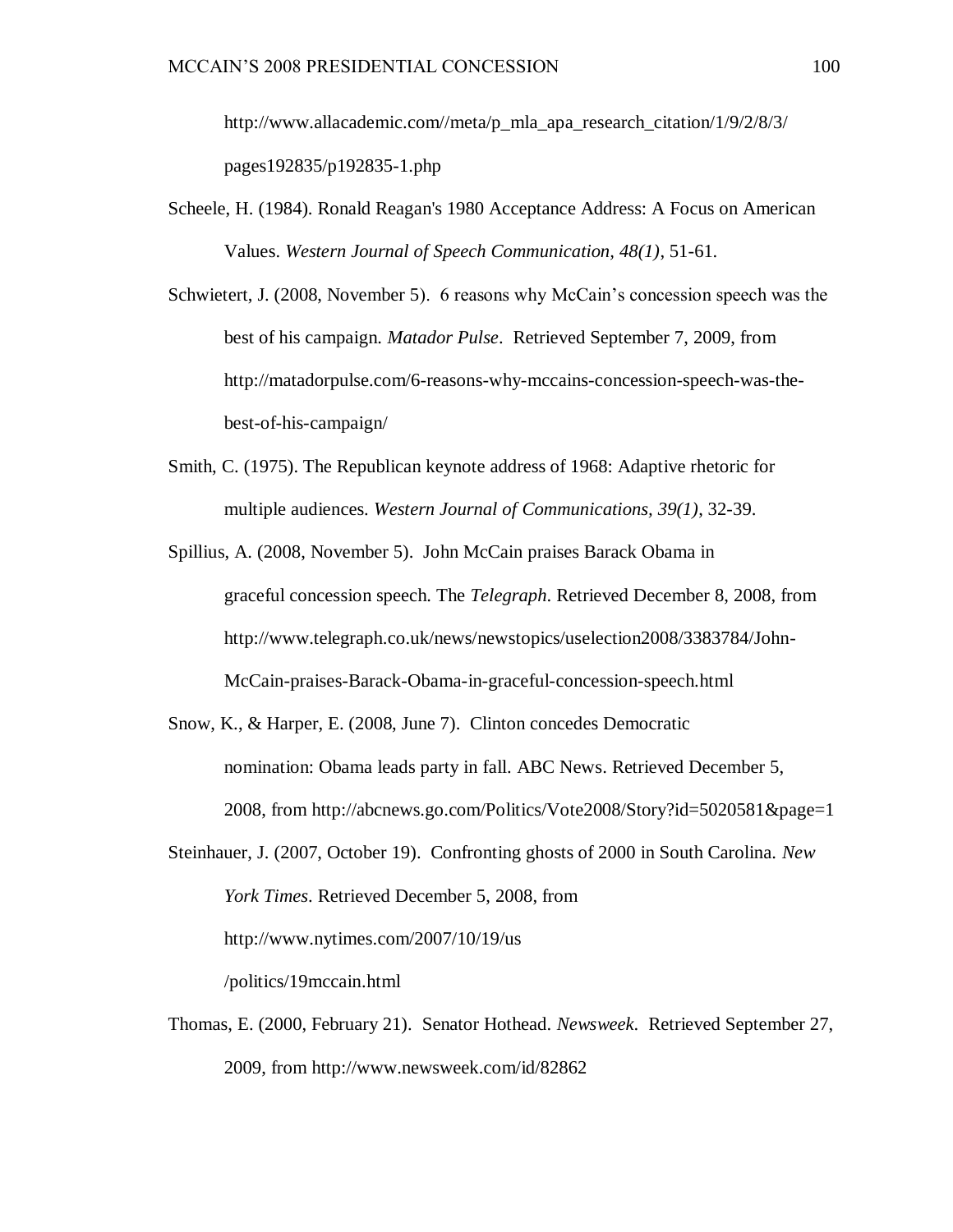- Tobey, T. (1987). The Challenger eulogy: Reagan puts Humpty Dumpty together again. *Journal of the Northwest Communication Association, 15(1),* 52-59.
- Toolin, C. (1983). American civil religious from 1789 to 1981: A content analysis of presidential inaugural addresses. *Review of Religious Research, 25(1)*, 39.
- Toomey, S. (2007, May 17). Durbin says Obama needs Secret Service in part because he"s black. *Chicago Sun-Times*. Retrieved November 21, 2009, from http://www.suntimes.com/news/elections/371929,CST-NWS-pelosi05.article
- Vats, R. E. (1998). The myth of the rhetorical situation. In J.L. Lucaites, C.M. Condit, & S. Caudill (Eds.) *Contemporary rhetorical theory: A reader* (pp. 226-231). New York: Guilford.
- Unknown author. (2009, July 19). McCain concession speech and Obama victory speech on election night [Video file]. Retrieved November 23, 2009 from <http://www.tudou.com/programs/> view/VdZbULPQJKE/
- Watkis, J. (2008, November 5). John McCain"s concession speech 2008 presidential election. *Successful Speeches Blog*. Retrieved September 5, 2008, from http://www.wellwrittenwellsaid.com/successfulspeechesblog/?p=66
- Weber, C (2008, November 4). Best concession speech ever? *AOL News*. Retrieved December 10, 2008, from [http://news.aol.com/political-machine/2008/11/04/best](http://news.aol.com/political-machine/2008/11/04/best-concession-speech-ever/)[concession-speech-ever/](http://news.aol.com/political-machine/2008/11/04/best-concession-speech-ever/)
- Whitehead III, G., & Smith, S. (2002). The use of hand gestures and smiles in the inaugural addresses of presidents of the United States. *Journal of Social Psychology, 142(5)*, 670-672.